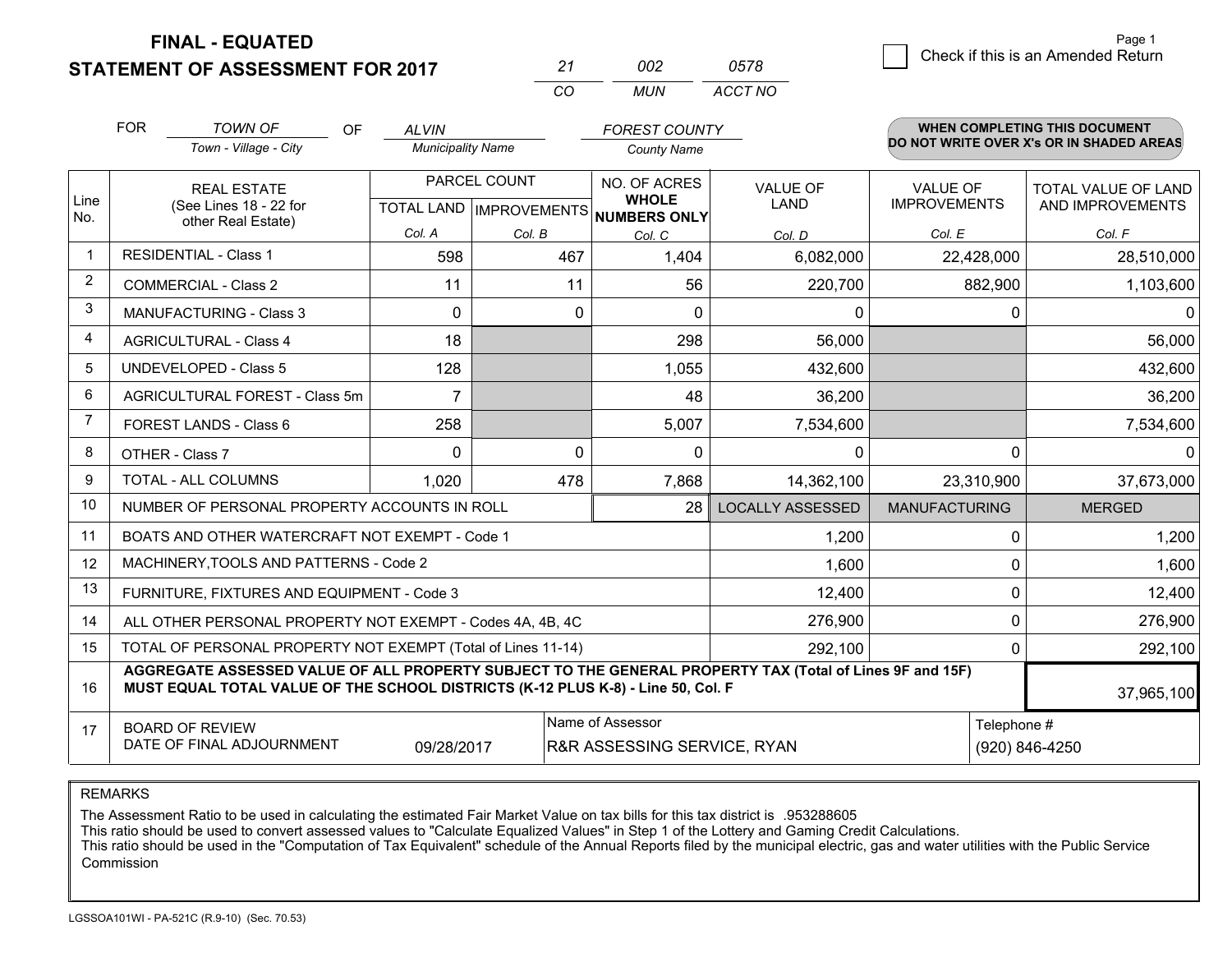*YEAR CO MUN ACCT NO* 2017 21 002 0578

Do not confuse FOREST LANDS (Line 7) with FOREST CROPS (in this section) - They are **NOT** the same

|    |                                                               |                                 |  | Private Forest Crop - Reg Class @ 10¢ per acre                                 |  | Private Forest Crop - Reg Class @ \$2.52 per acre |                                                               |                                                                    |               |                                                                              |
|----|---------------------------------------------------------------|---------------------------------|--|--------------------------------------------------------------------------------|--|---------------------------------------------------|---------------------------------------------------------------|--------------------------------------------------------------------|---------------|------------------------------------------------------------------------------|
| 18 | (a) PARCELS                                                   | (b) ACRES                       |  | (c) ASSESSED VALUE                                                             |  | (d) PARCELS                                       |                                                               | (e) ACRES                                                          |               | (f) ASSESSED VALUE                                                           |
|    | 3                                                             | 118.1                           |  | 177.200                                                                        |  |                                                   |                                                               | 40                                                                 |               | 60.000                                                                       |
|    |                                                               |                                 |  | Private Forest Crop - Special Class @ 20¢ per acre                             |  |                                                   |                                                               |                                                                    |               | Entered Before 2005 Managed Forest - Ferrous Mining CLOSED @ \$8.27 per acre |
| 19 | (a) PARCELS                                                   | (c) ASSESSED VALUE<br>(b) ACRES |  | (d) PARCELS                                                                    |  | (e) ACRES                                         |                                                               | (f) ASSESSED VALUE                                                 |               |                                                                              |
|    |                                                               |                                 |  |                                                                                |  |                                                   |                                                               |                                                                    |               |                                                                              |
|    |                                                               |                                 |  | Entered Before 2005 Managed Forest - OPEN @ \$.79 per acre                     |  |                                                   |                                                               | Entered Before 2005 Managed Forest - CLOSED @ \$1.87 per acre      |               |                                                                              |
| 20 | (a) PARCELS                                                   | (b) ACRES                       |  | (c) ASSESSED VALUE                                                             |  | (d) PARCELS                                       |                                                               | (e) ACRES                                                          |               | (f) ASSESSED VALUE                                                           |
|    |                                                               | 280                             |  | 420,000                                                                        |  | 28                                                |                                                               | 896.05                                                             | 1,344,100     |                                                                              |
|    | Entered After 2004 Managed Forest - OPEN @<br>\$2.14 per acre |                                 |  |                                                                                |  |                                                   | Entered After 2004 Managed Forest - CLOSED @ \$10.68 per acre |                                                                    |               |                                                                              |
| 21 | (a) PARCELS                                                   | (b) ACRES                       |  | (c) ASSESSED VALUE                                                             |  | (d) PARCELS<br>(e) ACRES                          |                                                               | (f) ASSESSED VALUE                                                 |               |                                                                              |
|    |                                                               |                                 |  |                                                                                |  |                                                   |                                                               |                                                                    |               |                                                                              |
|    | 15                                                            | 490.81                          |  | 723,100                                                                        |  | 22                                                |                                                               | 826.27                                                             |               | 1,215,700                                                                    |
|    | (a) County Forest Cropland Acres                              |                                 |  | (b) Federal Acres<br>(c) State Acres                                           |  |                                                   | (d) County (NOT FOREST CROP) Acres                            |                                                                    |               | (e) Other Acres                                                              |
| 22 |                                                               |                                 |  | 58.058.56                                                                      |  | 4,514.59                                          |                                                               | 2.16                                                               |               | 229.66                                                                       |
|    |                                                               |                                 |  |                                                                                |  |                                                   |                                                               |                                                                    |               |                                                                              |
|    |                                                               |                                 |  | Assessed Value of Omitted Property From Prior Years (Sec. 70.44)               |  |                                                   |                                                               | Assessed Value of Sec. 70.43 Corrections of Errors by Assessors    |               |                                                                              |
| 23 |                                                               | (a) REAL ESTATE                 |  | (b) PERSONAL                                                                   |  |                                                   |                                                               | (c1) REAL ESTATE                                                   |               | (c2) PERSONAL                                                                |
|    |                                                               |                                 |  |                                                                                |  |                                                   |                                                               |                                                                    |               |                                                                              |
|    |                                                               |                                 |  | Manufacturing Equated Value of Omitted Property From Prior Years (Sec. 70.995) |  |                                                   |                                                               | Mfg. Equated Value of Sec.70.43 Corrections of Errors by Assessors |               |                                                                              |
|    |                                                               | (d) REAL ESTATE                 |  | (e) PERSONAL                                                                   |  |                                                   |                                                               | (f1) REAL ESTATE                                                   | (f2) PERSONAL |                                                                              |
|    |                                                               |                                 |  |                                                                                |  |                                                   |                                                               |                                                                    |               |                                                                              |

## **SPECIAL DISTRICTS**

| Line<br>No. | Enter 6-digit<br>Special District<br>Code (Col. A) | <b>Account</b><br><b>Number</b><br>(Col. B) | <b>Special District Name</b><br>(Col. C) | <b>Locally Assessed Value</b><br>of Real Estate and<br>Personal Property (Col. D) | Mfg Value of Real Estate<br>and Personal Property<br>(Col. E) | <b>Merged Value of</b><br><b>Real Estate and</b><br>Personal Property (Col. F) |
|-------------|----------------------------------------------------|---------------------------------------------|------------------------------------------|-----------------------------------------------------------------------------------|---------------------------------------------------------------|--------------------------------------------------------------------------------|
| 24          |                                                    |                                             |                                          |                                                                                   |                                                               |                                                                                |
| 25          |                                                    |                                             |                                          |                                                                                   |                                                               |                                                                                |
| 26          |                                                    |                                             |                                          |                                                                                   |                                                               |                                                                                |
| 27          |                                                    |                                             |                                          |                                                                                   |                                                               |                                                                                |
| 28          |                                                    |                                             |                                          |                                                                                   |                                                               |                                                                                |
| 29          |                                                    |                                             |                                          |                                                                                   |                                                               |                                                                                |
| 30          |                                                    |                                             |                                          |                                                                                   |                                                               |                                                                                |
| 31          |                                                    |                                             |                                          |                                                                                   |                                                               |                                                                                |
| 32          |                                                    |                                             |                                          |                                                                                   |                                                               |                                                                                |
| 33          |                                                    |                                             |                                          |                                                                                   |                                                               |                                                                                |
| 34          |                                                    |                                             |                                          |                                                                                   |                                                               |                                                                                |
| 35          |                                                    |                                             |                                          |                                                                                   |                                                               |                                                                                |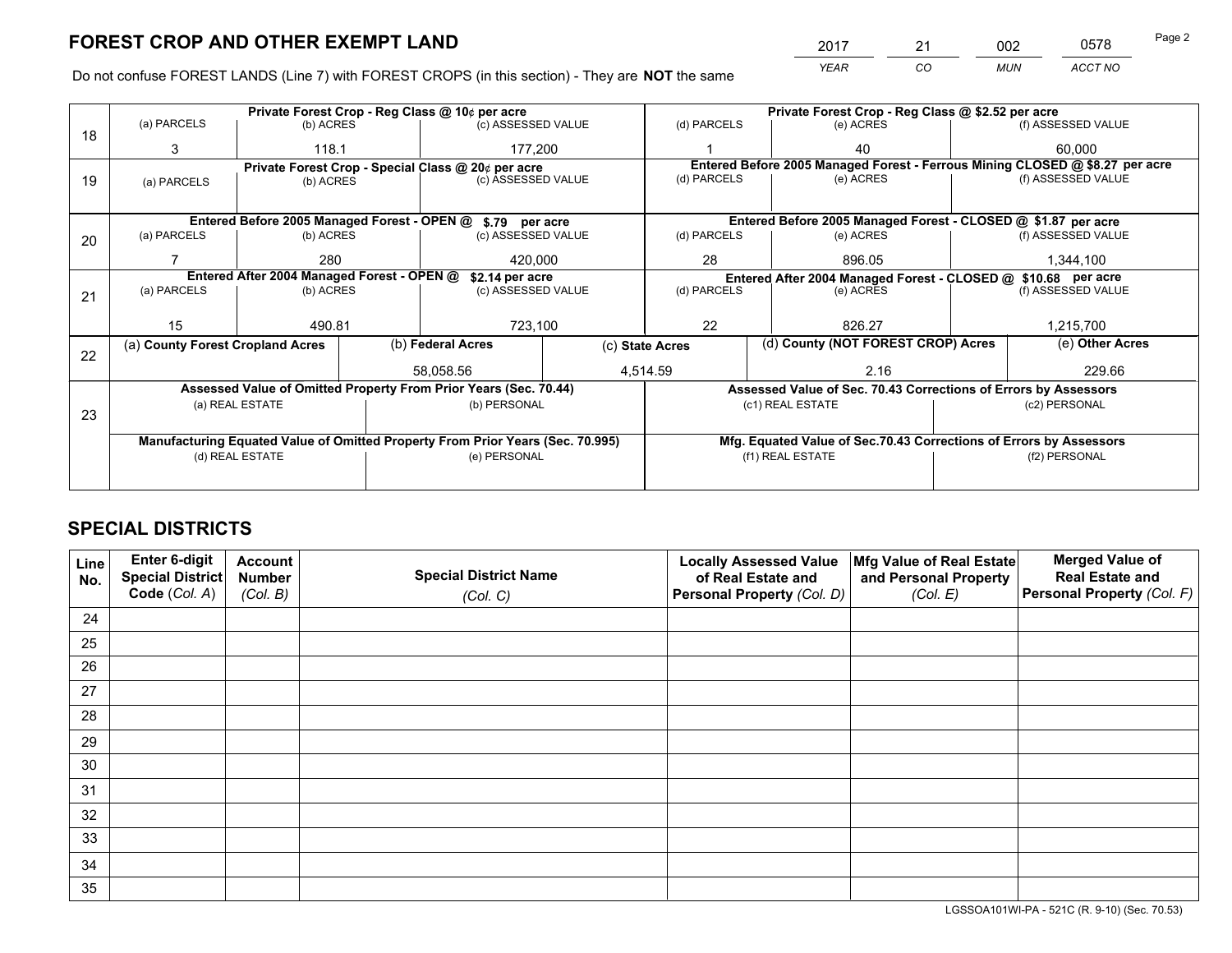|             |                                                          |                                             |                                                         | <b>YEAR</b>                                                                       | CO<br><b>MUN</b>                                              | ACCT NO                                                                        |
|-------------|----------------------------------------------------------|---------------------------------------------|---------------------------------------------------------|-----------------------------------------------------------------------------------|---------------------------------------------------------------|--------------------------------------------------------------------------------|
| Line<br>No. | Enter 6-digit<br><b>School District</b><br>Code (Col. A) | <b>Account</b><br><b>Number</b><br>(Col. B) | <b>School District Name</b><br>(Col. C)                 | <b>Locally Assessed Value</b><br>of Real Estate and<br>Personal Property (Col. D) | Mfg Value of Real Estate<br>and Personal Property<br>(Col. E) | <b>Merged Value of</b><br><b>Real Estate and</b><br>Personal Property (Col. F) |
|             | A. SCHOOL DISTRICTS (K-8 and K-12)                       |                                             |                                                         |                                                                                   |                                                               |                                                                                |
| 36          | 211218                                                   | 0130                                        | SCH D OF CRANDON                                        | 37,505,800                                                                        |                                                               | 37,505,800                                                                     |
| 37          | 634330                                                   | 0374                                        | SCH D OF PHELPS                                         | 459,300                                                                           |                                                               | 459,300                                                                        |
| 38          |                                                          |                                             |                                                         |                                                                                   |                                                               |                                                                                |
| 39          |                                                          |                                             |                                                         |                                                                                   |                                                               |                                                                                |
| 40          |                                                          |                                             |                                                         |                                                                                   |                                                               |                                                                                |
| 41          |                                                          |                                             |                                                         |                                                                                   |                                                               |                                                                                |
| 42          |                                                          |                                             |                                                         |                                                                                   |                                                               |                                                                                |
| 43          |                                                          |                                             |                                                         |                                                                                   |                                                               |                                                                                |
| 44          |                                                          |                                             |                                                         |                                                                                   |                                                               |                                                                                |
| 45<br>46    |                                                          |                                             |                                                         |                                                                                   |                                                               |                                                                                |
|             |                                                          |                                             |                                                         |                                                                                   |                                                               |                                                                                |
| 47<br>48    |                                                          |                                             |                                                         |                                                                                   |                                                               |                                                                                |
| 49          |                                                          |                                             |                                                         |                                                                                   |                                                               |                                                                                |
| 50          |                                                          |                                             | TOTAL ASSESSED VALUE OF SCHOOL DISTRICTS (K-8 and K-12) | 37,965,100                                                                        |                                                               | 37,965,100                                                                     |
|             | <b>B.</b><br><b>UNION HIGH SCHOOL DISTRICTS</b>          |                                             |                                                         |                                                                                   |                                                               |                                                                                |
| 51          |                                                          |                                             |                                                         |                                                                                   |                                                               |                                                                                |
| 52          |                                                          |                                             |                                                         |                                                                                   |                                                               |                                                                                |
| 53          |                                                          |                                             |                                                         |                                                                                   |                                                               |                                                                                |
| 54          |                                                          |                                             |                                                         |                                                                                   |                                                               |                                                                                |
| 55          |                                                          |                                             | TOTAL ASSESSED VALUE OF UNION HIGH SCHOOLS              |                                                                                   |                                                               |                                                                                |
|             | C. TECHNICAL COLLEGE DISTRICTS                           |                                             |                                                         |                                                                                   |                                                               |                                                                                |
| 56          | 001600                                                   | 0015                                        | NICOLET TECHNICAL COLLEGE<br><b>RHIN</b>                | 37,965,100                                                                        |                                                               | 37,965,100                                                                     |
| 57          |                                                          |                                             |                                                         |                                                                                   |                                                               |                                                                                |
| 58          |                                                          |                                             |                                                         |                                                                                   |                                                               |                                                                                |
| 59          |                                                          |                                             | TOTAL ASSESSED VALUE OF TECHNICAL COLLEGES              | 37,965,100                                                                        |                                                               | 37,965,100                                                                     |

21

002

 *I hereby certify, to the best of my knowledge and belief, this form is complete and correct.*

**SCHOOL DISTRICTS**

| Print name of preparer | Title                    |                | Date (MM / DD / CCYY) |
|------------------------|--------------------------|----------------|-----------------------|
|                        |                          |                |                       |
| Signature of preparer  | Contact Telephone Number | E-mail address |                       |
|                        | $\sim$                   |                |                       |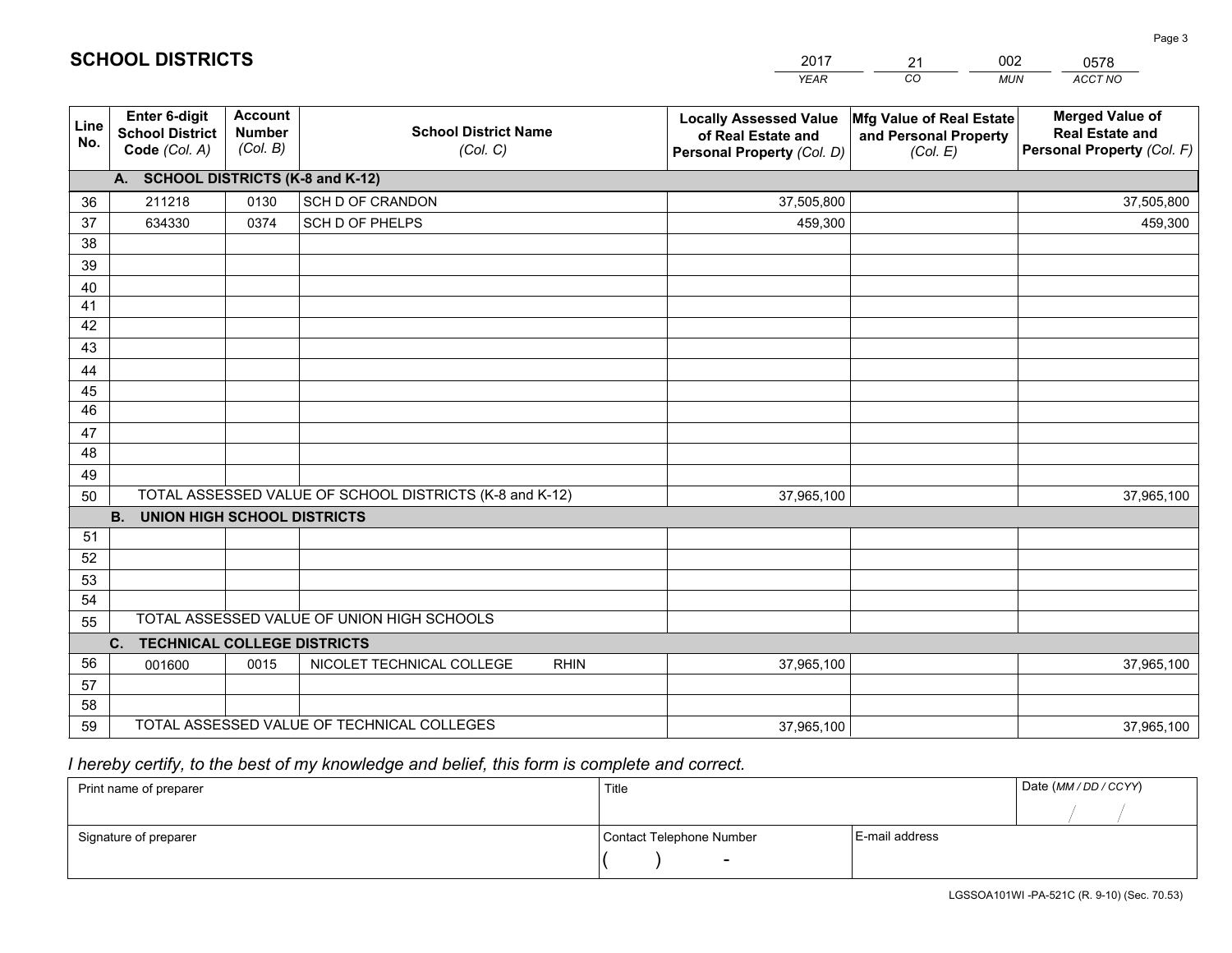### **HIGHLIGHTS**

- 1. Complete the Statement of Assessment after the Board of Review. Reflect any changes made there.
- 2. Use black ink to complete.
- 3. Line 16 must equal Line 50, Col D.
- 4. Line 55 must equal the total of K-8 schools listed on lines 36-49. Do not include K-12 schools in this comparision.
- 5. Line 59, Col. D must equal Line 16.
- 6. Special District, School District and Technical College District values must include both real estate and personal property. Examples of Special districts are: town sanitary districts, public inland lake protection and rehabilitation districts, and metropolitan sewerage districts.
- 7. DO NOT INCLUDE Manufacturing property values.DOR will print these values on the final SOA.

DELLA ROSENOW TOWN OF ALVIN 7940 4TH STREET ALVIN, WI 54542

DELLA ROSENOW<br>TOWN OF ALVIN<br>7940 4TH STREET

**ALVIN, WI 54542** 

 8. Accuracy of this form is very important. The values reported directly affect the equalized value DOR calculates for school and special districts.

### **Page 1:**

 If not prefilled, enter the tax year,county and municipal code,municipal type, municipal name and county name on the top of form.

Check the Amended box, if filing an amended / corrected SOA.

 Report the parcel count, acres and assessed value of taxable general property, total parcel count, (real and personal), total acres, and values from final figures set by the Board of Review.

- A. Real Estate land and improvements (buildings, etc.) is reported on lines 1 8, total line 9.
- B. Personal Property is reported on lines 11 14, Column D, total line 15.
- C. To complete this report, use the computer produced summary of the assessment roll that shows these amounts.
- D. Use whole numbers only.
- E. Add each line across and each column down to verify entries.

### **Page 2:**

- A. Report Special Items (not subject to general property tax).
- 1. Private Forest Croplands and Managed Forest Lands are reported on lines 18,19, 20 and 21. Be sure to report assessed values **NOT** taxes.
- 2. You should have copies of the orders of entry, orders of withdrawal, etc., to update your assessment roll.
	- 3. Show hundredths of acres (e.g. 39.75).
- 4. Tax exempt lands are reported on line 22.
- 5. Omitted property and sec. 70.43, Wis. Stats., corrections of errors by assessor are reported on line 23. Report real estate and personal property separately. These should be for **prior years**, not something found on the current assessment roll after the board of review.
- B. Special District (Lines 24-35) Include the value of both real and personal property.
- The Department of Revenue (DOR) preprints much of the information regarding names and codes for schools, special districts,etc. If a district is not listed, enter the name and value only, DOR will enter the proper code.

### **Page 3 School Districts:**

Include the value of both real and personal property.

Report School District (regular, elementary, union high school, and technical college).

- 1. Regular (K-12) and Elementary (K-8) school values are reported on lines 36-49, total on line 50.
- 2. Union High School (UHS) (use only if elementary schools are listed on lines 36-49) are reported on lines 51-54. UHS total value (line 55) must equal to the total **elementary school** values reported on lines 36-49. Do notinclude K-12 schools in this comparison.
- 3. Technical College values are reported on lines 56-58, total on line 59.
- 4. Use the computer summary that shows these amounts to complete this report.

#### **This form is due the second Monday in June. File this report only after your Board of Review is complete.**

 *If you have questions: Return forms to:*

 Email: lgs@wisconsin.gov Wisconsin Department of RevenueCall:  $(608)$  266-2569 or  $(608)$  264-6892 Fax number: (608) 264-6887 PO Box 8971

Local Government Services Section 6-97

Madison WI 53708-8971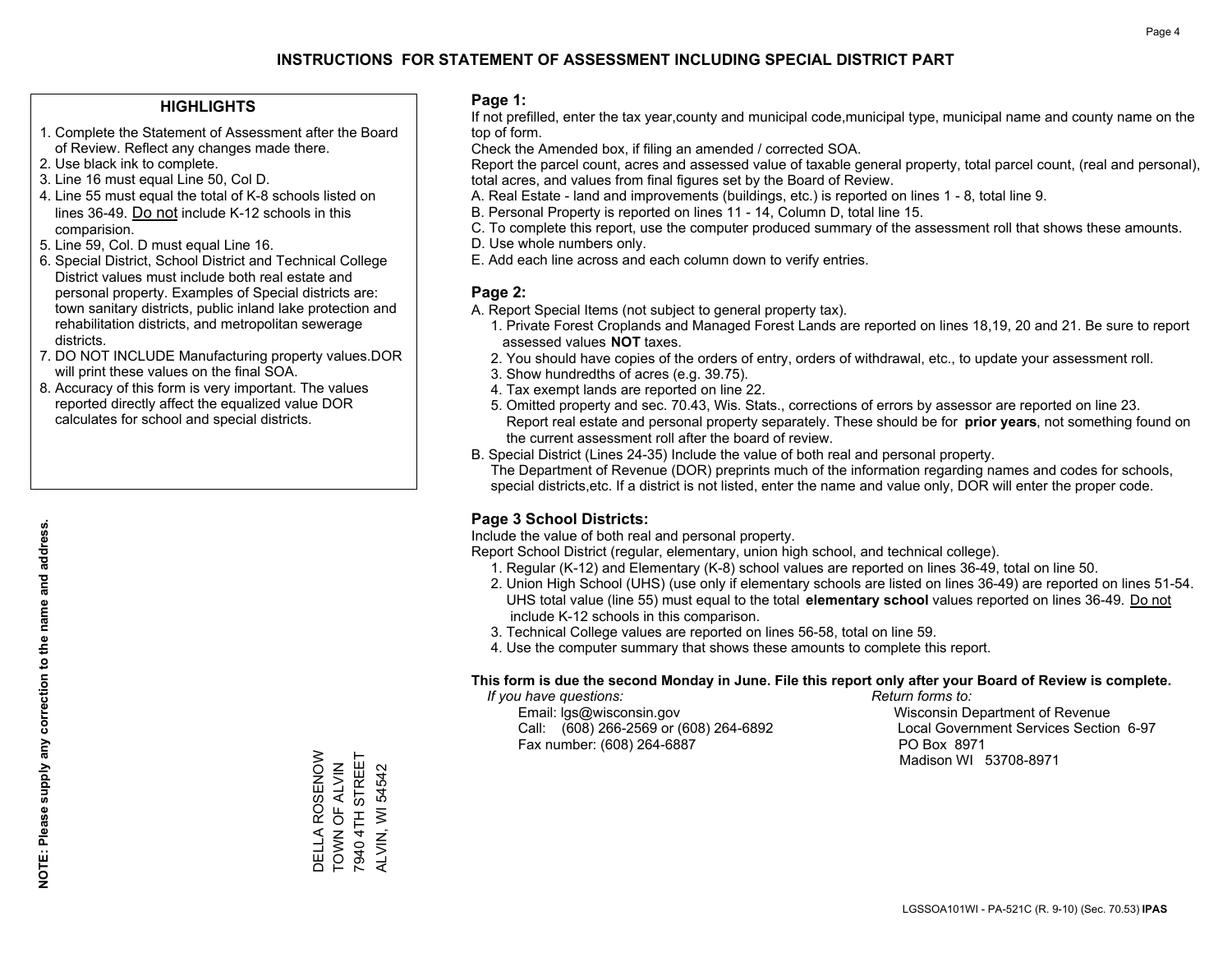**STATEMENT OF ASSESSMENT FOR 2017** 

| 21  | በበ4 | 0579    |
|-----|-----|---------|
| CO. | MUN | ACCT NO |

|             | <b>FOR</b>                     | <b>TOWN OF</b><br><b>OF</b>                                                                                                                                                                  | <b>ARGONNE</b>           |              | <b>FOREST COUNTY</b>                                     |                               |                      | <b>WHEN COMPLETING THIS DOCUMENT</b><br>DO NOT WRITE OVER X's OR IN SHADED AREAS |
|-------------|--------------------------------|----------------------------------------------------------------------------------------------------------------------------------------------------------------------------------------------|--------------------------|--------------|----------------------------------------------------------|-------------------------------|----------------------|----------------------------------------------------------------------------------|
|             |                                | Town - Village - City                                                                                                                                                                        | <b>Municipality Name</b> |              | <b>County Name</b>                                       |                               |                      |                                                                                  |
|             |                                | <b>REAL ESTATE</b>                                                                                                                                                                           | PARCEL COUNT             |              | NO. OF ACRES                                             | <b>VALUE OF</b>               | <b>VALUE OF</b>      | TOTAL VALUE OF LAND                                                              |
| Line<br>No. |                                | (See Lines 18 - 22 for<br>other Real Estate)                                                                                                                                                 |                          |              | <b>WHOLE</b><br>TOTAL LAND   IMPROVEMENTS   NUMBERS ONLY | <b>LAND</b>                   | <b>IMPROVEMENTS</b>  | AND IMPROVEMENTS                                                                 |
|             |                                |                                                                                                                                                                                              | Col. A                   | Col. B       | Col. C                                                   | Col. D                        | Col. E               | Col. F                                                                           |
|             |                                | <b>RESIDENTIAL - Class 1</b>                                                                                                                                                                 | 574                      | 383          | 1,176                                                    | 5,359,400                     | 23,448,120           | 28,807,520                                                                       |
| 2           |                                | <b>COMMERCIAL - Class 2</b>                                                                                                                                                                  | 18                       | 10           | 41                                                       | 124,300                       | 1,117,800            | 1,242,100                                                                        |
| 3           |                                | <b>MANUFACTURING - Class 3</b>                                                                                                                                                               | $\Omega$                 | $\mathbf{0}$ | $\Omega$                                                 | $\mathbf{0}$                  | 0                    | $\Omega$                                                                         |
| 4           |                                | <b>AGRICULTURAL - Class 4</b>                                                                                                                                                                | 202                      |              | 3,947                                                    | 363,360                       |                      | 363,360                                                                          |
| 5           |                                | UNDEVELOPED - Class 5                                                                                                                                                                        | 145                      |              | 2,011                                                    | 665,300                       |                      | 665,300                                                                          |
| 6           | AGRICULTURAL FOREST - Class 5m |                                                                                                                                                                                              | 37                       |              | 697                                                      | 629,200                       |                      | 629,200                                                                          |
| 7           |                                | FOREST LANDS - Class 6                                                                                                                                                                       | 162                      |              | 3,845                                                    | 6,264,200                     |                      | 6,264,200                                                                        |
| 8           |                                | OTHER - Class 7                                                                                                                                                                              | 27                       | $\Omega$     | 44                                                       | 145,400                       | 1,433,000            | 1,578,400                                                                        |
| 9           |                                | TOTAL - ALL COLUMNS                                                                                                                                                                          | 1,165                    | 393          | 11,761                                                   | 13,551,160                    | 25,998,920           | 39,550,080                                                                       |
| 10          |                                | NUMBER OF PERSONAL PROPERTY ACCOUNTS IN ROLL                                                                                                                                                 |                          |              | 27                                                       | <b>LOCALLY ASSESSED</b>       | <b>MANUFACTURING</b> | <b>MERGED</b>                                                                    |
| 11          |                                | BOATS AND OTHER WATERCRAFT NOT EXEMPT - Code 1                                                                                                                                               |                          |              |                                                          | 0                             | 0                    | $\Omega$                                                                         |
| 12          |                                | MACHINERY, TOOLS AND PATTERNS - Code 2                                                                                                                                                       |                          |              |                                                          | 20,700                        | 0                    | 20,700                                                                           |
| 13          |                                | FURNITURE, FIXTURES AND EQUIPMENT - Code 3                                                                                                                                                   |                          |              |                                                          | 31,800                        | 0                    | 31,800                                                                           |
| 14          |                                | ALL OTHER PERSONAL PROPERTY NOT EXEMPT - Codes 4A, 4B, 4C                                                                                                                                    |                          |              |                                                          | 300,000                       | 0                    | 300,000                                                                          |
| 15          |                                | TOTAL OF PERSONAL PROPERTY NOT EXEMPT (Total of Lines 11-14)                                                                                                                                 |                          |              |                                                          | 352,500                       | 0                    | 352,500                                                                          |
| 16          |                                | AGGREGATE ASSESSED VALUE OF ALL PROPERTY SUBJECT TO THE GENERAL PROPERTY TAX (Total of Lines 9F and 15F)<br>MUST EQUAL TOTAL VALUE OF THE SCHOOL DISTRICTS (K-12 PLUS K-8) - Line 50, Col. F |                          |              |                                                          |                               |                      | 39,902,580                                                                       |
| 17          |                                | <b>BOARD OF REVIEW</b><br>DATE OF FINAL ADJOURNMENT                                                                                                                                          | 06/07/2017               |              | Name of Assessor<br><b>EDWARD MCKEAQUE</b>               | Telephone #<br>(715) 478-5000 |                      |                                                                                  |

REMARKS

The Assessment Ratio to be used in calculating the estimated Fair Market Value on tax bills for this tax district is 1.044712369

This ratio should be used to convert assessed values to "Calculate Equalized Values" in Step 1 of the Lottery and Gaming Credit Calculations.<br>This ratio should be used in the "Computation of Tax Equivalent" schedule of the Commission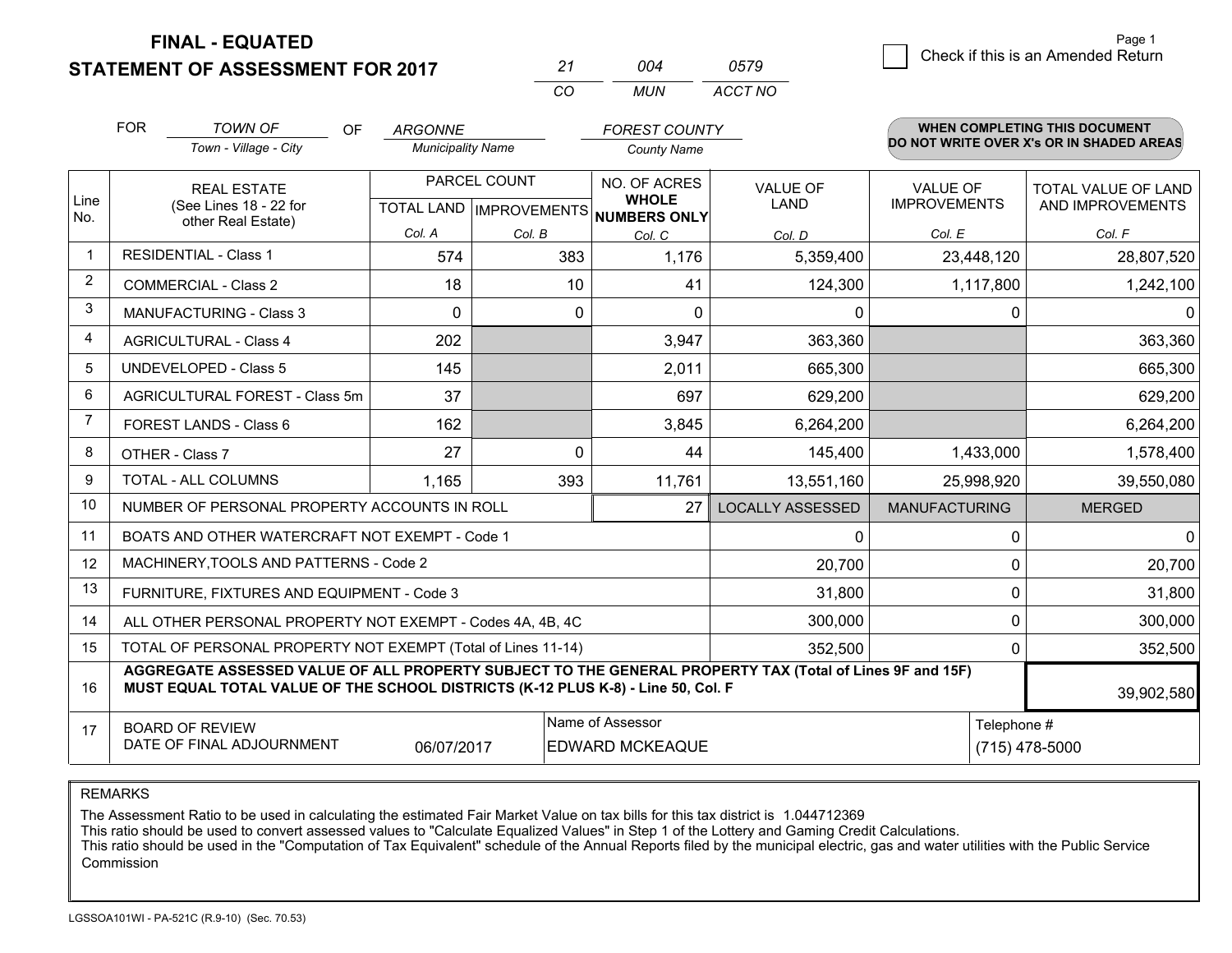*YEAR CO MUN ACCT NO* 2017 21 004 0579 Page 2

Do not confuse FOREST LANDS (Line 7) with FOREST CROPS (in this section) - They are **NOT** the same

|    |                                                               |                 |  | Private Forest Crop - Reg Class @ 10¢ per acre                                 | Private Forest Crop - Reg Class @ \$2.52 per acre |                                    |                                                               |                                                                    |                 |                                                                              |
|----|---------------------------------------------------------------|-----------------|--|--------------------------------------------------------------------------------|---------------------------------------------------|------------------------------------|---------------------------------------------------------------|--------------------------------------------------------------------|-----------------|------------------------------------------------------------------------------|
| 18 | (a) PARCELS                                                   | (b) ACRES       |  | (c) ASSESSED VALUE                                                             |                                                   | (d) PARCELS                        |                                                               | (e) ACRES                                                          |                 | (f) ASSESSED VALUE                                                           |
|    |                                                               |                 |  |                                                                                |                                                   | $\mathfrak{p}$                     |                                                               | 80                                                                 |                 | 146,000                                                                      |
|    |                                                               |                 |  | Private Forest Crop - Special Class @ 20¢ per acre                             |                                                   |                                    |                                                               |                                                                    |                 | Entered Before 2005 Managed Forest - Ferrous Mining CLOSED @ \$8.27 per acre |
| 19 | (a) PARCELS                                                   | (b) ACRES       |  | (c) ASSESSED VALUE                                                             |                                                   | (d) PARCELS                        |                                                               | (e) ACRES                                                          |                 | (f) ASSESSED VALUE                                                           |
|    |                                                               |                 |  |                                                                                |                                                   |                                    |                                                               |                                                                    |                 |                                                                              |
|    |                                                               |                 |  | Entered Before 2005 Managed Forest - OPEN @ \$.79 per acre                     |                                                   |                                    |                                                               | Entered Before 2005 Managed Forest - CLOSED @ \$1.87 per acre      |                 |                                                                              |
| 20 | (a) PARCELS                                                   | (b) ACRES       |  | (c) ASSESSED VALUE                                                             |                                                   | (d) PARCELS                        |                                                               | (e) ACRES                                                          |                 | (f) ASSESSED VALUE                                                           |
|    | 42                                                            | 1,501.05        |  | 2,158                                                                          |                                                   | 60<br>1,798.22                     |                                                               |                                                                    |                 | 2,972,800                                                                    |
|    | Entered After 2004 Managed Forest - OPEN @<br>\$2.14 per acre |                 |  |                                                                                |                                                   |                                    | Entered After 2004 Managed Forest - CLOSED @ \$10.68 per acre |                                                                    |                 |                                                                              |
| 21 | (a) PARCELS                                                   | (b) ACRES       |  | (c) ASSESSED VALUE                                                             |                                                   | (d) PARCELS<br>(e) ACRES           |                                                               | (f) ASSESSED VALUE                                                 |                 |                                                                              |
|    |                                                               |                 |  |                                                                                |                                                   |                                    |                                                               |                                                                    |                 |                                                                              |
|    | 17                                                            | 585             |  | 855,100                                                                        |                                                   | 27<br>837                          |                                                               | 1,232,750                                                          |                 |                                                                              |
|    | (a) County Forest Cropland Acres                              |                 |  | (b) Federal Acres<br>(c) State Acres                                           |                                                   | (d) County (NOT FOREST CROP) Acres |                                                               |                                                                    | (e) Other Acres |                                                                              |
| 22 |                                                               |                 |  | 46,129.34                                                                      |                                                   | 6,828.89<br>13.77                  |                                                               |                                                                    | 99.87           |                                                                              |
|    |                                                               |                 |  | Assessed Value of Omitted Property From Prior Years (Sec. 70.44)               |                                                   |                                    |                                                               | Assessed Value of Sec. 70.43 Corrections of Errors by Assessors    |                 |                                                                              |
|    |                                                               | (a) REAL ESTATE |  | (b) PERSONAL                                                                   |                                                   |                                    | (c1) REAL ESTATE                                              |                                                                    |                 | (c2) PERSONAL                                                                |
| 23 |                                                               |                 |  |                                                                                |                                                   |                                    |                                                               |                                                                    |                 |                                                                              |
|    |                                                               |                 |  | Manufacturing Equated Value of Omitted Property From Prior Years (Sec. 70.995) |                                                   |                                    |                                                               | Mfg. Equated Value of Sec.70.43 Corrections of Errors by Assessors |                 |                                                                              |
|    | (e) PERSONAL<br>(d) REAL ESTATE                               |                 |  | (f1) REAL ESTATE<br>(f2) PERSONAL                                              |                                                   |                                    |                                                               |                                                                    |                 |                                                                              |
|    |                                                               |                 |  |                                                                                |                                                   |                                    |                                                               |                                                                    |                 |                                                                              |

## **SPECIAL DISTRICTS**

| Line<br>No. | Enter 6-digit<br><b>Special District</b> | <b>Account</b><br><b>Number</b> | <b>Special District Name</b> | <b>Locally Assessed Value</b><br>of Real Estate and | Mfg Value of Real Estate<br>and Personal Property | <b>Merged Value of</b><br><b>Real Estate and</b> |
|-------------|------------------------------------------|---------------------------------|------------------------------|-----------------------------------------------------|---------------------------------------------------|--------------------------------------------------|
|             | Code (Col. A)                            | (Col. B)                        | (Col. C)                     | Personal Property (Col. D)                          | (Col. E)                                          | Personal Property (Col. F)                       |
| 24          |                                          |                                 |                              |                                                     |                                                   |                                                  |
| 25          |                                          |                                 |                              |                                                     |                                                   |                                                  |
| 26          |                                          |                                 |                              |                                                     |                                                   |                                                  |
| 27          |                                          |                                 |                              |                                                     |                                                   |                                                  |
| 28          |                                          |                                 |                              |                                                     |                                                   |                                                  |
| 29          |                                          |                                 |                              |                                                     |                                                   |                                                  |
| 30          |                                          |                                 |                              |                                                     |                                                   |                                                  |
| 31          |                                          |                                 |                              |                                                     |                                                   |                                                  |
| 32          |                                          |                                 |                              |                                                     |                                                   |                                                  |
| 33          |                                          |                                 |                              |                                                     |                                                   |                                                  |
| 34          |                                          |                                 |                              |                                                     |                                                   |                                                  |
| 35          |                                          |                                 |                              |                                                     |                                                   |                                                  |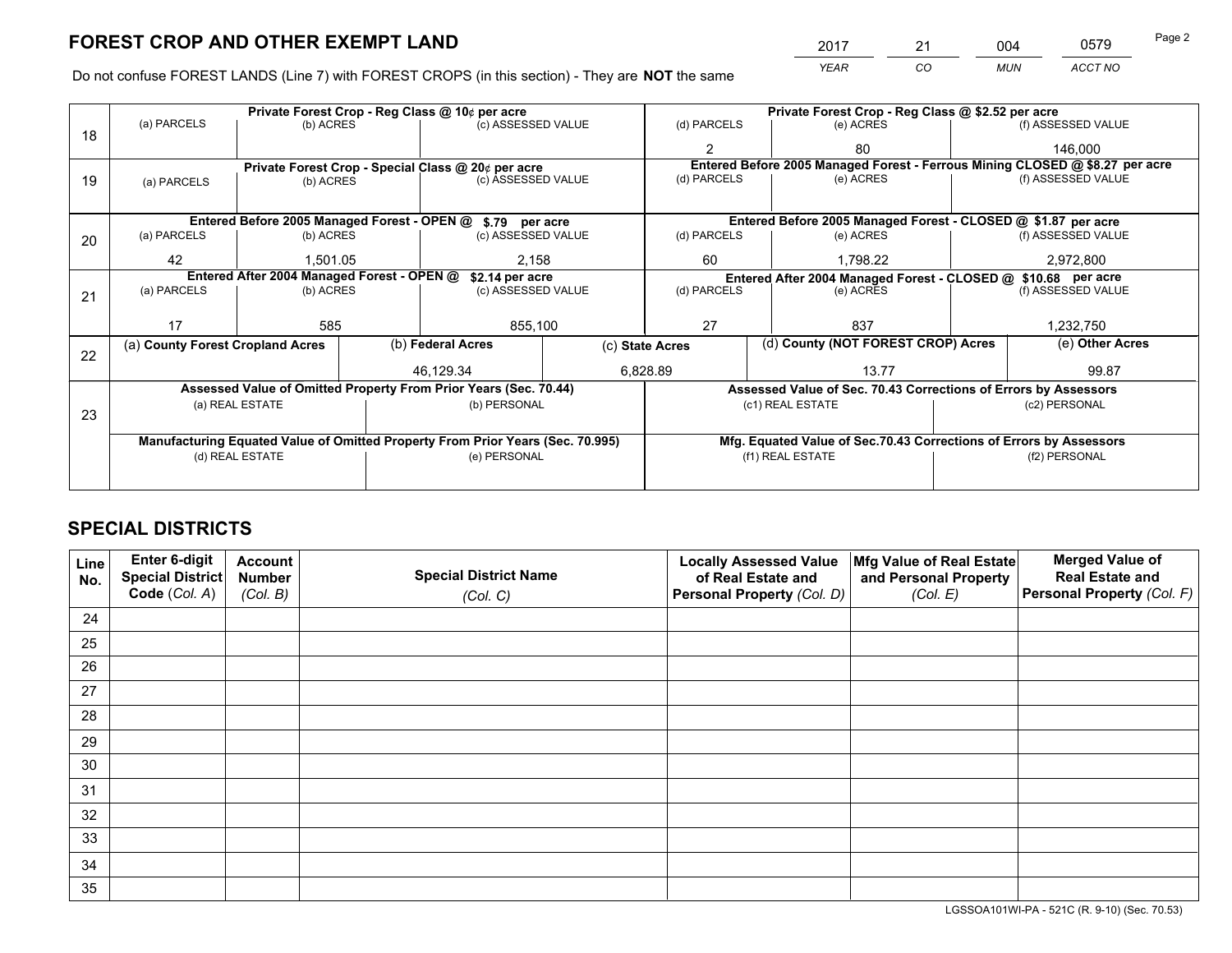|             |                                                          |                                             |                                                         | <b>YEAR</b>                                                                       | CO<br><b>MUN</b>                                              | ACCT NO                                                                        |
|-------------|----------------------------------------------------------|---------------------------------------------|---------------------------------------------------------|-----------------------------------------------------------------------------------|---------------------------------------------------------------|--------------------------------------------------------------------------------|
| Line<br>No. | Enter 6-digit<br><b>School District</b><br>Code (Col. A) | <b>Account</b><br><b>Number</b><br>(Col. B) | <b>School District Name</b><br>(Col. C)                 | <b>Locally Assessed Value</b><br>of Real Estate and<br>Personal Property (Col. D) | Mfg Value of Real Estate<br>and Personal Property<br>(Col. E) | <b>Merged Value of</b><br><b>Real Estate and</b><br>Personal Property (Col. F) |
|             | A. SCHOOL DISTRICTS (K-8 and K-12)                       |                                             |                                                         |                                                                                   |                                                               |                                                                                |
| 36          | 211218                                                   | 0130                                        | SCH D OF CRANDON                                        | 39,902,580                                                                        |                                                               | 39,902,580                                                                     |
| 37          |                                                          |                                             |                                                         |                                                                                   |                                                               |                                                                                |
| 38          |                                                          |                                             |                                                         |                                                                                   |                                                               |                                                                                |
| 39          |                                                          |                                             |                                                         |                                                                                   |                                                               |                                                                                |
| 40          |                                                          |                                             |                                                         |                                                                                   |                                                               |                                                                                |
| 41          |                                                          |                                             |                                                         |                                                                                   |                                                               |                                                                                |
| 42          |                                                          |                                             |                                                         |                                                                                   |                                                               |                                                                                |
| 43          |                                                          |                                             |                                                         |                                                                                   |                                                               |                                                                                |
| 44<br>45    |                                                          |                                             |                                                         |                                                                                   |                                                               |                                                                                |
| 46          |                                                          |                                             |                                                         |                                                                                   |                                                               |                                                                                |
| 47          |                                                          |                                             |                                                         |                                                                                   |                                                               |                                                                                |
| 48          |                                                          |                                             |                                                         |                                                                                   |                                                               |                                                                                |
| 49          |                                                          |                                             |                                                         |                                                                                   |                                                               |                                                                                |
| 50          |                                                          |                                             | TOTAL ASSESSED VALUE OF SCHOOL DISTRICTS (K-8 and K-12) | 39,902,580                                                                        |                                                               | 39,902,580                                                                     |
|             | <b>B.</b><br><b>UNION HIGH SCHOOL DISTRICTS</b>          |                                             |                                                         |                                                                                   |                                                               |                                                                                |
| 51          |                                                          |                                             |                                                         |                                                                                   |                                                               |                                                                                |
| 52          |                                                          |                                             |                                                         |                                                                                   |                                                               |                                                                                |
| 53          |                                                          |                                             |                                                         |                                                                                   |                                                               |                                                                                |
| 54          |                                                          |                                             |                                                         |                                                                                   |                                                               |                                                                                |
| 55          |                                                          |                                             | TOTAL ASSESSED VALUE OF UNION HIGH SCHOOLS              |                                                                                   |                                                               |                                                                                |
|             | C.<br><b>TECHNICAL COLLEGE DISTRICTS</b>                 |                                             |                                                         |                                                                                   |                                                               |                                                                                |
| 56          | 001600                                                   | 0015                                        | NICOLET TECHNICAL COLLEGE<br><b>RHIN</b>                | 39,902,580                                                                        |                                                               | 39,902,580                                                                     |
| 57          |                                                          |                                             |                                                         |                                                                                   |                                                               |                                                                                |
| 58          |                                                          |                                             | TOTAL ASSESSED VALUE OF TECHNICAL COLLEGES              |                                                                                   |                                                               |                                                                                |
| 59          |                                                          |                                             |                                                         | 39,902,580                                                                        |                                                               | 39,902,580                                                                     |

21

004

## *I hereby certify, to the best of my knowledge and belief, this form is complete and correct.*

**SCHOOL DISTRICTS**

| Print name of preparer | Title                    |                | Date (MM / DD / CCYY) |
|------------------------|--------------------------|----------------|-----------------------|
|                        |                          |                |                       |
| Signature of preparer  | Contact Telephone Number | E-mail address |                       |
|                        | $\sim$                   |                |                       |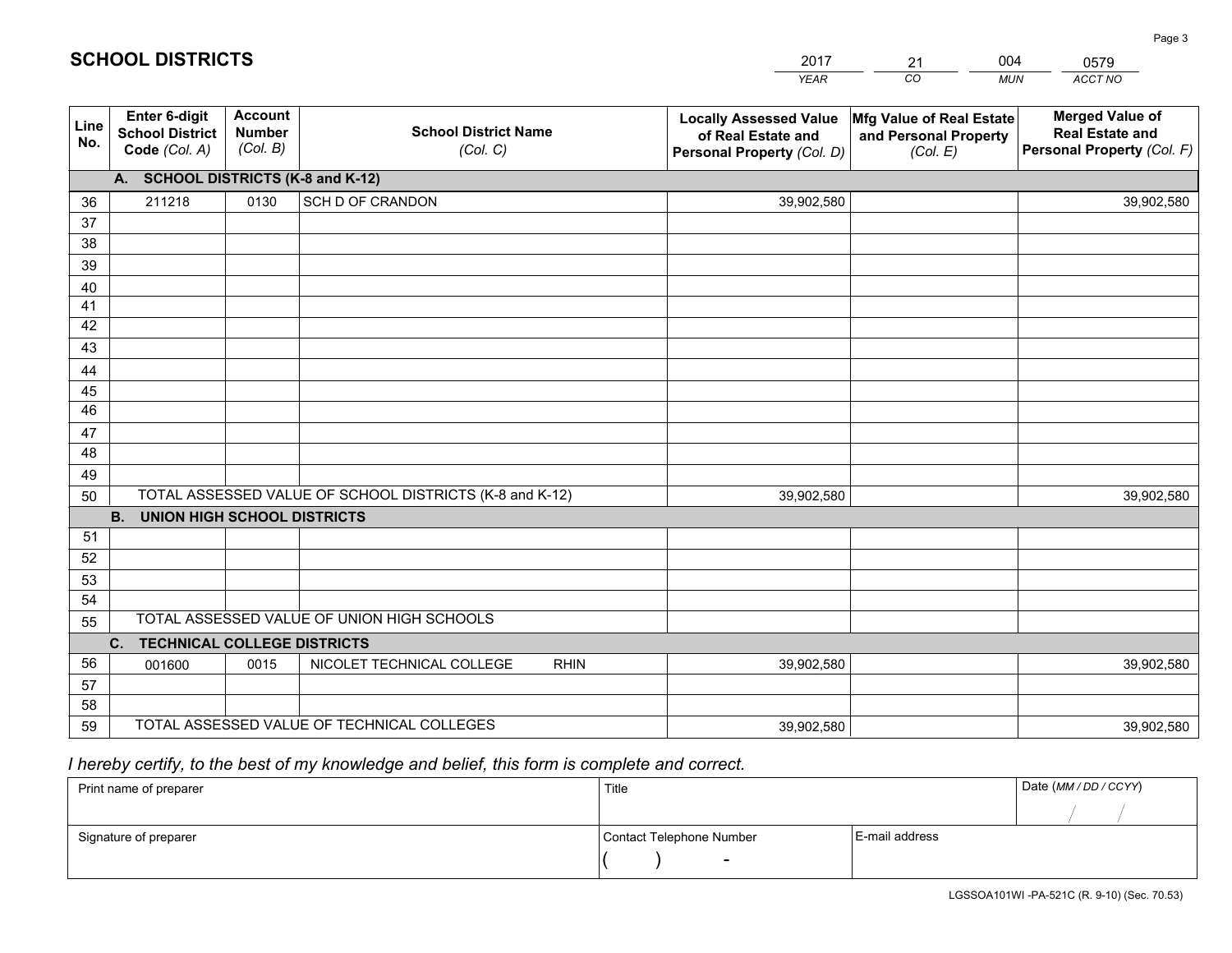### **HIGHLIGHTS**

- 1. Complete the Statement of Assessment after the Board of Review. Reflect any changes made there.
- 2. Use black ink to complete.
- 3. Line 16 must equal Line 50, Col D.
- 4. Line 55 must equal the total of K-8 schools listed on lines 36-49. Do not include K-12 schools in this comparision.
- 5. Line 59, Col. D must equal Line 16.
- 6. Special District, School District and Technical College District values must include both real estate and personal property. Examples of Special districts are: town sanitary districts, public inland lake protection and rehabilitation districts, and metropolitan sewerage districts.
- 7. DO NOT INCLUDE Manufacturing property values.DOR will print these values on the final SOA.

DONALD GORDON TOWN OF ARGONNE

DONALD GORDON<br>TOWN OF ARGONNE

PO BOX 295

PO BOX 295

ARGONNE, WI 54511

ARGONNE, WI 54511

 8. Accuracy of this form is very important. The values reported directly affect the equalized value DOR calculates for school and special districts.

### **Page 1:**

 If not prefilled, enter the tax year,county and municipal code,municipal type, municipal name and county name on the top of form.

Check the Amended box, if filing an amended / corrected SOA.

 Report the parcel count, acres and assessed value of taxable general property, total parcel count, (real and personal), total acres, and values from final figures set by the Board of Review.

- A. Real Estate land and improvements (buildings, etc.) is reported on lines 1 8, total line 9.
- B. Personal Property is reported on lines 11 14, Column D, total line 15.
- C. To complete this report, use the computer produced summary of the assessment roll that shows these amounts.
- D. Use whole numbers only.
- E. Add each line across and each column down to verify entries.

### **Page 2:**

- A. Report Special Items (not subject to general property tax).
- 1. Private Forest Croplands and Managed Forest Lands are reported on lines 18,19, 20 and 21. Be sure to report assessed values **NOT** taxes.
- 2. You should have copies of the orders of entry, orders of withdrawal, etc., to update your assessment roll.
	- 3. Show hundredths of acres (e.g. 39.75).
- 4. Tax exempt lands are reported on line 22.
- 5. Omitted property and sec. 70.43, Wis. Stats., corrections of errors by assessor are reported on line 23. Report real estate and personal property separately. These should be for **prior years**, not something found on the current assessment roll after the board of review.
- B. Special District (Lines 24-35) Include the value of both real and personal property.

 The Department of Revenue (DOR) preprints much of the information regarding names and codes for schools, special districts,etc. If a district is not listed, enter the name and value only, DOR will enter the proper code.

### **Page 3 School Districts:**

Include the value of both real and personal property.

Report School District (regular, elementary, union high school, and technical college).

- 1. Regular (K-12) and Elementary (K-8) school values are reported on lines 36-49, total on line 50.
- 2. Union High School (UHS) (use only if elementary schools are listed on lines 36-49) are reported on lines 51-54. UHS total value (line 55) must equal to the total **elementary school** values reported on lines 36-49. Do notinclude K-12 schools in this comparison.
- 3. Technical College values are reported on lines 56-58, total on line 59.
- 4. Use the computer summary that shows these amounts to complete this report.

#### **This form is due the second Monday in June. File this report only after your Board of Review is complete.**

 *If you have questions: Return forms to:*

 Email: lgs@wisconsin.gov Wisconsin Department of RevenueCall:  $(608)$  266-2569 or  $(608)$  264-6892 Fax number: (608) 264-6887 PO Box 8971

Local Government Services Section 6-97 Madison WI 53708-8971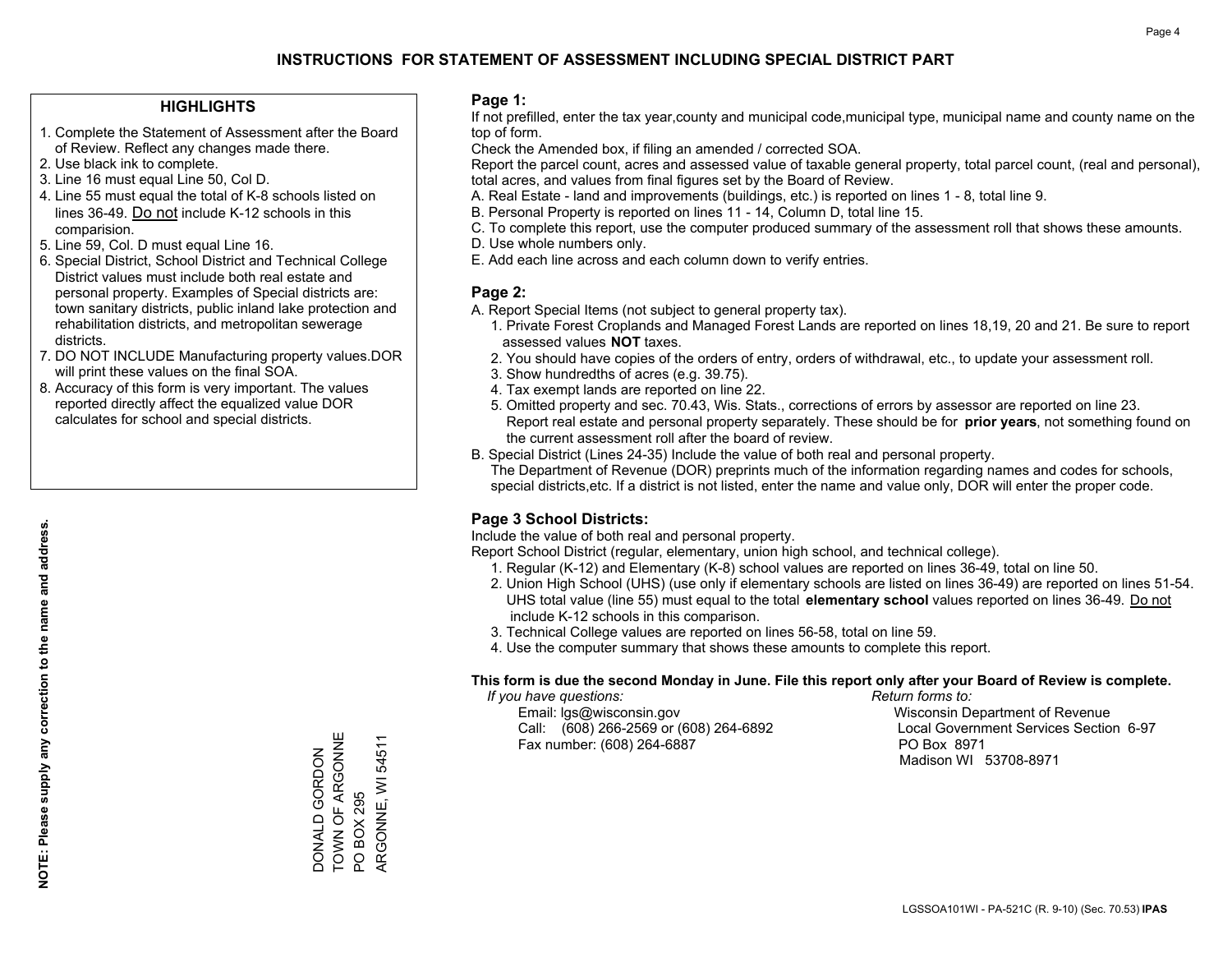**STATEMENT OF ASSESSMENT FOR 2017** 

| 21 | ററഞ | 0580    |
|----|-----|---------|
| CО | MUN | ACCT NO |

|                | <b>FOR</b>                                                                                                                                                                                   | <b>TOWN OF</b><br>OF<br>Town - Village - City                | <b>ARMSTRONG CREEK</b><br><b>Municipality Name</b>       |        | <b>FOREST COUNTY</b><br><b>County Name</b> |                                |                                        | <b>WHEN COMPLETING THIS DOCUMENT</b><br>DO NOT WRITE OVER X's OR IN SHADED AREAS |
|----------------|----------------------------------------------------------------------------------------------------------------------------------------------------------------------------------------------|--------------------------------------------------------------|----------------------------------------------------------|--------|--------------------------------------------|--------------------------------|----------------------------------------|----------------------------------------------------------------------------------|
| Line<br>No.    | <b>REAL ESTATE</b><br>(See Lines 18 - 22 for<br>other Real Estate)                                                                                                                           |                                                              | PARCEL COUNT<br>TOTAL LAND   IMPROVEMENTS   NUMBERS ONLY |        | NO. OF ACRES<br><b>WHOLE</b>               | <b>VALUE OF</b><br><b>LAND</b> | <b>VALUE OF</b><br><b>IMPROVEMENTS</b> | TOTAL VALUE OF LAND<br>AND IMPROVEMENTS                                          |
|                |                                                                                                                                                                                              |                                                              | Col. A                                                   | Col. B | Col. C                                     | Col. D                         | Col. E                                 | Col. F                                                                           |
|                |                                                                                                                                                                                              | <b>RESIDENTIAL - Class 1</b>                                 | 511                                                      | 419    | 779                                        | 6,643,200                      | 20,163,600                             | 26,806,800                                                                       |
| $\overline{2}$ |                                                                                                                                                                                              | <b>COMMERCIAL - Class 2</b>                                  | 24                                                       | 24     | 25                                         | 294,200                        | 1,273,200                              | 1,567,400                                                                        |
| 3              |                                                                                                                                                                                              | <b>MANUFACTURING - Class 3</b>                               | 1                                                        |        | 4                                          | 10,000                         | 75,800                                 | 85,800                                                                           |
| $\overline{4}$ |                                                                                                                                                                                              | <b>AGRICULTURAL - Class 4</b>                                | 197                                                      |        | 2,986                                      | 420,700                        |                                        | 420,700                                                                          |
| 5              |                                                                                                                                                                                              | <b>UNDEVELOPED - Class 5</b>                                 | 274                                                      |        | 2,823                                      | 550,600                        |                                        | 550,600                                                                          |
| 6              | AGRICULTURAL FOREST - Class 5m                                                                                                                                                               |                                                              | 133                                                      |        | 2,077                                      | 1,809,100                      |                                        | 1,809,100                                                                        |
| 7              | FOREST LANDS - Class 6                                                                                                                                                                       |                                                              | 300                                                      |        | 4,886                                      | 7,784,400                      |                                        | 7,784,400                                                                        |
| 8              |                                                                                                                                                                                              | OTHER - Class 7                                              | 57                                                       | 56     | 95                                         | 493,300                        | 3,215,400                              | 3,708,700                                                                        |
| 9              |                                                                                                                                                                                              | TOTAL - ALL COLUMNS                                          | 1,497                                                    | 500    | 13,675                                     | 18,005,500                     | 24,728,000                             | 42,733,500                                                                       |
| 10             |                                                                                                                                                                                              | NUMBER OF PERSONAL PROPERTY ACCOUNTS IN ROLL                 |                                                          |        | 39                                         | <b>LOCALLY ASSESSED</b>        | <b>MANUFACTURING</b>                   | <b>MERGED</b>                                                                    |
| 11             |                                                                                                                                                                                              | BOATS AND OTHER WATERCRAFT NOT EXEMPT - Code 1               |                                                          |        |                                            | $\mathbf{0}$                   | 0                                      | $\overline{0}$                                                                   |
| 12             |                                                                                                                                                                                              | MACHINERY, TOOLS AND PATTERNS - Code 2                       |                                                          |        |                                            | 35,800                         | 17,000                                 | 52,800                                                                           |
| 13             |                                                                                                                                                                                              | FURNITURE, FIXTURES AND EQUIPMENT - Code 3                   |                                                          |        |                                            | 50,100                         | 300                                    | 50,400                                                                           |
| 14             |                                                                                                                                                                                              | ALL OTHER PERSONAL PROPERTY NOT EXEMPT - Codes 4A, 4B, 4C    |                                                          |        |                                            | 256,100                        | 200                                    | 256,300                                                                          |
| 15             |                                                                                                                                                                                              | TOTAL OF PERSONAL PROPERTY NOT EXEMPT (Total of Lines 11-14) |                                                          |        |                                            | 342,000                        | 17,500                                 | 359,500                                                                          |
| 16             | AGGREGATE ASSESSED VALUE OF ALL PROPERTY SUBJECT TO THE GENERAL PROPERTY TAX (Total of Lines 9F and 15F)<br>MUST EQUAL TOTAL VALUE OF THE SCHOOL DISTRICTS (K-12 PLUS K-8) - Line 50, Col. F |                                                              |                                                          |        |                                            |                                | 43,093,000                             |                                                                                  |
| 17             | Name of Assessor<br>Telephone #<br><b>BOARD OF REVIEW</b><br>DATE OF FINAL ADJOURNMENT<br>05/31/2017<br><b>MIKE CHILDERS</b><br>(715) 478-2881                                               |                                                              |                                                          |        |                                            |                                |                                        |                                                                                  |

REMARKS

The Assessment Ratio to be used in calculating the estimated Fair Market Value on tax bills for this tax district is 1.004382963

This ratio should be used to convert assessed values to "Calculate Equalized Values" in Step 1 of the Lottery and Gaming Credit Calculations.<br>This ratio should be used in the "Computation of Tax Equivalent" schedule of the Commission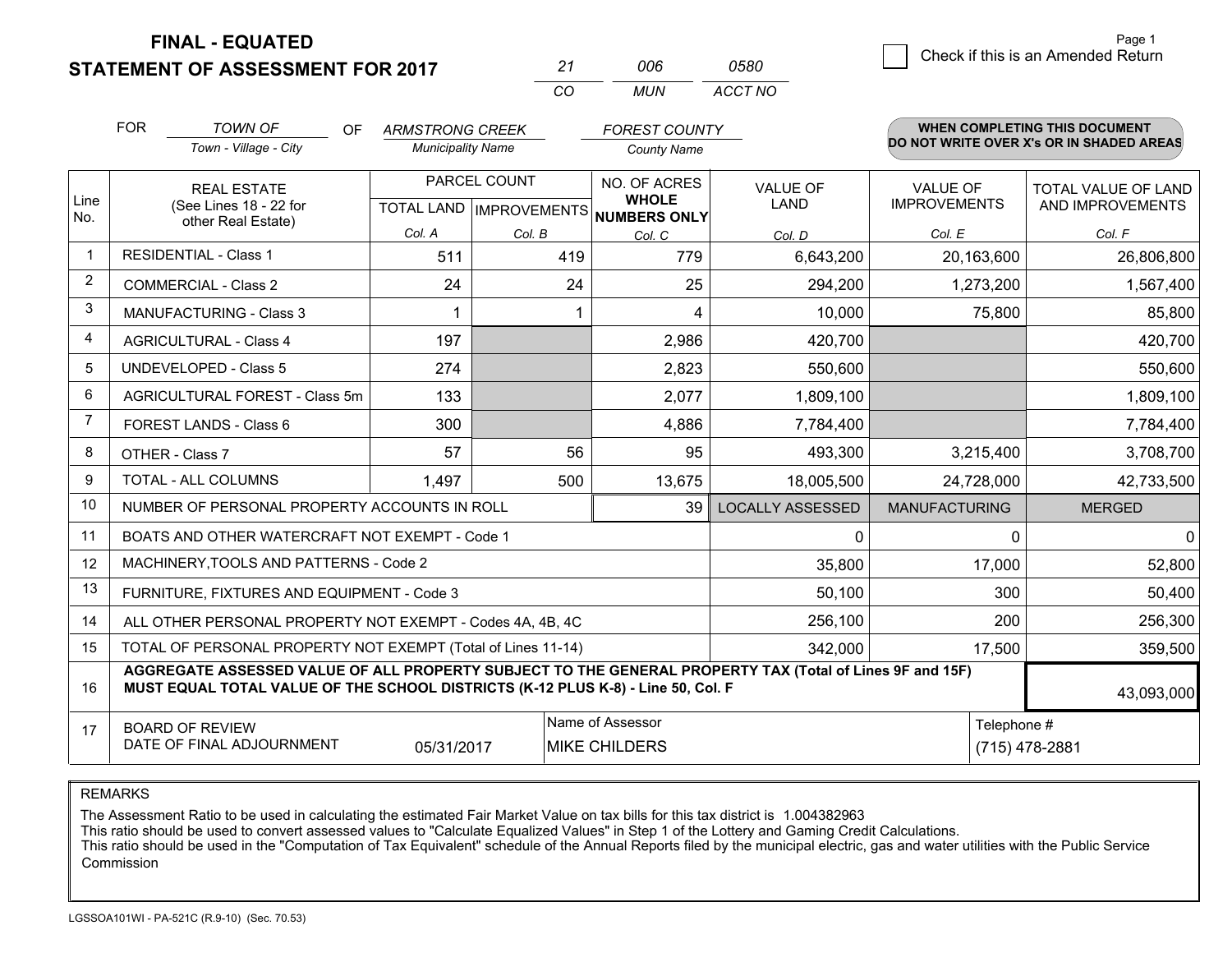*YEAR CO MUN ACCT NO* <sup>2017</sup> <sup>21</sup> <sup>006</sup> <sup>0580</sup>

Do not confuse FOREST LANDS (Line 7) with FOREST CROPS (in this section) - They are **NOT** the same

|    |                                                               | Private Forest Crop - Reg Class @ 10¢ per acre |  |                                                                                |                 | Private Forest Crop - Reg Class @ \$2.52 per acre |                                                               |                                                                    |               |                                                                              |
|----|---------------------------------------------------------------|------------------------------------------------|--|--------------------------------------------------------------------------------|-----------------|---------------------------------------------------|---------------------------------------------------------------|--------------------------------------------------------------------|---------------|------------------------------------------------------------------------------|
| 18 | (a) PARCELS                                                   | (b) ACRES                                      |  | (c) ASSESSED VALUE                                                             |                 | (d) PARCELS                                       |                                                               | (e) ACRES                                                          |               | (f) ASSESSED VALUE                                                           |
|    |                                                               |                                                |  |                                                                                |                 |                                                   |                                                               | 80                                                                 |               | 83.400                                                                       |
|    |                                                               |                                                |  | Private Forest Crop - Special Class @ 20¢ per acre                             |                 |                                                   |                                                               |                                                                    |               | Entered Before 2005 Managed Forest - Ferrous Mining CLOSED @ \$8.27 per acre |
| 19 | (a) PARCELS                                                   | (b) ACRES                                      |  | (c) ASSESSED VALUE                                                             |                 | (d) PARCELS                                       |                                                               | (e) ACRES                                                          |               | (f) ASSESSED VALUE                                                           |
|    |                                                               |                                                |  |                                                                                |                 |                                                   |                                                               |                                                                    |               |                                                                              |
|    |                                                               |                                                |  | Entered Before 2005 Managed Forest - OPEN @ \$.79 per acre                     |                 |                                                   |                                                               | Entered Before 2005 Managed Forest - CLOSED @ \$1.87 per acre      |               |                                                                              |
| 20 | (a) PARCELS                                                   | (b) ACRES                                      |  | (c) ASSESSED VALUE                                                             |                 | (d) PARCELS                                       |                                                               | (e) ACRES                                                          |               | (f) ASSESSED VALUE                                                           |
|    | 110                                                           | 4.287.22                                       |  | 4,736,600                                                                      |                 | 72                                                |                                                               | 2.064.56                                                           |               | 2,538,500                                                                    |
|    | Entered After 2004 Managed Forest - OPEN @<br>\$2.14 per acre |                                                |  |                                                                                |                 |                                                   | Entered After 2004 Managed Forest - CLOSED @ \$10.68 per acre |                                                                    |               |                                                                              |
| 21 | (a) PARCELS                                                   | (b) ACRES                                      |  | (c) ASSESSED VALUE                                                             |                 | (d) PARCELS                                       |                                                               | (e) ACRES                                                          |               | (f) ASSESSED VALUE                                                           |
|    |                                                               |                                                |  |                                                                                |                 |                                                   |                                                               |                                                                    |               |                                                                              |
|    | 21                                                            | 731.93                                         |  | 833,400                                                                        |                 | 24                                                |                                                               | 634.88                                                             |               | 854,300                                                                      |
| 22 | (a) County Forest Cropland Acres                              |                                                |  | (b) Federal Acres                                                              | (c) State Acres |                                                   |                                                               | (d) County (NOT FOREST CROP) Acres                                 |               | (e) Other Acres                                                              |
|    |                                                               |                                                |  | 10,122.51                                                                      |                 | 527.22<br>185.97                                  |                                                               |                                                                    |               | 655.48                                                                       |
|    |                                                               |                                                |  | Assessed Value of Omitted Property From Prior Years (Sec. 70.44)               |                 |                                                   |                                                               | Assessed Value of Sec. 70.43 Corrections of Errors by Assessors    |               |                                                                              |
|    |                                                               | (a) REAL ESTATE                                |  | (b) PERSONAL                                                                   |                 |                                                   | (c1) REAL ESTATE                                              |                                                                    |               | (c2) PERSONAL                                                                |
| 23 |                                                               |                                                |  |                                                                                |                 |                                                   |                                                               |                                                                    |               |                                                                              |
|    |                                                               |                                                |  | Manufacturing Equated Value of Omitted Property From Prior Years (Sec. 70.995) |                 |                                                   |                                                               | Mfg. Equated Value of Sec.70.43 Corrections of Errors by Assessors |               |                                                                              |
|    | (d) REAL ESTATE                                               |                                                |  | (e) PERSONAL                                                                   |                 | (f1) REAL ESTATE                                  |                                                               |                                                                    | (f2) PERSONAL |                                                                              |
|    |                                                               |                                                |  |                                                                                |                 |                                                   |                                                               |                                                                    |               |                                                                              |

## **SPECIAL DISTRICTS**

| Line<br>No. | Enter 6-digit<br>Special District<br>Code (Col. A) | <b>Account</b><br><b>Number</b><br>(Col. B) | <b>Special District Name</b><br>(Col. C) | <b>Locally Assessed Value</b><br>of Real Estate and<br>Personal Property (Col. D) | Mfg Value of Real Estate<br>and Personal Property<br>(Col. E) | <b>Merged Value of</b><br><b>Real Estate and</b><br>Personal Property (Col. F) |
|-------------|----------------------------------------------------|---------------------------------------------|------------------------------------------|-----------------------------------------------------------------------------------|---------------------------------------------------------------|--------------------------------------------------------------------------------|
| 24          |                                                    |                                             |                                          |                                                                                   |                                                               |                                                                                |
| 25          |                                                    |                                             |                                          |                                                                                   |                                                               |                                                                                |
| 26          |                                                    |                                             |                                          |                                                                                   |                                                               |                                                                                |
| 27          |                                                    |                                             |                                          |                                                                                   |                                                               |                                                                                |
| 28          |                                                    |                                             |                                          |                                                                                   |                                                               |                                                                                |
| 29          |                                                    |                                             |                                          |                                                                                   |                                                               |                                                                                |
| 30          |                                                    |                                             |                                          |                                                                                   |                                                               |                                                                                |
| 31          |                                                    |                                             |                                          |                                                                                   |                                                               |                                                                                |
| 32          |                                                    |                                             |                                          |                                                                                   |                                                               |                                                                                |
| 33          |                                                    |                                             |                                          |                                                                                   |                                                               |                                                                                |
| 34          |                                                    |                                             |                                          |                                                                                   |                                                               |                                                                                |
| 35          |                                                    |                                             |                                          |                                                                                   |                                                               |                                                                                |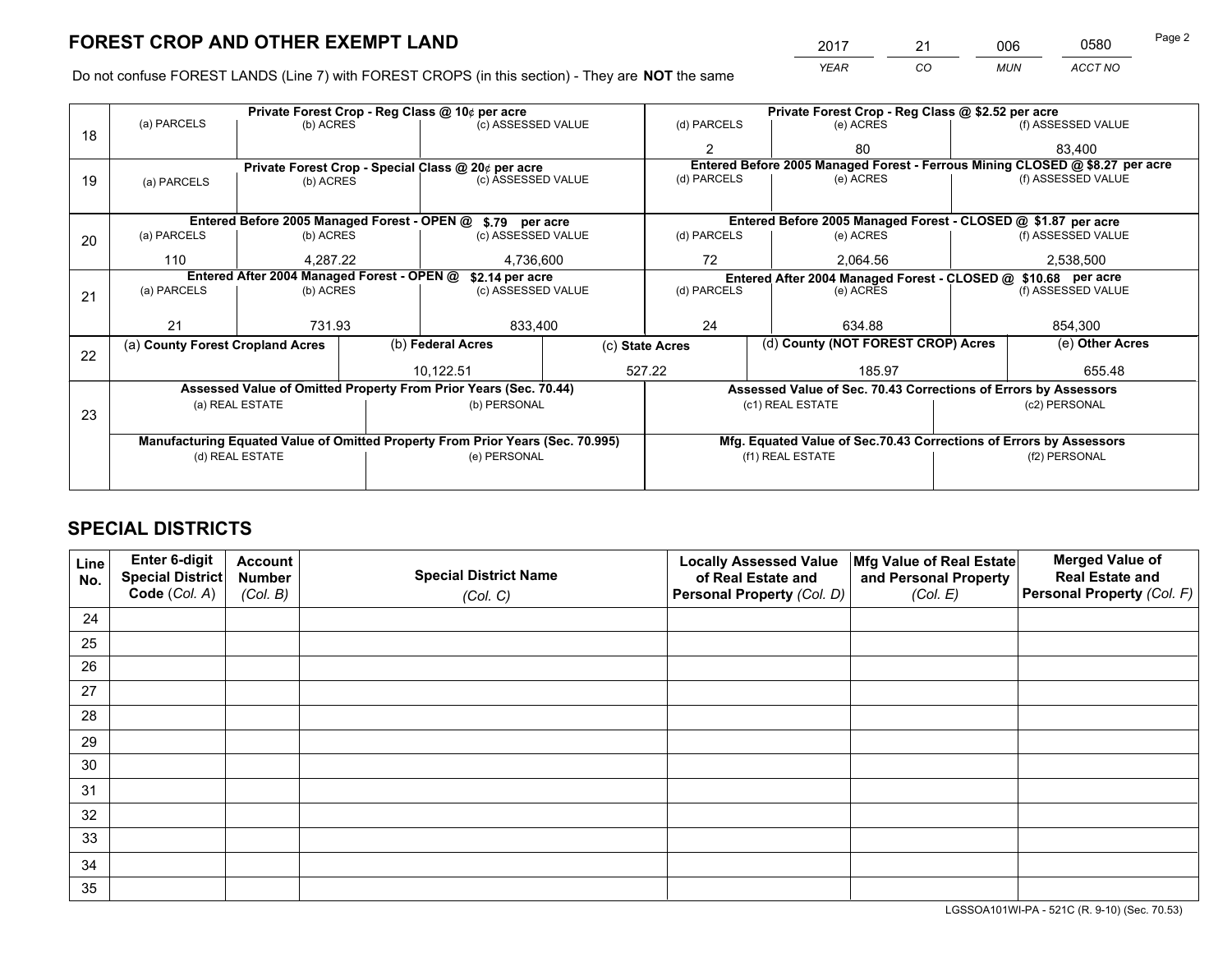|             |                                                          |                                             |                                                         | <b>YEAR</b>                                                                       | CO<br><b>MUN</b>                                              | ACCT NO                                                                        |
|-------------|----------------------------------------------------------|---------------------------------------------|---------------------------------------------------------|-----------------------------------------------------------------------------------|---------------------------------------------------------------|--------------------------------------------------------------------------------|
| Line<br>No. | Enter 6-digit<br><b>School District</b><br>Code (Col. A) | <b>Account</b><br><b>Number</b><br>(Col. B) | <b>School District Name</b><br>(Col. C)                 | <b>Locally Assessed Value</b><br>of Real Estate and<br>Personal Property (Col. D) | Mfg Value of Real Estate<br>and Personal Property<br>(Col. E) | <b>Merged Value of</b><br><b>Real Estate and</b><br>Personal Property (Col. F) |
|             | A. SCHOOL DISTRICTS (K-8 and K-12)                       |                                             |                                                         |                                                                                   |                                                               |                                                                                |
| 36          | 382212                                                   | 0225                                        | SCH D OF GOODMAN-ARMSTRONG                              | 42,989,700                                                                        | 103,300                                                       | 43,093,000                                                                     |
| 37          |                                                          |                                             |                                                         |                                                                                   |                                                               |                                                                                |
| 38          |                                                          |                                             |                                                         |                                                                                   |                                                               |                                                                                |
| 39          |                                                          |                                             |                                                         |                                                                                   |                                                               |                                                                                |
| 40          |                                                          |                                             |                                                         |                                                                                   |                                                               |                                                                                |
| 41<br>42    |                                                          |                                             |                                                         |                                                                                   |                                                               |                                                                                |
| 43          |                                                          |                                             |                                                         |                                                                                   |                                                               |                                                                                |
| 44          |                                                          |                                             |                                                         |                                                                                   |                                                               |                                                                                |
| 45          |                                                          |                                             |                                                         |                                                                                   |                                                               |                                                                                |
| 46          |                                                          |                                             |                                                         |                                                                                   |                                                               |                                                                                |
| 47          |                                                          |                                             |                                                         |                                                                                   |                                                               |                                                                                |
| 48          |                                                          |                                             |                                                         |                                                                                   |                                                               |                                                                                |
| 49          |                                                          |                                             |                                                         |                                                                                   |                                                               |                                                                                |
| 50          |                                                          |                                             | TOTAL ASSESSED VALUE OF SCHOOL DISTRICTS (K-8 and K-12) | 42,989,700                                                                        | 103,300                                                       | 43,093,000                                                                     |
|             | <b>B.</b><br><b>UNION HIGH SCHOOL DISTRICTS</b>          |                                             |                                                         |                                                                                   |                                                               |                                                                                |
| 51          |                                                          |                                             |                                                         |                                                                                   |                                                               |                                                                                |
| 52          |                                                          |                                             |                                                         |                                                                                   |                                                               |                                                                                |
| 53          |                                                          |                                             |                                                         |                                                                                   |                                                               |                                                                                |
| 54          |                                                          |                                             | TOTAL ASSESSED VALUE OF UNION HIGH SCHOOLS              |                                                                                   |                                                               |                                                                                |
| 55          |                                                          |                                             |                                                         |                                                                                   |                                                               |                                                                                |
| 56          | C.<br><b>TECHNICAL COLLEGE DISTRICTS</b><br>001600       | 0015                                        | NICOLET TECHNICAL COLLEGE<br><b>RHIN</b>                | 42,989,700                                                                        | 103,300                                                       | 43,093,000                                                                     |
| 57          |                                                          |                                             |                                                         |                                                                                   |                                                               |                                                                                |
| 58          |                                                          |                                             |                                                         |                                                                                   |                                                               |                                                                                |
| 59          |                                                          |                                             | TOTAL ASSESSED VALUE OF TECHNICAL COLLEGES              | 42,989,700                                                                        | 103,300                                                       | 43,093,000                                                                     |

21

006

 *I hereby certify, to the best of my knowledge and belief, this form is complete and correct.*

**SCHOOL DISTRICTS**

| Print name of preparer | Title                    |                | Date (MM / DD / CCYY) |
|------------------------|--------------------------|----------------|-----------------------|
|                        |                          |                |                       |
| Signature of preparer  | Contact Telephone Number | E-mail address |                       |
|                        |                          |                |                       |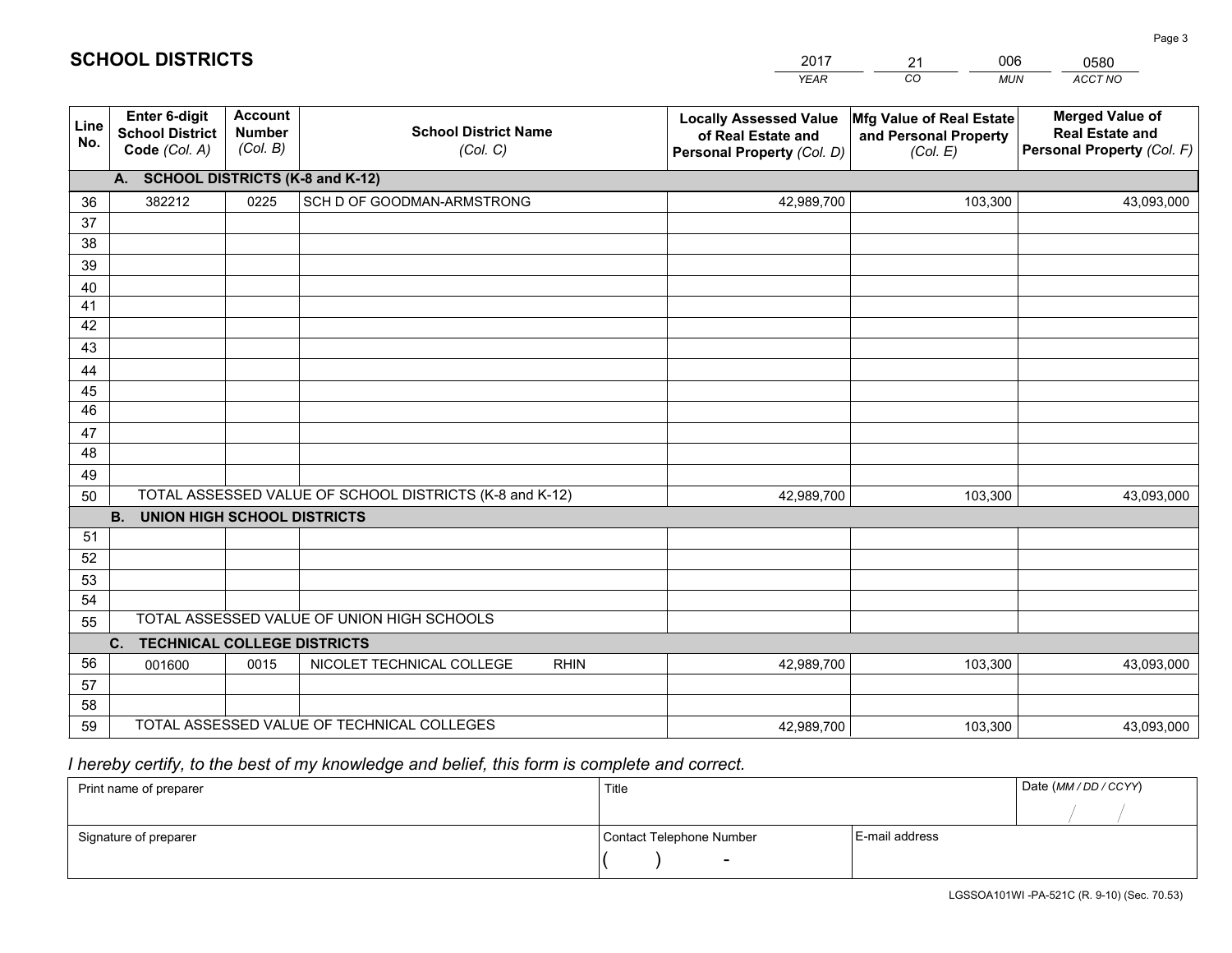### **HIGHLIGHTS**

- 1. Complete the Statement of Assessment after the Board of Review. Reflect any changes made there.
- 2. Use black ink to complete.
- 3. Line 16 must equal Line 50, Col D.
- 4. Line 55 must equal the total of K-8 schools listed on lines 36-49. Do not include K-12 schools in this comparision.
- 5. Line 59, Col. D must equal Line 16.
- 6. Special District, School District and Technical College District values must include both real estate and personal property. Examples of Special districts are: town sanitary districts, public inland lake protection and rehabilitation districts, and metropolitan sewerage districts.
- 7. DO NOT INCLUDE Manufacturing property values.DOR will print these values on the final SOA.
- 8. Accuracy of this form is very important. The values reported directly affect the equalized value DOR calculates for school and special districts.

### **Page 1:**

 If not prefilled, enter the tax year,county and municipal code,municipal type, municipal name and county name on the top of form.

Check the Amended box, if filing an amended / corrected SOA.

 Report the parcel count, acres and assessed value of taxable general property, total parcel count, (real and personal), total acres, and values from final figures set by the Board of Review.

- A. Real Estate land and improvements (buildings, etc.) is reported on lines 1 8, total line 9.
- B. Personal Property is reported on lines 11 14, Column D, total line 15.
- C. To complete this report, use the computer produced summary of the assessment roll that shows these amounts.
- D. Use whole numbers only.
- E. Add each line across and each column down to verify entries.

### **Page 2:**

- A. Report Special Items (not subject to general property tax).
- 1. Private Forest Croplands and Managed Forest Lands are reported on lines 18,19, 20 and 21. Be sure to report assessed values **NOT** taxes.
- 2. You should have copies of the orders of entry, orders of withdrawal, etc., to update your assessment roll.
	- 3. Show hundredths of acres (e.g. 39.75).
- 4. Tax exempt lands are reported on line 22.
- 5. Omitted property and sec. 70.43, Wis. Stats., corrections of errors by assessor are reported on line 23. Report real estate and personal property separately. These should be for **prior years**, not something found on the current assessment roll after the board of review.
- B. Special District (Lines 24-35) Include the value of both real and personal property.
- The Department of Revenue (DOR) preprints much of the information regarding names and codes for schools, special districts,etc. If a district is not listed, enter the name and value only, DOR will enter the proper code.

### **Page 3 School Districts:**

Include the value of both real and personal property.

Report School District (regular, elementary, union high school, and technical college).

- 1. Regular (K-12) and Elementary (K-8) school values are reported on lines 36-49, total on line 50.
- 2. Union High School (UHS) (use only if elementary schools are listed on lines 36-49) are reported on lines 51-54. UHS total value (line 55) must equal to the total **elementary school** values reported on lines 36-49. Do notinclude K-12 schools in this comparison.
- 3. Technical College values are reported on lines 56-58, total on line 59.
- 4. Use the computer summary that shows these amounts to complete this report.

#### **This form is due the second Monday in June. File this report only after your Board of Review is complete.**

 *If you have questions: Return forms to:*

 Email: lgs@wisconsin.gov Wisconsin Department of RevenueCall:  $(608)$  266-2569 or  $(608)$  264-6892 Fax number: (608) 264-6887 PO Box 8971

Local Government Services Section 6-97 Madison WI 53708-8971

TOWN OF ARMSTRONG CREEK BARBARA YOUNG<br>TOWN OF ARMSTRONG CREEK ARMSTRONG CREEK, WI 54103 ARMSTRONG CREEK, WI 54103 8105 STATE HIGHWAY 101 8105 STATE HIGHWAY 101 BARBARA YOUNG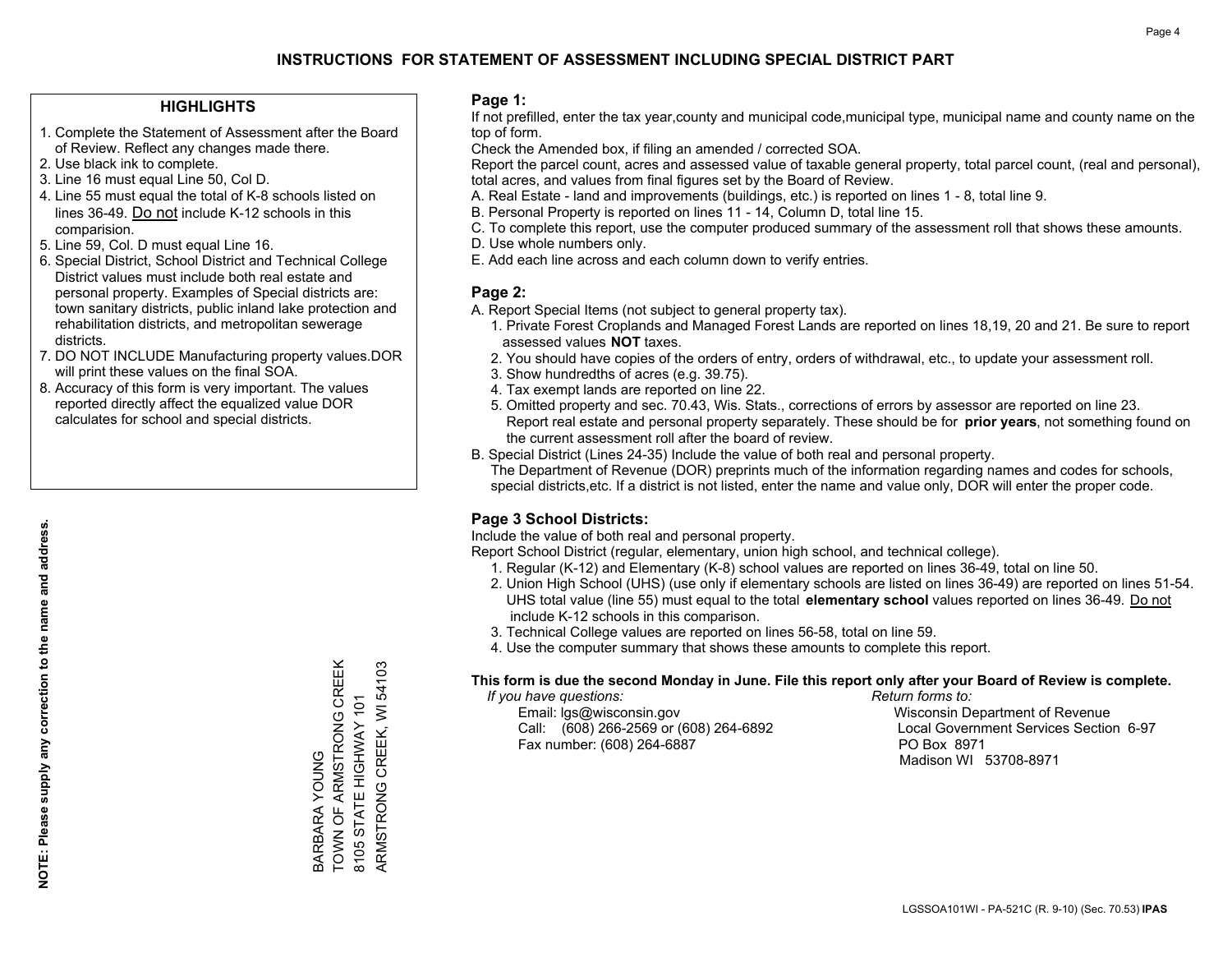**STATEMENT OF ASSESSMENT FOR 2017** 

| 21  | nnr   | 0581    |
|-----|-------|---------|
| CO. | MI IN | ACCT NO |

|                | <b>FOR</b>                                                                                                                                                                                   | <b>TOWN OF</b><br>OF<br>Town - Village - City                | <b>BLACKWELL</b><br><b>Municipality Name</b>             |          | <b>FOREST COUNTY</b><br><b>County Name</b> |                         |                                        | <b>WHEN COMPLETING THIS DOCUMENT</b><br>DO NOT WRITE OVER X's OR IN SHADED AREAS |
|----------------|----------------------------------------------------------------------------------------------------------------------------------------------------------------------------------------------|--------------------------------------------------------------|----------------------------------------------------------|----------|--------------------------------------------|-------------------------|----------------------------------------|----------------------------------------------------------------------------------|
| Line           | <b>REAL ESTATE</b><br>(See Lines 18 - 22 for                                                                                                                                                 |                                                              | PARCEL COUNT<br>TOTAL LAND   IMPROVEMENTS   NUMBERS ONLY |          | NO. OF ACRES<br><b>WHOLE</b>               | <b>VALUE OF</b><br>LAND | <b>VALUE OF</b><br><b>IMPROVEMENTS</b> | TOTAL VALUE OF LAND<br>AND IMPROVEMENTS                                          |
| No.            |                                                                                                                                                                                              | other Real Estate)                                           | Col. A                                                   | Col. B   | Col. C                                     | Col. D                  | Col. E                                 | Col. F                                                                           |
| $\mathbf{1}$   |                                                                                                                                                                                              | <b>RESIDENTIAL - Class 1</b>                                 | 388                                                      | 221      | 1,199                                      | 9,599,910               | 9,830,720                              | 19,430,630                                                                       |
| $\overline{2}$ |                                                                                                                                                                                              | <b>COMMERCIAL - Class 2</b>                                  | $\overline{2}$                                           | 2        | 16                                         | 31,600                  | 585,700                                | 617,300                                                                          |
| 3              |                                                                                                                                                                                              | <b>MANUFACTURING - Class 3</b>                               | $\Omega$                                                 | $\Omega$ | $\Omega$                                   | 0                       | 0                                      | $\Omega$                                                                         |
| $\overline{4}$ |                                                                                                                                                                                              | <b>AGRICULTURAL - Class 4</b>                                | 0                                                        |          | $\Omega$                                   | 0                       |                                        | $\overline{0}$                                                                   |
| 5              |                                                                                                                                                                                              | <b>UNDEVELOPED - Class 5</b>                                 | 20                                                       |          | 419                                        | 132,000                 |                                        | 132,000                                                                          |
| 6              |                                                                                                                                                                                              | AGRICULTURAL FOREST - Class 5m                               | $\mathbf{0}$                                             |          | $\Omega$                                   | 0                       |                                        | 0                                                                                |
| 7              | FOREST LANDS - Class 6                                                                                                                                                                       |                                                              | 67                                                       |          | 2,012                                      | 3,125,050               |                                        | 3,125,050                                                                        |
| 8              |                                                                                                                                                                                              | OTHER - Class 7                                              | $\Omega$                                                 | $\Omega$ | $\Omega$                                   | 0                       | $\Omega$                               | $\Omega$                                                                         |
| 9              |                                                                                                                                                                                              | <b>TOTAL - ALL COLUMNS</b>                                   | 477                                                      | 223      | 3,646                                      | 12,888,560              | 10,416,420                             | 23,304,980                                                                       |
| 10             |                                                                                                                                                                                              | NUMBER OF PERSONAL PROPERTY ACCOUNTS IN ROLL                 |                                                          |          | 16                                         | <b>LOCALLY ASSESSED</b> | <b>MANUFACTURING</b>                   | <b>MERGED</b>                                                                    |
| 11             |                                                                                                                                                                                              | BOATS AND OTHER WATERCRAFT NOT EXEMPT - Code 1               |                                                          |          |                                            | 0                       | 0                                      | $\overline{0}$                                                                   |
| 12             |                                                                                                                                                                                              | MACHINERY, TOOLS AND PATTERNS - Code 2                       |                                                          |          |                                            | 210                     | 0                                      | 210                                                                              |
| 13             |                                                                                                                                                                                              | FURNITURE, FIXTURES AND EQUIPMENT - Code 3                   |                                                          |          |                                            | 69,160                  | 0                                      | 69,160                                                                           |
| 14             |                                                                                                                                                                                              | ALL OTHER PERSONAL PROPERTY NOT EXEMPT - Codes 4A, 4B, 4C    |                                                          |          |                                            | 104,600                 | 0                                      | 104,600                                                                          |
| 15             |                                                                                                                                                                                              | TOTAL OF PERSONAL PROPERTY NOT EXEMPT (Total of Lines 11-14) |                                                          |          |                                            | 173,970                 | 0                                      | 173,970                                                                          |
| 16             | AGGREGATE ASSESSED VALUE OF ALL PROPERTY SUBJECT TO THE GENERAL PROPERTY TAX (Total of Lines 9F and 15F)<br>MUST EQUAL TOTAL VALUE OF THE SCHOOL DISTRICTS (K-12 PLUS K-8) - Line 50, Col. F |                                                              |                                                          |          |                                            |                         |                                        | 23,478,950                                                                       |
| 17             | Name of Assessor<br>Telephone #<br><b>BOARD OF REVIEW</b><br>DATE OF FINAL ADJOURNMENT<br>05/31/2017<br><b>EDWARD MCKEAGUE</b>                                                               |                                                              |                                                          |          |                                            | (715) 478-5000          |                                        |                                                                                  |

REMARKS

The Assessment Ratio to be used in calculating the estimated Fair Market Value on tax bills for this tax district is .995545709

This ratio should be used to convert assessed values to "Calculate Equalized Values" in Step 1 of the Lottery and Gaming Credit Calculations.<br>This ratio should be used in the "Computation of Tax Equivalent" schedule of the Commission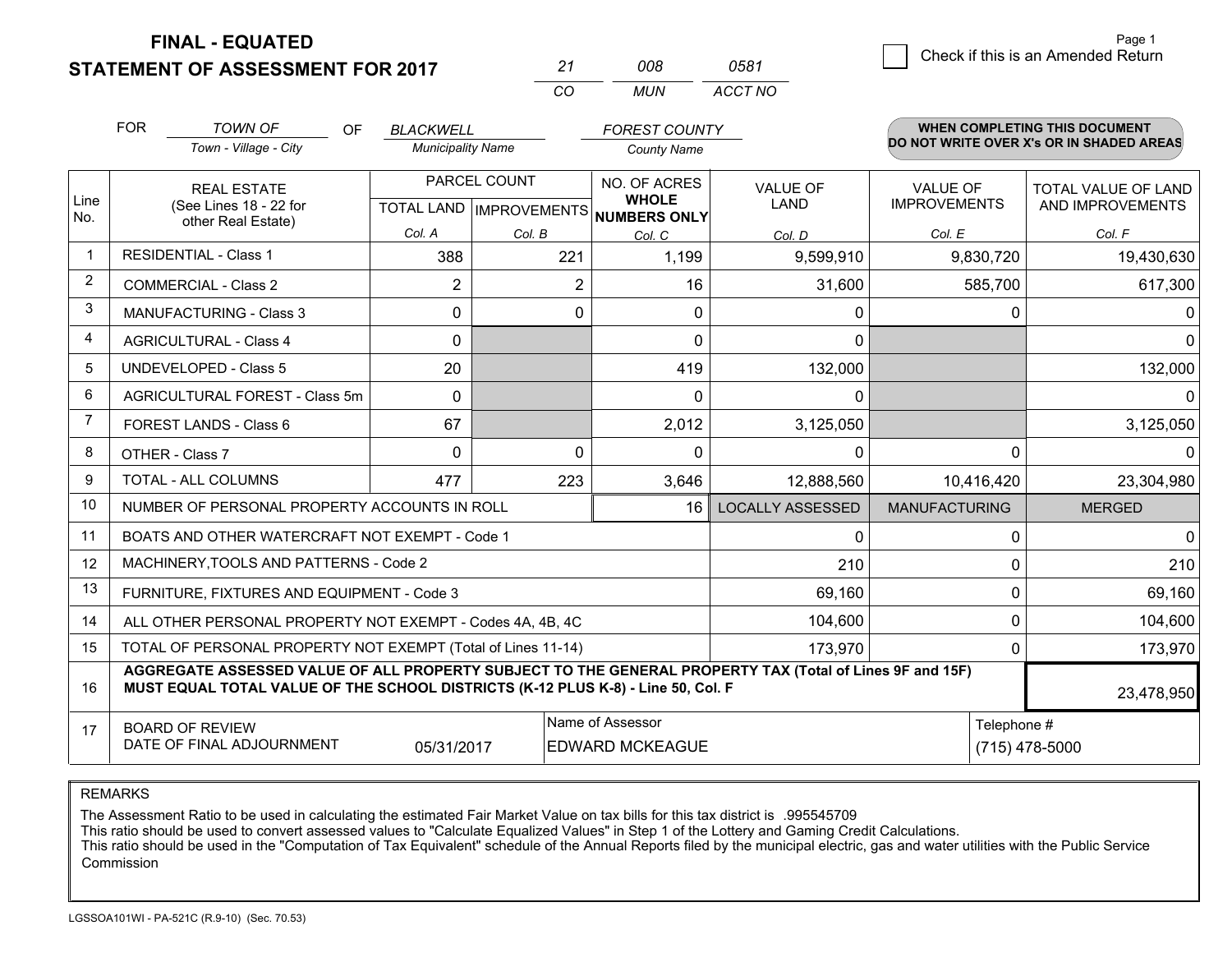*YEAR CO MUN ACCT NO* <sup>2017</sup> <sup>21</sup> <sup>008</sup> <sup>0581</sup>

Do not confuse FOREST LANDS (Line 7) with FOREST CROPS (in this section) - They are **NOT** the same

|    |                                                                                |                 |  | Private Forest Crop - Reg Class @ 10¢ per acre                   |                 | Private Forest Crop - Reg Class @ \$2.52 per acre |                  |                                                                 |               |                                                                              |  |
|----|--------------------------------------------------------------------------------|-----------------|--|------------------------------------------------------------------|-----------------|---------------------------------------------------|------------------|-----------------------------------------------------------------|---------------|------------------------------------------------------------------------------|--|
| 18 | (a) PARCELS                                                                    | (b) ACRES       |  | (c) ASSESSED VALUE                                               |                 | (d) PARCELS                                       |                  | (e) ACRES                                                       |               | (f) ASSESSED VALUE                                                           |  |
|    |                                                                                |                 |  |                                                                  |                 |                                                   |                  |                                                                 |               |                                                                              |  |
|    | Private Forest Crop - Special Class @ 20¢ per acre                             |                 |  |                                                                  |                 |                                                   |                  |                                                                 |               | Entered Before 2005 Managed Forest - Ferrous Mining CLOSED @ \$8.27 per acre |  |
| 19 | (a) PARCELS                                                                    | (b) ACRES       |  | (c) ASSESSED VALUE                                               |                 | (d) PARCELS                                       |                  | (e) ACRES                                                       |               | (f) ASSESSED VALUE                                                           |  |
|    |                                                                                |                 |  |                                                                  |                 |                                                   |                  |                                                                 |               |                                                                              |  |
|    |                                                                                |                 |  | Entered Before 2005 Managed Forest - OPEN @ \$.79 per acre       |                 |                                                   |                  |                                                                 |               | Entered Before 2005 Managed Forest - CLOSED @ \$1.87 per acre                |  |
| 20 | (a) PARCELS                                                                    | (b) ACRES       |  | (c) ASSESSED VALUE                                               |                 | (d) PARCELS                                       |                  | (e) ACRES                                                       |               | (f) ASSESSED VALUE                                                           |  |
|    | 55                                                                             | 4.920           |  |                                                                  | 6,021,500       |                                                   |                  | 257                                                             |               | 409.300                                                                      |  |
|    | Entered After 2004 Managed Forest - OPEN @<br>\$2.14 per acre                  |                 |  |                                                                  |                 |                                                   |                  |                                                                 |               | Entered After 2004 Managed Forest - CLOSED @ \$10.68 per acre                |  |
| 21 | (a) PARCELS                                                                    | (b) ACRES       |  | (c) ASSESSED VALUE                                               | (d) PARCELS     |                                                   |                  | (e) ACRES                                                       |               | (f) ASSESSED VALUE                                                           |  |
|    |                                                                                |                 |  |                                                                  |                 |                                                   |                  |                                                                 |               |                                                                              |  |
|    | 17                                                                             | 636.15          |  | 916,900                                                          |                 | 19                                                |                  | 559.68                                                          |               | 763,800                                                                      |  |
| 22 | (a) County Forest Cropland Acres                                               |                 |  | (b) Federal Acres                                                | (c) State Acres |                                                   |                  | (d) County (NOT FOREST CROP) Acres                              |               | (e) Other Acres                                                              |  |
|    |                                                                                |                 |  | 32,134.52                                                        |                 | 96.09                                             |                  | 7.75                                                            |               | 325.15                                                                       |  |
|    |                                                                                |                 |  | Assessed Value of Omitted Property From Prior Years (Sec. 70.44) |                 |                                                   |                  | Assessed Value of Sec. 70.43 Corrections of Errors by Assessors |               |                                                                              |  |
| 23 |                                                                                | (a) REAL ESTATE |  | (b) PERSONAL                                                     |                 |                                                   | (c1) REAL ESTATE |                                                                 |               | (c2) PERSONAL                                                                |  |
|    |                                                                                |                 |  |                                                                  |                 |                                                   |                  |                                                                 |               |                                                                              |  |
|    | Manufacturing Equated Value of Omitted Property From Prior Years (Sec. 70.995) |                 |  |                                                                  |                 |                                                   |                  |                                                                 |               | Mfg. Equated Value of Sec.70.43 Corrections of Errors by Assessors           |  |
|    | (d) REAL ESTATE                                                                |                 |  | (e) PERSONAL                                                     |                 | (f1) REAL ESTATE                                  |                  |                                                                 | (f2) PERSONAL |                                                                              |  |
|    |                                                                                |                 |  |                                                                  |                 |                                                   |                  |                                                                 |               |                                                                              |  |

## **SPECIAL DISTRICTS**

| Line<br>No. | Enter 6-digit<br>Special District<br>Code (Col. A) | <b>Account</b><br><b>Number</b> | <b>Special District Name</b> | <b>Locally Assessed Value</b><br>of Real Estate and | Mfg Value of Real Estate<br>and Personal Property | <b>Merged Value of</b><br><b>Real Estate and</b><br>Personal Property (Col. F) |
|-------------|----------------------------------------------------|---------------------------------|------------------------------|-----------------------------------------------------|---------------------------------------------------|--------------------------------------------------------------------------------|
|             |                                                    | (Col. B)                        | (Col. C)                     | Personal Property (Col. D)                          | (Col. E)                                          |                                                                                |
| 24          |                                                    |                                 |                              |                                                     |                                                   |                                                                                |
| 25          |                                                    |                                 |                              |                                                     |                                                   |                                                                                |
| 26          |                                                    |                                 |                              |                                                     |                                                   |                                                                                |
| 27          |                                                    |                                 |                              |                                                     |                                                   |                                                                                |
| 28          |                                                    |                                 |                              |                                                     |                                                   |                                                                                |
| 29          |                                                    |                                 |                              |                                                     |                                                   |                                                                                |
| 30          |                                                    |                                 |                              |                                                     |                                                   |                                                                                |
| 31          |                                                    |                                 |                              |                                                     |                                                   |                                                                                |
| 32          |                                                    |                                 |                              |                                                     |                                                   |                                                                                |
| 33          |                                                    |                                 |                              |                                                     |                                                   |                                                                                |
| 34          |                                                    |                                 |                              |                                                     |                                                   |                                                                                |
| 35          |                                                    |                                 |                              |                                                     |                                                   |                                                                                |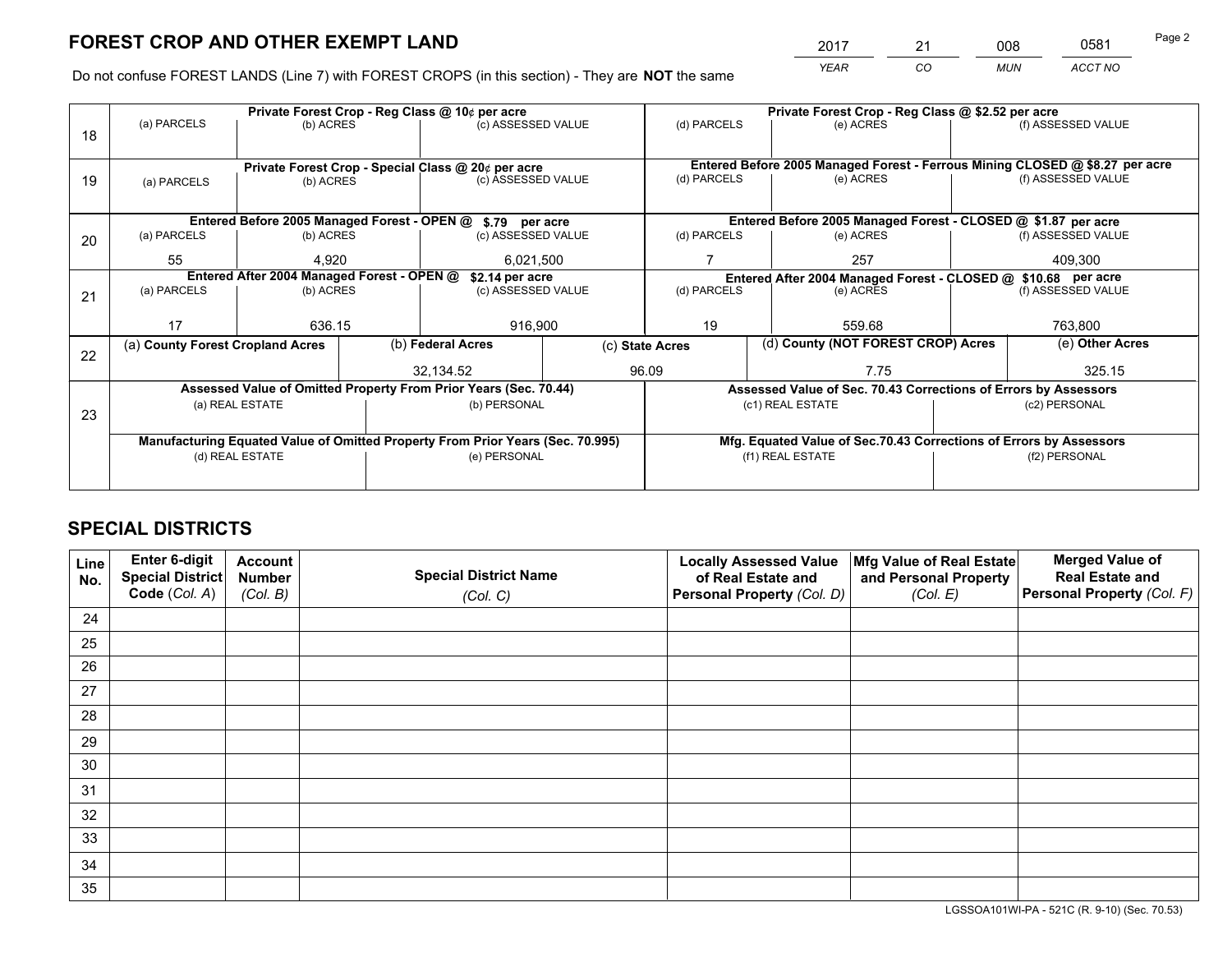|             |                                                          |                                             |                                                         | <b>YEAR</b>                                                                       | CO<br><b>MUN</b>                                                              | ACCT NO                                                                        |
|-------------|----------------------------------------------------------|---------------------------------------------|---------------------------------------------------------|-----------------------------------------------------------------------------------|-------------------------------------------------------------------------------|--------------------------------------------------------------------------------|
| Line<br>No. | Enter 6-digit<br><b>School District</b><br>Code (Col. A) | <b>Account</b><br><b>Number</b><br>(Col. B) | <b>School District Name</b><br>(Col. C)                 | <b>Locally Assessed Value</b><br>of Real Estate and<br>Personal Property (Col. D) | $ \mathsf{Mfg}$ Value of Real Estate $ $<br>and Personal Property<br>(Col. E) | <b>Merged Value of</b><br><b>Real Estate and</b><br>Personal Property (Col. F) |
|             | A. SCHOOL DISTRICTS (K-8 and K-12)                       |                                             |                                                         |                                                                                   |                                                                               |                                                                                |
| 36          | 212940                                                   | 0131                                        | SCH D OF LAONA                                          | 429,250                                                                           |                                                                               | 429,250                                                                        |
| 37          | 215992                                                   | 0132                                        | SCH D OF WABENO AREA                                    | 23,049,700                                                                        |                                                                               | 23,049,700                                                                     |
| 38          |                                                          |                                             |                                                         |                                                                                   |                                                                               |                                                                                |
| 39          |                                                          |                                             |                                                         |                                                                                   |                                                                               |                                                                                |
| 40          |                                                          |                                             |                                                         |                                                                                   |                                                                               |                                                                                |
| 41          |                                                          |                                             |                                                         |                                                                                   |                                                                               |                                                                                |
| 42          |                                                          |                                             |                                                         |                                                                                   |                                                                               |                                                                                |
| 43          |                                                          |                                             |                                                         |                                                                                   |                                                                               |                                                                                |
| 44          |                                                          |                                             |                                                         |                                                                                   |                                                                               |                                                                                |
| 45          |                                                          |                                             |                                                         |                                                                                   |                                                                               |                                                                                |
| 46          |                                                          |                                             |                                                         |                                                                                   |                                                                               |                                                                                |
| 47          |                                                          |                                             |                                                         |                                                                                   |                                                                               |                                                                                |
| 48          |                                                          |                                             |                                                         |                                                                                   |                                                                               |                                                                                |
| 49          |                                                          |                                             | TOTAL ASSESSED VALUE OF SCHOOL DISTRICTS (K-8 and K-12) |                                                                                   |                                                                               |                                                                                |
| 50          | <b>B.</b><br><b>UNION HIGH SCHOOL DISTRICTS</b>          |                                             |                                                         | 23,478,950                                                                        |                                                                               | 23,478,950                                                                     |
| 51          |                                                          |                                             |                                                         |                                                                                   |                                                                               |                                                                                |
| 52          |                                                          |                                             |                                                         |                                                                                   |                                                                               |                                                                                |
| 53          |                                                          |                                             |                                                         |                                                                                   |                                                                               |                                                                                |
| 54          |                                                          |                                             |                                                         |                                                                                   |                                                                               |                                                                                |
| 55          |                                                          |                                             | TOTAL ASSESSED VALUE OF UNION HIGH SCHOOLS              |                                                                                   |                                                                               |                                                                                |
|             | C. TECHNICAL COLLEGE DISTRICTS                           |                                             |                                                         |                                                                                   |                                                                               |                                                                                |
| 56          | 001600                                                   | 0015                                        | NICOLET TECHNICAL COLLEGE<br><b>RHIN</b>                | 23,478,950                                                                        |                                                                               | 23,478,950                                                                     |
| 57          |                                                          |                                             |                                                         |                                                                                   |                                                                               |                                                                                |
| 58          |                                                          |                                             |                                                         |                                                                                   |                                                                               |                                                                                |
| 59          |                                                          |                                             | TOTAL ASSESSED VALUE OF TECHNICAL COLLEGES              | 23,478,950                                                                        |                                                                               | 23,478,950                                                                     |

21

008

 *I hereby certify, to the best of my knowledge and belief, this form is complete and correct.*

**SCHOOL DISTRICTS**

| Print name of preparer | Title                    |                | Date (MM / DD / CCYY) |
|------------------------|--------------------------|----------------|-----------------------|
|                        |                          |                |                       |
| Signature of preparer  | Contact Telephone Number | E-mail address |                       |
|                        | $\sim$                   |                |                       |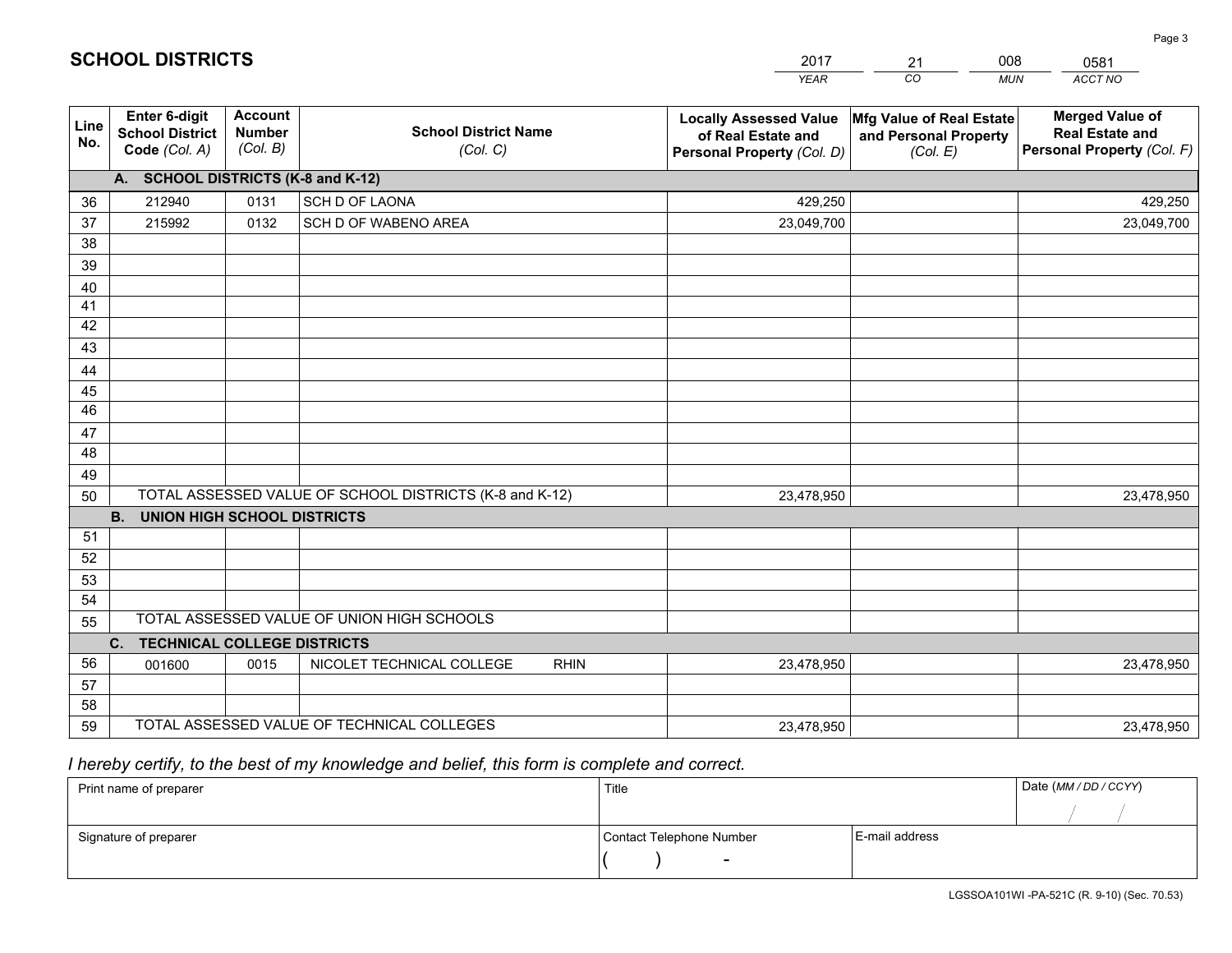### **HIGHLIGHTS**

- 1. Complete the Statement of Assessment after the Board of Review. Reflect any changes made there.
- 2. Use black ink to complete.
- 3. Line 16 must equal Line 50, Col D.
- 4. Line 55 must equal the total of K-8 schools listed on lines 36-49. Do not include K-12 schools in this comparision.
- 5. Line 59, Col. D must equal Line 16.
- 6. Special District, School District and Technical College District values must include both real estate and personal property. Examples of Special districts are: town sanitary districts, public inland lake protection and rehabilitation districts, and metropolitan sewerage districts.
- 7. DO NOT INCLUDE Manufacturing property values.DOR will print these values on the final SOA.

JENNY HENKEL

TOWN OF BLACKWELL 4018 COUNTY RD H LAONA, WI 54541 - 9292

JENNY HENKEL<br>TOWN OF BLACKWELL 4018 COUNTY RD H

AONA, WI 54541 - 9292

 8. Accuracy of this form is very important. The values reported directly affect the equalized value DOR calculates for school and special districts.

### **Page 1:**

 If not prefilled, enter the tax year,county and municipal code,municipal type, municipal name and county name on the top of form.

Check the Amended box, if filing an amended / corrected SOA.

 Report the parcel count, acres and assessed value of taxable general property, total parcel count, (real and personal), total acres, and values from final figures set by the Board of Review.

- A. Real Estate land and improvements (buildings, etc.) is reported on lines 1 8, total line 9.
- B. Personal Property is reported on lines 11 14, Column D, total line 15.
- C. To complete this report, use the computer produced summary of the assessment roll that shows these amounts.
- D. Use whole numbers only.
- E. Add each line across and each column down to verify entries.

### **Page 2:**

- A. Report Special Items (not subject to general property tax).
- 1. Private Forest Croplands and Managed Forest Lands are reported on lines 18,19, 20 and 21. Be sure to report assessed values **NOT** taxes.
- 2. You should have copies of the orders of entry, orders of withdrawal, etc., to update your assessment roll.
	- 3. Show hundredths of acres (e.g. 39.75).
- 4. Tax exempt lands are reported on line 22.
- 5. Omitted property and sec. 70.43, Wis. Stats., corrections of errors by assessor are reported on line 23. Report real estate and personal property separately. These should be for **prior years**, not something found on the current assessment roll after the board of review.
- B. Special District (Lines 24-35) Include the value of both real and personal property.

 The Department of Revenue (DOR) preprints much of the information regarding names and codes for schools, special districts,etc. If a district is not listed, enter the name and value only, DOR will enter the proper code.

### **Page 3 School Districts:**

Include the value of both real and personal property.

Report School District (regular, elementary, union high school, and technical college).

- 1. Regular (K-12) and Elementary (K-8) school values are reported on lines 36-49, total on line 50.
- 2. Union High School (UHS) (use only if elementary schools are listed on lines 36-49) are reported on lines 51-54. UHS total value (line 55) must equal to the total **elementary school** values reported on lines 36-49. Do notinclude K-12 schools in this comparison.
- 3. Technical College values are reported on lines 56-58, total on line 59.
- 4. Use the computer summary that shows these amounts to complete this report.

#### **This form is due the second Monday in June. File this report only after your Board of Review is complete.**

 *If you have questions: Return forms to:*

 Email: lgs@wisconsin.gov Wisconsin Department of RevenueCall:  $(608)$  266-2569 or  $(608)$  264-6892 Fax number: (608) 264-6887 PO Box 8971

Local Government Services Section 6-97 Madison WI 53708-8971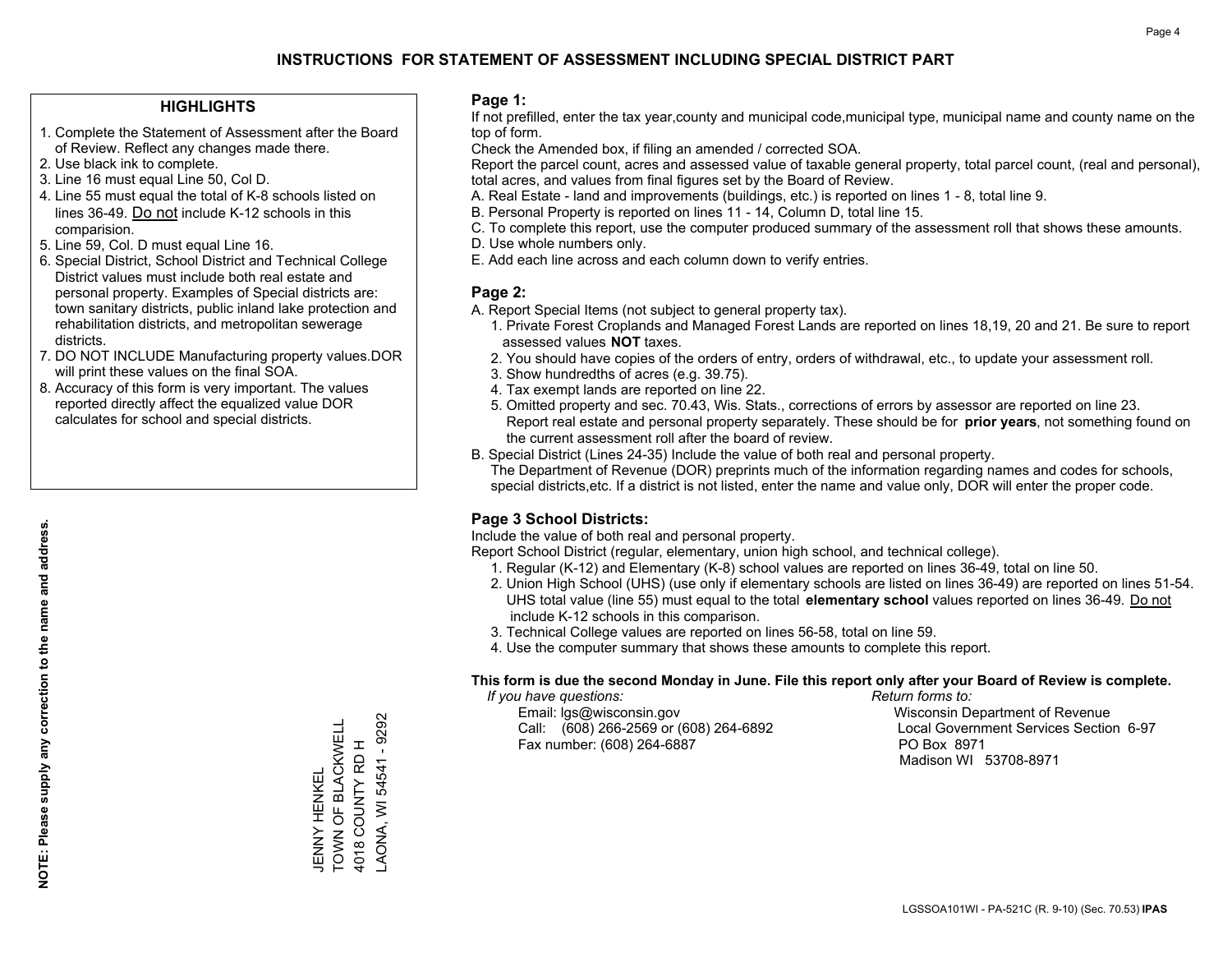**STATEMENT OF ASSESSMENT FOR 2017** 

| ンツ       | 01 N | 0582    |
|----------|------|---------|
| $\cdots$ | MUN  | ACCT NO |

|                | <b>FOR</b><br><b>TOWN OF</b><br>OF                                                                                                                                                           | <b>CASWELL</b>           |              | <b>FOREST COUNTY</b>                                     |                         |                      | <b>WHEN COMPLETING THIS DOCUMENT</b>     |
|----------------|----------------------------------------------------------------------------------------------------------------------------------------------------------------------------------------------|--------------------------|--------------|----------------------------------------------------------|-------------------------|----------------------|------------------------------------------|
|                | Town - Village - City                                                                                                                                                                        | <b>Municipality Name</b> |              | <b>County Name</b>                                       |                         |                      | DO NOT WRITE OVER X's OR IN SHADED AREAS |
|                | <b>REAL ESTATE</b>                                                                                                                                                                           |                          | PARCEL COUNT | NO. OF ACRES                                             | <b>VALUE OF</b>         | <b>VALUE OF</b>      | TOTAL VALUE OF LAND                      |
| Line<br>No.    | (See Lines 18 - 22 for<br>other Real Estate)                                                                                                                                                 |                          |              | <b>WHOLE</b><br>TOTAL LAND   IMPROVEMENTS   NUMBERS ONLY | <b>LAND</b>             | <b>IMPROVEMENTS</b>  | AND IMPROVEMENTS                         |
|                |                                                                                                                                                                                              | Col. A                   | Col. B       | Col. C                                                   | Col. D                  | Col. E               | Col. F                                   |
| $\mathbf 1$    | <b>RESIDENTIAL - Class 1</b>                                                                                                                                                                 | 172                      | 146          | 309                                                      | 1,730,700               | 6,194,300            | 7,925,000                                |
| $\overline{2}$ | <b>COMMERCIAL - Class 2</b>                                                                                                                                                                  | 8                        | 8            | 28                                                       | 98,800                  | 536,200              | 635,000                                  |
| 3              | MANUFACTURING - Class 3                                                                                                                                                                      | 1                        |              | 10                                                       | 13,300                  | 106,700              | 120,000                                  |
| 4              | <b>AGRICULTURAL - Class 4</b>                                                                                                                                                                | 15                       |              | 200                                                      | 31,000                  |                      | 31,000                                   |
| 5              | <b>UNDEVELOPED - Class 5</b>                                                                                                                                                                 | 53                       |              | 475                                                      | 121,200                 |                      | 121,200                                  |
| 6              | AGRICULTURAL FOREST - Class 5m                                                                                                                                                               | 10                       |              | 55                                                       | 53,100                  |                      | 53,100                                   |
| 7              | FOREST LANDS - Class 6                                                                                                                                                                       | 78                       |              | 1,136                                                    | 1,891,200               |                      | 1,891,200                                |
| 8              | OTHER - Class 7                                                                                                                                                                              | 3                        | 3            | 6                                                        | 30,000                  | 237,200              | 267,200                                  |
| 9              | <b>TOTAL - ALL COLUMNS</b>                                                                                                                                                                   | 340                      | 158          | 2,219                                                    | 3,969,300               | 7,074,400            | 11,043,700                               |
| 10             | NUMBER OF PERSONAL PROPERTY ACCOUNTS IN ROLL                                                                                                                                                 |                          |              | 19                                                       | <b>LOCALLY ASSESSED</b> | <b>MANUFACTURING</b> | <b>MERGED</b>                            |
| 11             | BOATS AND OTHER WATERCRAFT NOT EXEMPT - Code 1                                                                                                                                               |                          |              |                                                          | $\mathbf 0$             | $\Omega$             | $\mathbf 0$                              |
| 12             | MACHINERY, TOOLS AND PATTERNS - Code 2                                                                                                                                                       |                          |              |                                                          | 26,200                  | 12,400               | 38,600                                   |
| 13             | FURNITURE, FIXTURES AND EQUIPMENT - Code 3                                                                                                                                                   |                          |              |                                                          | 9,800                   | 100                  | 9,900                                    |
| 14             | ALL OTHER PERSONAL PROPERTY NOT EXEMPT - Codes 4A, 4B, 4C                                                                                                                                    |                          |              |                                                          | 81,600                  | 100                  | 81,700                                   |
| 15             | TOTAL OF PERSONAL PROPERTY NOT EXEMPT (Total of Lines 11-14)                                                                                                                                 |                          |              |                                                          | 117,600                 | 12,600               | 130,200                                  |
| 16             | AGGREGATE ASSESSED VALUE OF ALL PROPERTY SUBJECT TO THE GENERAL PROPERTY TAX (Total of Lines 9F and 15F)<br>MUST EQUAL TOTAL VALUE OF THE SCHOOL DISTRICTS (K-12 PLUS K-8) - Line 50, Col. F |                          |              |                                                          |                         |                      | 11,173,900                               |
| 17             | Name of Assessor<br>Telephone #<br><b>BOARD OF REVIEW</b><br>DATE OF FINAL ADJOURNMENT<br>MICHAEL CHILDERS<br>05/10/2017<br>(715) 478-2881                                                   |                          |              |                                                          |                         |                      |                                          |

REMARKS

The Assessment Ratio to be used in calculating the estimated Fair Market Value on tax bills for this tax district is 1.008697162<br>This ratio should be used to convert assessed values to "Calculate Equalized Values" in Step Commission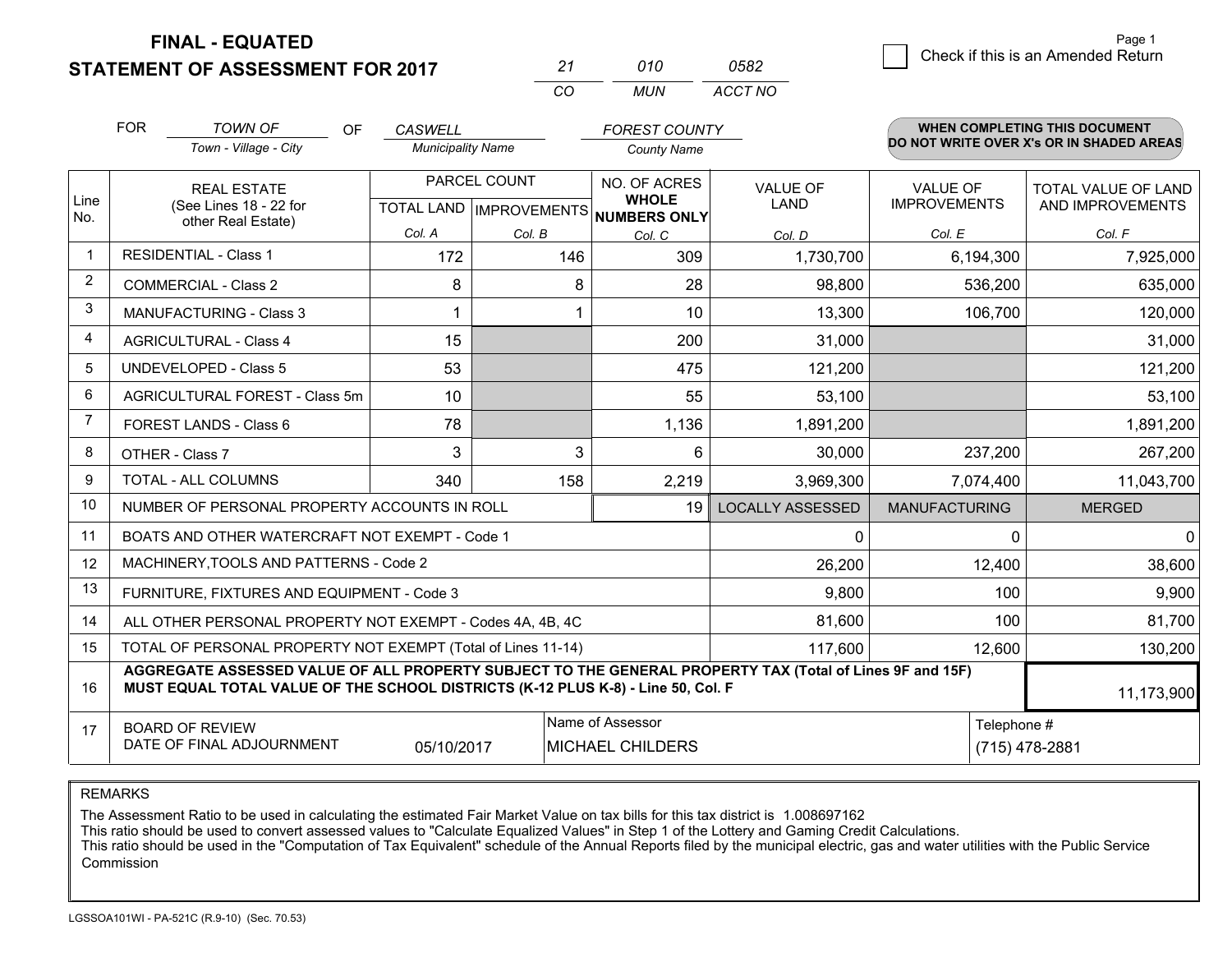*YEAR CO MUN ACCT NO* <sup>2017</sup> <sup>21</sup> <sup>010</sup> <sup>0582</sup>

Do not confuse FOREST LANDS (Line 7) with FOREST CROPS (in this section) - They are **NOT** the same

|    |                                                               |                                                |              | Private Forest Crop - Reg Class @ 10¢ per acre                                 |                                                               | Private Forest Crop - Reg Class @ \$2.52 per acre |                                                                                           |                    |                    |  |
|----|---------------------------------------------------------------|------------------------------------------------|--------------|--------------------------------------------------------------------------------|---------------------------------------------------------------|---------------------------------------------------|-------------------------------------------------------------------------------------------|--------------------|--------------------|--|
| 18 | (a) PARCELS                                                   | (b) ACRES                                      |              | (c) ASSESSED VALUE                                                             |                                                               | (d) PARCELS                                       | (e) ACRES                                                                                 |                    | (f) ASSESSED VALUE |  |
|    |                                                               |                                                |              |                                                                                |                                                               |                                                   |                                                                                           |                    |                    |  |
|    |                                                               |                                                |              | Private Forest Crop - Special Class @ 20¢ per acre                             |                                                               | (d) PARCELS                                       | Entered Before 2005 Managed Forest - Ferrous Mining CLOSED @ \$8.27 per acre<br>(e) ACRES |                    | (f) ASSESSED VALUE |  |
| 19 |                                                               | (c) ASSESSED VALUE<br>(b) ACRES<br>(a) PARCELS |              |                                                                                |                                                               |                                                   |                                                                                           |                    |                    |  |
|    |                                                               |                                                |              |                                                                                |                                                               |                                                   |                                                                                           |                    |                    |  |
|    |                                                               |                                                |              | Entered Before 2005 Managed Forest - OPEN @ \$.79 per acre                     |                                                               |                                                   | Entered Before 2005 Managed Forest - CLOSED @ \$1.87 per acre                             |                    |                    |  |
| 20 | (a) PARCELS                                                   | (b) ACRES                                      |              | (c) ASSESSED VALUE                                                             |                                                               | (d) PARCELS                                       | (e) ACRES                                                                                 |                    | (f) ASSESSED VALUE |  |
|    |                                                               |                                                |              |                                                                                |                                                               | 16                                                | 602.48                                                                                    |                    | 859.400            |  |
|    |                                                               | 440<br>17.272.22<br>22,569,200                 |              |                                                                                |                                                               |                                                   |                                                                                           |                    |                    |  |
|    | Entered After 2004 Managed Forest - OPEN @<br>\$2.14 per acre |                                                |              |                                                                                | Entered After 2004 Managed Forest - CLOSED @ \$10.68 per acre |                                                   |                                                                                           |                    |                    |  |
| 21 | (a) PARCELS                                                   | (b) ACRES                                      |              | (c) ASSESSED VALUE                                                             |                                                               | (d) PARCELS<br>(e) ACRES                          |                                                                                           | (f) ASSESSED VALUE |                    |  |
|    |                                                               |                                                |              |                                                                                |                                                               |                                                   |                                                                                           |                    |                    |  |
|    | 14                                                            | 486.45                                         |              | 716,400                                                                        |                                                               | 8<br>189                                          |                                                                                           |                    | 210,500            |  |
|    | (a) County Forest Cropland Acres                              |                                                |              | (b) Federal Acres                                                              | (c) State Acres                                               |                                                   | (d) County (NOT FOREST CROP) Acres                                                        |                    | (e) Other Acres    |  |
| 22 |                                                               |                                                |              |                                                                                |                                                               |                                                   |                                                                                           |                    |                    |  |
|    |                                                               |                                                |              | 6,600                                                                          |                                                               | 1,308.43                                          | 18.89                                                                                     |                    | 67.63              |  |
|    |                                                               |                                                |              | Assessed Value of Omitted Property From Prior Years (Sec. 70.44)               |                                                               |                                                   | Assessed Value of Sec. 70.43 Corrections of Errors by Assessors                           |                    |                    |  |
|    |                                                               | (a) REAL ESTATE                                |              | (b) PERSONAL                                                                   |                                                               |                                                   | (c1) REAL ESTATE                                                                          |                    | (c2) PERSONAL      |  |
| 23 |                                                               |                                                |              |                                                                                |                                                               |                                                   |                                                                                           |                    |                    |  |
|    |                                                               |                                                |              | Manufacturing Equated Value of Omitted Property From Prior Years (Sec. 70.995) |                                                               |                                                   | Mfg. Equated Value of Sec.70.43 Corrections of Errors by Assessors                        |                    |                    |  |
|    | (d) REAL ESTATE                                               |                                                | (e) PERSONAL |                                                                                |                                                               | (f1) REAL ESTATE                                  |                                                                                           | (f2) PERSONAL      |                    |  |
|    |                                                               |                                                |              |                                                                                |                                                               |                                                   |                                                                                           |                    |                    |  |
|    |                                                               |                                                |              |                                                                                |                                                               |                                                   |                                                                                           |                    |                    |  |

## **SPECIAL DISTRICTS**

| Line<br>No. | Enter 6-digit<br><b>Special District</b> | <b>Account</b><br><b>Number</b> | <b>Special District Name</b> | <b>Locally Assessed Value</b><br>of Real Estate and | Mfg Value of Real Estate<br>and Personal Property | <b>Merged Value of</b><br><b>Real Estate and</b> |
|-------------|------------------------------------------|---------------------------------|------------------------------|-----------------------------------------------------|---------------------------------------------------|--------------------------------------------------|
|             | Code (Col. A)                            | (Col. B)                        | (Col. C)                     | Personal Property (Col. D)                          | (Col. E)                                          | Personal Property (Col. F)                       |
| 24          |                                          |                                 |                              |                                                     |                                                   |                                                  |
| 25          |                                          |                                 |                              |                                                     |                                                   |                                                  |
| 26          |                                          |                                 |                              |                                                     |                                                   |                                                  |
| 27          |                                          |                                 |                              |                                                     |                                                   |                                                  |
| 28          |                                          |                                 |                              |                                                     |                                                   |                                                  |
| 29          |                                          |                                 |                              |                                                     |                                                   |                                                  |
| 30          |                                          |                                 |                              |                                                     |                                                   |                                                  |
| 31          |                                          |                                 |                              |                                                     |                                                   |                                                  |
| 32          |                                          |                                 |                              |                                                     |                                                   |                                                  |
| 33          |                                          |                                 |                              |                                                     |                                                   |                                                  |
| 34          |                                          |                                 |                              |                                                     |                                                   |                                                  |
| 35          |                                          |                                 |                              |                                                     |                                                   |                                                  |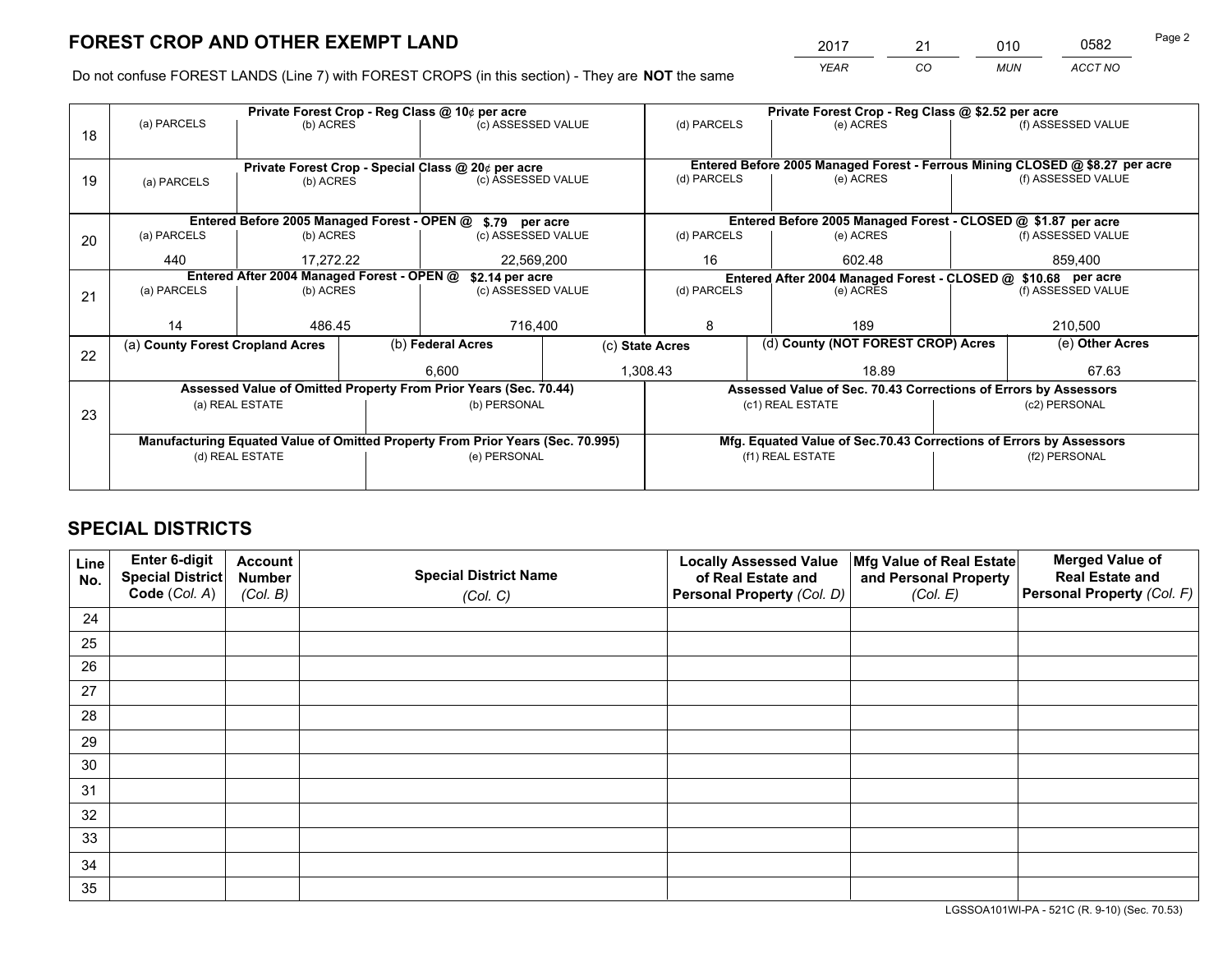|             |                                                          |                                             |                                                         | <b>YEAR</b>                                                                       | CO<br><b>MUN</b>                                              | ACCT NO                                                                        |
|-------------|----------------------------------------------------------|---------------------------------------------|---------------------------------------------------------|-----------------------------------------------------------------------------------|---------------------------------------------------------------|--------------------------------------------------------------------------------|
| Line<br>No. | Enter 6-digit<br><b>School District</b><br>Code (Col. A) | <b>Account</b><br><b>Number</b><br>(Col. B) | <b>School District Name</b><br>(Col. C)                 | <b>Locally Assessed Value</b><br>of Real Estate and<br>Personal Property (Col. D) | Mfg Value of Real Estate<br>and Personal Property<br>(Col. E) | <b>Merged Value of</b><br><b>Real Estate and</b><br>Personal Property (Col. F) |
|             | A. SCHOOL DISTRICTS (K-8 and K-12)                       |                                             |                                                         |                                                                                   |                                                               |                                                                                |
| 36          | 212940                                                   | 0131                                        | SCH D OF LAONA                                          | 11,041,300                                                                        | 132,600                                                       | 11,173,900                                                                     |
| 37          |                                                          |                                             |                                                         |                                                                                   |                                                               |                                                                                |
| 38          |                                                          |                                             |                                                         |                                                                                   |                                                               |                                                                                |
| 39          |                                                          |                                             |                                                         |                                                                                   |                                                               |                                                                                |
| 40          |                                                          |                                             |                                                         |                                                                                   |                                                               |                                                                                |
| 41<br>42    |                                                          |                                             |                                                         |                                                                                   |                                                               |                                                                                |
| 43          |                                                          |                                             |                                                         |                                                                                   |                                                               |                                                                                |
| 44          |                                                          |                                             |                                                         |                                                                                   |                                                               |                                                                                |
| 45          |                                                          |                                             |                                                         |                                                                                   |                                                               |                                                                                |
| 46          |                                                          |                                             |                                                         |                                                                                   |                                                               |                                                                                |
| 47          |                                                          |                                             |                                                         |                                                                                   |                                                               |                                                                                |
| 48          |                                                          |                                             |                                                         |                                                                                   |                                                               |                                                                                |
| 49          |                                                          |                                             |                                                         |                                                                                   |                                                               |                                                                                |
| 50          |                                                          |                                             | TOTAL ASSESSED VALUE OF SCHOOL DISTRICTS (K-8 and K-12) | 11,041,300                                                                        | 132,600                                                       | 11,173,900                                                                     |
|             | <b>B.</b><br><b>UNION HIGH SCHOOL DISTRICTS</b>          |                                             |                                                         |                                                                                   |                                                               |                                                                                |
| 51          |                                                          |                                             |                                                         |                                                                                   |                                                               |                                                                                |
| 52          |                                                          |                                             |                                                         |                                                                                   |                                                               |                                                                                |
| 53          |                                                          |                                             |                                                         |                                                                                   |                                                               |                                                                                |
| 54          |                                                          |                                             | TOTAL ASSESSED VALUE OF UNION HIGH SCHOOLS              |                                                                                   |                                                               |                                                                                |
| 55          |                                                          |                                             |                                                         |                                                                                   |                                                               |                                                                                |
| 56          | C.<br><b>TECHNICAL COLLEGE DISTRICTS</b>                 |                                             |                                                         |                                                                                   |                                                               |                                                                                |
| 57          | 001600                                                   | 0015                                        | NICOLET TECHNICAL COLLEGE<br><b>RHIN</b>                | 11,041,300                                                                        | 132,600                                                       | 11,173,900                                                                     |
| 58          |                                                          |                                             |                                                         |                                                                                   |                                                               |                                                                                |
| 59          |                                                          |                                             | TOTAL ASSESSED VALUE OF TECHNICAL COLLEGES              | 11,041,300                                                                        | 132,600                                                       | 11,173,900                                                                     |
|             |                                                          |                                             |                                                         |                                                                                   |                                                               |                                                                                |

21

010

## *I hereby certify, to the best of my knowledge and belief, this form is complete and correct.*

**SCHOOL DISTRICTS**

| Print name of preparer | Title                    |                | Date (MM / DD / CCYY) |
|------------------------|--------------------------|----------------|-----------------------|
|                        |                          |                |                       |
| Signature of preparer  | Contact Telephone Number | E-mail address |                       |
|                        | $\overline{\phantom{0}}$ |                |                       |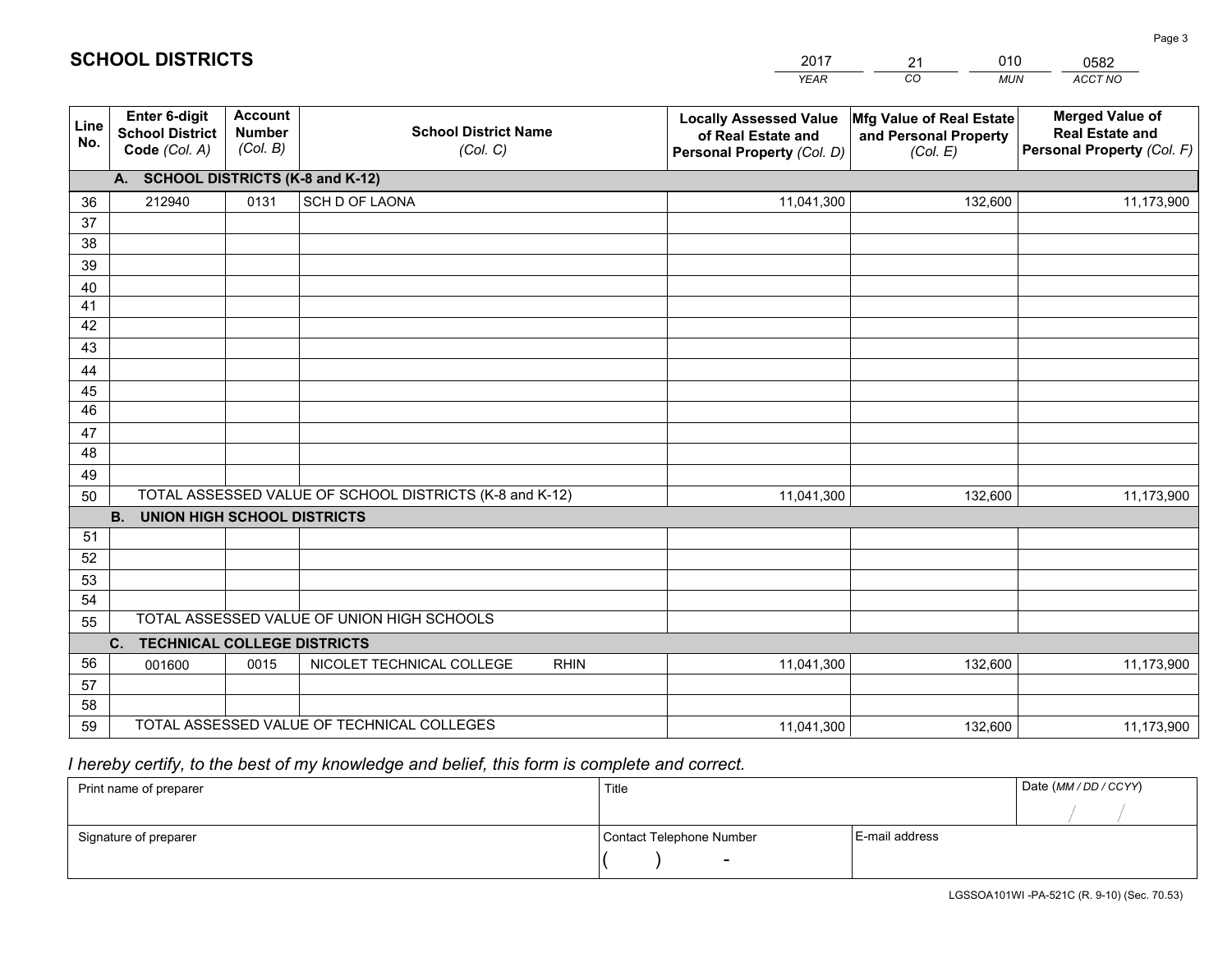### **HIGHLIGHTS**

- 1. Complete the Statement of Assessment after the Board of Review. Reflect any changes made there.
- 2. Use black ink to complete.
- 3. Line 16 must equal Line 50, Col D.
- 4. Line 55 must equal the total of K-8 schools listed on lines 36-49. Do not include K-12 schools in this comparision.
- 5. Line 59, Col. D must equal Line 16.
- 6. Special District, School District and Technical College District values must include both real estate and personal property. Examples of Special districts are: town sanitary districts, public inland lake protection and rehabilitation districts, and metropolitan sewerage districts.
- 7. DO NOT INCLUDE Manufacturing property values.DOR will print these values on the final SOA.

ROXANNE BREWER TOWN OF CASWELL 3400 US HIGHWAY 8 ARGONNE, WI 54511

3400 US HIGHWAY 8 ROXANNE BREWER<br>TOWN OF CASWELL

ARGONNE, WI 54511

 8. Accuracy of this form is very important. The values reported directly affect the equalized value DOR calculates for school and special districts.

### **Page 1:**

 If not prefilled, enter the tax year,county and municipal code,municipal type, municipal name and county name on the top of form.

Check the Amended box, if filing an amended / corrected SOA.

 Report the parcel count, acres and assessed value of taxable general property, total parcel count, (real and personal), total acres, and values from final figures set by the Board of Review.

- A. Real Estate land and improvements (buildings, etc.) is reported on lines 1 8, total line 9.
- B. Personal Property is reported on lines 11 14, Column D, total line 15.
- C. To complete this report, use the computer produced summary of the assessment roll that shows these amounts.
- D. Use whole numbers only.
- E. Add each line across and each column down to verify entries.

### **Page 2:**

- A. Report Special Items (not subject to general property tax).
- 1. Private Forest Croplands and Managed Forest Lands are reported on lines 18,19, 20 and 21. Be sure to report assessed values **NOT** taxes.
- 2. You should have copies of the orders of entry, orders of withdrawal, etc., to update your assessment roll.
	- 3. Show hundredths of acres (e.g. 39.75).
- 4. Tax exempt lands are reported on line 22.
- 5. Omitted property and sec. 70.43, Wis. Stats., corrections of errors by assessor are reported on line 23. Report real estate and personal property separately. These should be for **prior years**, not something found on the current assessment roll after the board of review.
- B. Special District (Lines 24-35) Include the value of both real and personal property.

 The Department of Revenue (DOR) preprints much of the information regarding names and codes for schools, special districts,etc. If a district is not listed, enter the name and value only, DOR will enter the proper code.

### **Page 3 School Districts:**

Include the value of both real and personal property.

Report School District (regular, elementary, union high school, and technical college).

- 1. Regular (K-12) and Elementary (K-8) school values are reported on lines 36-49, total on line 50.
- 2. Union High School (UHS) (use only if elementary schools are listed on lines 36-49) are reported on lines 51-54. UHS total value (line 55) must equal to the total **elementary school** values reported on lines 36-49. Do notinclude K-12 schools in this comparison.
- 3. Technical College values are reported on lines 56-58, total on line 59.
- 4. Use the computer summary that shows these amounts to complete this report.

#### **This form is due the second Monday in June. File this report only after your Board of Review is complete.**

 *If you have questions: Return forms to:*

 Email: lgs@wisconsin.gov Wisconsin Department of RevenueCall:  $(608)$  266-2569 or  $(608)$  264-6892 Fax number: (608) 264-6887 PO Box 8971

Local Government Services Section 6-97 Madison WI 53708-8971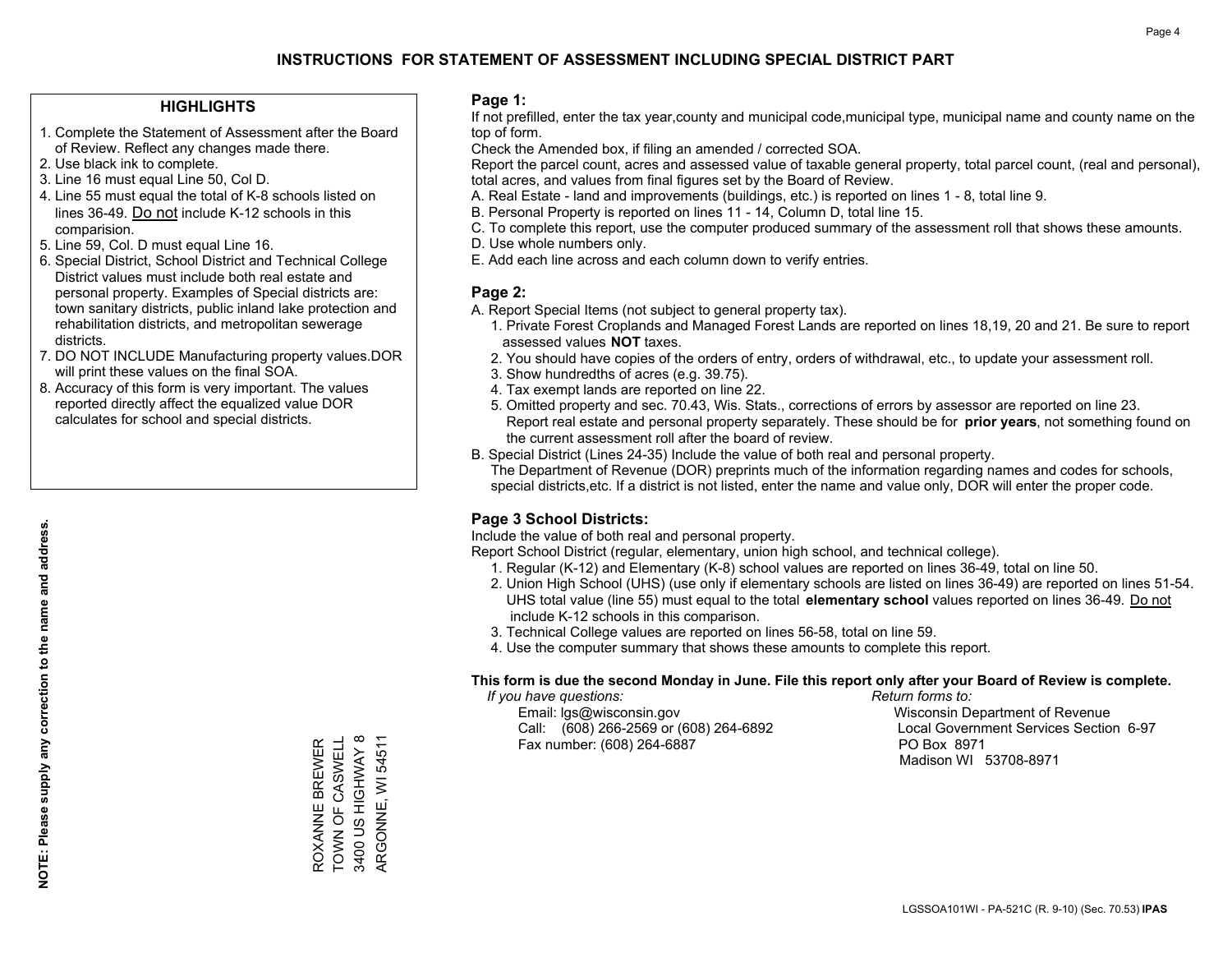### **STATEMENT OF ASSESSMENT FOR 2017**

| 21  | 012 | 0583    |
|-----|-----|---------|
| CO. | MUN | ACCT NO |

|             | <b>FOR</b>                                                                  | <b>TOWN OF</b><br><b>OF</b><br>Town - Village - City                                                                                                                                         | <b>CRANDON</b><br><b>Municipality Name</b>           |        | <b>FOREST COUNTY</b><br><b>County Name</b>                                   |                                |                                        | <b>WHEN COMPLETING THIS DOCUMENT</b><br>DO NOT WRITE OVER X's OR IN SHADED AREAS |
|-------------|-----------------------------------------------------------------------------|----------------------------------------------------------------------------------------------------------------------------------------------------------------------------------------------|------------------------------------------------------|--------|------------------------------------------------------------------------------|--------------------------------|----------------------------------------|----------------------------------------------------------------------------------|
| Line<br>No. | <b>REAL ESTATE</b><br>(See Lines 18 - 22 for                                |                                                                                                                                                                                              | PARCEL COUNT<br>TOTAL LAND IMPROVEMENTS NUMBERS ONLY |        | NO. OF ACRES<br><b>WHOLE</b>                                                 | <b>VALUE OF</b><br><b>LAND</b> | <b>VALUE OF</b><br><b>IMPROVEMENTS</b> | <b>TOTAL VALUE OF LAND</b><br>AND IMPROVEMENTS                                   |
|             |                                                                             | other Real Estate)                                                                                                                                                                           | Col. A                                               | Col. B | Col. C                                                                       | Col. D                         | Col. E                                 | Col. F                                                                           |
| $\mathbf 1$ |                                                                             | <b>RESIDENTIAL - Class 1</b>                                                                                                                                                                 | 638                                                  | 466    | 1,157                                                                        | 10,238,700                     | 34,094,600                             | 44,333,300                                                                       |
| 2           |                                                                             | <b>COMMERCIAL - Class 2</b>                                                                                                                                                                  | 20                                                   | 15     | 206                                                                          | 515,700                        | 1,491,600                              | 2,007,300                                                                        |
| 3           |                                                                             | <b>MANUFACTURING - Class 3</b>                                                                                                                                                               |                                                      |        | 23                                                                           | 30,100                         | 277,900                                | 308,000                                                                          |
| 4           |                                                                             | <b>AGRICULTURAL - Class 4</b>                                                                                                                                                                | 95                                                   |        | 1,656                                                                        | 175,600                        |                                        | 175,600                                                                          |
| 5           |                                                                             | <b>UNDEVELOPED - Class 5</b>                                                                                                                                                                 | 266                                                  |        | 2,934                                                                        | 488,600                        |                                        | 488,600                                                                          |
| 6           | AGRICULTURAL FOREST - Class 5m<br>FOREST LANDS - Class 6<br>OTHER - Class 7 |                                                                                                                                                                                              | 38                                                   |        | 487                                                                          | 463,400                        |                                        | 463,400                                                                          |
| 7           |                                                                             |                                                                                                                                                                                              | 327                                                  |        | 5,804                                                                        | 9,083,200                      |                                        | 9,083,200                                                                        |
| 8           |                                                                             |                                                                                                                                                                                              | 22                                                   | 22     | 33                                                                           | 180,100                        | 1,348,600                              | 1,528,700                                                                        |
| 9           |                                                                             | TOTAL - ALL COLUMNS                                                                                                                                                                          | 1,407                                                | 504    | 12,300                                                                       | 21,175,400                     | 37,212,700                             | 58,388,100                                                                       |
| 10          |                                                                             | NUMBER OF PERSONAL PROPERTY ACCOUNTS IN ROLL                                                                                                                                                 |                                                      |        | 35                                                                           | <b>LOCALLY ASSESSED</b>        | <b>MANUFACTURING</b>                   | <b>MERGED</b>                                                                    |
| 11          |                                                                             | BOATS AND OTHER WATERCRAFT NOT EXEMPT - Code 1                                                                                                                                               |                                                      |        |                                                                              | 0                              | $\Omega$                               | $\mathbf{0}$                                                                     |
| 12          |                                                                             | MACHINERY, TOOLS AND PATTERNS - Code 2                                                                                                                                                       |                                                      |        |                                                                              | 9,100                          | 20,800                                 | 29,900                                                                           |
| 13          |                                                                             | FURNITURE, FIXTURES AND EQUIPMENT - Code 3                                                                                                                                                   |                                                      |        |                                                                              | 44,400                         | 4,200                                  | 48,600                                                                           |
| 14          |                                                                             | ALL OTHER PERSONAL PROPERTY NOT EXEMPT - Codes 4A, 4B, 4C                                                                                                                                    |                                                      |        |                                                                              | 466,100                        | 500                                    | 466,600                                                                          |
| 15          |                                                                             | TOTAL OF PERSONAL PROPERTY NOT EXEMPT (Total of Lines 11-14)                                                                                                                                 |                                                      |        |                                                                              | 519,600                        | 25,500                                 | 545,100                                                                          |
| 16          |                                                                             | AGGREGATE ASSESSED VALUE OF ALL PROPERTY SUBJECT TO THE GENERAL PROPERTY TAX (Total of Lines 9F and 15F)<br>MUST EQUAL TOTAL VALUE OF THE SCHOOL DISTRICTS (K-12 PLUS K-8) - Line 50, Col. F |                                                      |        |                                                                              |                                |                                        | 58,933,200                                                                       |
| 17          |                                                                             | <b>BOARD OF REVIEW</b><br>DATE OF FINAL ADJOURNMENT                                                                                                                                          | 05/24/2017                                           |        | Name of Assessor<br>Telephone #<br><b>MICHAEL CHILDERS</b><br>(715) 478-2881 |                                |                                        |                                                                                  |

### REMARKS

The Assessment Ratio to be used in calculating the estimated Fair Market Value on tax bills for this tax district is 1.092362927<br>This ratio should be used to convert assessed values to "Calculate Equalized Values" in Step Commission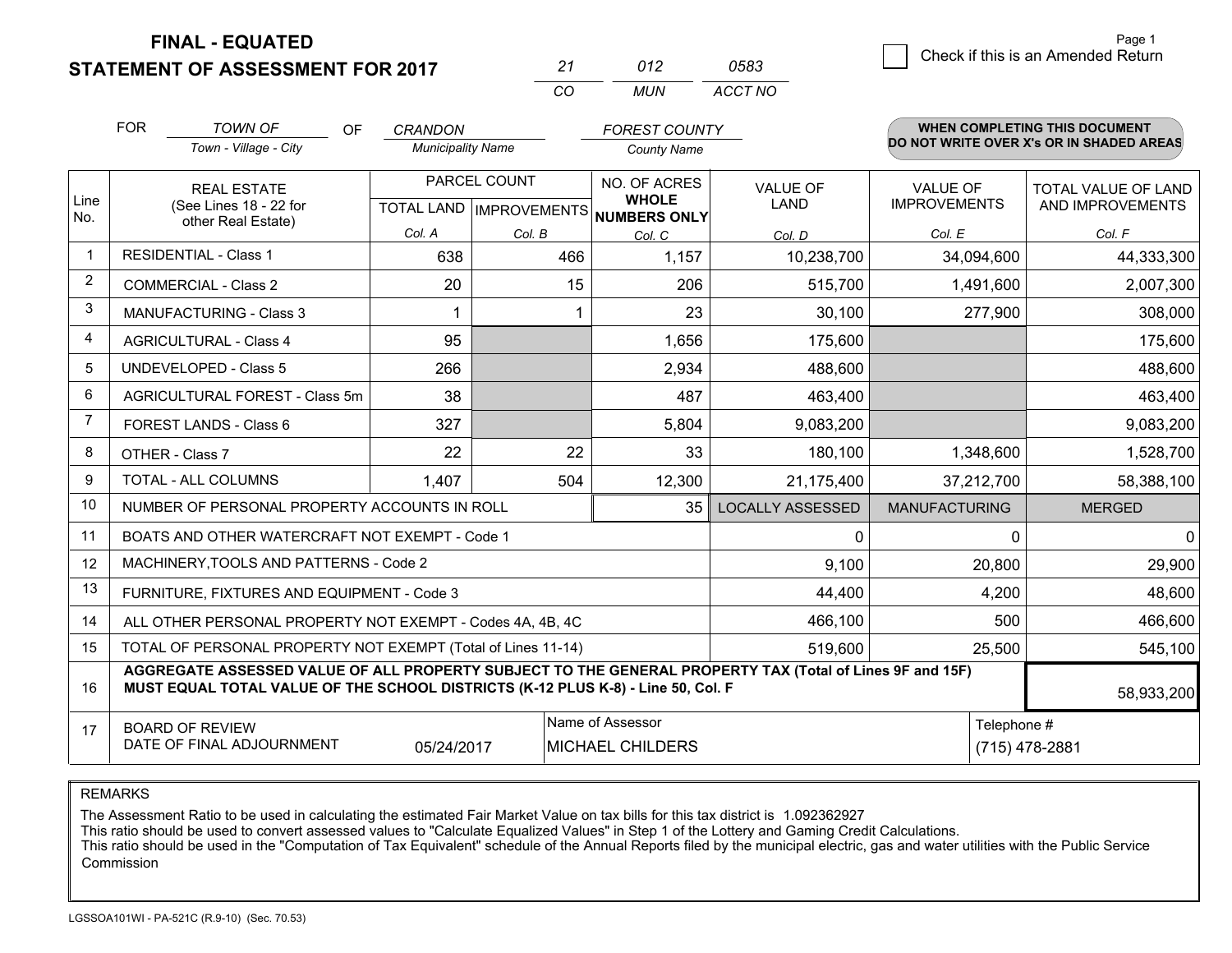*YEAR CO MUN ACCT NO* <sup>2017</sup> <sup>21</sup> <sup>012</sup> <sup>0583</sup>

Do not confuse FOREST LANDS (Line 7) with FOREST CROPS (in this section) - They are **NOT** the same

|    |                                                               |                 |  | Private Forest Crop - Reg Class @ 10¢ per acre                                 | Private Forest Crop - Reg Class @ \$2.52 per acre |                                                               |               |                                                                    |           |                                                                              |
|----|---------------------------------------------------------------|-----------------|--|--------------------------------------------------------------------------------|---------------------------------------------------|---------------------------------------------------------------|---------------|--------------------------------------------------------------------|-----------|------------------------------------------------------------------------------|
| 18 | (a) PARCELS                                                   | (b) ACRES       |  | (c) ASSESSED VALUE                                                             |                                                   | (d) PARCELS                                                   |               | (e) ACRES                                                          |           | (f) ASSESSED VALUE                                                           |
|    |                                                               |                 |  |                                                                                |                                                   |                                                               |               | 200                                                                |           | 192,400                                                                      |
|    |                                                               |                 |  | Private Forest Crop - Special Class @ 20¢ per acre                             |                                                   |                                                               |               |                                                                    |           | Entered Before 2005 Managed Forest - Ferrous Mining CLOSED @ \$8.27 per acre |
| 19 | (a) PARCELS                                                   | (b) ACRES       |  | (c) ASSESSED VALUE                                                             |                                                   | (d) PARCELS                                                   |               | (e) ACRES                                                          |           | (f) ASSESSED VALUE                                                           |
|    |                                                               |                 |  |                                                                                |                                                   |                                                               |               |                                                                    |           |                                                                              |
|    |                                                               |                 |  | Entered Before 2005 Managed Forest - OPEN @ \$.79 per acre                     |                                                   |                                                               |               | Entered Before 2005 Managed Forest - CLOSED @ \$1.87 per acre      |           |                                                                              |
| 20 | (a) PARCELS                                                   | (b) ACRES       |  | (c) ASSESSED VALUE                                                             |                                                   | (d) PARCELS                                                   |               | (e) ACRES                                                          |           | (f) ASSESSED VALUE                                                           |
|    | 37                                                            | 1.288.7         |  |                                                                                | 1.798.600                                         |                                                               |               | 1.963.4                                                            | 2,642,000 |                                                                              |
|    | Entered After 2004 Managed Forest - OPEN @<br>\$2.14 per acre |                 |  |                                                                                |                                                   | Entered After 2004 Managed Forest - CLOSED @ \$10.68 per acre |               |                                                                    |           |                                                                              |
| 21 | (a) PARCELS                                                   | (b) ACRES       |  | (c) ASSESSED VALUE                                                             |                                                   | (d) PARCELS<br>(e) ACRES                                      |               | (f) ASSESSED VALUE                                                 |           |                                                                              |
|    |                                                               |                 |  |                                                                                |                                                   |                                                               |               |                                                                    |           |                                                                              |
|    | 23                                                            | 770.09          |  | 993,600                                                                        |                                                   | 53<br>1.800.5                                                 |               | 2,682,900                                                          |           |                                                                              |
| 22 | (a) County Forest Cropland Acres                              |                 |  | (b) Federal Acres                                                              | (c) State Acres                                   |                                                               |               | (d) County (NOT FOREST CROP) Acres                                 |           | (e) Other Acres                                                              |
|    | 1,031.69                                                      |                 |  |                                                                                |                                                   | 2,931.64<br>52.09                                             |               |                                                                    |           | 167.4                                                                        |
|    |                                                               |                 |  | Assessed Value of Omitted Property From Prior Years (Sec. 70.44)               |                                                   |                                                               |               | Assessed Value of Sec. 70.43 Corrections of Errors by Assessors    |           |                                                                              |
|    |                                                               | (a) REAL ESTATE |  | (b) PERSONAL                                                                   |                                                   |                                                               |               | (c1) REAL ESTATE                                                   |           | (c2) PERSONAL                                                                |
| 23 |                                                               |                 |  |                                                                                |                                                   |                                                               |               |                                                                    |           |                                                                              |
|    |                                                               |                 |  | Manufacturing Equated Value of Omitted Property From Prior Years (Sec. 70.995) |                                                   |                                                               |               | Mfg. Equated Value of Sec.70.43 Corrections of Errors by Assessors |           |                                                                              |
|    | (d) REAL ESTATE<br>(e) PERSONAL                               |                 |  | (f1) REAL ESTATE                                                               |                                                   |                                                               | (f2) PERSONAL |                                                                    |           |                                                                              |
|    |                                                               |                 |  |                                                                                |                                                   |                                                               |               |                                                                    |           |                                                                              |

## **SPECIAL DISTRICTS**

| Line<br>No. | Enter 6-digit<br>Special District<br>Code (Col. A) | <b>Account</b><br><b>Number</b> | <b>Special District Name</b> | <b>Locally Assessed Value</b><br>of Real Estate and | Mfg Value of Real Estate<br>and Personal Property | <b>Merged Value of</b><br><b>Real Estate and</b><br>Personal Property (Col. F) |
|-------------|----------------------------------------------------|---------------------------------|------------------------------|-----------------------------------------------------|---------------------------------------------------|--------------------------------------------------------------------------------|
|             |                                                    | (Col. B)                        | (Col. C)                     | Personal Property (Col. D)                          | (Col. E)                                          |                                                                                |
| 24          |                                                    |                                 |                              |                                                     |                                                   |                                                                                |
| 25          |                                                    |                                 |                              |                                                     |                                                   |                                                                                |
| 26          |                                                    |                                 |                              |                                                     |                                                   |                                                                                |
| 27          |                                                    |                                 |                              |                                                     |                                                   |                                                                                |
| 28          |                                                    |                                 |                              |                                                     |                                                   |                                                                                |
| 29          |                                                    |                                 |                              |                                                     |                                                   |                                                                                |
| 30          |                                                    |                                 |                              |                                                     |                                                   |                                                                                |
| 31          |                                                    |                                 |                              |                                                     |                                                   |                                                                                |
| 32          |                                                    |                                 |                              |                                                     |                                                   |                                                                                |
| 33          |                                                    |                                 |                              |                                                     |                                                   |                                                                                |
| 34          |                                                    |                                 |                              |                                                     |                                                   |                                                                                |
| 35          |                                                    |                                 |                              |                                                     |                                                   |                                                                                |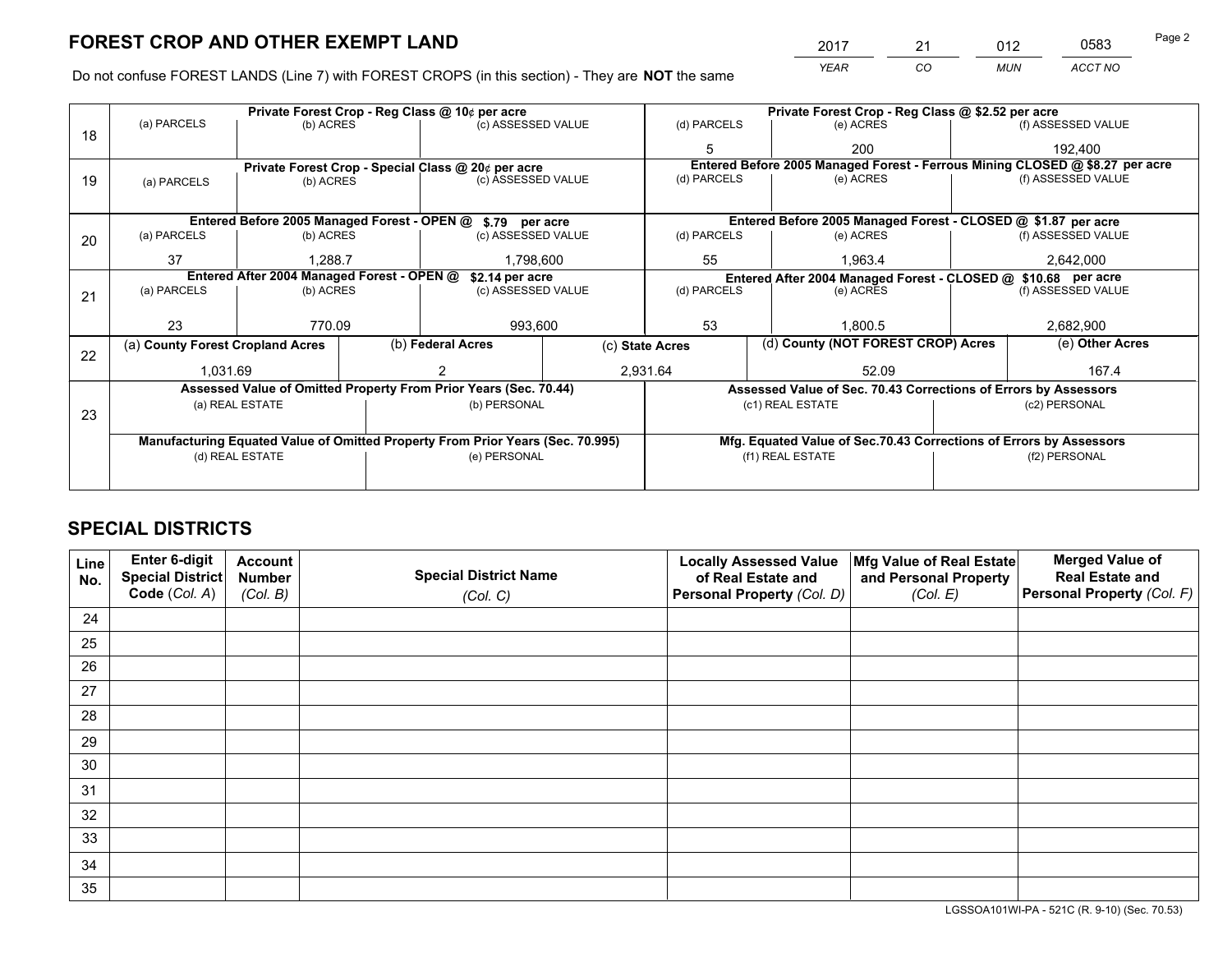|             |                                                                 |                                             |                                                         | <b>YEAR</b>                                                                       | CO<br><b>MUN</b>                                              | <b>ACCT NO</b>                                                                 |
|-------------|-----------------------------------------------------------------|---------------------------------------------|---------------------------------------------------------|-----------------------------------------------------------------------------------|---------------------------------------------------------------|--------------------------------------------------------------------------------|
| Line<br>No. | <b>Enter 6-digit</b><br><b>School District</b><br>Code (Col. A) | <b>Account</b><br><b>Number</b><br>(Col. B) | <b>School District Name</b><br>(Col. C)                 | <b>Locally Assessed Value</b><br>of Real Estate and<br>Personal Property (Col. D) | Mfg Value of Real Estate<br>and Personal Property<br>(Col. E) | <b>Merged Value of</b><br><b>Real Estate and</b><br>Personal Property (Col. F) |
|             | A. SCHOOL DISTRICTS (K-8 and K-12)                              |                                             |                                                         |                                                                                   |                                                               |                                                                                |
| 36          | 211218                                                          | 0130                                        | SCH D OF CRANDON                                        | 58,599,700                                                                        | 333,500                                                       | 58,933,200                                                                     |
| 37          |                                                                 |                                             |                                                         |                                                                                   |                                                               |                                                                                |
| 38          |                                                                 |                                             |                                                         |                                                                                   |                                                               |                                                                                |
| 39          |                                                                 |                                             |                                                         |                                                                                   |                                                               |                                                                                |
| 40          |                                                                 |                                             |                                                         |                                                                                   |                                                               |                                                                                |
| 41<br>42    |                                                                 |                                             |                                                         |                                                                                   |                                                               |                                                                                |
| 43          |                                                                 |                                             |                                                         |                                                                                   |                                                               |                                                                                |
| 44          |                                                                 |                                             |                                                         |                                                                                   |                                                               |                                                                                |
| 45          |                                                                 |                                             |                                                         |                                                                                   |                                                               |                                                                                |
| 46          |                                                                 |                                             |                                                         |                                                                                   |                                                               |                                                                                |
| 47          |                                                                 |                                             |                                                         |                                                                                   |                                                               |                                                                                |
| 48          |                                                                 |                                             |                                                         |                                                                                   |                                                               |                                                                                |
| 49          |                                                                 |                                             |                                                         |                                                                                   |                                                               |                                                                                |
| 50          |                                                                 |                                             | TOTAL ASSESSED VALUE OF SCHOOL DISTRICTS (K-8 and K-12) | 58,599,700                                                                        | 333,500                                                       | 58,933,200                                                                     |
|             | <b>B.</b><br><b>UNION HIGH SCHOOL DISTRICTS</b>                 |                                             |                                                         |                                                                                   |                                                               |                                                                                |
| 51          |                                                                 |                                             |                                                         |                                                                                   |                                                               |                                                                                |
| 52          |                                                                 |                                             |                                                         |                                                                                   |                                                               |                                                                                |
| 53          |                                                                 |                                             |                                                         |                                                                                   |                                                               |                                                                                |
| 54          |                                                                 |                                             | TOTAL ASSESSED VALUE OF UNION HIGH SCHOOLS              |                                                                                   |                                                               |                                                                                |
| 55          |                                                                 |                                             |                                                         |                                                                                   |                                                               |                                                                                |
| 56          | C.<br><b>TECHNICAL COLLEGE DISTRICTS</b><br>001600              | 0015                                        | NICOLET TECHNICAL COLLEGE<br><b>RHIN</b>                | 58,599,700                                                                        | 333,500                                                       | 58,933,200                                                                     |
| 57          |                                                                 |                                             |                                                         |                                                                                   |                                                               |                                                                                |
| 58          |                                                                 |                                             |                                                         |                                                                                   |                                                               |                                                                                |
| 59          |                                                                 |                                             | TOTAL ASSESSED VALUE OF TECHNICAL COLLEGES              | 58,599,700                                                                        | 333,500                                                       | 58,933,200                                                                     |

21

012

 *I hereby certify, to the best of my knowledge and belief, this form is complete and correct.*

**SCHOOL DISTRICTS**

| Print name of preparer | Title                    |                | Date (MM / DD / CCYY) |
|------------------------|--------------------------|----------------|-----------------------|
|                        |                          |                |                       |
| Signature of preparer  | Contact Telephone Number | E-mail address |                       |
|                        | $\sim$                   |                |                       |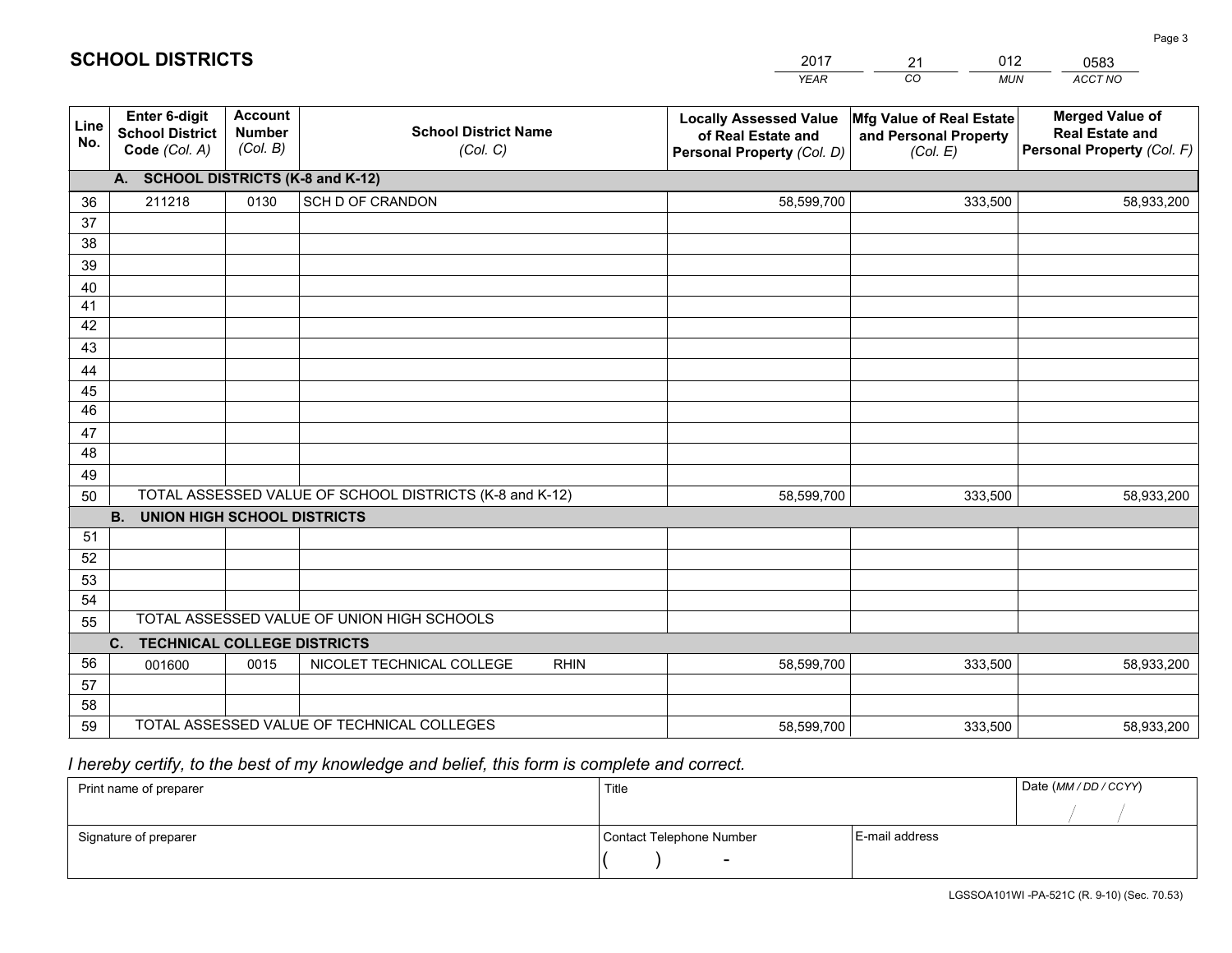### **HIGHLIGHTS**

- 1. Complete the Statement of Assessment after the Board of Review. Reflect any changes made there.
- 2. Use black ink to complete.
- 3. Line 16 must equal Line 50, Col D.
- 4. Line 55 must equal the total of K-8 schools listed on lines 36-49. Do not include K-12 schools in this comparision.
- 5. Line 59, Col. D must equal Line 16.
- 6. Special District, School District and Technical College District values must include both real estate and personal property. Examples of Special districts are: town sanitary districts, public inland lake protection and rehabilitation districts, and metropolitan sewerage districts.
- 7. DO NOT INCLUDE Manufacturing property values.DOR will print these values on the final SOA.
- 8. Accuracy of this form is very important. The values reported directly affect the equalized value DOR calculates for school and special districts.

### **Page 1:**

 If not prefilled, enter the tax year,county and municipal code,municipal type, municipal name and county name on the top of form.

Check the Amended box, if filing an amended / corrected SOA.

 Report the parcel count, acres and assessed value of taxable general property, total parcel count, (real and personal), total acres, and values from final figures set by the Board of Review.

- A. Real Estate land and improvements (buildings, etc.) is reported on lines 1 8, total line 9.
- B. Personal Property is reported on lines 11 14, Column D, total line 15.
- C. To complete this report, use the computer produced summary of the assessment roll that shows these amounts.
- D. Use whole numbers only.
- E. Add each line across and each column down to verify entries.

### **Page 2:**

- A. Report Special Items (not subject to general property tax).
- 1. Private Forest Croplands and Managed Forest Lands are reported on lines 18,19, 20 and 21. Be sure to report assessed values **NOT** taxes.
- 2. You should have copies of the orders of entry, orders of withdrawal, etc., to update your assessment roll.
	- 3. Show hundredths of acres (e.g. 39.75).
- 4. Tax exempt lands are reported on line 22.
- 5. Omitted property and sec. 70.43, Wis. Stats., corrections of errors by assessor are reported on line 23. Report real estate and personal property separately. These should be for **prior years**, not something found on the current assessment roll after the board of review.
- B. Special District (Lines 24-35) Include the value of both real and personal property.

 The Department of Revenue (DOR) preprints much of the information regarding names and codes for schools, special districts,etc. If a district is not listed, enter the name and value only, DOR will enter the proper code.

### **Page 3 School Districts:**

Include the value of both real and personal property.

Report School District (regular, elementary, union high school, and technical college).

- 1. Regular (K-12) and Elementary (K-8) school values are reported on lines 36-49, total on line 50.
- 2. Union High School (UHS) (use only if elementary schools are listed on lines 36-49) are reported on lines 51-54. UHS total value (line 55) must equal to the total **elementary school** values reported on lines 36-49. Do notinclude K-12 schools in this comparison.
- 3. Technical College values are reported on lines 56-58, total on line 59.
- 4. Use the computer summary that shows these amounts to complete this report.

#### **This form is due the second Monday in June. File this report only after your Board of Review is complete.**

 *If you have questions: Return forms to:*

 Email: lgs@wisconsin.gov Wisconsin Department of RevenueCall:  $(608)$  266-2569 or  $(608)$  264-6892 Fax number: (608) 264-6887 PO Box 8971

Local Government Services Section 6-97 Madison WI 53708-8971

CRANDON, WI 54520 - 8904 CRANDON, WI 54520 - 8904 TOWN OF CRANDON RONALD COLE<br>TOWN OF CRANDON 5161 COLERD RONALD COLE 5161 COLE RD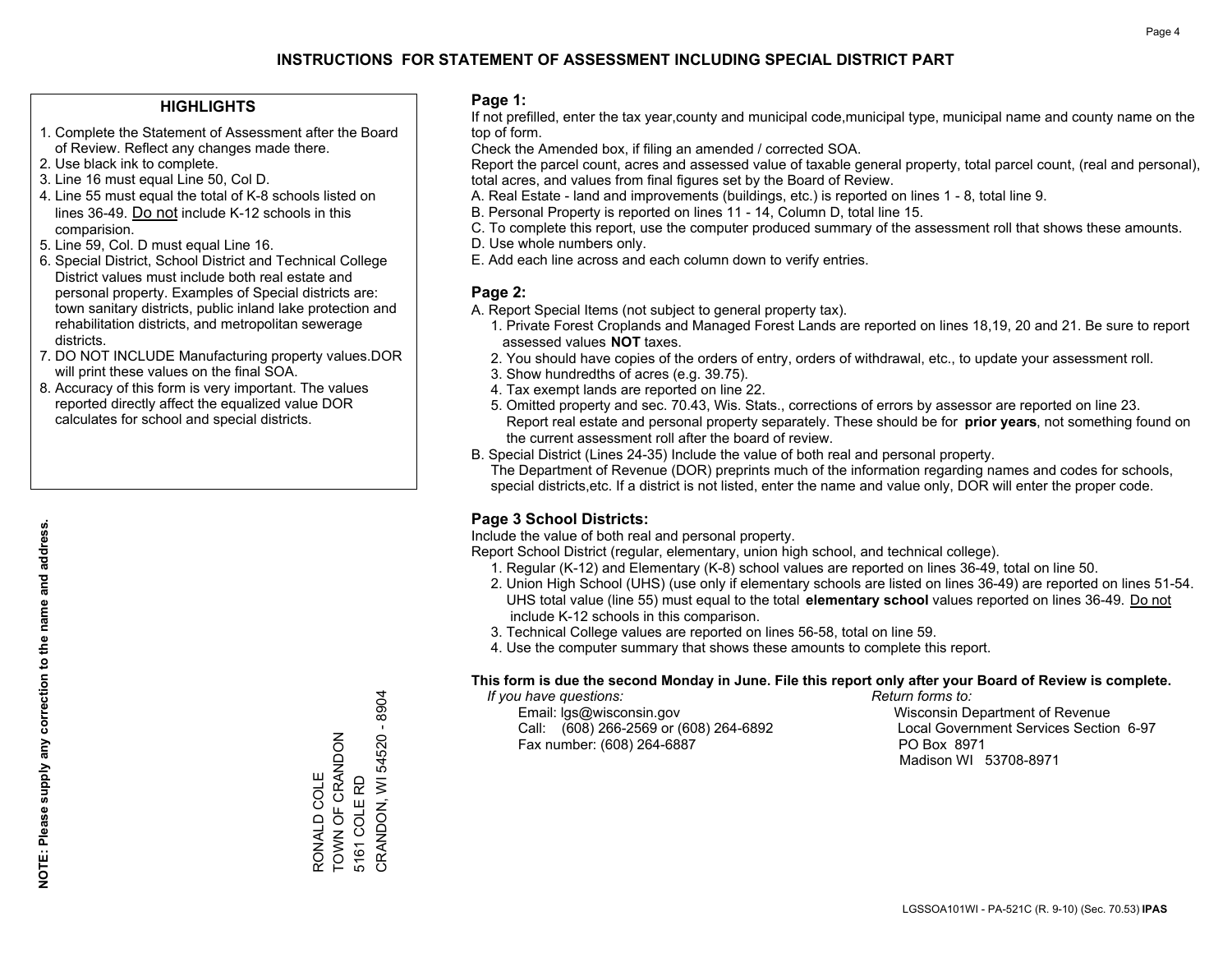**STATEMENT OF ASSESSMENT FOR 2017** 

| ンツ  | 014 | 0584    |
|-----|-----|---------|
| ∩′n | MUN | ACCT NO |

|             | <b>FOR</b>                                                                                                                                                                                   | <b>TOWN OF</b><br><b>OF</b>                                  | <b>FREEDOM</b>           |              | <b>FOREST COUNTY</b>                                 |                         |                      | <b>WHEN COMPLETING THIS DOCUMENT</b>     |
|-------------|----------------------------------------------------------------------------------------------------------------------------------------------------------------------------------------------|--------------------------------------------------------------|--------------------------|--------------|------------------------------------------------------|-------------------------|----------------------|------------------------------------------|
|             |                                                                                                                                                                                              | Town - Village - City                                        | <b>Municipality Name</b> |              | <b>County Name</b>                                   |                         |                      | DO NOT WRITE OVER X's OR IN SHADED AREAS |
|             |                                                                                                                                                                                              | <b>REAL ESTATE</b>                                           |                          | PARCEL COUNT | NO. OF ACRES                                         | <b>VALUE OF</b>         | <b>VALUE OF</b>      | <b>TOTAL VALUE OF LAND</b>               |
| Line<br>No. |                                                                                                                                                                                              | (See Lines 18 - 22 for<br>other Real Estate)                 |                          |              | <b>WHOLE</b><br>TOTAL LAND IMPROVEMENTS NUMBERS ONLY | <b>LAND</b>             | <b>IMPROVEMENTS</b>  | AND IMPROVEMENTS                         |
|             |                                                                                                                                                                                              |                                                              | Col. A                   | Col. B       | Col. C                                               | Col. D                  | Col. E               | Col. F                                   |
| $\mathbf 1$ | <b>RESIDENTIAL - Class 1</b>                                                                                                                                                                 |                                                              | 644                      | 460          | 806                                                  | 28,143,700              | 34,789,600           | 62,933,300                               |
| 2           |                                                                                                                                                                                              | <b>COMMERCIAL - Class 2</b>                                  | 26                       | 18           | 13                                                   | 778,300                 | 829,800              | 1,608,100                                |
| 3           |                                                                                                                                                                                              | <b>MANUFACTURING - Class 3</b>                               | 0                        | $\mathbf{0}$ | $\Omega$                                             | $\mathbf{0}$            | 0                    | 0                                        |
| 4           |                                                                                                                                                                                              | <b>AGRICULTURAL - Class 4</b>                                | 114                      |              | 2,787                                                | 376,600                 |                      | 376,600                                  |
| 5           |                                                                                                                                                                                              | UNDEVELOPED - Class 5                                        | 140                      |              | 968                                                  | 401,600                 |                      | 401,600                                  |
| 6           |                                                                                                                                                                                              | AGRICULTURAL FOREST - Class 5m                               | 55                       |              | 743                                                  | 628,400                 |                      | 628,400                                  |
| 7           |                                                                                                                                                                                              | FOREST LANDS - Class 6                                       | 122                      |              | 2,321                                                | 3,599,700               |                      | 3,599,700                                |
| 8           |                                                                                                                                                                                              | OTHER - Class 7                                              | 39                       | 37           | 56                                                   | 205,200                 | 2,064,900            | 2,270,100                                |
| 9           |                                                                                                                                                                                              | TOTAL - ALL COLUMNS                                          | 1,140                    | 515          | 7,694                                                | 34,133,500              | 37,684,300           | 71,817,800                               |
| 10          |                                                                                                                                                                                              | NUMBER OF PERSONAL PROPERTY ACCOUNTS IN ROLL                 |                          |              | 22                                                   | <b>LOCALLY ASSESSED</b> | <b>MANUFACTURING</b> | <b>MERGED</b>                            |
| 11          |                                                                                                                                                                                              | BOATS AND OTHER WATERCRAFT NOT EXEMPT - Code 1               |                          |              |                                                      | 300                     | 0                    | 300                                      |
| 12          |                                                                                                                                                                                              | MACHINERY, TOOLS AND PATTERNS - Code 2                       |                          |              |                                                      | 21,900                  | 0                    | 21,900                                   |
| 13          |                                                                                                                                                                                              | FURNITURE, FIXTURES AND EQUIPMENT - Code 3                   |                          |              |                                                      | 19,600                  | $\mathbf 0$          | 19,600                                   |
| 14          |                                                                                                                                                                                              | ALL OTHER PERSONAL PROPERTY NOT EXEMPT - Codes 4A, 4B, 4C    |                          |              |                                                      | 59,900                  | 0                    | 59,900                                   |
| 15          |                                                                                                                                                                                              | TOTAL OF PERSONAL PROPERTY NOT EXEMPT (Total of Lines 11-14) |                          | 101,700      | 0                                                    | 101,700                 |                      |                                          |
| 16          | AGGREGATE ASSESSED VALUE OF ALL PROPERTY SUBJECT TO THE GENERAL PROPERTY TAX (Total of Lines 9F and 15F)<br>MUST EQUAL TOTAL VALUE OF THE SCHOOL DISTRICTS (K-12 PLUS K-8) - Line 50, Col. F |                                                              |                          |              |                                                      |                         | 71,919,500           |                                          |
| 17          |                                                                                                                                                                                              | <b>BOARD OF REVIEW</b>                                       |                          |              | Name of Assessor                                     |                         | Telephone #          |                                          |
|             |                                                                                                                                                                                              | DATE OF FINAL ADJOURNMENT                                    | 05/30/2017               |              | <b>STACY KARCZ</b>                                   |                         |                      | (715) 478-2881                           |

REMARKS

The Assessment Ratio to be used in calculating the estimated Fair Market Value on tax bills for this tax district is .947940666

This ratio should be used to convert assessed values to "Calculate Equalized Values" in Step 1 of the Lottery and Gaming Credit Calculations.<br>This ratio should be used in the "Computation of Tax Equivalent" schedule of the Commission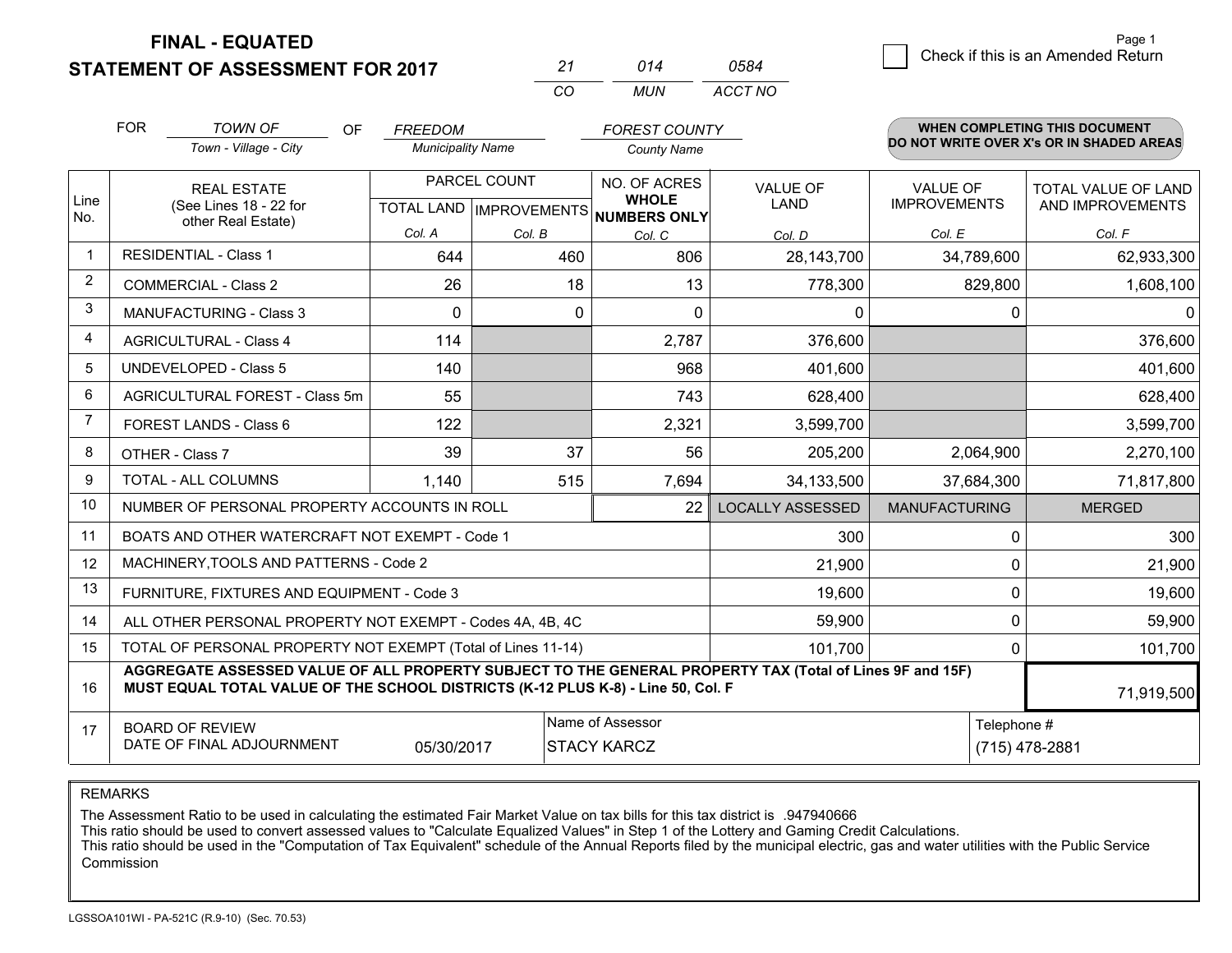*YEAR CO MUN ACCT NO* 2017 <u>21 014 0584</u>

Do not confuse FOREST LANDS (Line 7) with FOREST CROPS (in this section) - They are **NOT** the same

|    |                                                                                | Private Forest Crop - Reg Class @ 10¢ per acre                   |  |                                                    |  | Private Forest Crop - Reg Class @ \$2.52 per acre                                         |                                                                    |  |                                                                              |  |
|----|--------------------------------------------------------------------------------|------------------------------------------------------------------|--|----------------------------------------------------|--|-------------------------------------------------------------------------------------------|--------------------------------------------------------------------|--|------------------------------------------------------------------------------|--|
| 18 | (a) PARCELS                                                                    | (b) ACRES                                                        |  | (c) ASSESSED VALUE                                 |  | (d) PARCELS                                                                               | (e) ACRES                                                          |  | (f) ASSESSED VALUE                                                           |  |
|    |                                                                                |                                                                  |  |                                                    |  |                                                                                           |                                                                    |  |                                                                              |  |
|    |                                                                                |                                                                  |  | Private Forest Crop - Special Class @ 20¢ per acre |  |                                                                                           |                                                                    |  | Entered Before 2005 Managed Forest - Ferrous Mining CLOSED @ \$8.27 per acre |  |
| 19 |                                                                                | (b) ACRES<br>(a) PARCELS                                         |  | (c) ASSESSED VALUE                                 |  | (d) PARCELS                                                                               | (e) ACRES                                                          |  | (f) ASSESSED VALUE                                                           |  |
|    |                                                                                |                                                                  |  |                                                    |  |                                                                                           |                                                                    |  |                                                                              |  |
|    |                                                                                | Entered Before 2005 Managed Forest - OPEN @ \$.79 per acre       |  |                                                    |  |                                                                                           | Entered Before 2005 Managed Forest - CLOSED @ \$1.87 per acre      |  |                                                                              |  |
| 20 | (a) PARCELS                                                                    | (b) ACRES                                                        |  | (c) ASSESSED VALUE                                 |  | (d) PARCELS                                                                               | (e) ACRES                                                          |  | (f) ASSESSED VALUE                                                           |  |
|    | 3                                                                              | 110                                                              |  | 162,000                                            |  | 8                                                                                         | 260                                                                |  | 402.000                                                                      |  |
|    |                                                                                | Entered After 2004 Managed Forest - OPEN @                       |  | \$2.14 per acre                                    |  |                                                                                           |                                                                    |  |                                                                              |  |
|    | (a) PARCELS                                                                    | (b) ACRES                                                        |  | (c) ASSESSED VALUE                                 |  | Entered After 2004 Managed Forest - CLOSED @ \$10.68 per acre<br>(d) PARCELS<br>(e) ACRES |                                                                    |  | (f) ASSESSED VALUE                                                           |  |
| 21 |                                                                                |                                                                  |  |                                                    |  |                                                                                           |                                                                    |  |                                                                              |  |
|    | 3                                                                              | 63.53                                                            |  | 146,100                                            |  | 6                                                                                         | 157.99                                                             |  |                                                                              |  |
|    | (a) County Forest Cropland Acres                                               |                                                                  |  | (b) Federal Acres                                  |  | (d) County (NOT FOREST CROP) Acres<br>(c) State Acres                                     |                                                                    |  | (e) Other Acres                                                              |  |
| 22 |                                                                                |                                                                  |  |                                                    |  |                                                                                           |                                                                    |  |                                                                              |  |
|    |                                                                                |                                                                  |  | 13.193.64                                          |  | 5.57                                                                                      |                                                                    |  | 352.98                                                                       |  |
|    |                                                                                | Assessed Value of Omitted Property From Prior Years (Sec. 70.44) |  |                                                    |  |                                                                                           | Assessed Value of Sec. 70.43 Corrections of Errors by Assessors    |  |                                                                              |  |
| 23 |                                                                                | (a) REAL ESTATE                                                  |  | (b) PERSONAL                                       |  |                                                                                           | (c1) REAL ESTATE                                                   |  | (c2) PERSONAL                                                                |  |
|    |                                                                                |                                                                  |  |                                                    |  |                                                                                           |                                                                    |  |                                                                              |  |
|    | Manufacturing Equated Value of Omitted Property From Prior Years (Sec. 70.995) |                                                                  |  |                                                    |  |                                                                                           | Mfg. Equated Value of Sec.70.43 Corrections of Errors by Assessors |  |                                                                              |  |
|    | (d) REAL ESTATE                                                                |                                                                  |  | (e) PERSONAL                                       |  | (f1) REAL ESTATE                                                                          |                                                                    |  | (f2) PERSONAL                                                                |  |
|    |                                                                                |                                                                  |  |                                                    |  |                                                                                           |                                                                    |  |                                                                              |  |
|    |                                                                                |                                                                  |  |                                                    |  |                                                                                           |                                                                    |  |                                                                              |  |

## **SPECIAL DISTRICTS**

| Line<br>No. | Enter 6-digit<br><b>Special District</b> | <b>Account</b><br><b>Number</b> | <b>Special District Name</b> | <b>Locally Assessed Value</b><br>of Real Estate and | Mfg Value of Real Estate<br>and Personal Property | <b>Merged Value of</b><br><b>Real Estate and</b> |
|-------------|------------------------------------------|---------------------------------|------------------------------|-----------------------------------------------------|---------------------------------------------------|--------------------------------------------------|
|             | Code (Col. A)                            | (Col. B)                        | (Col. C)                     | Personal Property (Col. D)                          | (Col. E)                                          | Personal Property (Col. F)                       |
| 24          |                                          |                                 |                              |                                                     |                                                   |                                                  |
| 25          |                                          |                                 |                              |                                                     |                                                   |                                                  |
| 26          |                                          |                                 |                              |                                                     |                                                   |                                                  |
| 27          |                                          |                                 |                              |                                                     |                                                   |                                                  |
| 28          |                                          |                                 |                              |                                                     |                                                   |                                                  |
| 29          |                                          |                                 |                              |                                                     |                                                   |                                                  |
| 30          |                                          |                                 |                              |                                                     |                                                   |                                                  |
| 31          |                                          |                                 |                              |                                                     |                                                   |                                                  |
| 32          |                                          |                                 |                              |                                                     |                                                   |                                                  |
| 33          |                                          |                                 |                              |                                                     |                                                   |                                                  |
| 34          |                                          |                                 |                              |                                                     |                                                   |                                                  |
| 35          |                                          |                                 |                              |                                                     |                                                   |                                                  |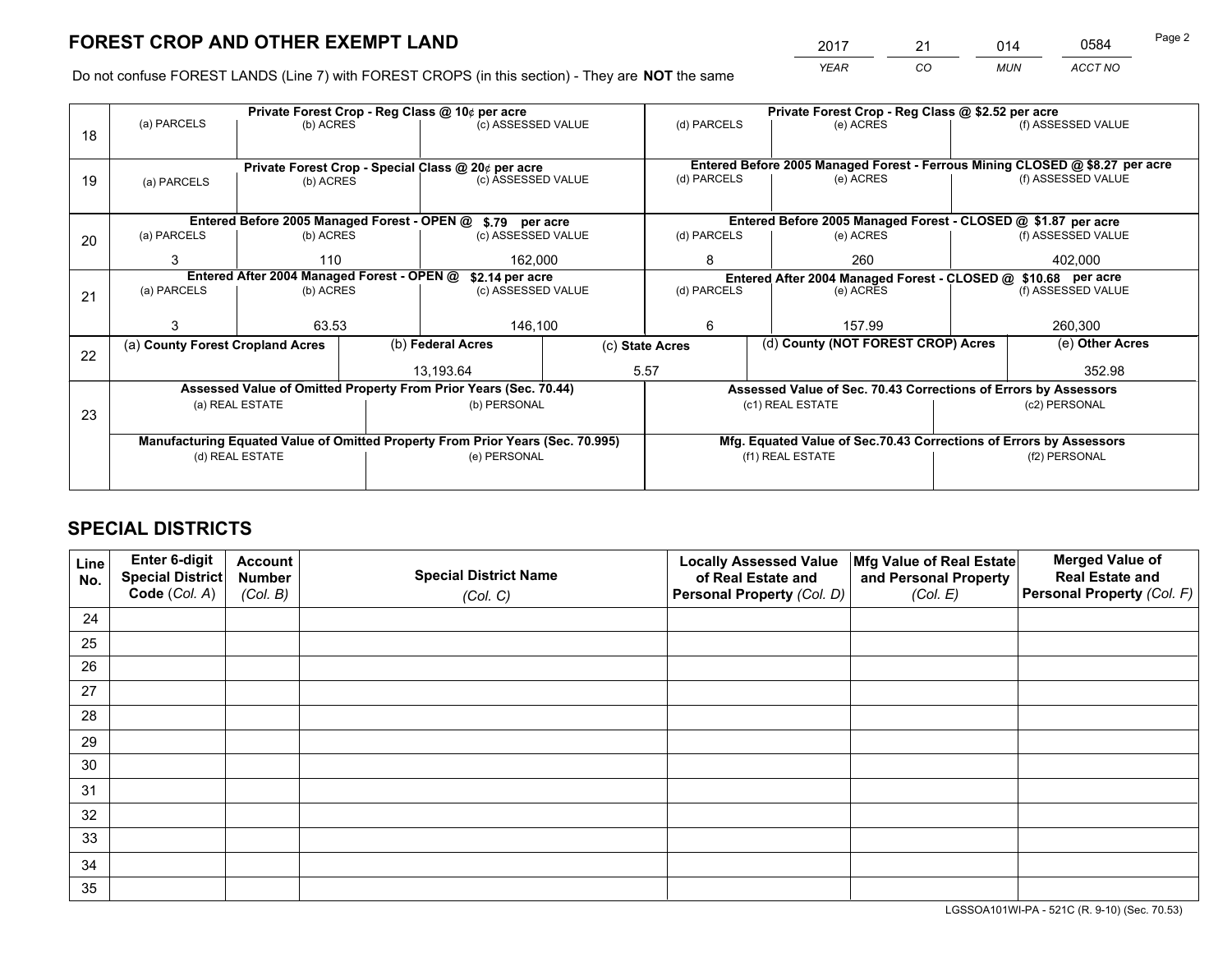|             |                                                          |                                             |                                                         | <b>YEAR</b>                                                                       | CO<br><b>MUN</b>                                              | ACCT NO                                                                        |
|-------------|----------------------------------------------------------|---------------------------------------------|---------------------------------------------------------|-----------------------------------------------------------------------------------|---------------------------------------------------------------|--------------------------------------------------------------------------------|
| Line<br>No. | Enter 6-digit<br><b>School District</b><br>Code (Col. A) | <b>Account</b><br><b>Number</b><br>(Col. B) | <b>School District Name</b><br>(Col. C)                 | <b>Locally Assessed Value</b><br>of Real Estate and<br>Personal Property (Col. D) | Mfg Value of Real Estate<br>and Personal Property<br>(Col. E) | <b>Merged Value of</b><br><b>Real Estate and</b><br>Personal Property (Col. F) |
|             | A. SCHOOL DISTRICTS (K-8 and K-12)                       |                                             |                                                         |                                                                                   |                                                               |                                                                                |
| 36          | 215992                                                   | 0132                                        | SCH D OF WABENO AREA                                    | 71,919,500                                                                        |                                                               | 71,919,500                                                                     |
| 37          |                                                          |                                             |                                                         |                                                                                   |                                                               |                                                                                |
| 38          |                                                          |                                             |                                                         |                                                                                   |                                                               |                                                                                |
| 39          |                                                          |                                             |                                                         |                                                                                   |                                                               |                                                                                |
| 40          |                                                          |                                             |                                                         |                                                                                   |                                                               |                                                                                |
| 41          |                                                          |                                             |                                                         |                                                                                   |                                                               |                                                                                |
| 42          |                                                          |                                             |                                                         |                                                                                   |                                                               |                                                                                |
| 43          |                                                          |                                             |                                                         |                                                                                   |                                                               |                                                                                |
| 44          |                                                          |                                             |                                                         |                                                                                   |                                                               |                                                                                |
| 45<br>46    |                                                          |                                             |                                                         |                                                                                   |                                                               |                                                                                |
|             |                                                          |                                             |                                                         |                                                                                   |                                                               |                                                                                |
| 47<br>48    |                                                          |                                             |                                                         |                                                                                   |                                                               |                                                                                |
| 49          |                                                          |                                             |                                                         |                                                                                   |                                                               |                                                                                |
| 50          |                                                          |                                             | TOTAL ASSESSED VALUE OF SCHOOL DISTRICTS (K-8 and K-12) | 71,919,500                                                                        |                                                               | 71,919,500                                                                     |
|             | <b>B.</b><br><b>UNION HIGH SCHOOL DISTRICTS</b>          |                                             |                                                         |                                                                                   |                                                               |                                                                                |
| 51          |                                                          |                                             |                                                         |                                                                                   |                                                               |                                                                                |
| 52          |                                                          |                                             |                                                         |                                                                                   |                                                               |                                                                                |
| 53          |                                                          |                                             |                                                         |                                                                                   |                                                               |                                                                                |
| 54          |                                                          |                                             |                                                         |                                                                                   |                                                               |                                                                                |
| 55          |                                                          |                                             | TOTAL ASSESSED VALUE OF UNION HIGH SCHOOLS              |                                                                                   |                                                               |                                                                                |
|             | C. TECHNICAL COLLEGE DISTRICTS                           |                                             |                                                         |                                                                                   |                                                               |                                                                                |
| 56          | 001600                                                   | 0015                                        | NICOLET TECHNICAL COLLEGE<br><b>RHIN</b>                | 71,919,500                                                                        |                                                               | 71,919,500                                                                     |
| 57          |                                                          |                                             |                                                         |                                                                                   |                                                               |                                                                                |
| 58          |                                                          |                                             |                                                         |                                                                                   |                                                               |                                                                                |
| 59          |                                                          |                                             | TOTAL ASSESSED VALUE OF TECHNICAL COLLEGES              | 71,919,500                                                                        |                                                               | 71,919,500                                                                     |

21

014

## *I hereby certify, to the best of my knowledge and belief, this form is complete and correct.*

**SCHOOL DISTRICTS**

| Print name of preparer | Title                    |                | Date (MM / DD / CCYY) |
|------------------------|--------------------------|----------------|-----------------------|
|                        |                          |                |                       |
| Signature of preparer  | Contact Telephone Number | E-mail address |                       |
|                        | $\sim$                   |                |                       |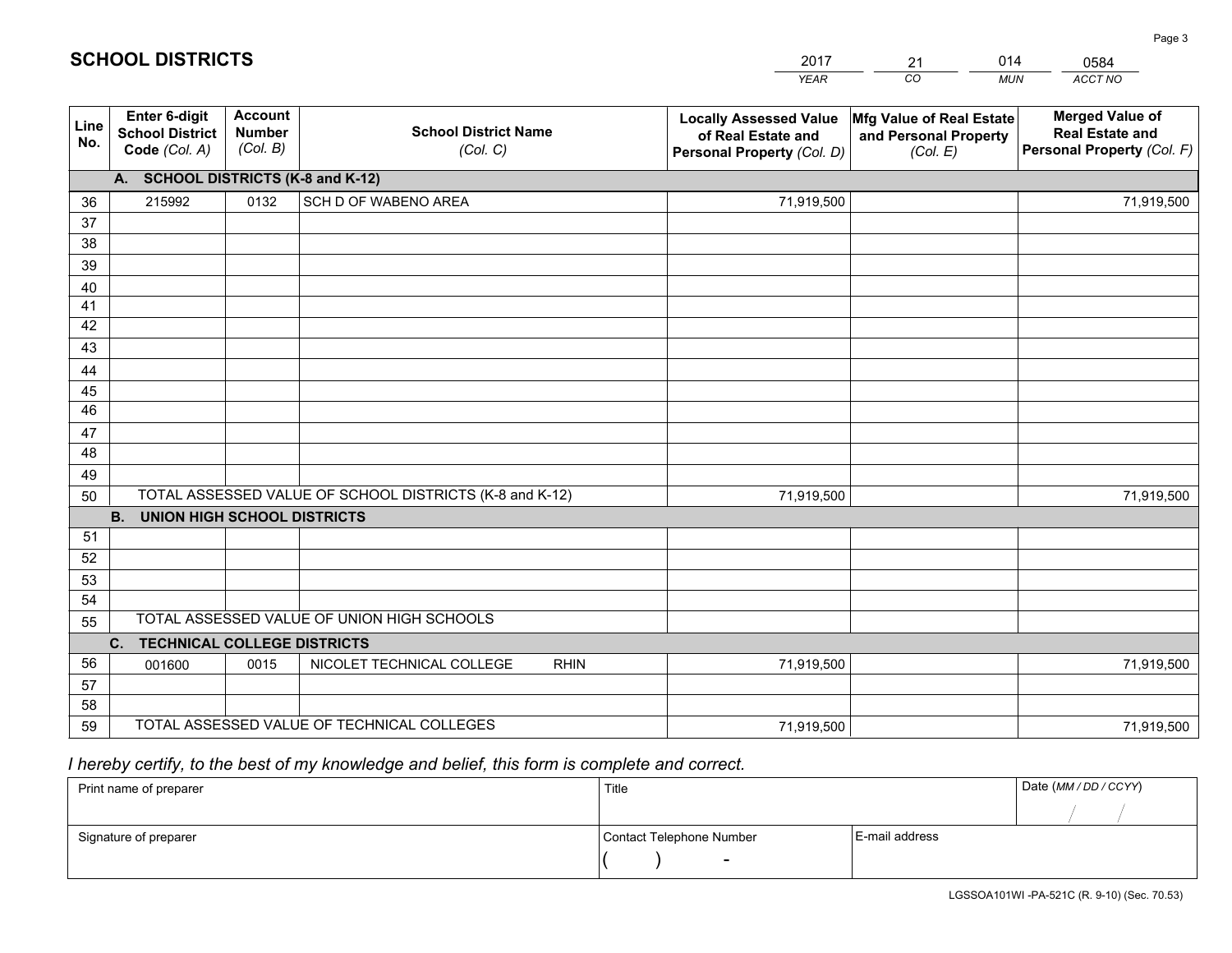### **HIGHLIGHTS**

- 1. Complete the Statement of Assessment after the Board of Review. Reflect any changes made there.
- 2. Use black ink to complete.
- 3. Line 16 must equal Line 50, Col D.
- 4. Line 55 must equal the total of K-8 schools listed on lines 36-49. Do not include K-12 schools in this comparision.
- 5. Line 59, Col. D must equal Line 16.
- 6. Special District, School District and Technical College District values must include both real estate and personal property. Examples of Special districts are: town sanitary districts, public inland lake protection and rehabilitation districts, and metropolitan sewerage districts.
- 7. DO NOT INCLUDE Manufacturing property values.DOR will print these values on the final SOA.

PATRICIA VALLEY TOWN OF FREEDOM

PATRICIA VALLEY<br>TOWN OF FREEDOM

PO BOX 159

PO BOX 159

WABENO, WI 54566 - 0159

WABENO, WI 54566 - 0159

 8. Accuracy of this form is very important. The values reported directly affect the equalized value DOR calculates for school and special districts.

#### **Page 1:**

 If not prefilled, enter the tax year,county and municipal code,municipal type, municipal name and county name on the top of form.

Check the Amended box, if filing an amended / corrected SOA.

 Report the parcel count, acres and assessed value of taxable general property, total parcel count, (real and personal), total acres, and values from final figures set by the Board of Review.

- A. Real Estate land and improvements (buildings, etc.) is reported on lines 1 8, total line 9.
- B. Personal Property is reported on lines 11 14, Column D, total line 15.
- C. To complete this report, use the computer produced summary of the assessment roll that shows these amounts.
- D. Use whole numbers only.
- E. Add each line across and each column down to verify entries.

### **Page 2:**

- A. Report Special Items (not subject to general property tax).
- 1. Private Forest Croplands and Managed Forest Lands are reported on lines 18,19, 20 and 21. Be sure to report assessed values **NOT** taxes.
- 2. You should have copies of the orders of entry, orders of withdrawal, etc., to update your assessment roll.
	- 3. Show hundredths of acres (e.g. 39.75).
- 4. Tax exempt lands are reported on line 22.
- 5. Omitted property and sec. 70.43, Wis. Stats., corrections of errors by assessor are reported on line 23. Report real estate and personal property separately. These should be for **prior years**, not something found on the current assessment roll after the board of review.
- B. Special District (Lines 24-35) Include the value of both real and personal property.
- The Department of Revenue (DOR) preprints much of the information regarding names and codes for schools, special districts,etc. If a district is not listed, enter the name and value only, DOR will enter the proper code.

### **Page 3 School Districts:**

Include the value of both real and personal property.

Report School District (regular, elementary, union high school, and technical college).

- 1. Regular (K-12) and Elementary (K-8) school values are reported on lines 36-49, total on line 50.
- 2. Union High School (UHS) (use only if elementary schools are listed on lines 36-49) are reported on lines 51-54. UHS total value (line 55) must equal to the total **elementary school** values reported on lines 36-49. Do notinclude K-12 schools in this comparison.
- 3. Technical College values are reported on lines 56-58, total on line 59.
- 4. Use the computer summary that shows these amounts to complete this report.

#### **This form is due the second Monday in June. File this report only after your Board of Review is complete.**

 *If you have questions: Return forms to:*

 Email: lgs@wisconsin.gov Wisconsin Department of RevenueCall:  $(608)$  266-2569 or  $(608)$  264-6892 Fax number: (608) 264-6887 PO Box 8971

Local Government Services Section 6-97 Madison WI 53708-8971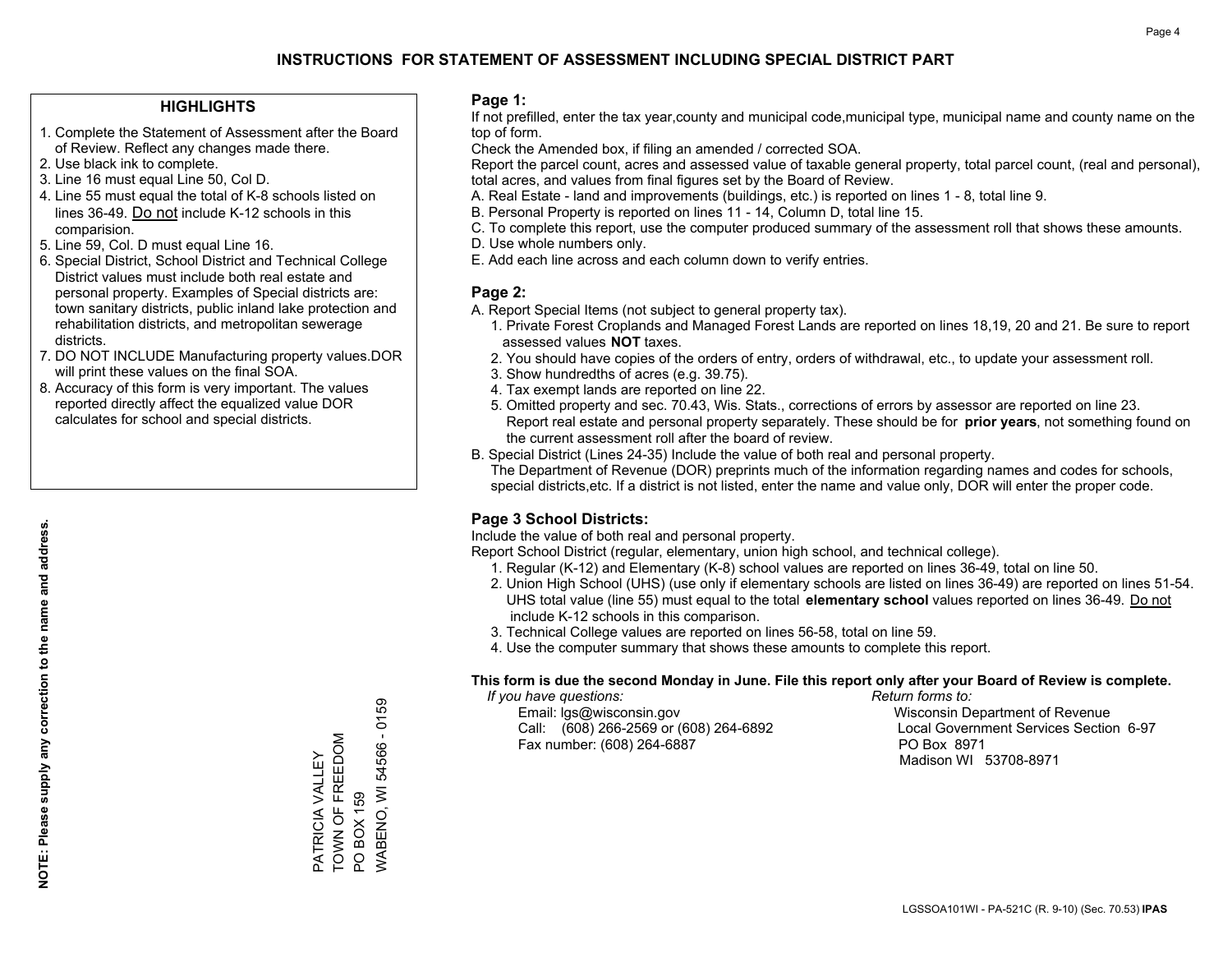**STATEMENT OF ASSESSMENT FOR 2017** 

| 21  | 016 | 0585    |
|-----|-----|---------|
| rn. | MUN | ACCT NO |

|                | <b>FOR</b>                                                                                                                                                                                   | <b>TOWN OF</b><br>OF.                                        | <b>HILES</b>             |          | <b>FOREST COUNTY</b>                                |                         |                                          | <b>WHEN COMPLETING THIS DOCUMENT</b> |  |
|----------------|----------------------------------------------------------------------------------------------------------------------------------------------------------------------------------------------|--------------------------------------------------------------|--------------------------|----------|-----------------------------------------------------|-------------------------|------------------------------------------|--------------------------------------|--|
|                | Town - Village - City                                                                                                                                                                        |                                                              | <b>Municipality Name</b> |          | <b>County Name</b>                                  |                         | DO NOT WRITE OVER X's OR IN SHADED AREAS |                                      |  |
|                |                                                                                                                                                                                              | <b>REAL ESTATE</b>                                           | PARCEL COUNT             |          | NO. OF ACRES                                        | <b>VALUE OF</b>         | <b>VALUE OF</b>                          | <b>TOTAL VALUE OF LAND</b>           |  |
| Line<br>No.    |                                                                                                                                                                                              | (See Lines 18 - 22 for<br>other Real Estate)                 |                          |          | <b>WHOLE</b><br>TOTAL LAND MPROVEMENTS NUMBERS ONLY | <b>LAND</b>             | <b>IMPROVEMENTS</b>                      | AND IMPROVEMENTS                     |  |
|                |                                                                                                                                                                                              |                                                              | Col. A                   | Col. B   | Col. C                                              | Col. D                  | Col. E                                   | Col. F                               |  |
| $\mathbf{1}$   |                                                                                                                                                                                              | <b>RESIDENTIAL - Class 1</b>                                 | 940                      | 738      | 1,393                                               | 61,439,400              | 66,141,400                               | 127,580,800                          |  |
| $\overline{2}$ |                                                                                                                                                                                              | <b>COMMERCIAL - Class 2</b>                                  | 10                       | 9        | 58                                                  | 734,200                 | 1,416,000                                | 2,150,200                            |  |
| 3              |                                                                                                                                                                                              | <b>MANUFACTURING - Class 3</b>                               | $\Omega$                 | $\Omega$ | $\Omega$                                            | $\Omega$                | 0                                        | 0                                    |  |
| 4              |                                                                                                                                                                                              | <b>AGRICULTURAL - Class 4</b>                                | 48                       |          | 826                                                 | 88,300                  |                                          | 88,300                               |  |
| 5              |                                                                                                                                                                                              | <b>UNDEVELOPED - Class 5</b>                                 | 180                      |          | 1,512                                               | 424,000                 |                                          | 424,000                              |  |
| 6              | AGRICULTURAL FOREST - Class 5m                                                                                                                                                               |                                                              | 17                       |          | 234                                                 | 181,400                 |                                          | 181,400                              |  |
| $\overline{7}$ |                                                                                                                                                                                              | FOREST LANDS - Class 6                                       | 227                      |          | 3,364                                               | 5,558,200               |                                          | 5,558,200                            |  |
| 8              |                                                                                                                                                                                              | OTHER - Class 7                                              | 5                        | 5        | 8                                                   | 27,800                  | 291,500                                  | 319,300                              |  |
| 9              |                                                                                                                                                                                              | TOTAL - ALL COLUMNS                                          | 1,427                    | 752      | 7,395                                               | 68,453,300              | 67,848,900                               | 136,302,200                          |  |
| 10             |                                                                                                                                                                                              | NUMBER OF PERSONAL PROPERTY ACCOUNTS IN ROLL                 |                          |          | 60                                                  | <b>LOCALLY ASSESSED</b> | <b>MANUFACTURING</b>                     | <b>MERGED</b>                        |  |
| 11             |                                                                                                                                                                                              | BOATS AND OTHER WATERCRAFT NOT EXEMPT - Code 1               |                          |          |                                                     | 10,500                  | 0                                        | 10,500                               |  |
| 12             |                                                                                                                                                                                              | MACHINERY, TOOLS AND PATTERNS - Code 2                       |                          |          |                                                     | 19,600                  | 0                                        | 19,600                               |  |
| 13             |                                                                                                                                                                                              | FURNITURE, FIXTURES AND EQUIPMENT - Code 3                   |                          |          |                                                     | 67,800                  | 0                                        | 67,800                               |  |
| 14             |                                                                                                                                                                                              | ALL OTHER PERSONAL PROPERTY NOT EXEMPT - Codes 4A, 4B, 4C    |                          |          |                                                     | 136,100                 | 0                                        | 136,100                              |  |
| 15             |                                                                                                                                                                                              | TOTAL OF PERSONAL PROPERTY NOT EXEMPT (Total of Lines 11-14) |                          | 234,000  | 0                                                   | 234,000                 |                                          |                                      |  |
| 16             | AGGREGATE ASSESSED VALUE OF ALL PROPERTY SUBJECT TO THE GENERAL PROPERTY TAX (Total of Lines 9F and 15F)<br>MUST EQUAL TOTAL VALUE OF THE SCHOOL DISTRICTS (K-12 PLUS K-8) - Line 50, Col. F |                                                              |                          |          |                                                     |                         | 136,536,200                              |                                      |  |
| 17             |                                                                                                                                                                                              | <b>BOARD OF REVIEW</b>                                       |                          |          | Name of Assessor                                    |                         | Telephone #                              |                                      |  |
|                |                                                                                                                                                                                              | DATE OF FINAL ADJOURNMENT                                    | 09/25/2017               |          | <b>TODD PAULS</b>                                   |                         |                                          | (715) 848-9300                       |  |

REMARKS

The Assessment Ratio to be used in calculating the estimated Fair Market Value on tax bills for this tax district is 1.005805606

This ratio should be used to convert assessed values to "Calculate Equalized Values" in Step 1 of the Lottery and Gaming Credit Calculations.<br>This ratio should be used in the "Computation of Tax Equivalent" schedule of the Commission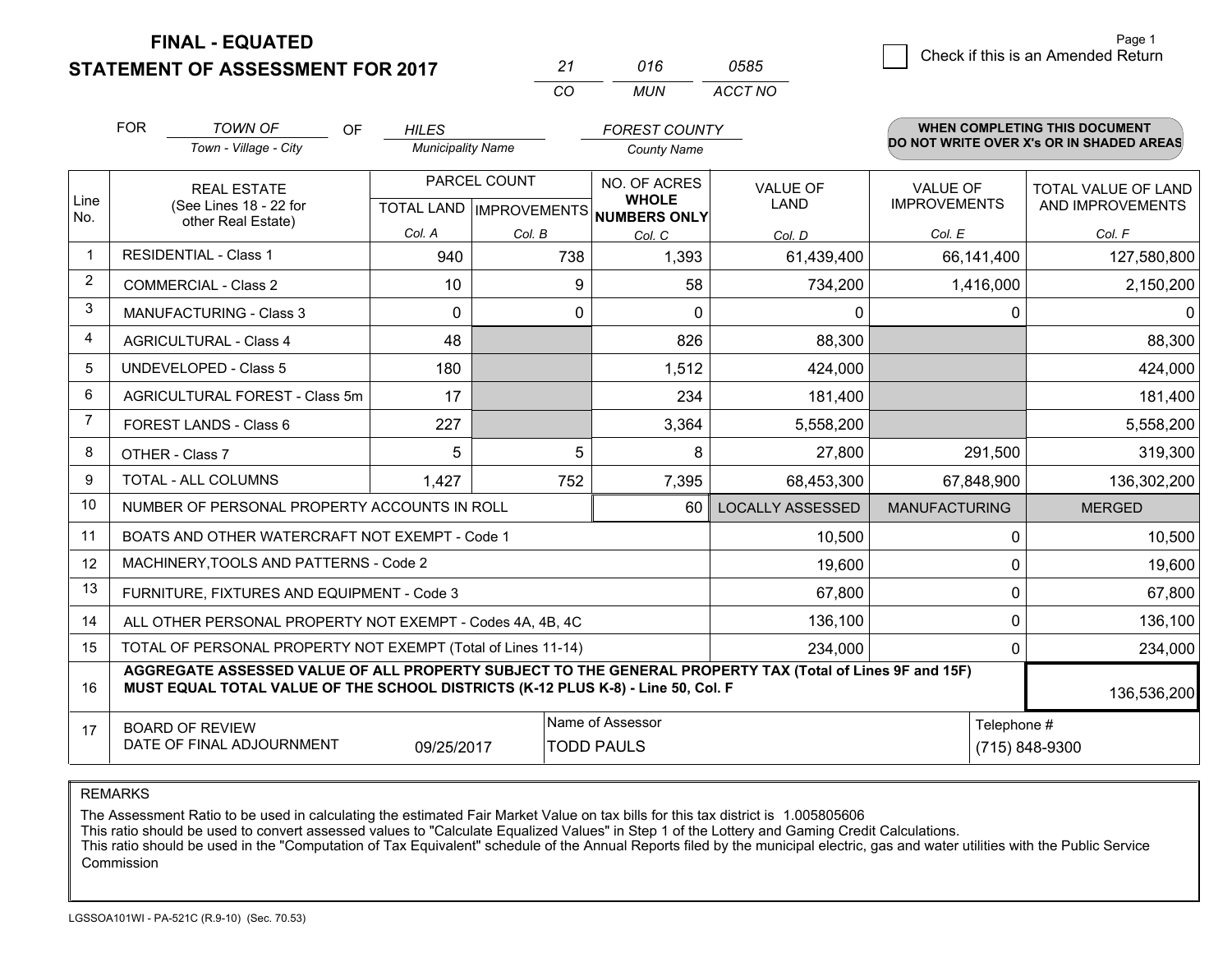*YEAR CO MUN ACCT NO* <sup>2017</sup> <sup>21</sup> <sup>016</sup> <sup>0585</sup>

Do not confuse FOREST LANDS (Line 7) with FOREST CROPS (in this section) - They are **NOT** the same

|    |                                                                                |                 |  | Private Forest Crop - Reg Class @ 10¢ per acre                   |                                                               | Private Forest Crop - Reg Class @ \$2.52 per acre                  |                                                                              |  |                    |  |
|----|--------------------------------------------------------------------------------|-----------------|--|------------------------------------------------------------------|---------------------------------------------------------------|--------------------------------------------------------------------|------------------------------------------------------------------------------|--|--------------------|--|
| 18 | (a) PARCELS                                                                    | (b) ACRES       |  | (c) ASSESSED VALUE                                               |                                                               | (d) PARCELS                                                        | (e) ACRES                                                                    |  | (f) ASSESSED VALUE |  |
|    |                                                                                |                 |  |                                                                  |                                                               |                                                                    | 40                                                                           |  | 64,000             |  |
|    |                                                                                |                 |  | Private Forest Crop - Special Class @ 20¢ per acre               |                                                               |                                                                    | Entered Before 2005 Managed Forest - Ferrous Mining CLOSED @ \$8.27 per acre |  |                    |  |
| 19 | (a) PARCELS                                                                    | (b) ACRES       |  | (c) ASSESSED VALUE                                               |                                                               | (d) PARCELS                                                        | (e) ACRES                                                                    |  | (f) ASSESSED VALUE |  |
|    |                                                                                |                 |  |                                                                  |                                                               |                                                                    |                                                                              |  |                    |  |
|    |                                                                                |                 |  | Entered Before 2005 Managed Forest - OPEN @ \$.79 per acre       |                                                               |                                                                    | Entered Before 2005 Managed Forest - CLOSED @ \$1.87 per acre                |  |                    |  |
| 20 | (a) PARCELS                                                                    | (b) ACRES       |  | (c) ASSESSED VALUE                                               |                                                               | (d) PARCELS                                                        | (e) ACRES                                                                    |  | (f) ASSESSED VALUE |  |
|    | 5                                                                              | 175.4           |  | 316,900                                                          |                                                               | 27<br>875.79                                                       |                                                                              |  | 1,992,600          |  |
|    | Entered After 2004 Managed Forest - OPEN @<br>\$2.14 per acre                  |                 |  |                                                                  | Entered After 2004 Managed Forest - CLOSED @ \$10.68 per acre |                                                                    |                                                                              |  |                    |  |
| 21 | (a) PARCELS                                                                    | (b) ACRES       |  | (c) ASSESSED VALUE                                               |                                                               | (d) PARCELS<br>(e) ACRES                                           |                                                                              |  | (f) ASSESSED VALUE |  |
|    |                                                                                |                 |  |                                                                  |                                                               |                                                                    |                                                                              |  |                    |  |
|    | 23                                                                             | 762.83          |  | 2,349,400                                                        |                                                               | 35                                                                 | 1,008.79                                                                     |  | 3,565,100          |  |
|    | (a) County Forest Cropland Acres                                               |                 |  | (b) Federal Acres<br>(c) State Acres                             |                                                               | (d) County (NOT FOREST CROP) Acres                                 |                                                                              |  | (e) Other Acres    |  |
| 22 |                                                                                |                 |  |                                                                  |                                                               | 130.81                                                             |                                                                              |  |                    |  |
|    |                                                                                |                 |  | 74.965                                                           |                                                               |                                                                    | 8.36                                                                         |  | 495.88             |  |
|    |                                                                                |                 |  | Assessed Value of Omitted Property From Prior Years (Sec. 70.44) |                                                               |                                                                    | Assessed Value of Sec. 70.43 Corrections of Errors by Assessors              |  |                    |  |
| 23 |                                                                                | (a) REAL ESTATE |  | (b) PERSONAL                                                     |                                                               |                                                                    | (c1) REAL ESTATE                                                             |  | (c2) PERSONAL      |  |
|    |                                                                                |                 |  |                                                                  |                                                               |                                                                    |                                                                              |  |                    |  |
|    | Manufacturing Equated Value of Omitted Property From Prior Years (Sec. 70.995) |                 |  |                                                                  |                                                               | Mfg. Equated Value of Sec.70.43 Corrections of Errors by Assessors |                                                                              |  |                    |  |
|    |                                                                                | (d) REAL ESTATE |  | (e) PERSONAL                                                     |                                                               |                                                                    | (f1) REAL ESTATE                                                             |  | (f2) PERSONAL      |  |
|    |                                                                                |                 |  |                                                                  |                                                               |                                                                    |                                                                              |  |                    |  |

## **SPECIAL DISTRICTS**

| <b>Line</b><br>No. | <b>Enter 6-digit</b><br><b>Special District</b><br>Code (Col. A) | <b>Account</b><br><b>Number</b><br>(Col. B) | <b>Special District Name</b><br>(Col. C) | <b>Locally Assessed Value</b><br>of Real Estate and<br>Personal Property (Col. D) | Mfg Value of Real Estate<br>and Personal Property<br>(Col. E) | <b>Merged Value of</b><br><b>Real Estate and</b><br>Personal Property (Col. F) |
|--------------------|------------------------------------------------------------------|---------------------------------------------|------------------------------------------|-----------------------------------------------------------------------------------|---------------------------------------------------------------|--------------------------------------------------------------------------------|
| 24                 | 218020                                                           | 0149                                        | PINE LAKE PRO & REHAB ASSOCIATION        | 54,258,900                                                                        |                                                               | 54,258,900                                                                     |
| 25                 | 638070                                                           | 0402                                        | KENTUCK LAKE PROT & REHAB DISTRICT       | 21,653,200                                                                        |                                                               | 21,653,200                                                                     |
| 26                 |                                                                  |                                             |                                          |                                                                                   |                                                               |                                                                                |
| 27                 |                                                                  |                                             |                                          |                                                                                   |                                                               |                                                                                |
| 28                 |                                                                  |                                             |                                          |                                                                                   |                                                               |                                                                                |
| 29                 |                                                                  |                                             |                                          |                                                                                   |                                                               |                                                                                |
| 30                 |                                                                  |                                             |                                          |                                                                                   |                                                               |                                                                                |
| 31                 |                                                                  |                                             |                                          |                                                                                   |                                                               |                                                                                |
| 32                 |                                                                  |                                             |                                          |                                                                                   |                                                               |                                                                                |
| 33                 |                                                                  |                                             |                                          |                                                                                   |                                                               |                                                                                |
| 34                 |                                                                  |                                             |                                          |                                                                                   |                                                               |                                                                                |
| 35                 |                                                                  |                                             |                                          |                                                                                   |                                                               |                                                                                |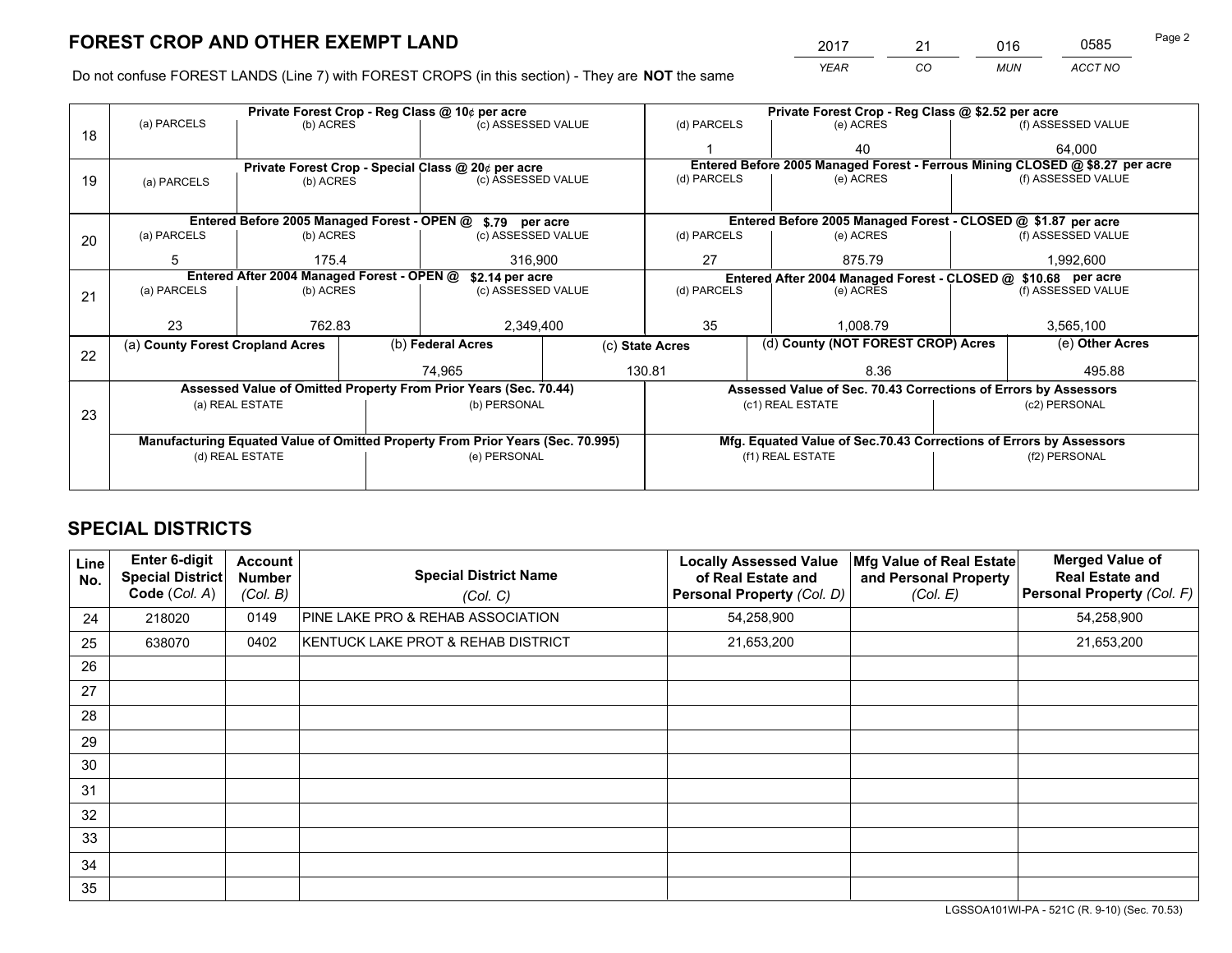|             |                                                          |                                             |                                                         | <b>YEAR</b>                                                                       | CO<br><b>MUN</b>                                              | ACCT NO                                                                        |
|-------------|----------------------------------------------------------|---------------------------------------------|---------------------------------------------------------|-----------------------------------------------------------------------------------|---------------------------------------------------------------|--------------------------------------------------------------------------------|
| Line<br>No. | Enter 6-digit<br><b>School District</b><br>Code (Col. A) | <b>Account</b><br><b>Number</b><br>(Col. B) | <b>School District Name</b><br>(Col. C)                 | <b>Locally Assessed Value</b><br>of Real Estate and<br>Personal Property (Col. D) | Mfg Value of Real Estate<br>and Personal Property<br>(Col. E) | <b>Merged Value of</b><br><b>Real Estate and</b><br>Personal Property (Col. F) |
|             | A. SCHOOL DISTRICTS (K-8 and K-12)                       |                                             |                                                         |                                                                                   |                                                               |                                                                                |
| 36          | 211218                                                   | 0130                                        | SCH D OF CRANDON                                        | 114,749,000                                                                       |                                                               | 114,749,000                                                                    |
| 37          | 435733                                                   | 0263                                        | SCH D OF THREE LAKES                                    | 21,787,200                                                                        |                                                               | 21,787,200                                                                     |
| 38          |                                                          |                                             |                                                         |                                                                                   |                                                               |                                                                                |
| 39          |                                                          |                                             |                                                         |                                                                                   |                                                               |                                                                                |
| 40          |                                                          |                                             |                                                         |                                                                                   |                                                               |                                                                                |
| 41          |                                                          |                                             |                                                         |                                                                                   |                                                               |                                                                                |
| 42          |                                                          |                                             |                                                         |                                                                                   |                                                               |                                                                                |
| 43          |                                                          |                                             |                                                         |                                                                                   |                                                               |                                                                                |
| 44          |                                                          |                                             |                                                         |                                                                                   |                                                               |                                                                                |
| 45          |                                                          |                                             |                                                         |                                                                                   |                                                               |                                                                                |
| 46          |                                                          |                                             |                                                         |                                                                                   |                                                               |                                                                                |
| 47<br>48    |                                                          |                                             |                                                         |                                                                                   |                                                               |                                                                                |
|             |                                                          |                                             |                                                         |                                                                                   |                                                               |                                                                                |
| 49<br>50    |                                                          |                                             | TOTAL ASSESSED VALUE OF SCHOOL DISTRICTS (K-8 and K-12) | 136,536,200                                                                       |                                                               | 136,536,200                                                                    |
|             | <b>UNION HIGH SCHOOL DISTRICTS</b><br><b>B.</b>          |                                             |                                                         |                                                                                   |                                                               |                                                                                |
| 51          |                                                          |                                             |                                                         |                                                                                   |                                                               |                                                                                |
| 52          |                                                          |                                             |                                                         |                                                                                   |                                                               |                                                                                |
| 53          |                                                          |                                             |                                                         |                                                                                   |                                                               |                                                                                |
| 54          |                                                          |                                             |                                                         |                                                                                   |                                                               |                                                                                |
| 55          |                                                          |                                             | TOTAL ASSESSED VALUE OF UNION HIGH SCHOOLS              |                                                                                   |                                                               |                                                                                |
|             | C <sub>1</sub><br><b>TECHNICAL COLLEGE DISTRICTS</b>     |                                             |                                                         |                                                                                   |                                                               |                                                                                |
| 56          | 001600                                                   | 0015                                        | NICOLET TECHNICAL COLLEGE<br><b>RHIN</b>                | 136,536,200                                                                       |                                                               | 136,536,200                                                                    |
| 57          |                                                          |                                             |                                                         |                                                                                   |                                                               |                                                                                |
| 58          |                                                          |                                             |                                                         |                                                                                   |                                                               |                                                                                |
| 59          |                                                          |                                             | TOTAL ASSESSED VALUE OF TECHNICAL COLLEGES              | 136,536,200                                                                       |                                                               | 136,536,200                                                                    |

21

016

 *I hereby certify, to the best of my knowledge and belief, this form is complete and correct.*

**SCHOOL DISTRICTS**

| Print name of preparer | Title                    |                | Date (MM / DD / CCYY) |
|------------------------|--------------------------|----------------|-----------------------|
|                        |                          |                |                       |
| Signature of preparer  | Contact Telephone Number | E-mail address |                       |
|                        | $\overline{\phantom{0}}$ |                |                       |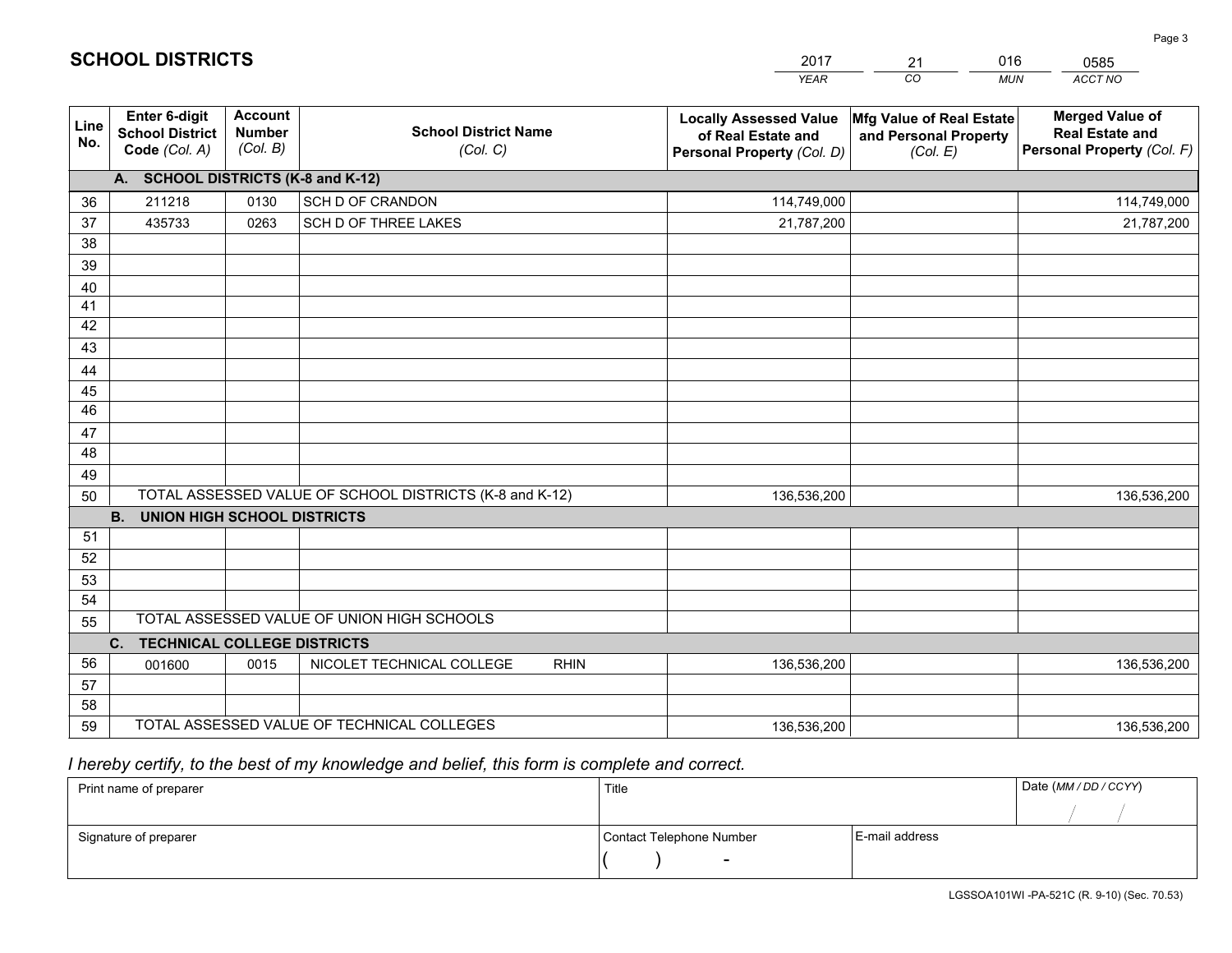### **HIGHLIGHTS**

- 1. Complete the Statement of Assessment after the Board of Review. Reflect any changes made there.
- 2. Use black ink to complete.
- 3. Line 16 must equal Line 50, Col D.
- 4. Line 55 must equal the total of K-8 schools listed on lines 36-49. Do not include K-12 schools in this comparision.
- 5. Line 59, Col. D must equal Line 16.
- 6. Special District, School District and Technical College District values must include both real estate and personal property. Examples of Special districts are: town sanitary districts, public inland lake protection and rehabilitation districts, and metropolitan sewerage districts.
- 7. DO NOT INCLUDE Manufacturing property values.DOR will print these values on the final SOA.

CATHLEEN VOTIS TOWN OF HILES 9193 N MAIN STREET HILES, WI 54511

CATHLEEN VOTIS

TOWN OF HILES<br>9193 N MAIN STREET

HILES, WI 54511

 8. Accuracy of this form is very important. The values reported directly affect the equalized value DOR calculates for school and special districts.

### **Page 1:**

 If not prefilled, enter the tax year,county and municipal code,municipal type, municipal name and county name on the top of form.

Check the Amended box, if filing an amended / corrected SOA.

 Report the parcel count, acres and assessed value of taxable general property, total parcel count, (real and personal), total acres, and values from final figures set by the Board of Review.

- A. Real Estate land and improvements (buildings, etc.) is reported on lines 1 8, total line 9.
- B. Personal Property is reported on lines 11 14, Column D, total line 15.
- C. To complete this report, use the computer produced summary of the assessment roll that shows these amounts.
- D. Use whole numbers only.
- E. Add each line across and each column down to verify entries.

### **Page 2:**

- A. Report Special Items (not subject to general property tax).
- 1. Private Forest Croplands and Managed Forest Lands are reported on lines 18,19, 20 and 21. Be sure to report assessed values **NOT** taxes.
- 2. You should have copies of the orders of entry, orders of withdrawal, etc., to update your assessment roll.
	- 3. Show hundredths of acres (e.g. 39.75).
- 4. Tax exempt lands are reported on line 22.
- 5. Omitted property and sec. 70.43, Wis. Stats., corrections of errors by assessor are reported on line 23. Report real estate and personal property separately. These should be for **prior years**, not something found on the current assessment roll after the board of review.
- B. Special District (Lines 24-35) Include the value of both real and personal property.
- The Department of Revenue (DOR) preprints much of the information regarding names and codes for schools, special districts,etc. If a district is not listed, enter the name and value only, DOR will enter the proper code.

### **Page 3 School Districts:**

Include the value of both real and personal property.

Report School District (regular, elementary, union high school, and technical college).

- 1. Regular (K-12) and Elementary (K-8) school values are reported on lines 36-49, total on line 50.
- 2. Union High School (UHS) (use only if elementary schools are listed on lines 36-49) are reported on lines 51-54. UHS total value (line 55) must equal to the total **elementary school** values reported on lines 36-49. Do notinclude K-12 schools in this comparison.
- 3. Technical College values are reported on lines 56-58, total on line 59.
- 4. Use the computer summary that shows these amounts to complete this report.

#### **This form is due the second Monday in June. File this report only after your Board of Review is complete.**

 *If you have questions: Return forms to:*

 Email: lgs@wisconsin.gov Wisconsin Department of RevenueCall:  $(608)$  266-2569 or  $(608)$  264-6892 Fax number: (608) 264-6887 PO Box 8971

Local Government Services Section 6-97

Madison WI 53708-8971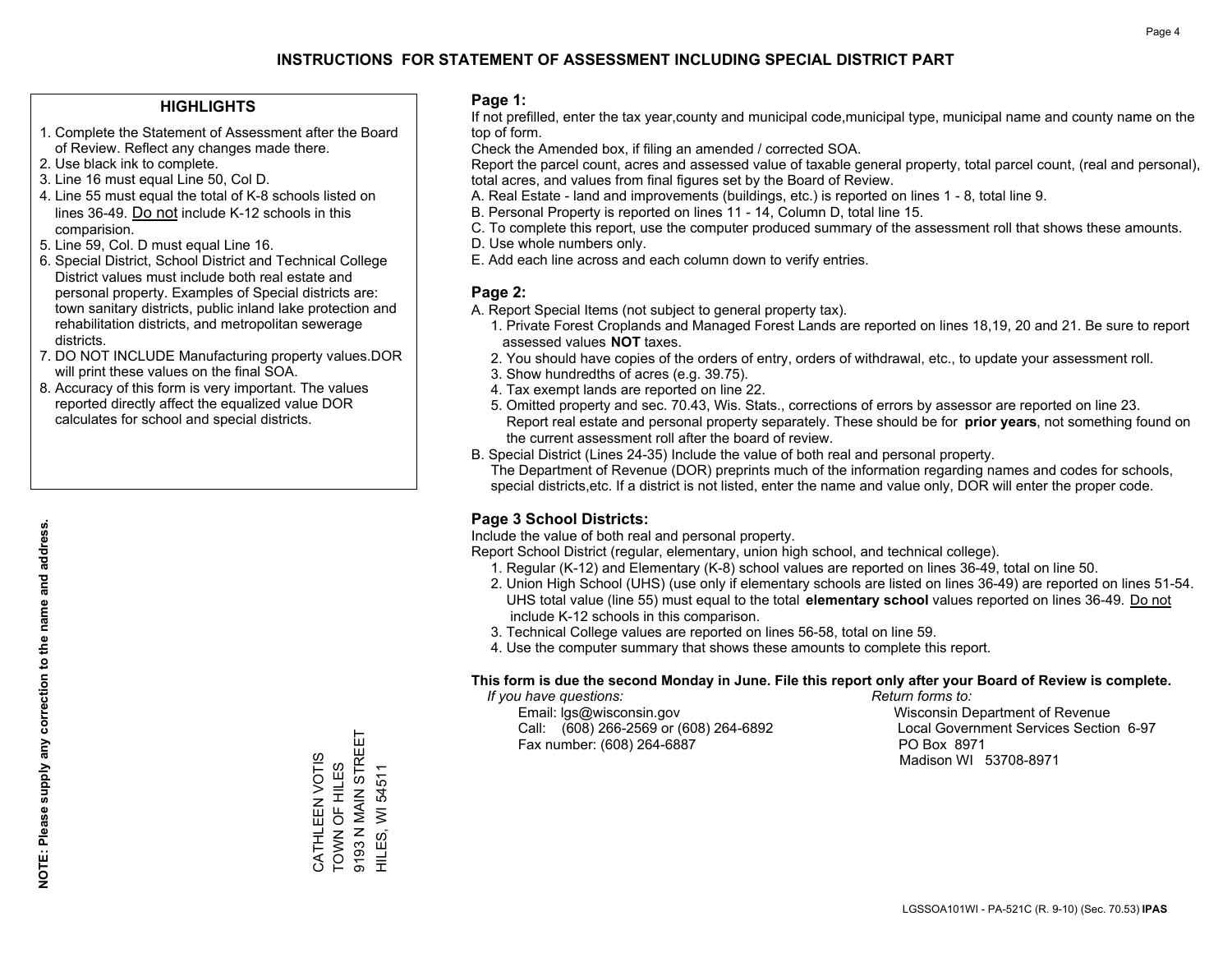## **STATEMENT OF ASSESSMENT FOR 2017**

| 21  | 018 | 0586    |
|-----|-----|---------|
| CO. | MUN | ACCT NO |

|                | <b>FOR</b>                                                                                                                                                                                   | <b>TOWN OF</b><br><b>OF</b>                               | <b>LAONA</b>             |                           | <b>FOREST COUNTY</b>                |                         |                      | <b>WHEN COMPLETING THIS DOCUMENT</b>     |
|----------------|----------------------------------------------------------------------------------------------------------------------------------------------------------------------------------------------|-----------------------------------------------------------|--------------------------|---------------------------|-------------------------------------|-------------------------|----------------------|------------------------------------------|
|                |                                                                                                                                                                                              | Town - Village - City                                     | <b>Municipality Name</b> |                           | <b>County Name</b>                  |                         |                      | DO NOT WRITE OVER X's OR IN SHADED AREAS |
|                |                                                                                                                                                                                              | <b>REAL ESTATE</b>                                        | PARCEL COUNT             |                           | NO. OF ACRES                        | <b>VALUE OF</b>         | <b>VALUE OF</b>      | TOTAL VALUE OF LAND                      |
| Line<br>No.    |                                                                                                                                                                                              | (See Lines 18 - 22 for<br>other Real Estate)              |                          | TOTAL LAND   IMPROVEMENTS | <b>WHOLE</b><br><b>NUMBERS ONLY</b> | <b>LAND</b>             | <b>IMPROVEMENTS</b>  | AND IMPROVEMENTS                         |
|                |                                                                                                                                                                                              |                                                           | Col. A                   | Col. B                    | Col. C                              | Col. D                  | Col. E               | Col. F                                   |
| -1             |                                                                                                                                                                                              | <b>RESIDENTIAL - Class 1</b>                              | 1,133                    | 813                       | 1,079                               | 30,537,100              | 54,846,500           | 85,383,600                               |
| $\overline{2}$ |                                                                                                                                                                                              | <b>COMMERCIAL - Class 2</b>                               | 95                       | 64                        | 212                                 | 2,032,500               | 5,015,400            | 7,047,900                                |
| 3              |                                                                                                                                                                                              | MANUFACTURING - Class 3                                   | 9                        | 6                         | 145                                 | 291,000                 | 2,027,900            | 2,318,900                                |
| 4              |                                                                                                                                                                                              | <b>AGRICULTURAL - Class 4</b>                             | 97                       |                           | 1,852                               | 248,700                 |                      | 248,700                                  |
| 5              |                                                                                                                                                                                              | <b>UNDEVELOPED - Class 5</b>                              | 213                      |                           | 2,354                               | 480,100                 |                      | 480,100                                  |
| 6              |                                                                                                                                                                                              | AGRICULTURAL FOREST - Class 5m                            | 38                       |                           | 327                                 | 287,400                 |                      | 287,400                                  |
| 7              |                                                                                                                                                                                              | FOREST LANDS - Class 6                                    | 237                      |                           | 3,477                               | 5,700,900               |                      | 5,700,900                                |
| 8              |                                                                                                                                                                                              | OTHER - Class 7                                           | 17                       | 17                        | 24                                  | 120,800                 | 1,094,700            | 1,215,500                                |
| 9              |                                                                                                                                                                                              | TOTAL - ALL COLUMNS                                       | 1,839                    | 900                       | 9,470                               | 39,698,500              | 62,984,500           | 102,683,000                              |
| 10             |                                                                                                                                                                                              | NUMBER OF PERSONAL PROPERTY ACCOUNTS IN ROLL              |                          |                           | 75                                  | <b>LOCALLY ASSESSED</b> | <b>MANUFACTURING</b> | <b>MERGED</b>                            |
| 11             |                                                                                                                                                                                              | BOATS AND OTHER WATERCRAFT NOT EXEMPT - Code 1            |                          |                           |                                     | $\Omega$                | $\Omega$             | $\mathbf 0$                              |
| 12             |                                                                                                                                                                                              | MACHINERY, TOOLS AND PATTERNS - Code 2                    |                          |                           |                                     | 202,700                 | 292,700              | 495,400                                  |
| 13             |                                                                                                                                                                                              | FURNITURE, FIXTURES AND EQUIPMENT - Code 3                |                          |                           |                                     | 322,700                 | 17,100               | 339,800                                  |
| 14             |                                                                                                                                                                                              | ALL OTHER PERSONAL PROPERTY NOT EXEMPT - Codes 4A, 4B, 4C |                          |                           |                                     | 280,400                 | 8,900                | 289,300                                  |
| 15             | TOTAL OF PERSONAL PROPERTY NOT EXEMPT (Total of Lines 11-14)<br>805,800                                                                                                                      |                                                           |                          |                           |                                     |                         | 318,700              | 1,124,500                                |
| 16             | AGGREGATE ASSESSED VALUE OF ALL PROPERTY SUBJECT TO THE GENERAL PROPERTY TAX (Total of Lines 9F and 15F)<br>MUST EQUAL TOTAL VALUE OF THE SCHOOL DISTRICTS (K-12 PLUS K-8) - Line 50, Col. F |                                                           |                          |                           |                                     |                         |                      | 103,807,500                              |
| 17             | Name of Assessor<br>Telephone #<br><b>BOARD OF REVIEW</b><br>DATE OF FINAL ADJOURNMENT<br>MICHAEL CHILDERS<br>(715) 478-2881<br>05/18/2017                                                   |                                                           |                          |                           |                                     |                         |                      |                                          |

REMARKS

The Assessment Ratio to be used in calculating the estimated Fair Market Value on tax bills for this tax district is .998445633<br>This ratio should be used to convert assessed values to "Calculate Equalized Values" in Step 1 Commission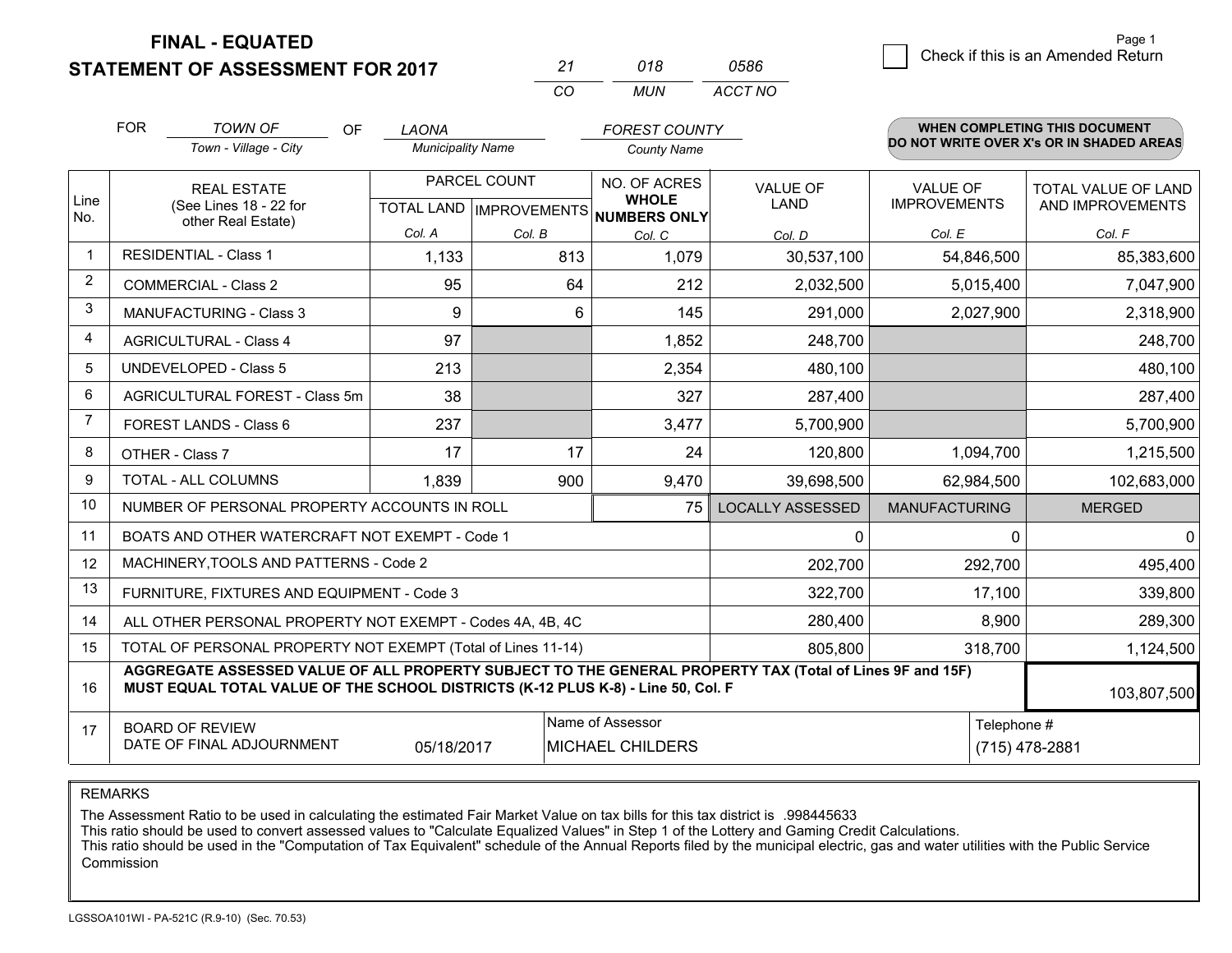*YEAR CO MUN ACCT NO* <sup>2017</sup> <sup>21</sup> <sup>018</sup> <sup>0586</sup>

Do not confuse FOREST LANDS (Line 7) with FOREST CROPS (in this section) - They are **NOT** the same

|    |                                                                                |                                 |  | Private Forest Crop - Reg Class @ 10¢ per acre                   |             | Private Forest Crop - Reg Class @ \$2.52 per acre     |                                                                              |                                                                    |                    |  |
|----|--------------------------------------------------------------------------------|---------------------------------|--|------------------------------------------------------------------|-------------|-------------------------------------------------------|------------------------------------------------------------------------------|--------------------------------------------------------------------|--------------------|--|
| 18 | (a) PARCELS                                                                    | (b) ACRES                       |  | (c) ASSESSED VALUE                                               |             | (d) PARCELS                                           | (e) ACRES                                                                    |                                                                    | (f) ASSESSED VALUE |  |
|    |                                                                                |                                 |  |                                                                  |             | 14                                                    | 538                                                                          |                                                                    | 656,200            |  |
|    |                                                                                |                                 |  | Private Forest Crop - Special Class @ 20¢ per acre               |             |                                                       | Entered Before 2005 Managed Forest - Ferrous Mining CLOSED @ \$8.27 per acre |                                                                    |                    |  |
| 19 | (a) PARCELS                                                                    | (c) ASSESSED VALUE<br>(b) ACRES |  |                                                                  | (d) PARCELS | (e) ACRES                                             |                                                                              | (f) ASSESSED VALUE                                                 |                    |  |
|    |                                                                                |                                 |  |                                                                  |             |                                                       |                                                                              |                                                                    |                    |  |
|    |                                                                                |                                 |  | Entered Before 2005 Managed Forest - OPEN @ \$.79 per acre       |             |                                                       | Entered Before 2005 Managed Forest - CLOSED @ \$1.87 per acre                |                                                                    |                    |  |
| 20 | (a) PARCELS                                                                    | (b) ACRES                       |  | (c) ASSESSED VALUE                                               |             | (d) PARCELS                                           | (e) ACRES                                                                    |                                                                    | (f) ASSESSED VALUE |  |
|    | 480                                                                            | 18,920.02                       |  | 21,620,300                                                       |             | 34                                                    | 1,226.96                                                                     |                                                                    | 2,273,100          |  |
|    | Entered After 2004 Managed Forest - OPEN @                                     |                                 |  | \$2.14 per acre                                                  |             |                                                       |                                                                              | Entered After 2004 Managed Forest - CLOSED @ \$10.68 per acre      |                    |  |
| 21 | (a) PARCELS                                                                    | (b) ACRES                       |  | (c) ASSESSED VALUE                                               |             | (d) PARCELS<br>(e) ACRES                              |                                                                              |                                                                    | (f) ASSESSED VALUE |  |
|    |                                                                                |                                 |  |                                                                  |             |                                                       |                                                                              |                                                                    |                    |  |
|    | 193                                                                            | 6.827.27                        |  | 8,362,100                                                        |             | 47                                                    | 1,399.94                                                                     |                                                                    |                    |  |
|    | (a) County Forest Cropland Acres                                               |                                 |  | (b) Federal Acres                                                |             | (d) County (NOT FOREST CROP) Acres<br>(c) State Acres |                                                                              |                                                                    | (e) Other Acres    |  |
| 22 |                                                                                |                                 |  | 26.361                                                           |             | 1,503.88<br>92.64                                     |                                                                              |                                                                    | 720.88             |  |
|    |                                                                                |                                 |  | Assessed Value of Omitted Property From Prior Years (Sec. 70.44) |             |                                                       | Assessed Value of Sec. 70.43 Corrections of Errors by Assessors              |                                                                    |                    |  |
|    |                                                                                | (a) REAL ESTATE                 |  | (b) PERSONAL                                                     |             |                                                       | (c1) REAL ESTATE                                                             |                                                                    | (c2) PERSONAL      |  |
| 23 |                                                                                |                                 |  |                                                                  |             |                                                       |                                                                              |                                                                    |                    |  |
|    | Manufacturing Equated Value of Omitted Property From Prior Years (Sec. 70.995) |                                 |  |                                                                  |             |                                                       |                                                                              | Mfg. Equated Value of Sec.70.43 Corrections of Errors by Assessors |                    |  |
|    | (d) REAL ESTATE                                                                |                                 |  | (e) PERSONAL                                                     |             | (f1) REAL ESTATE                                      |                                                                              |                                                                    | (f2) PERSONAL      |  |
|    |                                                                                |                                 |  |                                                                  |             |                                                       |                                                                              |                                                                    |                    |  |

## **SPECIAL DISTRICTS**

| <b>Line</b><br>No. | Enter 6-digit<br><b>Special District</b><br>Code (Col. A) | <b>Account</b><br><b>Number</b><br>(Col. B) | <b>Special District Name</b><br>(Col. C) | <b>Locally Assessed Value</b><br>of Real Estate and<br>Personal Property (Col. D) | Mfg Value of Real Estate<br>and Personal Property<br>(Col. E) | <b>Merged Value of</b><br><b>Real Estate and</b><br>Personal Property (Col. F) |
|--------------------|-----------------------------------------------------------|---------------------------------------------|------------------------------------------|-----------------------------------------------------------------------------------|---------------------------------------------------------------|--------------------------------------------------------------------------------|
| 24                 | 217020                                                    | 0147                                        | <b>LAONA SANITARY DISTRICT #1</b>        | 37,660,000                                                                        | 2,617,600                                                     | 40,277,600                                                                     |
| 25                 |                                                           |                                             |                                          |                                                                                   |                                                               |                                                                                |
| 26                 |                                                           |                                             |                                          |                                                                                   |                                                               |                                                                                |
| 27                 |                                                           |                                             |                                          |                                                                                   |                                                               |                                                                                |
| 28                 |                                                           |                                             |                                          |                                                                                   |                                                               |                                                                                |
| 29                 |                                                           |                                             |                                          |                                                                                   |                                                               |                                                                                |
| 30                 |                                                           |                                             |                                          |                                                                                   |                                                               |                                                                                |
| 31                 |                                                           |                                             |                                          |                                                                                   |                                                               |                                                                                |
| 32                 |                                                           |                                             |                                          |                                                                                   |                                                               |                                                                                |
| 33                 |                                                           |                                             |                                          |                                                                                   |                                                               |                                                                                |
| 34                 |                                                           |                                             |                                          |                                                                                   |                                                               |                                                                                |
| 35                 |                                                           |                                             |                                          |                                                                                   |                                                               |                                                                                |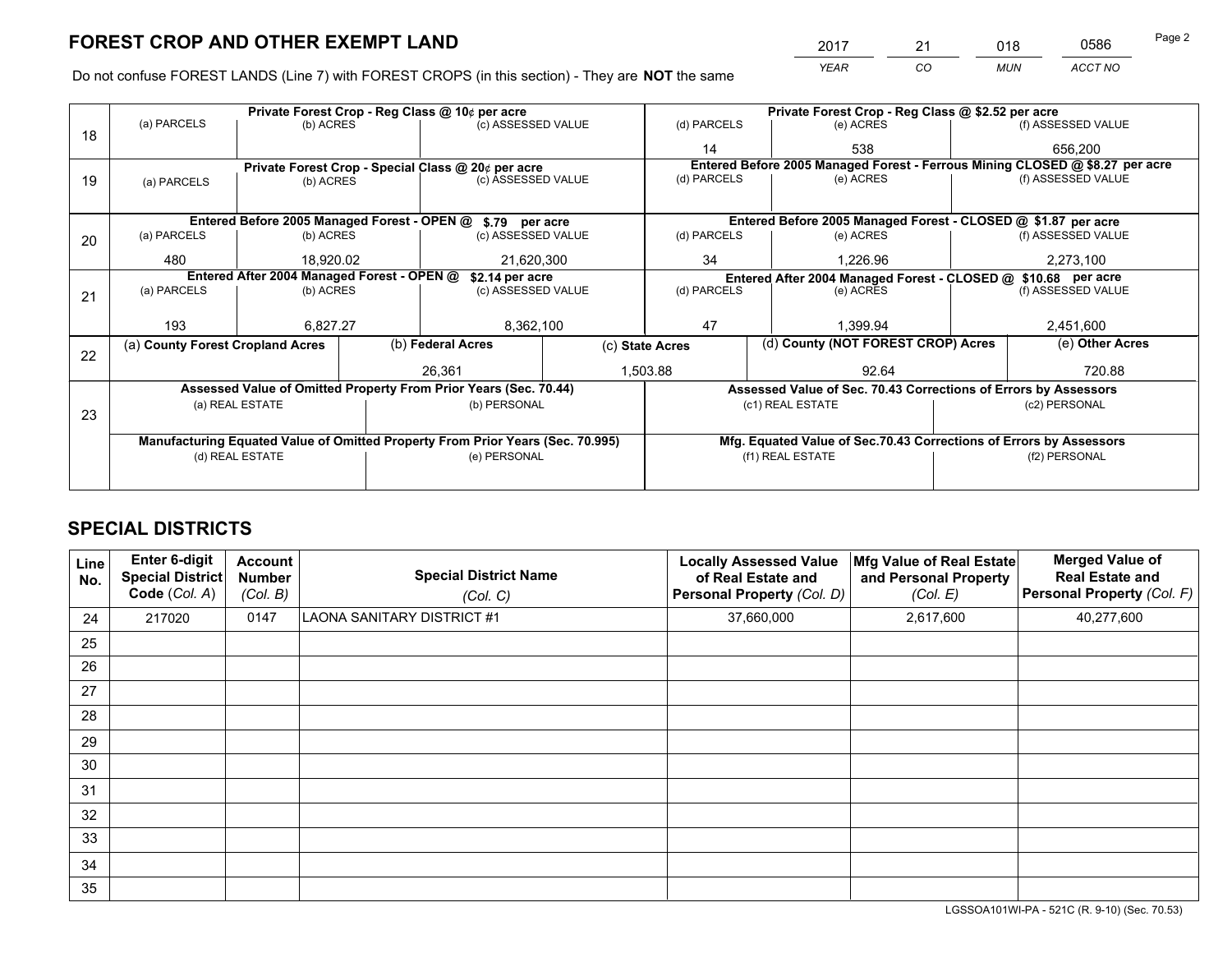|             |                                                                 |                                             |                                                         | <b>YEAR</b>                                                                       | CO<br><b>MUN</b>                                              | ACCT NO                                                                        |
|-------------|-----------------------------------------------------------------|---------------------------------------------|---------------------------------------------------------|-----------------------------------------------------------------------------------|---------------------------------------------------------------|--------------------------------------------------------------------------------|
| Line<br>No. | <b>Enter 6-digit</b><br><b>School District</b><br>Code (Col. A) | <b>Account</b><br><b>Number</b><br>(Col. B) | <b>School District Name</b><br>(Col. C)                 | <b>Locally Assessed Value</b><br>of Real Estate and<br>Personal Property (Col. D) | Mfg Value of Real Estate<br>and Personal Property<br>(Col. E) | <b>Merged Value of</b><br><b>Real Estate and</b><br>Personal Property (Col. F) |
|             | A. SCHOOL DISTRICTS (K-8 and K-12)                              |                                             |                                                         |                                                                                   |                                                               |                                                                                |
| 36          | 212940                                                          | 0131                                        | SCH D OF LAONA                                          | 101,169,900                                                                       | 2,637,600                                                     | 103,807,500                                                                    |
| 37          |                                                                 |                                             |                                                         |                                                                                   |                                                               |                                                                                |
| 38          |                                                                 |                                             |                                                         |                                                                                   |                                                               |                                                                                |
| 39          |                                                                 |                                             |                                                         |                                                                                   |                                                               |                                                                                |
| 40          |                                                                 |                                             |                                                         |                                                                                   |                                                               |                                                                                |
| 41          |                                                                 |                                             |                                                         |                                                                                   |                                                               |                                                                                |
| 42<br>43    |                                                                 |                                             |                                                         |                                                                                   |                                                               |                                                                                |
| 44          |                                                                 |                                             |                                                         |                                                                                   |                                                               |                                                                                |
| 45          |                                                                 |                                             |                                                         |                                                                                   |                                                               |                                                                                |
| 46          |                                                                 |                                             |                                                         |                                                                                   |                                                               |                                                                                |
| 47          |                                                                 |                                             |                                                         |                                                                                   |                                                               |                                                                                |
| 48          |                                                                 |                                             |                                                         |                                                                                   |                                                               |                                                                                |
| 49          |                                                                 |                                             |                                                         |                                                                                   |                                                               |                                                                                |
| 50          |                                                                 |                                             | TOTAL ASSESSED VALUE OF SCHOOL DISTRICTS (K-8 and K-12) | 101,169,900                                                                       | 2,637,600                                                     | 103,807,500                                                                    |
|             | <b>B.</b><br><b>UNION HIGH SCHOOL DISTRICTS</b>                 |                                             |                                                         |                                                                                   |                                                               |                                                                                |
| 51          |                                                                 |                                             |                                                         |                                                                                   |                                                               |                                                                                |
| 52          |                                                                 |                                             |                                                         |                                                                                   |                                                               |                                                                                |
| 53          |                                                                 |                                             |                                                         |                                                                                   |                                                               |                                                                                |
| 54          |                                                                 |                                             |                                                         |                                                                                   |                                                               |                                                                                |
| 55          |                                                                 |                                             | TOTAL ASSESSED VALUE OF UNION HIGH SCHOOLS              |                                                                                   |                                                               |                                                                                |
|             | C.<br><b>TECHNICAL COLLEGE DISTRICTS</b>                        |                                             |                                                         |                                                                                   |                                                               |                                                                                |
| 56          | 001600                                                          | 0015                                        | NICOLET TECHNICAL COLLEGE<br><b>RHIN</b>                | 101,169,900                                                                       | 2,637,600                                                     | 103,807,500                                                                    |
| 57          |                                                                 |                                             |                                                         |                                                                                   |                                                               |                                                                                |
| 58          |                                                                 |                                             | TOTAL ASSESSED VALUE OF TECHNICAL COLLEGES              |                                                                                   |                                                               |                                                                                |
| 59          |                                                                 |                                             |                                                         | 101,169,900                                                                       | 2,637,600                                                     | 103,807,500                                                                    |

## *I hereby certify, to the best of my knowledge and belief, this form is complete and correct.*

| Print name of preparer | Title                    |                | Date (MM / DD / CCYY) |
|------------------------|--------------------------|----------------|-----------------------|
|                        |                          |                |                       |
| Signature of preparer  | Contact Telephone Number | E-mail address |                       |
|                        | $\sim$                   |                |                       |

LGSSOA101WI -PA-521C (R. 9-10) (Sec. 70.53)

Page 3

|  | <b>SCHOOL DISTRICTS</b> |
|--|-------------------------|
|--|-------------------------|

201721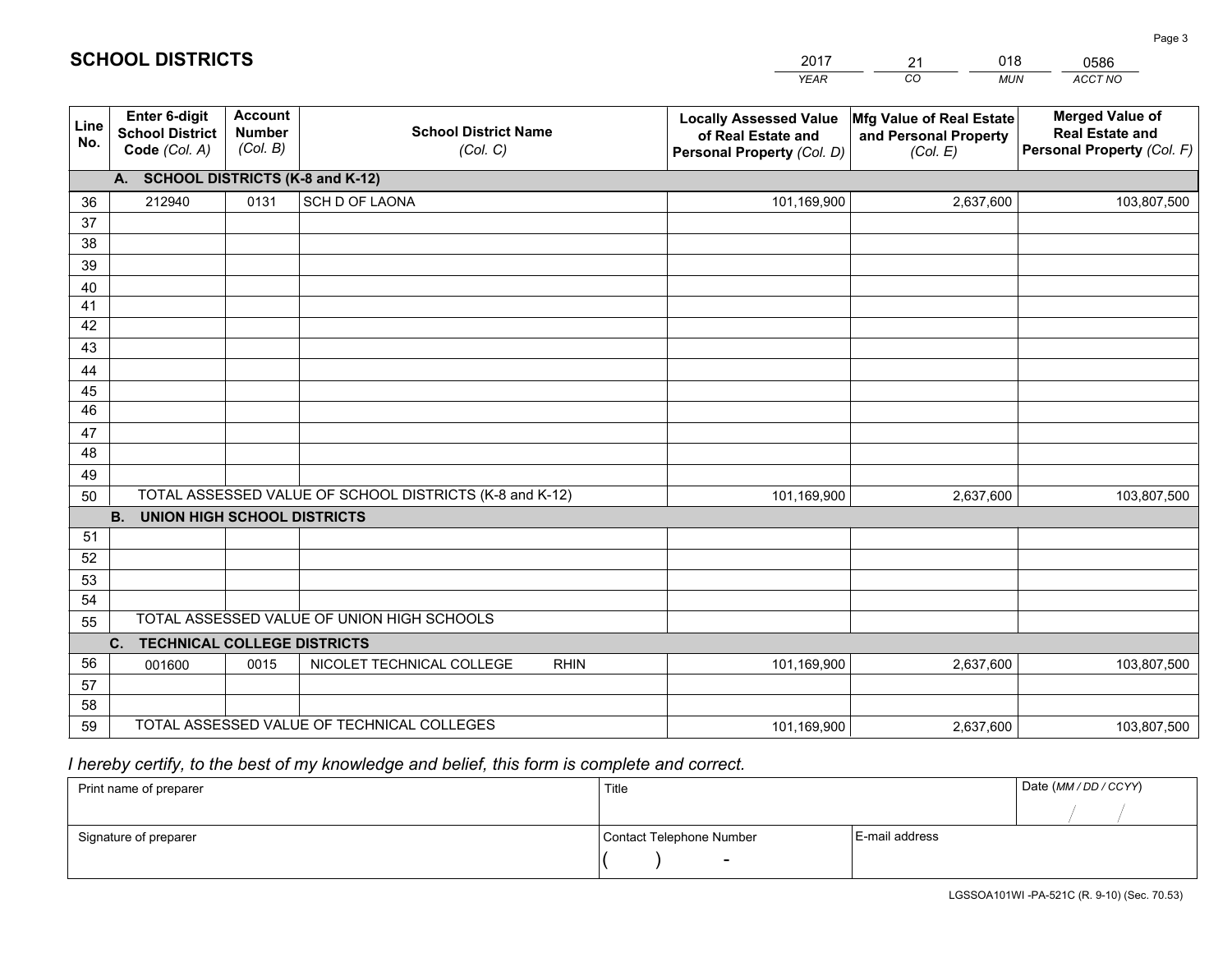### **HIGHLIGHTS**

- 1. Complete the Statement of Assessment after the Board of Review. Reflect any changes made there.
- 2. Use black ink to complete.
- 3. Line 16 must equal Line 50, Col D.
- 4. Line 55 must equal the total of K-8 schools listed on lines 36-49. Do not include K-12 schools in this comparision.
- 5. Line 59, Col. D must equal Line 16.
- 6. Special District, School District and Technical College District values must include both real estate and personal property. Examples of Special districts are: town sanitary districts, public inland lake protection and rehabilitation districts, and metropolitan sewerage districts.
- 7. DO NOT INCLUDE Manufacturing property values.DOR will print these values on the final SOA.

ERIN LANE TOWN OF LAONA P O BOX 36

ERIN LANE

TOWN OF LAONA POBOX36 LAONA, WI 54541 - 0036

AONA, WI 54541 - 0036

 8. Accuracy of this form is very important. The values reported directly affect the equalized value DOR calculates for school and special districts.

### **Page 1:**

 If not prefilled, enter the tax year,county and municipal code,municipal type, municipal name and county name on the top of form.

Check the Amended box, if filing an amended / corrected SOA.

 Report the parcel count, acres and assessed value of taxable general property, total parcel count, (real and personal), total acres, and values from final figures set by the Board of Review.

- A. Real Estate land and improvements (buildings, etc.) is reported on lines 1 8, total line 9.
- B. Personal Property is reported on lines 11 14, Column D, total line 15.
- C. To complete this report, use the computer produced summary of the assessment roll that shows these amounts.
- D. Use whole numbers only.
- E. Add each line across and each column down to verify entries.

### **Page 2:**

- A. Report Special Items (not subject to general property tax).
- 1. Private Forest Croplands and Managed Forest Lands are reported on lines 18,19, 20 and 21. Be sure to report assessed values **NOT** taxes.
- 2. You should have copies of the orders of entry, orders of withdrawal, etc., to update your assessment roll.
	- 3. Show hundredths of acres (e.g. 39.75).
- 4. Tax exempt lands are reported on line 22.
- 5. Omitted property and sec. 70.43, Wis. Stats., corrections of errors by assessor are reported on line 23. Report real estate and personal property separately. These should be for **prior years**, not something found on the current assessment roll after the board of review.
- B. Special District (Lines 24-35) Include the value of both real and personal property.

 The Department of Revenue (DOR) preprints much of the information regarding names and codes for schools, special districts,etc. If a district is not listed, enter the name and value only, DOR will enter the proper code.

### **Page 3 School Districts:**

Include the value of both real and personal property.

Report School District (regular, elementary, union high school, and technical college).

- 1. Regular (K-12) and Elementary (K-8) school values are reported on lines 36-49, total on line 50.
- 2. Union High School (UHS) (use only if elementary schools are listed on lines 36-49) are reported on lines 51-54. UHS total value (line 55) must equal to the total **elementary school** values reported on lines 36-49. Do notinclude K-12 schools in this comparison.
- 3. Technical College values are reported on lines 56-58, total on line 59.
- 4. Use the computer summary that shows these amounts to complete this report.

#### **This form is due the second Monday in June. File this report only after your Board of Review is complete.**

 *If you have questions: Return forms to:*

 Email: lgs@wisconsin.gov Wisconsin Department of RevenueCall:  $(608)$  266-2569 or  $(608)$  264-6892 Fax number: (608) 264-6887 PO Box 8971

Local Government Services Section 6-97

Madison WI 53708-8971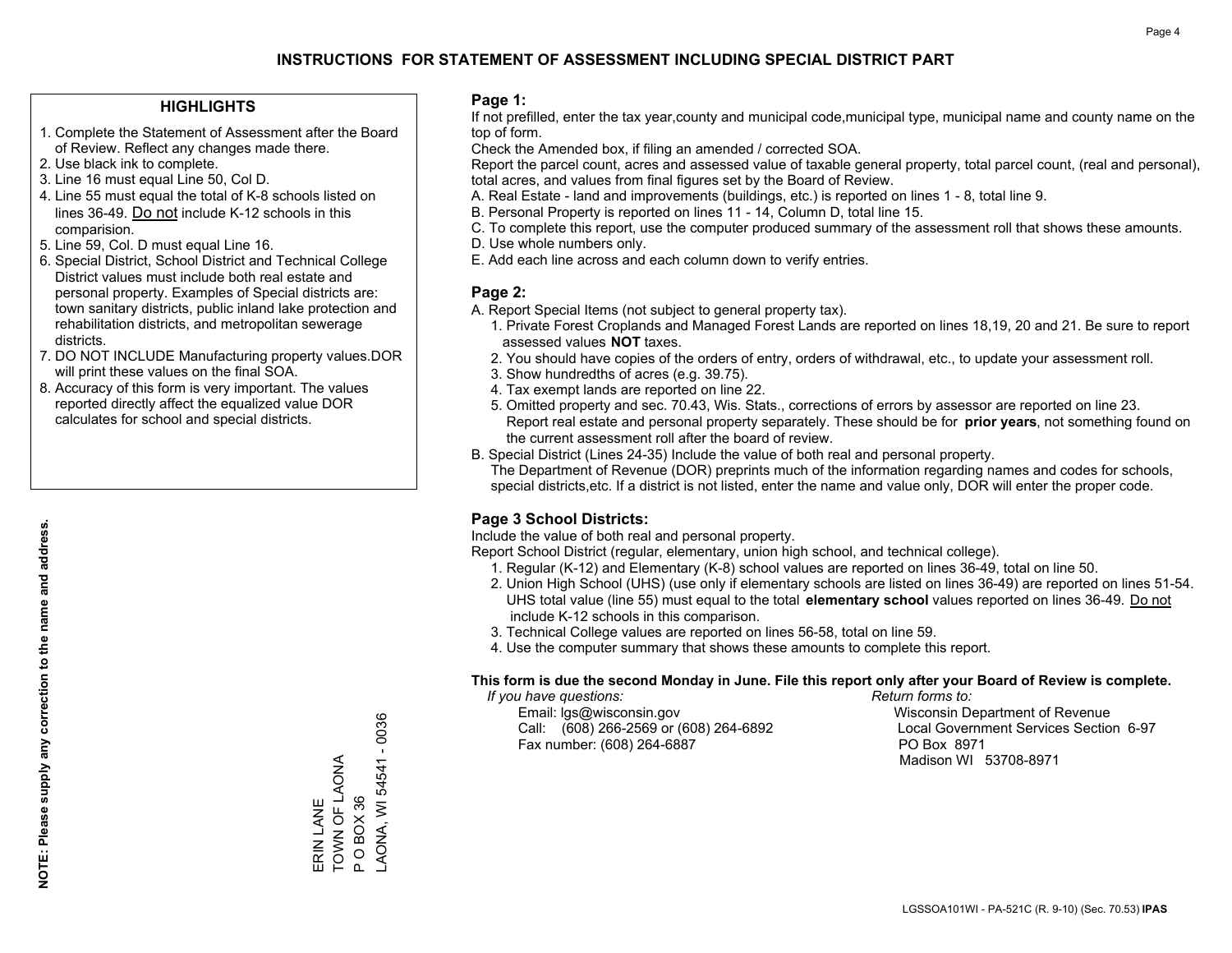**STATEMENT OF ASSESSMENT FOR 2017** 

| 27       | חלח | 0587    |
|----------|-----|---------|
| $\alpha$ | MUN | ACCT NO |

|              | <b>FOR</b>                                                                                                                                                                                   | <b>TOWN OF</b><br><b>OF</b>                               | <b>LINCOLN</b>           |          | <b>FOREST COUNTY</b>                                 |                         |                                          | <b>WHEN COMPLETING THIS DOCUMENT</b> |  |
|--------------|----------------------------------------------------------------------------------------------------------------------------------------------------------------------------------------------|-----------------------------------------------------------|--------------------------|----------|------------------------------------------------------|-------------------------|------------------------------------------|--------------------------------------|--|
|              | Town - Village - City                                                                                                                                                                        |                                                           | <b>Municipality Name</b> |          | <b>County Name</b>                                   |                         | DO NOT WRITE OVER X's OR IN SHADED AREAS |                                      |  |
|              | <b>REAL ESTATE</b>                                                                                                                                                                           |                                                           | PARCEL COUNT             |          | NO. OF ACRES                                         | <b>VALUE OF</b>         | <b>VALUE OF</b>                          | <b>TOTAL VALUE OF LAND</b>           |  |
| Line<br>No.  |                                                                                                                                                                                              | (See Lines 18 - 22 for<br>other Real Estate)              |                          |          | <b>WHOLE</b><br>TOTAL LAND IMPROVEMENTS NUMBERS ONLY | <b>LAND</b>             | <b>IMPROVEMENTS</b>                      | AND IMPROVEMENTS                     |  |
|              |                                                                                                                                                                                              |                                                           | Col. A                   | Col. B   | Col. C                                               | Col. D                  | Col. E                                   | Col. F                               |  |
| $\mathbf 1$  | <b>RESIDENTIAL - Class 1</b>                                                                                                                                                                 |                                                           | 1,157                    | 957      | 2,162                                                | 91,760,500              | 78,957,200                               | 170,717,700                          |  |
| 2            |                                                                                                                                                                                              | <b>COMMERCIAL - Class 2</b>                               | 13                       | 12       | 89                                                   | 1,057,800               | 980,700                                  | 2,038,500                            |  |
| 3            |                                                                                                                                                                                              | <b>MANUFACTURING - Class 3</b>                            | $\Omega$                 | $\Omega$ | $\Omega$                                             | $\Omega$                | $\Omega$                                 | 0                                    |  |
| 4            |                                                                                                                                                                                              | <b>AGRICULTURAL - Class 4</b>                             | 78                       |          | 1,762                                                | 162,000                 |                                          | 162,000                              |  |
| 5            |                                                                                                                                                                                              | <b>UNDEVELOPED - Class 5</b>                              | 195                      |          | 2,649                                                | 448,900                 |                                          | 448,900                              |  |
| 6            |                                                                                                                                                                                              | AGRICULTURAL FOREST - Class 5m                            | 24                       |          | 211                                                  | 191,700                 |                                          | 191,700                              |  |
| 7            |                                                                                                                                                                                              | FOREST LANDS - Class 6                                    | 272                      |          | 4,901                                                | 8,353,600               |                                          | 8,353,600                            |  |
| 8            |                                                                                                                                                                                              | OTHER - Class 7                                           | 17                       | 17       | 27                                                   | 234,600                 | 1,852,100                                | 2,086,700                            |  |
| $\mathbf{q}$ |                                                                                                                                                                                              | TOTAL - ALL COLUMNS                                       | 1,756                    | 986      | 11,801                                               | 102,209,100             | 81,790,000                               | 183,999,100                          |  |
| 10           |                                                                                                                                                                                              | NUMBER OF PERSONAL PROPERTY ACCOUNTS IN ROLL              |                          |          | 70                                                   | <b>LOCALLY ASSESSED</b> | <b>MANUFACTURING</b>                     | <b>MERGED</b>                        |  |
| 11           |                                                                                                                                                                                              | BOATS AND OTHER WATERCRAFT NOT EXEMPT - Code 1            |                          |          |                                                      | $\Omega$                | 0                                        | $\mathbf{0}$                         |  |
| 12           |                                                                                                                                                                                              | MACHINERY, TOOLS AND PATTERNS - Code 2                    |                          |          |                                                      | 56,800                  | 0                                        | 56,800                               |  |
| 13           |                                                                                                                                                                                              | FURNITURE, FIXTURES AND EQUIPMENT - Code 3                |                          |          |                                                      | 57,900                  | $\mathbf 0$                              | 57,900                               |  |
| 14           |                                                                                                                                                                                              | ALL OTHER PERSONAL PROPERTY NOT EXEMPT - Codes 4A, 4B, 4C |                          |          |                                                      | 910,400                 | 0                                        | 910,400                              |  |
| 15           | TOTAL OF PERSONAL PROPERTY NOT EXEMPT (Total of Lines 11-14)<br>1,025,100                                                                                                                    |                                                           |                          |          |                                                      |                         | 0                                        | 1,025,100                            |  |
| 16           | AGGREGATE ASSESSED VALUE OF ALL PROPERTY SUBJECT TO THE GENERAL PROPERTY TAX (Total of Lines 9F and 15F)<br>MUST EQUAL TOTAL VALUE OF THE SCHOOL DISTRICTS (K-12 PLUS K-8) - Line 50, Col. F |                                                           |                          |          |                                                      |                         | 185,024,200                              |                                      |  |
| 17           | <b>BOARD OF REVIEW</b>                                                                                                                                                                       |                                                           |                          |          | Name of Assessor                                     |                         |                                          | Telephone #                          |  |
|              | DATE OF FINAL ADJOURNMENT<br>05/22/2017<br>MICHAEL CHILDERS                                                                                                                                  |                                                           |                          |          |                                                      |                         |                                          | (715) 478-2881                       |  |

REMARKS

The Assessment Ratio to be used in calculating the estimated Fair Market Value on tax bills for this tax district is 1.013766796

This ratio should be used to convert assessed values to "Calculate Equalized Values" in Step 1 of the Lottery and Gaming Credit Calculations.<br>This ratio should be used in the "Computation of Tax Equivalent" schedule of the Commission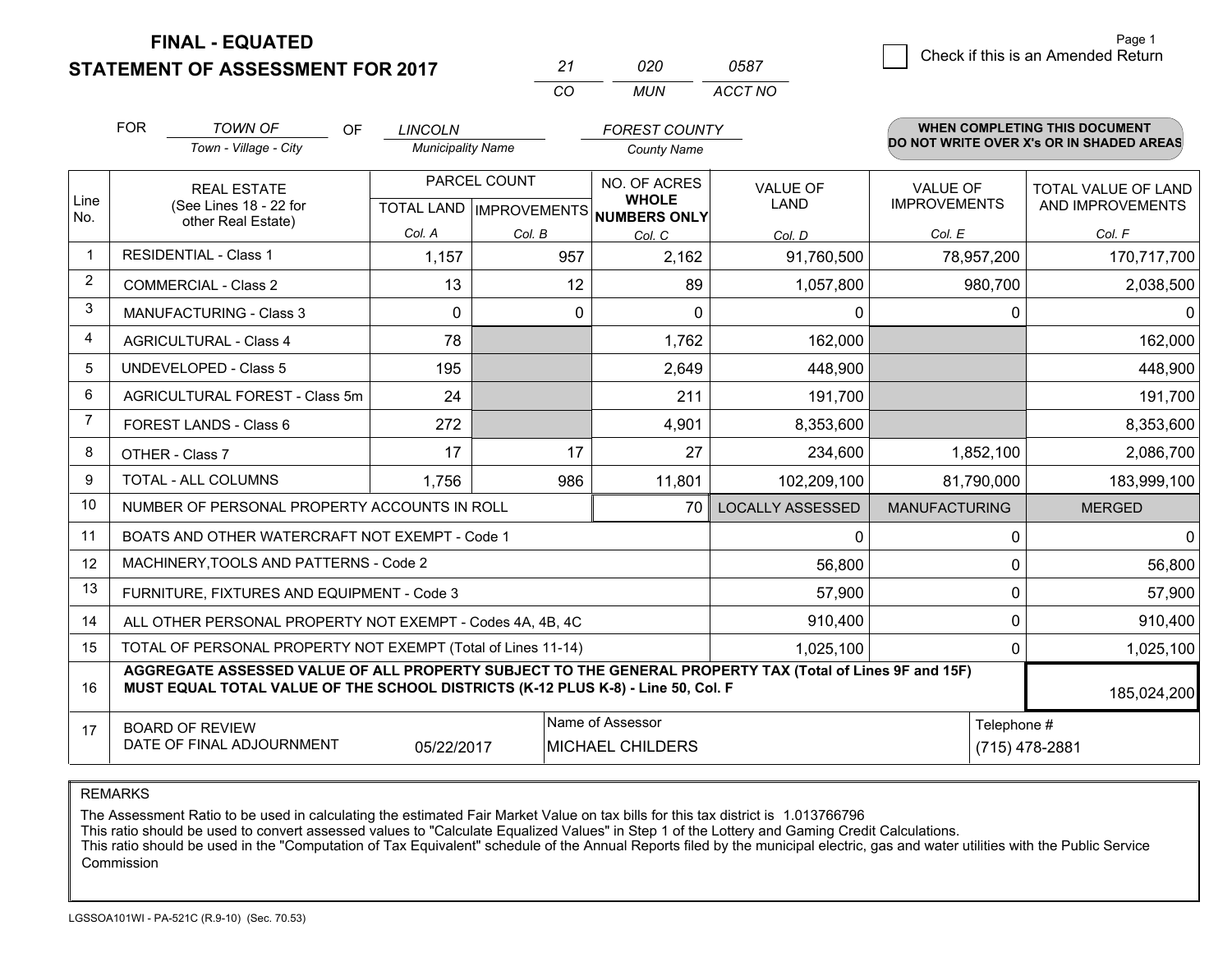*YEAR CO MUN ACCT NO* 2017 21 020 0587 Page 2

Do not confuse FOREST LANDS (Line 7) with FOREST CROPS (in this section) - They are **NOT** the same

|    |                                                                                |                                                    |  | Private Forest Crop - Reg Class @ 10¢ per acre                   |             | Private Forest Crop - Reg Class @ \$2.52 per acre             |                  |                    |                                                                    |                                                                              |  |
|----|--------------------------------------------------------------------------------|----------------------------------------------------|--|------------------------------------------------------------------|-------------|---------------------------------------------------------------|------------------|--------------------|--------------------------------------------------------------------|------------------------------------------------------------------------------|--|
| 18 | (a) PARCELS                                                                    | (b) ACRES                                          |  | (c) ASSESSED VALUE                                               |             | (d) PARCELS                                                   |                  | (e) ACRES          |                                                                    | (f) ASSESSED VALUE                                                           |  |
|    | 2                                                                              | 80                                                 |  | 127,600                                                          |             | 3                                                             |                  | 120.73             |                                                                    | 184.800                                                                      |  |
|    |                                                                                | Private Forest Crop - Special Class @ 20¢ per acre |  |                                                                  |             |                                                               |                  |                    |                                                                    | Entered Before 2005 Managed Forest - Ferrous Mining CLOSED @ \$8.27 per acre |  |
| 19 | (a) PARCELS                                                                    | (b) ACRES                                          |  | (c) ASSESSED VALUE                                               |             | (d) PARCELS                                                   |                  | (e) ACRES          |                                                                    | (f) ASSESSED VALUE                                                           |  |
|    |                                                                                |                                                    |  |                                                                  |             |                                                               |                  |                    |                                                                    |                                                                              |  |
|    |                                                                                | Entered Before 2005 Managed Forest - OPEN @        |  | \$.79 per acre                                                   |             |                                                               |                  |                    |                                                                    | Entered Before 2005 Managed Forest - CLOSED @ \$1.87 per acre                |  |
| 20 | (a) PARCELS                                                                    | (c) ASSESSED VALUE<br>(b) ACRES                    |  |                                                                  | (d) PARCELS |                                                               | (e) ACRES        |                    | (f) ASSESSED VALUE                                                 |                                                                              |  |
|    | 70                                                                             | 2.436.5                                            |  | 3,683,900                                                        |             | 109                                                           |                  | 3.372.46           |                                                                    | 5,788,800                                                                    |  |
|    | Entered After 2004 Managed Forest - OPEN @                                     |                                                    |  | \$2.14 per acre                                                  |             | Entered After 2004 Managed Forest - CLOSED @ \$10.68 per acre |                  |                    |                                                                    |                                                                              |  |
| 21 | (a) PARCELS                                                                    | (b) ACRES                                          |  | (c) ASSESSED VALUE                                               |             | (d) PARCELS<br>(e) ACRES                                      |                  | (f) ASSESSED VALUE |                                                                    |                                                                              |  |
|    |                                                                                |                                                    |  |                                                                  |             |                                                               |                  |                    |                                                                    |                                                                              |  |
|    | 22                                                                             | 739.31                                             |  | 1,020,900                                                        |             | 32<br>944.37                                                  |                  | 1,673,900          |                                                                    |                                                                              |  |
|    | (a) County Forest Cropland Acres                                               |                                                    |  | (b) Federal Acres                                                |             | (d) County (NOT FOREST CROP) Acres<br>(c) State Acres         |                  |                    | (e) Other Acres                                                    |                                                                              |  |
| 22 | 11,231.32                                                                      |                                                    |  | 4,138.39                                                         |             | 1,184.55<br>874.05                                            |                  |                    |                                                                    | 93.46                                                                        |  |
|    |                                                                                |                                                    |  | Assessed Value of Omitted Property From Prior Years (Sec. 70.44) |             |                                                               |                  |                    |                                                                    | Assessed Value of Sec. 70.43 Corrections of Errors by Assessors              |  |
|    |                                                                                | (a) REAL ESTATE                                    |  | (b) PERSONAL                                                     |             |                                                               | (c1) REAL ESTATE |                    |                                                                    | (c2) PERSONAL                                                                |  |
| 23 |                                                                                |                                                    |  |                                                                  |             |                                                               |                  |                    |                                                                    |                                                                              |  |
|    | Manufacturing Equated Value of Omitted Property From Prior Years (Sec. 70.995) |                                                    |  |                                                                  |             |                                                               |                  |                    | Mfg. Equated Value of Sec.70.43 Corrections of Errors by Assessors |                                                                              |  |
|    | (d) REAL ESTATE                                                                |                                                    |  | (e) PERSONAL                                                     |             | (f1) REAL ESTATE                                              |                  |                    | (f2) PERSONAL                                                      |                                                                              |  |
|    |                                                                                |                                                    |  |                                                                  |             |                                                               |                  |                    |                                                                    |                                                                              |  |

## **SPECIAL DISTRICTS**

| Line<br>No. | Enter 6-digit<br>Special District<br>Code (Col. A) | <b>Account</b><br><b>Number</b><br>(Col. B) | <b>Special District Name</b><br>(Col. C) | <b>Locally Assessed Value</b><br>of Real Estate and<br>Personal Property (Col. D) | Mfg Value of Real Estate<br>and Personal Property<br>(Col. E) | <b>Merged Value of</b><br><b>Real Estate and</b><br>Personal Property (Col. F) |
|-------------|----------------------------------------------------|---------------------------------------------|------------------------------------------|-----------------------------------------------------------------------------------|---------------------------------------------------------------|--------------------------------------------------------------------------------|
| 24          |                                                    |                                             |                                          |                                                                                   |                                                               |                                                                                |
| 25          |                                                    |                                             |                                          |                                                                                   |                                                               |                                                                                |
| 26          |                                                    |                                             |                                          |                                                                                   |                                                               |                                                                                |
| 27          |                                                    |                                             |                                          |                                                                                   |                                                               |                                                                                |
| 28          |                                                    |                                             |                                          |                                                                                   |                                                               |                                                                                |
| 29          |                                                    |                                             |                                          |                                                                                   |                                                               |                                                                                |
| 30          |                                                    |                                             |                                          |                                                                                   |                                                               |                                                                                |
| 31          |                                                    |                                             |                                          |                                                                                   |                                                               |                                                                                |
| 32          |                                                    |                                             |                                          |                                                                                   |                                                               |                                                                                |
| 33          |                                                    |                                             |                                          |                                                                                   |                                                               |                                                                                |
| 34          |                                                    |                                             |                                          |                                                                                   |                                                               |                                                                                |
| 35          |                                                    |                                             |                                          |                                                                                   |                                                               |                                                                                |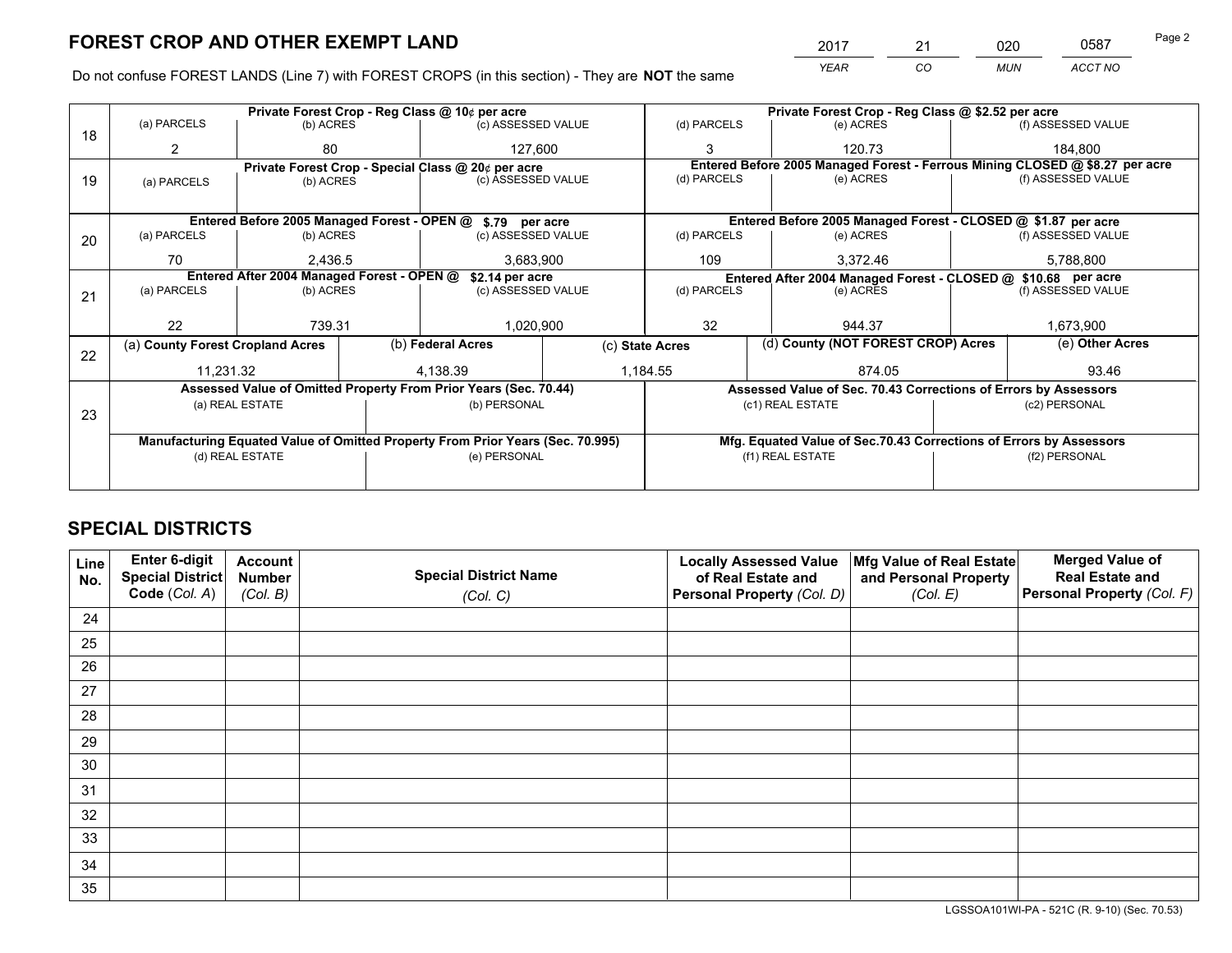|             |                                                          |                                             |                                                         | <b>YEAR</b>                                                                       | CO<br><b>MUN</b>                                              | ACCT NO                                                                        |
|-------------|----------------------------------------------------------|---------------------------------------------|---------------------------------------------------------|-----------------------------------------------------------------------------------|---------------------------------------------------------------|--------------------------------------------------------------------------------|
| Line<br>No. | Enter 6-digit<br><b>School District</b><br>Code (Col. A) | <b>Account</b><br><b>Number</b><br>(Col. B) | <b>School District Name</b><br>(Col. C)                 | <b>Locally Assessed Value</b><br>of Real Estate and<br>Personal Property (Col. D) | Mfg Value of Real Estate<br>and Personal Property<br>(Col. E) | <b>Merged Value of</b><br><b>Real Estate and</b><br>Personal Property (Col. F) |
|             | A. SCHOOL DISTRICTS (K-8 and K-12)                       |                                             |                                                         |                                                                                   |                                                               |                                                                                |
| 36          | 211218                                                   | 0130                                        | SCH D OF CRANDON                                        | 185,024,200                                                                       |                                                               | 185,024,200                                                                    |
| 37          |                                                          |                                             |                                                         |                                                                                   |                                                               |                                                                                |
| 38          |                                                          |                                             |                                                         |                                                                                   |                                                               |                                                                                |
| 39          |                                                          |                                             |                                                         |                                                                                   |                                                               |                                                                                |
| 40          |                                                          |                                             |                                                         |                                                                                   |                                                               |                                                                                |
| 41          |                                                          |                                             |                                                         |                                                                                   |                                                               |                                                                                |
| 42          |                                                          |                                             |                                                         |                                                                                   |                                                               |                                                                                |
| 43          |                                                          |                                             |                                                         |                                                                                   |                                                               |                                                                                |
| 44<br>45    |                                                          |                                             |                                                         |                                                                                   |                                                               |                                                                                |
| 46          |                                                          |                                             |                                                         |                                                                                   |                                                               |                                                                                |
| 47          |                                                          |                                             |                                                         |                                                                                   |                                                               |                                                                                |
| 48          |                                                          |                                             |                                                         |                                                                                   |                                                               |                                                                                |
| 49          |                                                          |                                             |                                                         |                                                                                   |                                                               |                                                                                |
| 50          |                                                          |                                             | TOTAL ASSESSED VALUE OF SCHOOL DISTRICTS (K-8 and K-12) | 185,024,200                                                                       |                                                               | 185,024,200                                                                    |
|             | <b>UNION HIGH SCHOOL DISTRICTS</b><br><b>B.</b>          |                                             |                                                         |                                                                                   |                                                               |                                                                                |
| 51          |                                                          |                                             |                                                         |                                                                                   |                                                               |                                                                                |
| 52          |                                                          |                                             |                                                         |                                                                                   |                                                               |                                                                                |
| 53          |                                                          |                                             |                                                         |                                                                                   |                                                               |                                                                                |
| 54          |                                                          |                                             |                                                         |                                                                                   |                                                               |                                                                                |
| 55          |                                                          |                                             | TOTAL ASSESSED VALUE OF UNION HIGH SCHOOLS              |                                                                                   |                                                               |                                                                                |
|             | C <sub>1</sub><br><b>TECHNICAL COLLEGE DISTRICTS</b>     |                                             |                                                         |                                                                                   |                                                               |                                                                                |
| 56          | 001600                                                   | 0015                                        | NICOLET TECHNICAL COLLEGE<br><b>RHIN</b>                | 185,024,200                                                                       |                                                               | 185,024,200                                                                    |
| 57          |                                                          |                                             |                                                         |                                                                                   |                                                               |                                                                                |
| 58          |                                                          |                                             |                                                         |                                                                                   |                                                               |                                                                                |
| 59          |                                                          |                                             | TOTAL ASSESSED VALUE OF TECHNICAL COLLEGES              | 185,024,200                                                                       |                                                               | 185,024,200                                                                    |

21

020

## *I hereby certify, to the best of my knowledge and belief, this form is complete and correct.*

**SCHOOL DISTRICTS**

| Print name of preparer | Title                    |                | Date (MM / DD / CCYY) |
|------------------------|--------------------------|----------------|-----------------------|
|                        |                          |                |                       |
| Signature of preparer  | Contact Telephone Number | E-mail address |                       |
|                        | $\sim$                   |                |                       |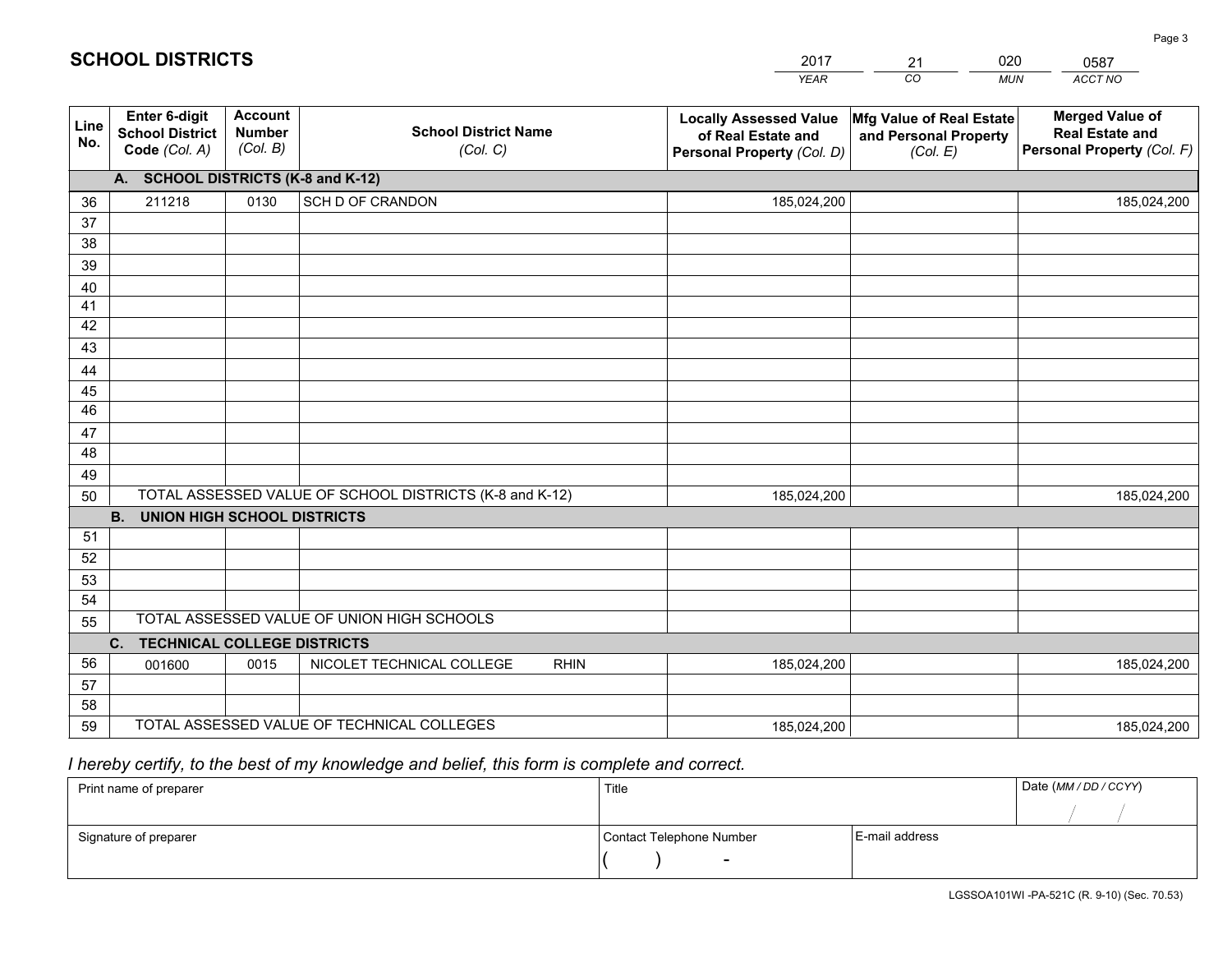### **HIGHLIGHTS**

- 1. Complete the Statement of Assessment after the Board of Review. Reflect any changes made there.
- 2. Use black ink to complete.
- 3. Line 16 must equal Line 50, Col D.
- 4. Line 55 must equal the total of K-8 schools listed on lines 36-49. Do not include K-12 schools in this comparision.
- 5. Line 59, Col. D must equal Line 16.
- 6. Special District, School District and Technical College District values must include both real estate and personal property. Examples of Special districts are: town sanitary districts, public inland lake protection and rehabilitation districts, and metropolitan sewerage districts.
- 7. DO NOT INCLUDE Manufacturing property values.DOR will print these values on the final SOA.
- 8. Accuracy of this form is very important. The values reported directly affect the equalized value DOR calculates for school and special districts.

### **Page 1:**

 If not prefilled, enter the tax year,county and municipal code,municipal type, municipal name and county name on the top of form.

Check the Amended box, if filing an amended / corrected SOA.

 Report the parcel count, acres and assessed value of taxable general property, total parcel count, (real and personal), total acres, and values from final figures set by the Board of Review.

- A. Real Estate land and improvements (buildings, etc.) is reported on lines 1 8, total line 9.
- B. Personal Property is reported on lines 11 14, Column D, total line 15.
- C. To complete this report, use the computer produced summary of the assessment roll that shows these amounts.
- D. Use whole numbers only.
- E. Add each line across and each column down to verify entries.

### **Page 2:**

- A. Report Special Items (not subject to general property tax).
- 1. Private Forest Croplands and Managed Forest Lands are reported on lines 18,19, 20 and 21. Be sure to report assessed values **NOT** taxes.
- 2. You should have copies of the orders of entry, orders of withdrawal, etc., to update your assessment roll.
	- 3. Show hundredths of acres (e.g. 39.75).
- 4. Tax exempt lands are reported on line 22.
- 5. Omitted property and sec. 70.43, Wis. Stats., corrections of errors by assessor are reported on line 23. Report real estate and personal property separately. These should be for **prior years**, not something found on the current assessment roll after the board of review.
- B. Special District (Lines 24-35) Include the value of both real and personal property.
- The Department of Revenue (DOR) preprints much of the information regarding names and codes for schools, special districts,etc. If a district is not listed, enter the name and value only, DOR will enter the proper code.

### **Page 3 School Districts:**

Include the value of both real and personal property.

Report School District (regular, elementary, union high school, and technical college).

- 1. Regular (K-12) and Elementary (K-8) school values are reported on lines 36-49, total on line 50.
- 2. Union High School (UHS) (use only if elementary schools are listed on lines 36-49) are reported on lines 51-54. UHS total value (line 55) must equal to the total **elementary school** values reported on lines 36-49. Do notinclude K-12 schools in this comparison.
- 3. Technical College values are reported on lines 56-58, total on line 59.
- 4. Use the computer summary that shows these amounts to complete this report.

#### **This form is due the second Monday in June. File this report only after your Board of Review is complete.**

 *If you have questions: Return forms to:*

 Email: lgs@wisconsin.gov Wisconsin Department of RevenueCall:  $(608)$  266-2569 or  $(608)$  264-6892 Fax number: (608) 264-6887 PO Box 8971

Local Government Services Section 6-97 Madison WI 53708-8971

CRANDON, WI 54520 CRANDON, WI 54520 5376 COUNTY RD W 5376 COUNTY RD W TRESSA VOTIS<br>TOWN OF LINCOLN TOWN OF LINCOLN TRESSA VOTIS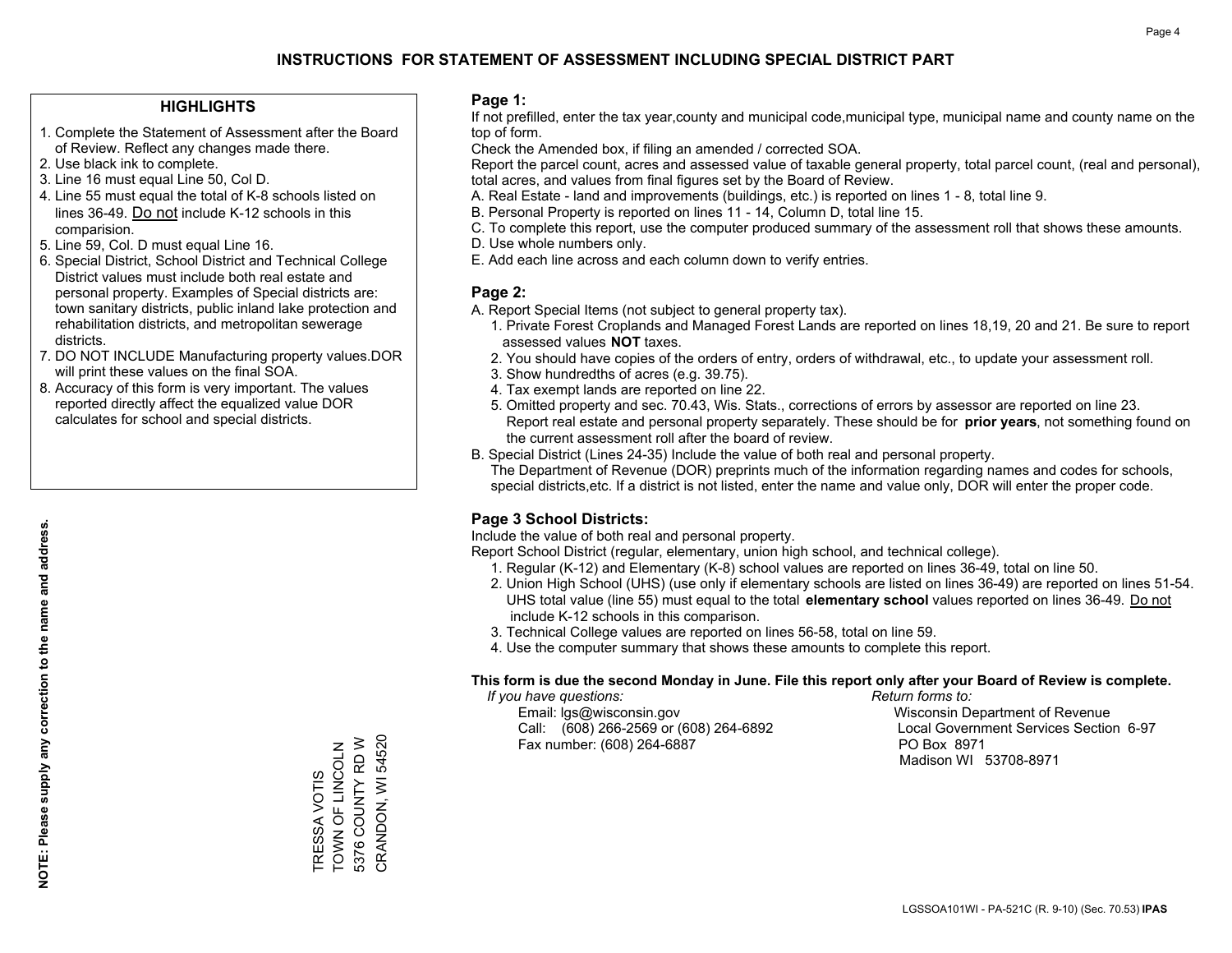### **STATEMENT OF ASSESSMENT FOR 2017**

|    | n22 | 0588    |
|----|-----|---------|
| rη | MUN | ACCT NO |

|                | <b>FOR</b>                                                                                                                                                                                   | <b>TOWN OF</b><br><b>OF</b>                               | <b>NASHVILLE</b>         |                           | <b>FOREST COUNTY</b>                |                         |                      | <b>WHEN COMPLETING THIS DOCUMENT</b>     |  |  |
|----------------|----------------------------------------------------------------------------------------------------------------------------------------------------------------------------------------------|-----------------------------------------------------------|--------------------------|---------------------------|-------------------------------------|-------------------------|----------------------|------------------------------------------|--|--|
|                |                                                                                                                                                                                              | Town - Village - City                                     | <b>Municipality Name</b> |                           | <b>County Name</b>                  |                         |                      | DO NOT WRITE OVER X's OR IN SHADED AREAS |  |  |
|                | <b>REAL ESTATE</b>                                                                                                                                                                           |                                                           | PARCEL COUNT             |                           | NO. OF ACRES                        | <b>VALUE OF</b>         | <b>VALUE OF</b>      | <b>TOTAL VALUE OF LAND</b>               |  |  |
| Line<br>No.    |                                                                                                                                                                                              | (See Lines 18 - 22 for<br>other Real Estate)              |                          | TOTAL LAND   IMPROVEMENTS | <b>WHOLE</b><br><b>NUMBERS ONLY</b> | LAND                    | <b>IMPROVEMENTS</b>  | AND IMPROVEMENTS                         |  |  |
|                |                                                                                                                                                                                              |                                                           | Col. A                   | Col. B                    | Col. C                              | Col. D                  | Col. E               | Col. F                                   |  |  |
|                |                                                                                                                                                                                              | <b>RESIDENTIAL - Class 1</b>                              | 1,583                    | 1,168                     | 3,429                               | 99,968,400              | 98,520,100           | 198,488,500                              |  |  |
| $\overline{2}$ |                                                                                                                                                                                              | <b>COMMERCIAL - Class 2</b>                               | 35                       | 28                        | 138                                 | 1,573,100               | 2,074,900            | 3,648,000                                |  |  |
| 3              |                                                                                                                                                                                              | <b>MANUFACTURING - Class 3</b>                            |                          |                           | 36                                  | 23,100                  | 14,900               | 38,000                                   |  |  |
| 4              |                                                                                                                                                                                              | <b>AGRICULTURAL - Class 4</b>                             | 92                       |                           | 1,818                               | 219,300                 |                      | 219,300                                  |  |  |
| 5              |                                                                                                                                                                                              | UNDEVELOPED - Class 5                                     | 184                      |                           | 1,643                               | 650,700                 |                      | 650,700                                  |  |  |
| 6              |                                                                                                                                                                                              | AGRICULTURAL FOREST - Class 5m                            | 60                       |                           | 837                                 | 773,900                 |                      | 773,900                                  |  |  |
| 7              |                                                                                                                                                                                              | FOREST LANDS - Class 6                                    | 392                      |                           | 9,525                               | 17,975,500              |                      | 17,975,500                               |  |  |
| 8              |                                                                                                                                                                                              | OTHER - Class 7                                           | 23                       | 20                        | 35                                  | 161,800                 | 1,482,200            | 1,644,000                                |  |  |
| 9              |                                                                                                                                                                                              | TOTAL - ALL COLUMNS                                       | 2,370                    | 1,217                     | 17,461                              | 121,345,800             | 102,092,100          | 223,437,900                              |  |  |
| 10             |                                                                                                                                                                                              | NUMBER OF PERSONAL PROPERTY ACCOUNTS IN ROLL              |                          |                           | 91                                  | <b>LOCALLY ASSESSED</b> | <b>MANUFACTURING</b> | <b>MERGED</b>                            |  |  |
| 11             |                                                                                                                                                                                              | BOATS AND OTHER WATERCRAFT NOT EXEMPT - Code 1            |                          |                           |                                     | 9,700                   | $\Omega$             | 9,700                                    |  |  |
| 12             |                                                                                                                                                                                              | MACHINERY, TOOLS AND PATTERNS - Code 2                    |                          |                           |                                     | 30,400                  | 29,800               | 60,200                                   |  |  |
| 13             |                                                                                                                                                                                              | FURNITURE, FIXTURES AND EQUIPMENT - Code 3                |                          |                           |                                     | 99,600                  | $\Omega$             | 99,600                                   |  |  |
| 14             |                                                                                                                                                                                              | ALL OTHER PERSONAL PROPERTY NOT EXEMPT - Codes 4A, 4B, 4C |                          |                           |                                     | 1,278,400               | 200                  | 1,278,600                                |  |  |
| 15             | TOTAL OF PERSONAL PROPERTY NOT EXEMPT (Total of Lines 11-14)<br>1,418,100                                                                                                                    |                                                           |                          |                           |                                     |                         | 30,000               | 1,448,100                                |  |  |
| 16             | AGGREGATE ASSESSED VALUE OF ALL PROPERTY SUBJECT TO THE GENERAL PROPERTY TAX (Total of Lines 9F and 15F)<br>MUST EQUAL TOTAL VALUE OF THE SCHOOL DISTRICTS (K-12 PLUS K-8) - Line 50, Col. F |                                                           |                          |                           |                                     |                         | 224,886,000          |                                          |  |  |
| 17             | Name of Assessor<br><b>BOARD OF REVIEW</b>                                                                                                                                                   |                                                           |                          |                           |                                     | Telephone #             |                      |                                          |  |  |
|                | DATE OF FINAL ADJOURNMENT<br>05/12/2017<br>PETER LIPTACK                                                                                                                                     |                                                           |                          |                           |                                     | (715) 276-7194          |                      |                                          |  |  |

REMARKS

The Assessment Ratio to be used in calculating the estimated Fair Market Value on tax bills for this tax district is 1.098984791

This ratio should be used to convert assessed values to "Calculate Equalized Values" in Step 1 of the Lottery and Gaming Credit Calculations.<br>This ratio should be used in the "Computation of Tax Equivalent" schedule of the Commission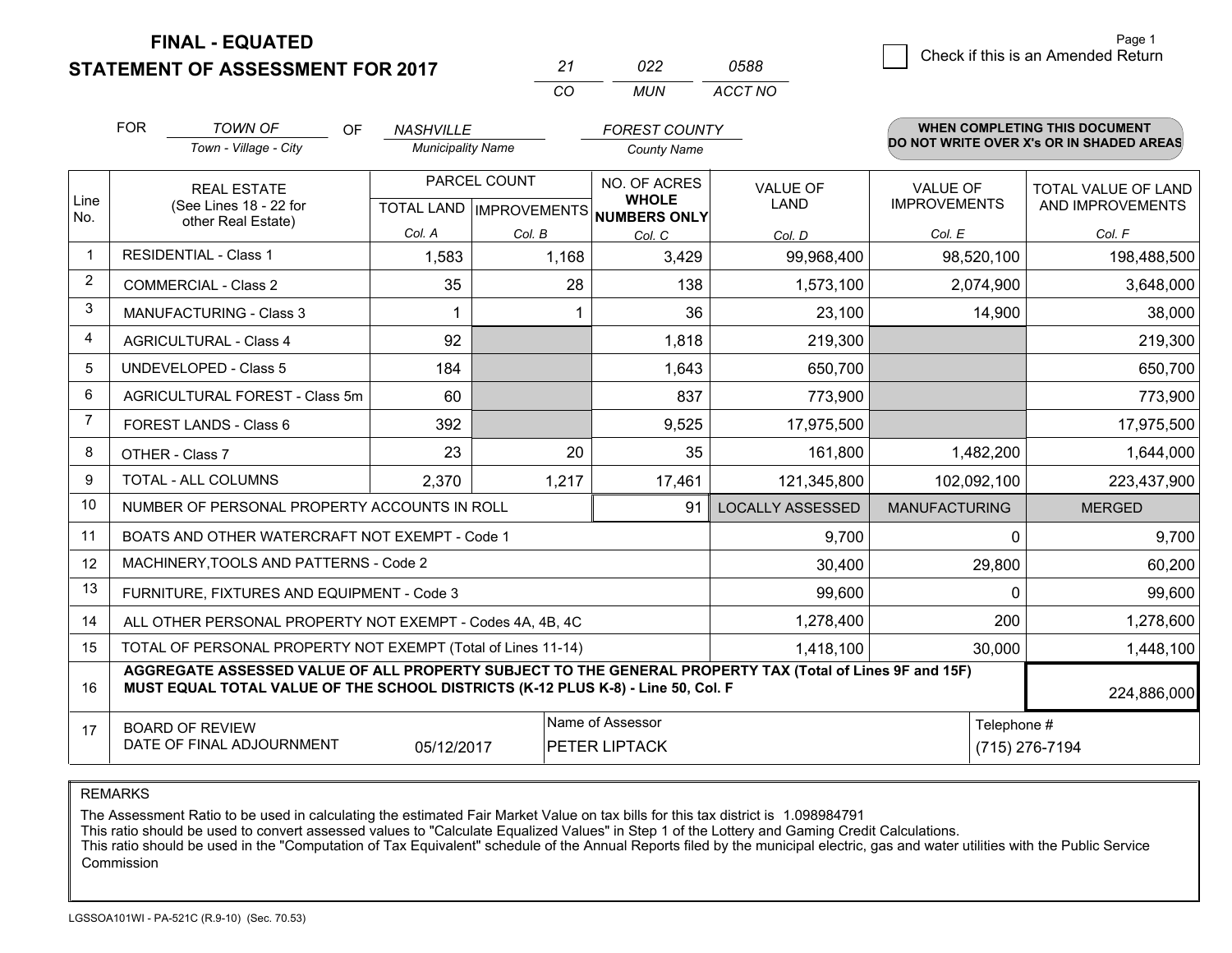*YEAR CO MUN ACCT NO* <sup>2017</sup> <sup>21</sup> <sup>022</sup> <sup>0588</sup> Page 2

Do not confuse FOREST LANDS (Line 7) with FOREST CROPS (in this section) - They are **NOT** the same

|    |                                                                                |                 |  | Private Forest Crop - Reg Class @ 10¢ per acre                   |                 | Private Forest Crop - Reg Class @ \$2.52 per acre |                  |                                                                    |               |                                                                              |  |
|----|--------------------------------------------------------------------------------|-----------------|--|------------------------------------------------------------------|-----------------|---------------------------------------------------|------------------|--------------------------------------------------------------------|---------------|------------------------------------------------------------------------------|--|
| 18 | (a) PARCELS                                                                    | (b) ACRES       |  | (c) ASSESSED VALUE                                               |                 | (d) PARCELS                                       |                  | (e) ACRES                                                          |               | (f) ASSESSED VALUE                                                           |  |
|    | 11                                                                             | 1,307           |  | 2,460,700                                                        |                 | 31                                                | 1.240            |                                                                    | 2,207,000     |                                                                              |  |
|    |                                                                                |                 |  | Private Forest Crop - Special Class @ 20¢ per acre               |                 |                                                   |                  |                                                                    |               | Entered Before 2005 Managed Forest - Ferrous Mining CLOSED @ \$8.27 per acre |  |
| 19 | (a) PARCELS                                                                    | (b) ACRES       |  | (c) ASSESSED VALUE                                               |                 | (d) PARCELS                                       |                  | (e) ACRES                                                          |               | (f) ASSESSED VALUE                                                           |  |
|    |                                                                                |                 |  |                                                                  |                 |                                                   |                  |                                                                    |               |                                                                              |  |
|    |                                                                                |                 |  | Entered Before 2005 Managed Forest - OPEN @ \$.79 per acre       |                 |                                                   |                  | Entered Before 2005 Managed Forest - CLOSED @ \$1.87 per acre      |               |                                                                              |  |
| 20 | (a) PARCELS                                                                    | (b) ACRES       |  | (c) ASSESSED VALUE                                               |                 | (d) PARCELS                                       |                  | (e) ACRES                                                          |               | (f) ASSESSED VALUE                                                           |  |
|    | 133                                                                            | 5.569           |  | 10.544.600                                                       |                 | 161                                               |                  | 5,814                                                              |               | 11,070,300                                                                   |  |
|    | Entered After 2004 Managed Forest - OPEN @<br>\$2.14 per acre                  |                 |  |                                                                  |                 |                                                   |                  | Entered After 2004 Managed Forest - CLOSED @ \$10.68 per acre      |               |                                                                              |  |
| 21 | (a) PARCELS                                                                    | (b) ACRES       |  | (c) ASSESSED VALUE                                               |                 | (d) PARCELS                                       |                  | (e) ACRES                                                          |               | (f) ASSESSED VALUE                                                           |  |
|    |                                                                                |                 |  |                                                                  |                 |                                                   |                  |                                                                    |               |                                                                              |  |
|    | 85                                                                             | 2,347           |  | 6,603,400                                                        |                 | 104<br>3.286.19                                   |                  | 7,074,700                                                          |               |                                                                              |  |
| 22 | (a) County Forest Cropland Acres                                               |                 |  | (b) Federal Acres                                                | (c) State Acres |                                                   |                  | (d) County (NOT FOREST CROP) Acres                                 |               | (e) Other Acres                                                              |  |
|    | 647.25                                                                         |                 |  | 3,235.25                                                         |                 | 863.21<br>569.97                                  |                  |                                                                    |               | 632.57                                                                       |  |
|    |                                                                                |                 |  | Assessed Value of Omitted Property From Prior Years (Sec. 70.44) |                 |                                                   |                  | Assessed Value of Sec. 70.43 Corrections of Errors by Assessors    |               |                                                                              |  |
|    |                                                                                | (a) REAL ESTATE |  | (b) PERSONAL                                                     |                 |                                                   | (c1) REAL ESTATE |                                                                    | (c2) PERSONAL |                                                                              |  |
| 23 |                                                                                |                 |  |                                                                  |                 |                                                   |                  |                                                                    |               |                                                                              |  |
|    | Manufacturing Equated Value of Omitted Property From Prior Years (Sec. 70.995) |                 |  |                                                                  |                 |                                                   |                  | Mfg. Equated Value of Sec.70.43 Corrections of Errors by Assessors |               |                                                                              |  |
|    |                                                                                | (d) REAL ESTATE |  | (e) PERSONAL                                                     |                 | (f1) REAL ESTATE                                  |                  |                                                                    | (f2) PERSONAL |                                                                              |  |
|    |                                                                                |                 |  |                                                                  |                 |                                                   |                  |                                                                    |               |                                                                              |  |

## **SPECIAL DISTRICTS**

| Line<br>No. | Enter 6-digit<br>Special District<br>Code (Col. A) | <b>Account</b><br><b>Number</b><br>(Col. B) | <b>Special District Name</b><br>(Col. C)  | <b>Locally Assessed Value</b><br>of Real Estate and<br>Personal Property (Col. D) | Mfg Value of Real Estate<br>and Personal Property<br>(Col. E) | <b>Merged Value of</b><br><b>Real Estate and</b><br>Personal Property (Col. F) |
|-------------|----------------------------------------------------|---------------------------------------------|-------------------------------------------|-----------------------------------------------------------------------------------|---------------------------------------------------------------|--------------------------------------------------------------------------------|
| 24          | 218030                                             | 0150                                        | PICKEREL/CRANE LAKES PRO & REHAB DISTRICT | 86,610,800                                                                        |                                                               | 86,610,800                                                                     |
| 25          |                                                    |                                             |                                           |                                                                                   |                                                               |                                                                                |
| 26          |                                                    |                                             |                                           |                                                                                   |                                                               |                                                                                |
| 27          |                                                    |                                             |                                           |                                                                                   |                                                               |                                                                                |
| 28          |                                                    |                                             |                                           |                                                                                   |                                                               |                                                                                |
| 29          |                                                    |                                             |                                           |                                                                                   |                                                               |                                                                                |
| 30          |                                                    |                                             |                                           |                                                                                   |                                                               |                                                                                |
| 31          |                                                    |                                             |                                           |                                                                                   |                                                               |                                                                                |
| 32          |                                                    |                                             |                                           |                                                                                   |                                                               |                                                                                |
| 33          |                                                    |                                             |                                           |                                                                                   |                                                               |                                                                                |
| 34          |                                                    |                                             |                                           |                                                                                   |                                                               |                                                                                |
| 35          |                                                    |                                             |                                           |                                                                                   |                                                               |                                                                                |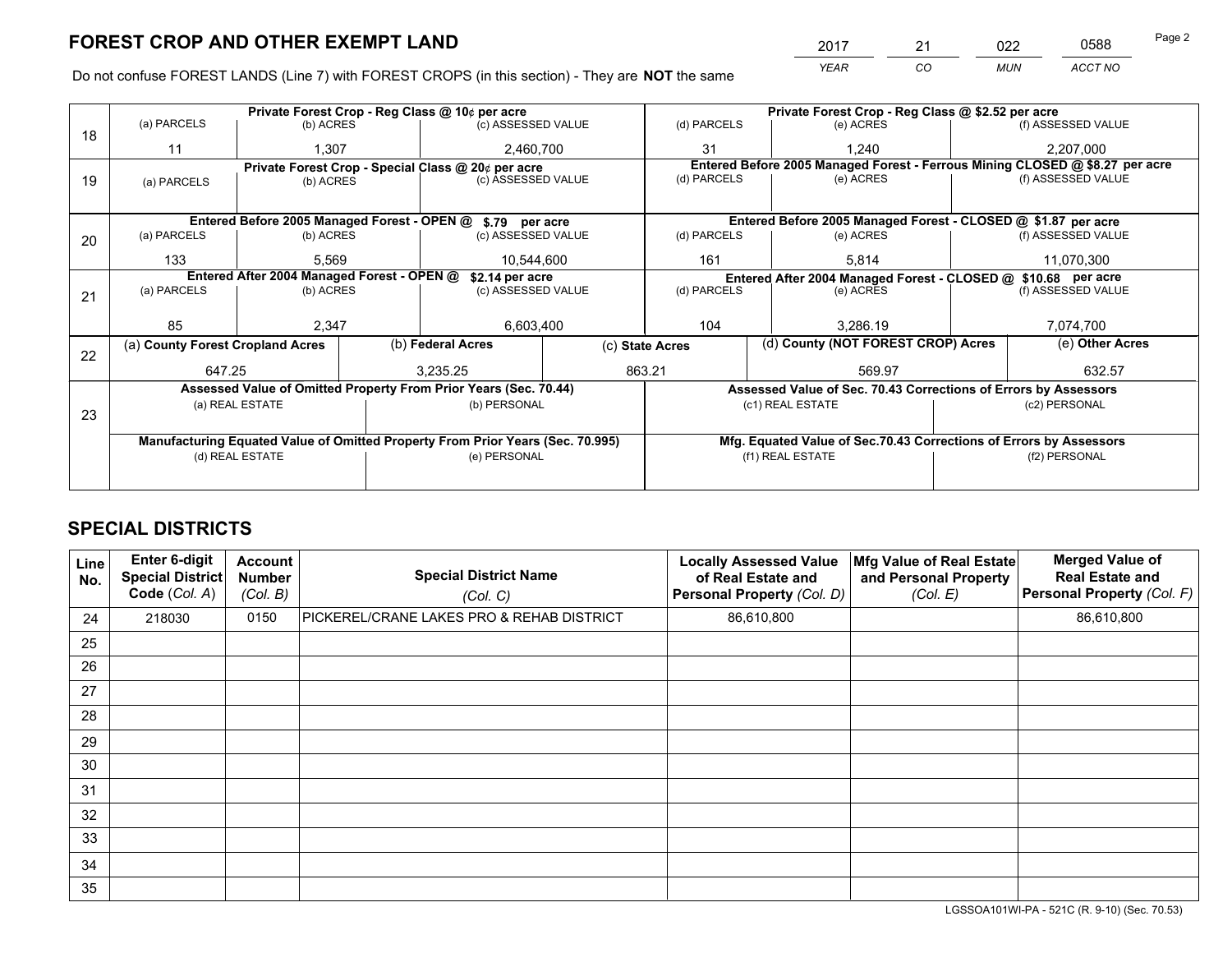|             |                                                                 |                                             |                                                         | <b>YEAR</b>                                                                       | CO<br><b>MUN</b>                                              | ACCT NO                                                                        |
|-------------|-----------------------------------------------------------------|---------------------------------------------|---------------------------------------------------------|-----------------------------------------------------------------------------------|---------------------------------------------------------------|--------------------------------------------------------------------------------|
| Line<br>No. | <b>Enter 6-digit</b><br><b>School District</b><br>Code (Col. A) | <b>Account</b><br><b>Number</b><br>(Col. B) | <b>School District Name</b><br>(Col. C)                 | <b>Locally Assessed Value</b><br>of Real Estate and<br>Personal Property (Col. D) | Mfg Value of Real Estate<br>and Personal Property<br>(Col. E) | <b>Merged Value of</b><br><b>Real Estate and</b><br>Personal Property (Col. F) |
|             | A. SCHOOL DISTRICTS (K-8 and K-12)                              |                                             |                                                         |                                                                                   |                                                               |                                                                                |
| 36          | 211218                                                          | 0130                                        | SCH D OF CRANDON                                        | 224,818,000                                                                       | 68,000                                                        | 224,886,000                                                                    |
| 37          |                                                                 |                                             |                                                         |                                                                                   |                                                               |                                                                                |
| 38          |                                                                 |                                             |                                                         |                                                                                   |                                                               |                                                                                |
| 39          |                                                                 |                                             |                                                         |                                                                                   |                                                               |                                                                                |
| 40          |                                                                 |                                             |                                                         |                                                                                   |                                                               |                                                                                |
| 41<br>42    |                                                                 |                                             |                                                         |                                                                                   |                                                               |                                                                                |
| 43          |                                                                 |                                             |                                                         |                                                                                   |                                                               |                                                                                |
| 44          |                                                                 |                                             |                                                         |                                                                                   |                                                               |                                                                                |
| 45          |                                                                 |                                             |                                                         |                                                                                   |                                                               |                                                                                |
| 46          |                                                                 |                                             |                                                         |                                                                                   |                                                               |                                                                                |
| 47          |                                                                 |                                             |                                                         |                                                                                   |                                                               |                                                                                |
| 48          |                                                                 |                                             |                                                         |                                                                                   |                                                               |                                                                                |
| 49          |                                                                 |                                             |                                                         |                                                                                   |                                                               |                                                                                |
| 50          |                                                                 |                                             | TOTAL ASSESSED VALUE OF SCHOOL DISTRICTS (K-8 and K-12) | 224,818,000                                                                       | 68,000                                                        | 224,886,000                                                                    |
|             | <b>B.</b><br><b>UNION HIGH SCHOOL DISTRICTS</b>                 |                                             |                                                         |                                                                                   |                                                               |                                                                                |
| 51          |                                                                 |                                             |                                                         |                                                                                   |                                                               |                                                                                |
| 52          |                                                                 |                                             |                                                         |                                                                                   |                                                               |                                                                                |
| 53          |                                                                 |                                             |                                                         |                                                                                   |                                                               |                                                                                |
| 54          |                                                                 |                                             |                                                         |                                                                                   |                                                               |                                                                                |
| 55          |                                                                 |                                             | TOTAL ASSESSED VALUE OF UNION HIGH SCHOOLS              |                                                                                   |                                                               |                                                                                |
|             | C.<br><b>TECHNICAL COLLEGE DISTRICTS</b>                        |                                             |                                                         |                                                                                   |                                                               |                                                                                |
| 56          | 001600                                                          | 0015                                        | NICOLET TECHNICAL COLLEGE<br><b>RHIN</b>                | 224,818,000                                                                       | 68,000                                                        | 224,886,000                                                                    |
| 57<br>58    |                                                                 |                                             |                                                         |                                                                                   |                                                               |                                                                                |
| 59          |                                                                 |                                             | TOTAL ASSESSED VALUE OF TECHNICAL COLLEGES              | 224,818,000                                                                       | 68,000                                                        | 224,886,000                                                                    |
|             |                                                                 |                                             |                                                         |                                                                                   |                                                               |                                                                                |

21

022

 *I hereby certify, to the best of my knowledge and belief, this form is complete and correct.*

**SCHOOL DISTRICTS**

| Print name of preparer | Title                    |                | Date (MM / DD / CCYY) |
|------------------------|--------------------------|----------------|-----------------------|
|                        |                          |                |                       |
| Signature of preparer  | Contact Telephone Number | E-mail address |                       |
|                        | $\sim$                   |                |                       |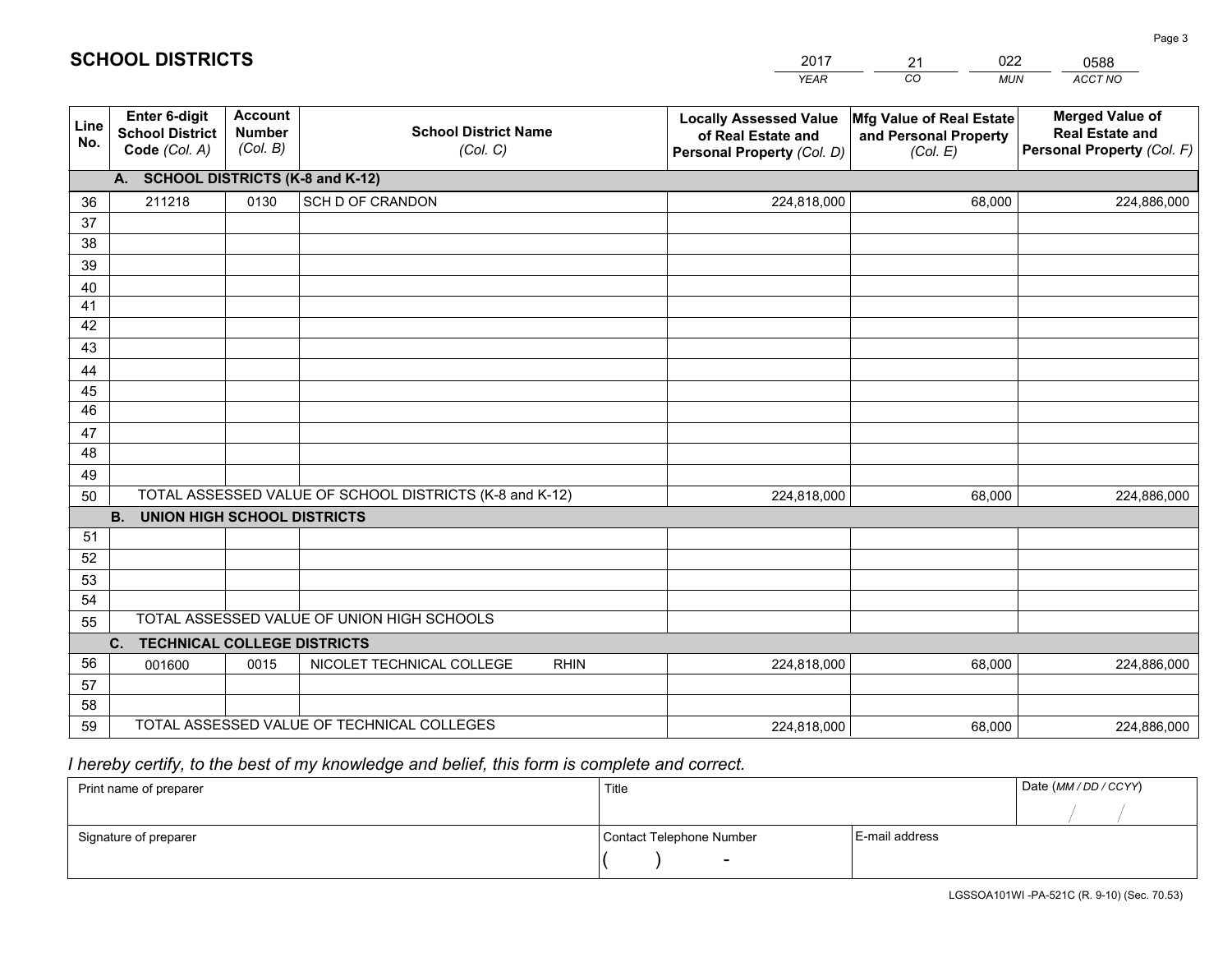### **HIGHLIGHTS**

- 1. Complete the Statement of Assessment after the Board of Review. Reflect any changes made there.
- 2. Use black ink to complete.
- 3. Line 16 must equal Line 50, Col D.
- 4. Line 55 must equal the total of K-8 schools listed on lines 36-49. Do not include K-12 schools in this comparision.
- 5. Line 59, Col. D must equal Line 16.
- 6. Special District, School District and Technical College District values must include both real estate and personal property. Examples of Special districts are: town sanitary districts, public inland lake protection and rehabilitation districts, and metropolitan sewerage districts.
- 7. DO NOT INCLUDE Manufacturing property values.DOR will print these values on the final SOA.

SANDY FRANK

TOWN OF NASHVILLE

SANDY FRANK<br>TOWN OF NASHVILL

Ш

P.O. BOX 421

P.O. BOX 421

CRANDON, WI 54520

CRANDON, WI 54520

 8. Accuracy of this form is very important. The values reported directly affect the equalized value DOR calculates for school and special districts.

### **Page 1:**

 If not prefilled, enter the tax year,county and municipal code,municipal type, municipal name and county name on the top of form.

Check the Amended box, if filing an amended / corrected SOA.

 Report the parcel count, acres and assessed value of taxable general property, total parcel count, (real and personal), total acres, and values from final figures set by the Board of Review.

- A. Real Estate land and improvements (buildings, etc.) is reported on lines 1 8, total line 9.
- B. Personal Property is reported on lines 11 14, Column D, total line 15.
- C. To complete this report, use the computer produced summary of the assessment roll that shows these amounts.
- D. Use whole numbers only.
- E. Add each line across and each column down to verify entries.

### **Page 2:**

- A. Report Special Items (not subject to general property tax).
- 1. Private Forest Croplands and Managed Forest Lands are reported on lines 18,19, 20 and 21. Be sure to report assessed values **NOT** taxes.
- 2. You should have copies of the orders of entry, orders of withdrawal, etc., to update your assessment roll.
	- 3. Show hundredths of acres (e.g. 39.75).
- 4. Tax exempt lands are reported on line 22.
- 5. Omitted property and sec. 70.43, Wis. Stats., corrections of errors by assessor are reported on line 23. Report real estate and personal property separately. These should be for **prior years**, not something found on the current assessment roll after the board of review.
- B. Special District (Lines 24-35) Include the value of both real and personal property.

 The Department of Revenue (DOR) preprints much of the information regarding names and codes for schools, special districts,etc. If a district is not listed, enter the name and value only, DOR will enter the proper code.

### **Page 3 School Districts:**

Include the value of both real and personal property.

Report School District (regular, elementary, union high school, and technical college).

- 1. Regular (K-12) and Elementary (K-8) school values are reported on lines 36-49, total on line 50.
- 2. Union High School (UHS) (use only if elementary schools are listed on lines 36-49) are reported on lines 51-54. UHS total value (line 55) must equal to the total **elementary school** values reported on lines 36-49. Do notinclude K-12 schools in this comparison.
- 3. Technical College values are reported on lines 56-58, total on line 59.
- 4. Use the computer summary that shows these amounts to complete this report.

#### **This form is due the second Monday in June. File this report only after your Board of Review is complete.**

 *If you have questions: Return forms to:*

 Email: lgs@wisconsin.gov Wisconsin Department of RevenueCall:  $(608)$  266-2569 or  $(608)$  264-6892 Fax number: (608) 264-6887 PO Box 8971

Local Government Services Section 6-97

Madison WI 53708-8971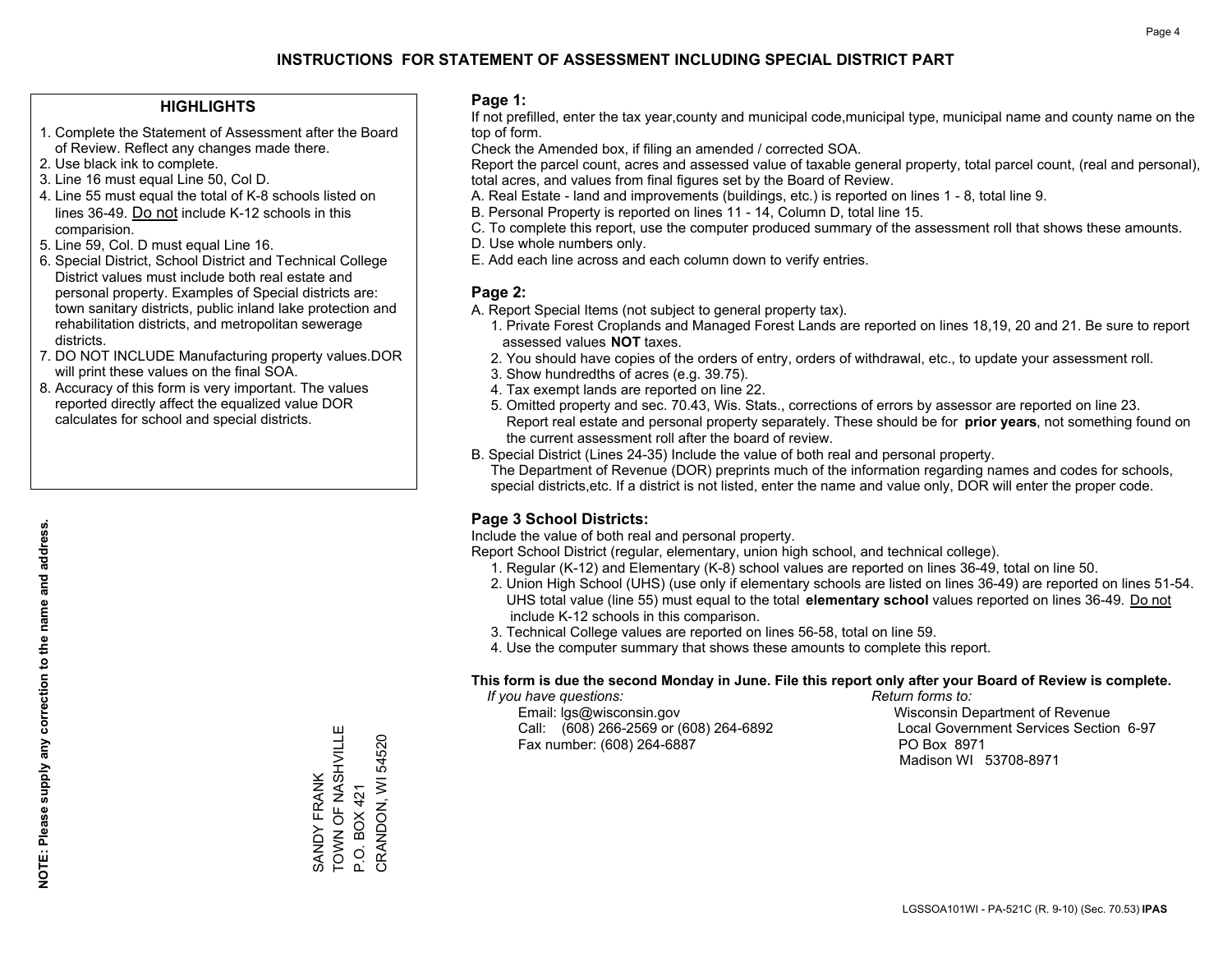## **STATEMENT OF ASSESSMENT FOR 2017**

|    | በ24 | 0589    |
|----|-----|---------|
| rη | MUN | ACCT NO |

|                | <b>FOR</b>                                                                                                                                                                                   | <b>TOWN OF</b><br>OF.<br>Town - Village - City            | <b>POPPLE RIVER</b><br><b>Municipality Name</b> |                                           | FOREST COUNTY<br><b>County Name</b>          |                                |                                        | <b>WHEN COMPLETING THIS DOCUMENT</b><br>DO NOT WRITE OVER X's OR IN SHADED AREAS |
|----------------|----------------------------------------------------------------------------------------------------------------------------------------------------------------------------------------------|-----------------------------------------------------------|-------------------------------------------------|-------------------------------------------|----------------------------------------------|--------------------------------|----------------------------------------|----------------------------------------------------------------------------------|
| Line<br>No.    |                                                                                                                                                                                              | <b>REAL ESTATE</b><br>(See Lines 18 - 22 for              |                                                 | PARCEL COUNT<br>TOTAL LAND   IMPROVEMENTS | NO. OF ACRES<br><b>WHOLE</b><br>NUMBERS ONLY | <b>VALUE OF</b><br><b>LAND</b> | <b>VALUE OF</b><br><b>IMPROVEMENTS</b> | TOTAL VALUE OF LAND<br>AND IMPROVEMENTS                                          |
|                |                                                                                                                                                                                              | other Real Estate)                                        | Col. A                                          | Col. B                                    | Col. C                                       | Col. D                         | Col. E                                 | Col. F                                                                           |
| $\mathbf 1$    | <b>RESIDENTIAL - Class 1</b>                                                                                                                                                                 |                                                           | 186                                             | 149                                       | 358                                          | 1,872,900                      | 5,019,700                              | 6,892,600                                                                        |
| $\overline{2}$ |                                                                                                                                                                                              | <b>COMMERCIAL - Class 2</b>                               |                                                 |                                           | $\overline{2}$                               | 9,500                          | 49,800                                 | 59,300                                                                           |
| 3              |                                                                                                                                                                                              | <b>MANUFACTURING - Class 3</b>                            | 0                                               | $\Omega$                                  | $\Omega$                                     | $\mathbf{0}$                   | $\Omega$                               | $\Omega$                                                                         |
| 4              |                                                                                                                                                                                              | <b>AGRICULTURAL - Class 4</b>                             | 10                                              |                                           | 147                                          | 21,700                         |                                        | 21,700                                                                           |
| 5              |                                                                                                                                                                                              | <b>UNDEVELOPED - Class 5</b>                              | 70                                              |                                           | 651                                          | 118,700                        |                                        | 118,700                                                                          |
| 6              |                                                                                                                                                                                              | AGRICULTURAL FOREST - Class 5m                            | 3                                               |                                           | 60                                           | 59,000                         |                                        | 59,000                                                                           |
| 7              |                                                                                                                                                                                              | FOREST LANDS - Class 6                                    | 150                                             |                                           | 3,904                                        | 6,389,000                      |                                        | 6,389,000                                                                        |
| 8              |                                                                                                                                                                                              | OTHER - Class 7                                           | 4                                               | 4                                         | 4                                            | 25,300                         | 151,800                                | 177,100                                                                          |
| 9              |                                                                                                                                                                                              | TOTAL - ALL COLUMNS                                       | 424                                             | 154                                       | 5,126                                        | 8,496,100                      | 5,221,300                              | 13,717,400                                                                       |
| 10             |                                                                                                                                                                                              | NUMBER OF PERSONAL PROPERTY ACCOUNTS IN ROLL              |                                                 |                                           | 12                                           | <b>LOCALLY ASSESSED</b>        | <b>MANUFACTURING</b>                   | <b>MERGED</b>                                                                    |
| 11             |                                                                                                                                                                                              | BOATS AND OTHER WATERCRAFT NOT EXEMPT - Code 1            |                                                 |                                           |                                              | 0                              | 0                                      | $\mathbf 0$                                                                      |
| 12             |                                                                                                                                                                                              | MACHINERY, TOOLS AND PATTERNS - Code 2                    |                                                 |                                           |                                              | 400                            | $\Omega$                               | 400                                                                              |
| 13             |                                                                                                                                                                                              | FURNITURE, FIXTURES AND EQUIPMENT - Code 3                |                                                 |                                           |                                              | 5,200                          | $\Omega$                               | 5,200                                                                            |
| 14             |                                                                                                                                                                                              | ALL OTHER PERSONAL PROPERTY NOT EXEMPT - Codes 4A, 4B, 4C |                                                 |                                           |                                              | 74,300                         | 0                                      | 74,300                                                                           |
| 15             | TOTAL OF PERSONAL PROPERTY NOT EXEMPT (Total of Lines 11-14)<br>79,900                                                                                                                       |                                                           |                                                 |                                           |                                              |                                |                                        | 79,900                                                                           |
| 16             | AGGREGATE ASSESSED VALUE OF ALL PROPERTY SUBJECT TO THE GENERAL PROPERTY TAX (Total of Lines 9F and 15F)<br>MUST EQUAL TOTAL VALUE OF THE SCHOOL DISTRICTS (K-12 PLUS K-8) - Line 50, Col. F |                                                           |                                                 |                                           |                                              |                                | 13,797,300                             |                                                                                  |
| 17             | Name of Assessor<br>Telephone #<br><b>BOARD OF REVIEW</b><br>DATE OF FINAL ADJOURNMENT<br><b>MICHAEL CHILDERS</b><br>05/09/2017                                                              |                                                           |                                                 |                                           |                                              | (715) 478-2881                 |                                        |                                                                                  |

REMARKS

The Assessment Ratio to be used in calculating the estimated Fair Market Value on tax bills for this tax district is 1.059586527<br>This ratio should be used to convert assessed values to "Calculate Equalized Values" in Step Commission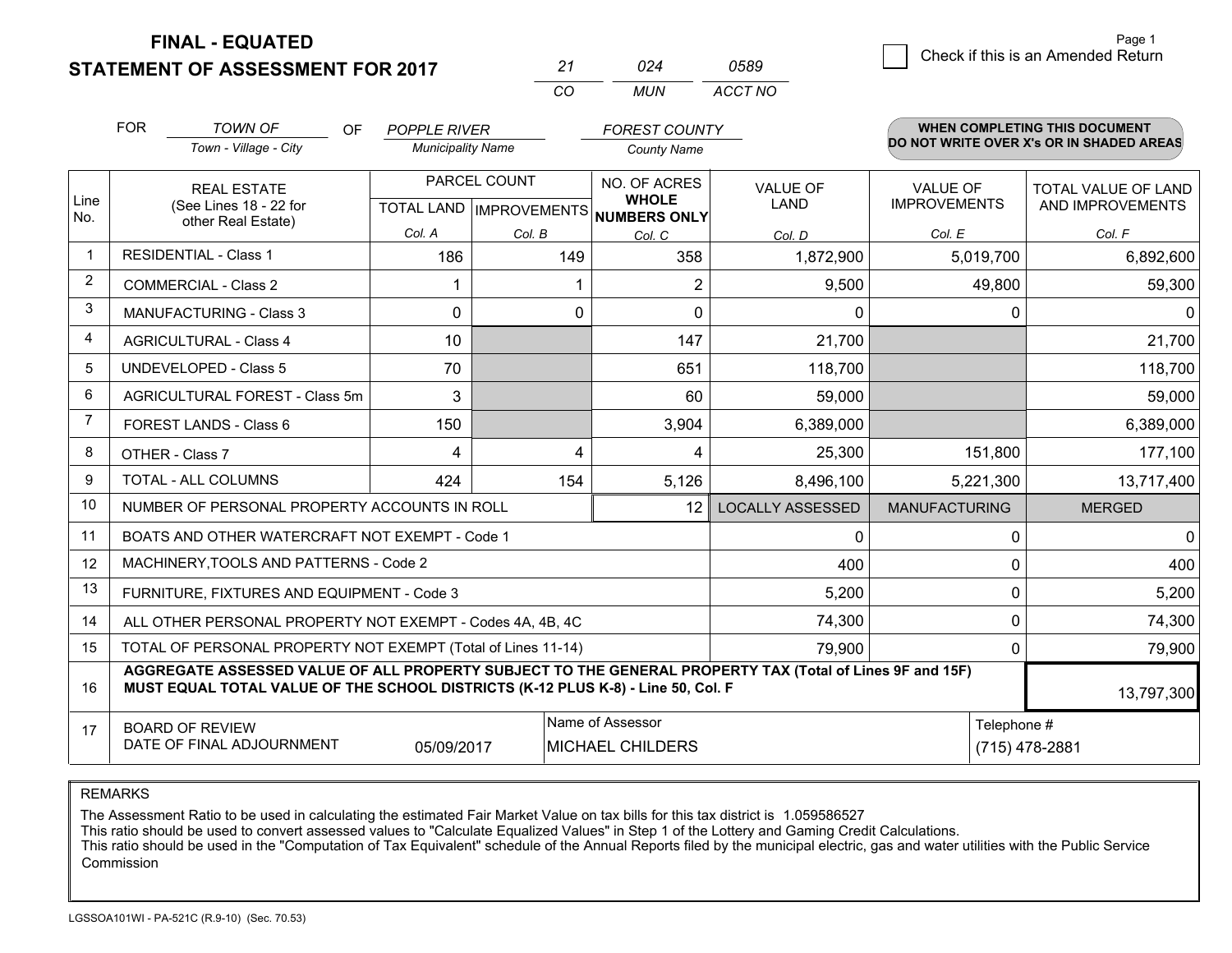*YEAR CO MUN ACCT NO* 2017 21 024 0589

Do not confuse FOREST LANDS (Line 7) with FOREST CROPS (in this section) - They are **NOT** the same

|    |                                                                                |                                             |                                                               | Private Forest Crop - Reg Class @ 10¢ per acre                   |                 | Private Forest Crop - Reg Class @ \$2.52 per acre |                                                                              |  |                    |  |
|----|--------------------------------------------------------------------------------|---------------------------------------------|---------------------------------------------------------------|------------------------------------------------------------------|-----------------|---------------------------------------------------|------------------------------------------------------------------------------|--|--------------------|--|
| 18 | (a) PARCELS                                                                    | (b) ACRES                                   |                                                               | (c) ASSESSED VALUE                                               |                 | (d) PARCELS                                       | (e) ACRES                                                                    |  | (f) ASSESSED VALUE |  |
|    |                                                                                |                                             |                                                               |                                                                  |                 |                                                   | Entered Before 2005 Managed Forest - Ferrous Mining CLOSED @ \$8.27 per acre |  |                    |  |
| 19 | Private Forest Crop - Special Class @ 20¢ per acre<br>(b) ACRES<br>(a) PARCELS |                                             |                                                               | (c) ASSESSED VALUE                                               |                 | (d) PARCELS                                       | (e) ACRES                                                                    |  | (f) ASSESSED VALUE |  |
|    |                                                                                |                                             |                                                               |                                                                  |                 |                                                   |                                                                              |  |                    |  |
|    |                                                                                |                                             |                                                               |                                                                  |                 |                                                   |                                                                              |  |                    |  |
|    |                                                                                | Entered Before 2005 Managed Forest - OPEN @ |                                                               | \$.79 per acre                                                   |                 |                                                   | Entered Before 2005 Managed Forest - CLOSED @ \$1.87 per acre                |  |                    |  |
| 20 | (a) PARCELS                                                                    | (b) ACRES                                   |                                                               | (c) ASSESSED VALUE                                               |                 | (d) PARCELS                                       | (e) ACRES                                                                    |  | (f) ASSESSED VALUE |  |
|    |                                                                                | 285.74                                      |                                                               | 391,200                                                          |                 | 11                                                | 380.65                                                                       |  | 598,700            |  |
|    | Entered After 2004 Managed Forest - OPEN @                                     | \$2.14 per acre                             | Entered After 2004 Managed Forest - CLOSED @ \$10.68 per acre |                                                                  |                 |                                                   |                                                                              |  |                    |  |
| 21 | (a) PARCELS                                                                    | (b) ACRES                                   |                                                               | (c) ASSESSED VALUE                                               |                 | (d) PARCELS<br>(e) ACRES                          |                                                                              |  | (f) ASSESSED VALUE |  |
|    |                                                                                |                                             |                                                               |                                                                  |                 |                                                   |                                                                              |  |                    |  |
|    | 16                                                                             | 605.66                                      |                                                               | 928,200                                                          |                 | 26                                                | 969.23                                                                       |  | 1,449,600          |  |
|    | (a) County Forest Cropland Acres                                               |                                             |                                                               | (b) Federal Acres                                                | (c) State Acres |                                                   | (d) County (NOT FOREST CROP) Acres                                           |  | (e) Other Acres    |  |
| 22 |                                                                                |                                             |                                                               |                                                                  |                 |                                                   |                                                                              |  |                    |  |
|    |                                                                                |                                             |                                                               | 25.022.08                                                        |                 | 416.23                                            |                                                                              |  | .94                |  |
|    |                                                                                |                                             |                                                               | Assessed Value of Omitted Property From Prior Years (Sec. 70.44) |                 |                                                   | Assessed Value of Sec. 70.43 Corrections of Errors by Assessors              |  |                    |  |
| 23 |                                                                                | (a) REAL ESTATE                             |                                                               | (b) PERSONAL                                                     |                 |                                                   | (c1) REAL ESTATE                                                             |  | (c2) PERSONAL      |  |
|    |                                                                                |                                             |                                                               |                                                                  |                 |                                                   |                                                                              |  |                    |  |
|    | Manufacturing Equated Value of Omitted Property From Prior Years (Sec. 70.995) |                                             |                                                               |                                                                  |                 |                                                   | Mfg. Equated Value of Sec.70.43 Corrections of Errors by Assessors           |  |                    |  |
|    |                                                                                | (d) REAL ESTATE                             |                                                               | (e) PERSONAL                                                     |                 |                                                   | (f1) REAL ESTATE                                                             |  | (f2) PERSONAL      |  |
|    |                                                                                |                                             |                                                               |                                                                  |                 |                                                   |                                                                              |  |                    |  |
|    |                                                                                |                                             |                                                               |                                                                  |                 |                                                   |                                                                              |  |                    |  |

## **SPECIAL DISTRICTS**

| Line<br>No. | Enter 6-digit<br>Special District<br>Code (Col. A) | <b>Account</b><br><b>Number</b> | <b>Special District Name</b> | <b>Locally Assessed Value</b><br>of Real Estate and | Mfg Value of Real Estate<br>and Personal Property | <b>Merged Value of</b><br><b>Real Estate and</b><br>Personal Property (Col. F) |
|-------------|----------------------------------------------------|---------------------------------|------------------------------|-----------------------------------------------------|---------------------------------------------------|--------------------------------------------------------------------------------|
|             |                                                    | (Col. B)                        | (Col. C)                     | Personal Property (Col. D)                          | (Col. E)                                          |                                                                                |
| 24          |                                                    |                                 |                              |                                                     |                                                   |                                                                                |
| 25          |                                                    |                                 |                              |                                                     |                                                   |                                                                                |
| 26          |                                                    |                                 |                              |                                                     |                                                   |                                                                                |
| 27          |                                                    |                                 |                              |                                                     |                                                   |                                                                                |
| 28          |                                                    |                                 |                              |                                                     |                                                   |                                                                                |
| 29          |                                                    |                                 |                              |                                                     |                                                   |                                                                                |
| 30          |                                                    |                                 |                              |                                                     |                                                   |                                                                                |
| 31          |                                                    |                                 |                              |                                                     |                                                   |                                                                                |
| 32          |                                                    |                                 |                              |                                                     |                                                   |                                                                                |
| 33          |                                                    |                                 |                              |                                                     |                                                   |                                                                                |
| 34          |                                                    |                                 |                              |                                                     |                                                   |                                                                                |
| 35          |                                                    |                                 |                              |                                                     |                                                   |                                                                                |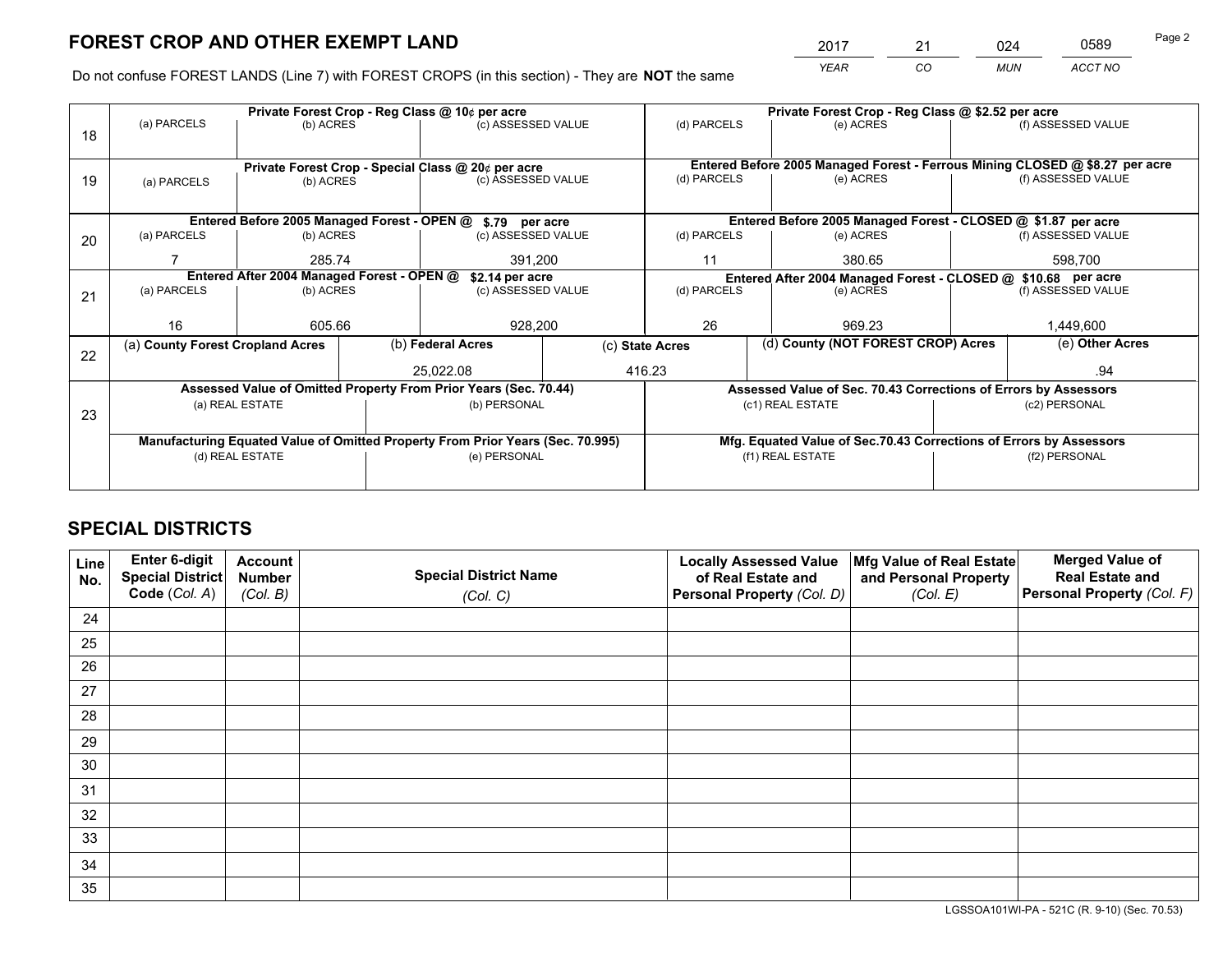|             |                                                          |                                             |                                                         | <b>YEAR</b>                                                                       | CO<br><b>MUN</b>                                              | ACCT NO                                                                        |
|-------------|----------------------------------------------------------|---------------------------------------------|---------------------------------------------------------|-----------------------------------------------------------------------------------|---------------------------------------------------------------|--------------------------------------------------------------------------------|
| Line<br>No. | Enter 6-digit<br><b>School District</b><br>Code (Col. A) | <b>Account</b><br><b>Number</b><br>(Col. B) | <b>School District Name</b><br>(Col. C)                 | <b>Locally Assessed Value</b><br>of Real Estate and<br>Personal Property (Col. D) | Mfg Value of Real Estate<br>and Personal Property<br>(Col. E) | <b>Merged Value of</b><br><b>Real Estate and</b><br>Personal Property (Col. F) |
|             | A. SCHOOL DISTRICTS (K-8 and K-12)                       |                                             |                                                         |                                                                                   |                                                               |                                                                                |
| 36          | 212940                                                   | 0131                                        | SCH D OF LAONA                                          | 13,797,300                                                                        |                                                               | 13,797,300                                                                     |
| 37          |                                                          |                                             |                                                         |                                                                                   |                                                               |                                                                                |
| 38          |                                                          |                                             |                                                         |                                                                                   |                                                               |                                                                                |
| 39          |                                                          |                                             |                                                         |                                                                                   |                                                               |                                                                                |
| 40          |                                                          |                                             |                                                         |                                                                                   |                                                               |                                                                                |
| 41<br>42    |                                                          |                                             |                                                         |                                                                                   |                                                               |                                                                                |
| 43          |                                                          |                                             |                                                         |                                                                                   |                                                               |                                                                                |
| 44          |                                                          |                                             |                                                         |                                                                                   |                                                               |                                                                                |
| 45          |                                                          |                                             |                                                         |                                                                                   |                                                               |                                                                                |
| 46          |                                                          |                                             |                                                         |                                                                                   |                                                               |                                                                                |
| 47          |                                                          |                                             |                                                         |                                                                                   |                                                               |                                                                                |
| 48          |                                                          |                                             |                                                         |                                                                                   |                                                               |                                                                                |
| 49          |                                                          |                                             |                                                         |                                                                                   |                                                               |                                                                                |
| 50          |                                                          |                                             | TOTAL ASSESSED VALUE OF SCHOOL DISTRICTS (K-8 and K-12) | 13,797,300                                                                        |                                                               | 13,797,300                                                                     |
|             | B <sub>1</sub><br><b>UNION HIGH SCHOOL DISTRICTS</b>     |                                             |                                                         |                                                                                   |                                                               |                                                                                |
| 51          |                                                          |                                             |                                                         |                                                                                   |                                                               |                                                                                |
| 52          |                                                          |                                             |                                                         |                                                                                   |                                                               |                                                                                |
| 53          |                                                          |                                             |                                                         |                                                                                   |                                                               |                                                                                |
| 54          |                                                          |                                             |                                                         |                                                                                   |                                                               |                                                                                |
| 55          |                                                          |                                             | TOTAL ASSESSED VALUE OF UNION HIGH SCHOOLS              |                                                                                   |                                                               |                                                                                |
|             | C. TECHNICAL COLLEGE DISTRICTS                           |                                             |                                                         |                                                                                   |                                                               |                                                                                |
| 56          | 001600                                                   | 0015                                        | NICOLET TECHNICAL COLLEGE<br><b>RHIN</b>                | 13,797,300                                                                        |                                                               | 13,797,300                                                                     |
| 57<br>58    |                                                          |                                             |                                                         |                                                                                   |                                                               |                                                                                |
| 59          |                                                          |                                             | TOTAL ASSESSED VALUE OF TECHNICAL COLLEGES              | 13,797,300                                                                        |                                                               | 13,797,300                                                                     |
|             |                                                          |                                             |                                                         |                                                                                   |                                                               |                                                                                |

21

024

## *I hereby certify, to the best of my knowledge and belief, this form is complete and correct.*

**SCHOOL DISTRICTS**

| Print name of preparer | Title                    |                | Date (MM / DD / CCYY) |
|------------------------|--------------------------|----------------|-----------------------|
|                        |                          |                |                       |
| Signature of preparer  | Contact Telephone Number | E-mail address |                       |
|                        | $\overline{\phantom{0}}$ |                |                       |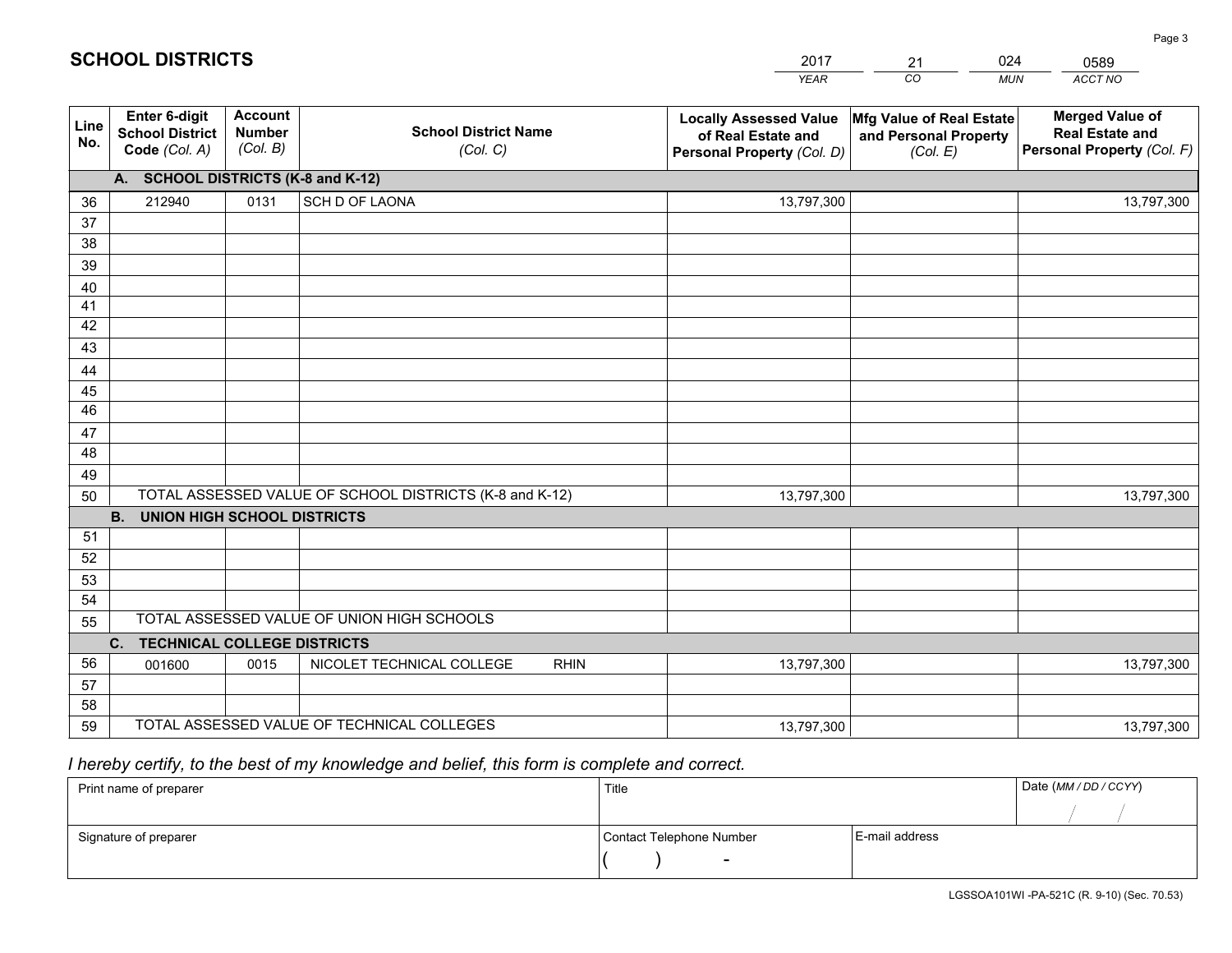### **HIGHLIGHTS**

- 1. Complete the Statement of Assessment after the Board of Review. Reflect any changes made there.
- 2. Use black ink to complete.
- 3. Line 16 must equal Line 50, Col D.
- 4. Line 55 must equal the total of K-8 schools listed on lines 36-49. Do not include K-12 schools in this comparision.
- 5. Line 59, Col. D must equal Line 16.
- 6. Special District, School District and Technical College District values must include both real estate and personal property. Examples of Special districts are: town sanitary districts, public inland lake protection and rehabilitation districts, and metropolitan sewerage districts.
- 7. DO NOT INCLUDE Manufacturing property values.DOR will print these values on the final SOA.

PATSY GILLIGAN

PATSY GILLIGAN

TOWN OF POPPLE RIVER

TOWN OF POPPLE RIVER

PO BOX 82

LONG LAKE, WI 54542 - 0082

LONG LAKE, WI PO BOX 82

54542 - 0082

 8. Accuracy of this form is very important. The values reported directly affect the equalized value DOR calculates for school and special districts.

### **Page 1:**

 If not prefilled, enter the tax year,county and municipal code,municipal type, municipal name and county name on the top of form.

Check the Amended box, if filing an amended / corrected SOA.

 Report the parcel count, acres and assessed value of taxable general property, total parcel count, (real and personal), total acres, and values from final figures set by the Board of Review.

- A. Real Estate land and improvements (buildings, etc.) is reported on lines 1 8, total line 9.
- B. Personal Property is reported on lines 11 14, Column D, total line 15.
- C. To complete this report, use the computer produced summary of the assessment roll that shows these amounts.
- D. Use whole numbers only.
- E. Add each line across and each column down to verify entries.

### **Page 2:**

- A. Report Special Items (not subject to general property tax).
- 1. Private Forest Croplands and Managed Forest Lands are reported on lines 18,19, 20 and 21. Be sure to report assessed values **NOT** taxes.
- 2. You should have copies of the orders of entry, orders of withdrawal, etc., to update your assessment roll.
	- 3. Show hundredths of acres (e.g. 39.75).
- 4. Tax exempt lands are reported on line 22.
- 5. Omitted property and sec. 70.43, Wis. Stats., corrections of errors by assessor are reported on line 23. Report real estate and personal property separately. These should be for **prior years**, not something found on the current assessment roll after the board of review.
- B. Special District (Lines 24-35) Include the value of both real and personal property.
- The Department of Revenue (DOR) preprints much of the information regarding names and codes for schools, special districts,etc. If a district is not listed, enter the name and value only, DOR will enter the proper code.

### **Page 3 School Districts:**

Include the value of both real and personal property.

Report School District (regular, elementary, union high school, and technical college).

- 1. Regular (K-12) and Elementary (K-8) school values are reported on lines 36-49, total on line 50.
- 2. Union High School (UHS) (use only if elementary schools are listed on lines 36-49) are reported on lines 51-54. UHS total value (line 55) must equal to the total **elementary school** values reported on lines 36-49. Do notinclude K-12 schools in this comparison.
- 3. Technical College values are reported on lines 56-58, total on line 59.
- 4. Use the computer summary that shows these amounts to complete this report.

#### **This form is due the second Monday in June. File this report only after your Board of Review is complete.**

 *If you have questions: Return forms to:*

 Email: lgs@wisconsin.gov Wisconsin Department of RevenueCall:  $(608)$  266-2569 or  $(608)$  264-6892 Fax number: (608) 264-6887 PO Box 8971

Local Government Services Section 6-97 Madison WI 53708-8971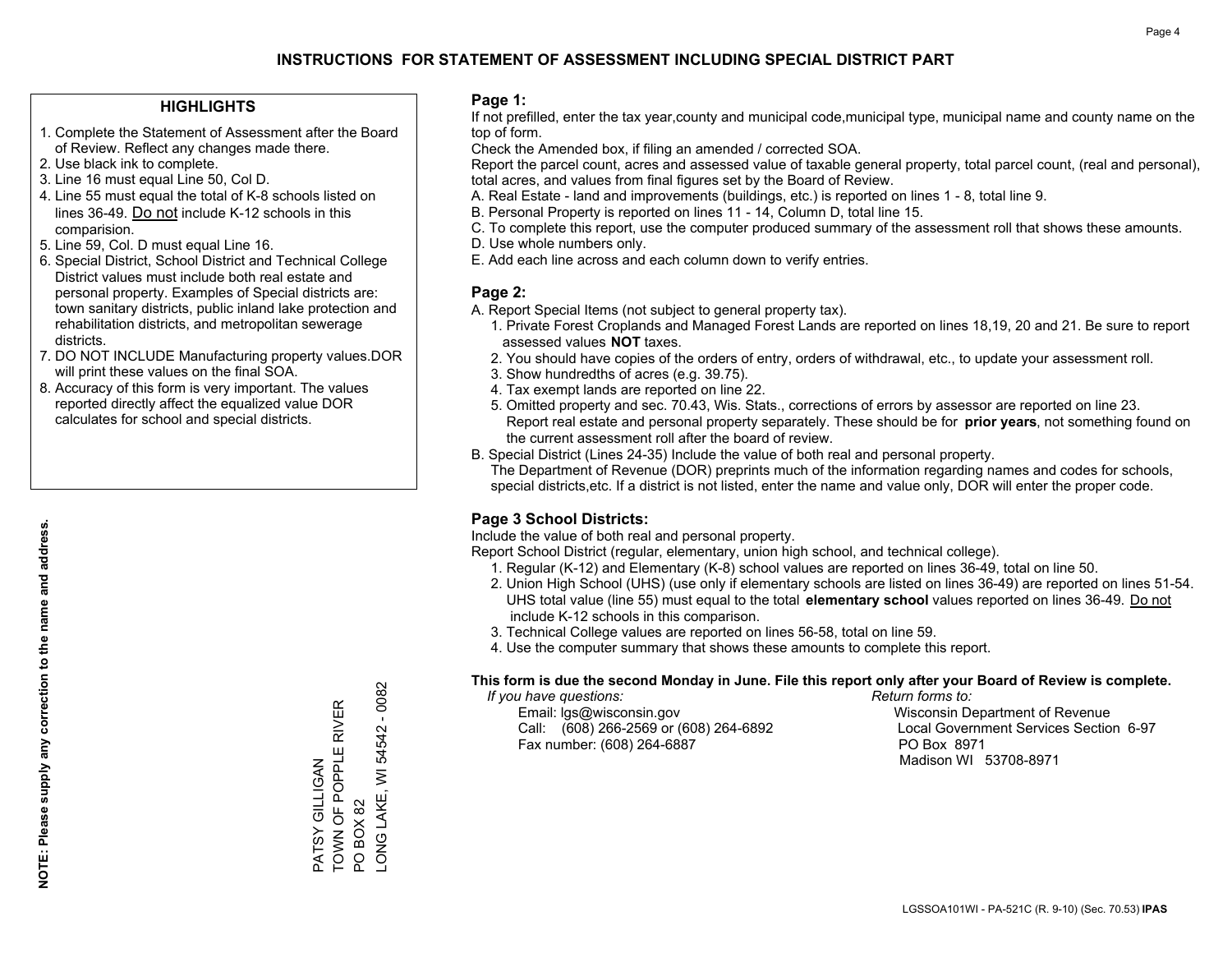## **STATEMENT OF ASSESSMENT FOR 2017**

|    | 026 | 0590    |
|----|-----|---------|
| rη | MUN | ACCT NO |

|             | <b>FOR</b>                                                                                                                                                                                   | <b>TOWN OF</b><br>OF                           | <b>ROSS</b>              |                | <b>FOREST COUNTY</b>                                |                         |                      | <b>WHEN COMPLETING THIS DOCUMENT</b>     |
|-------------|----------------------------------------------------------------------------------------------------------------------------------------------------------------------------------------------|------------------------------------------------|--------------------------|----------------|-----------------------------------------------------|-------------------------|----------------------|------------------------------------------|
|             |                                                                                                                                                                                              | Town - Village - City                          | <b>Municipality Name</b> |                | <b>County Name</b>                                  |                         |                      | DO NOT WRITE OVER X's OR IN SHADED AREAS |
|             | <b>REAL ESTATE</b>                                                                                                                                                                           |                                                |                          | PARCEL COUNT   | NO. OF ACRES                                        | <b>VALUE OF</b>         | <b>VALUE OF</b>      | <b>TOTAL VALUE OF LAND</b>               |
| Line<br>No. | (See Lines 18 - 22 for<br>other Real Estate)                                                                                                                                                 |                                                |                          |                | <b>WHOLE</b><br>TOTAL LAND MPROVEMENTS NUMBERS ONLY | LAND                    | <b>IMPROVEMENTS</b>  | AND IMPROVEMENTS                         |
|             |                                                                                                                                                                                              |                                                | Col. A                   | Col. B         | Col. C                                              | Col. D                  | Col. E               | Col. F                                   |
|             | <b>RESIDENTIAL - Class 1</b>                                                                                                                                                                 |                                                | 275                      | 211            | 257                                                 | 2,110,000               | 7,905,000            | 10,015,000                               |
| 2           | <b>COMMERCIAL - Class 2</b>                                                                                                                                                                  |                                                | 2                        | 2              | 6                                                   | 24,000                  | 98,700               | 122,700                                  |
| 3           | MANUFACTURING - Class 3                                                                                                                                                                      |                                                |                          |                | 27                                                  | 42,000                  | 498,200              | 540,200                                  |
| 4           | <b>AGRICULTURAL - Class 4</b>                                                                                                                                                                |                                                | $\overline{7}$           |                | 75                                                  | 9,600                   |                      | 9,600                                    |
| 5           | <b>UNDEVELOPED - Class 5</b>                                                                                                                                                                 |                                                | 72                       |                | 901                                                 | 158,800                 |                      | 158,800                                  |
| 6           | AGRICULTURAL FOREST - Class 5m                                                                                                                                                               |                                                | 4                        |                | 34                                                  | 23,900                  |                      | 23,900                                   |
| 7           | FOREST LANDS - Class 6                                                                                                                                                                       |                                                | 109                      |                | 1,661                                               | 2,673,000               |                      | 2,673,000                                |
| 8           | OTHER - Class 7                                                                                                                                                                              |                                                | $\overline{2}$           | $\overline{2}$ | 3                                                   | 13,300                  | 47,200               | 60,500                                   |
| 9           | TOTAL - ALL COLUMNS                                                                                                                                                                          |                                                | 472                      | 216            | 2,964                                               | 5,054,600               | 8,549,100            | 13,603,700                               |
| 10          | NUMBER OF PERSONAL PROPERTY ACCOUNTS IN ROLL                                                                                                                                                 |                                                |                          |                | 22                                                  | <b>LOCALLY ASSESSED</b> | <b>MANUFACTURING</b> | <b>MERGED</b>                            |
| 11          |                                                                                                                                                                                              | BOATS AND OTHER WATERCRAFT NOT EXEMPT - Code 1 |                          |                |                                                     | 0                       |                      | O                                        |
| 12          | MACHINERY, TOOLS AND PATTERNS - Code 2                                                                                                                                                       |                                                |                          |                |                                                     | 500                     | 39,300               | 39,800                                   |
| 13          | FURNITURE, FIXTURES AND EQUIPMENT - Code 3                                                                                                                                                   |                                                |                          |                |                                                     | 7,100                   | 11,900               | 19,000                                   |
| 14          | ALL OTHER PERSONAL PROPERTY NOT EXEMPT - Codes 4A, 4B, 4C                                                                                                                                    |                                                |                          |                |                                                     |                         |                      | 100<br>238,300                           |
| 15          | TOTAL OF PERSONAL PROPERTY NOT EXEMPT (Total of Lines 11-14)<br>245,800                                                                                                                      |                                                |                          |                |                                                     |                         | 51,300               | 297,100                                  |
| 16          | AGGREGATE ASSESSED VALUE OF ALL PROPERTY SUBJECT TO THE GENERAL PROPERTY TAX (Total of Lines 9F and 15F)<br>MUST EQUAL TOTAL VALUE OF THE SCHOOL DISTRICTS (K-12 PLUS K-8) - Line 50, Col. F |                                                |                          |                |                                                     |                         | 13,900,800           |                                          |
| 17          | Name of Assessor<br>Telephone #<br><b>BOARD OF REVIEW</b><br>DATE OF FINAL ADJOURNMENT<br>MICHAEL CHILDERS<br>05/11/2017                                                                     |                                                |                          |                |                                                     | (715) 478-2881          |                      |                                          |

REMARKS

The Assessment Ratio to be used in calculating the estimated Fair Market Value on tax bills for this tax district is 1.036889014<br>This ratio should be used to convert assessed values to "Calculate Equalized Values" in Step Commission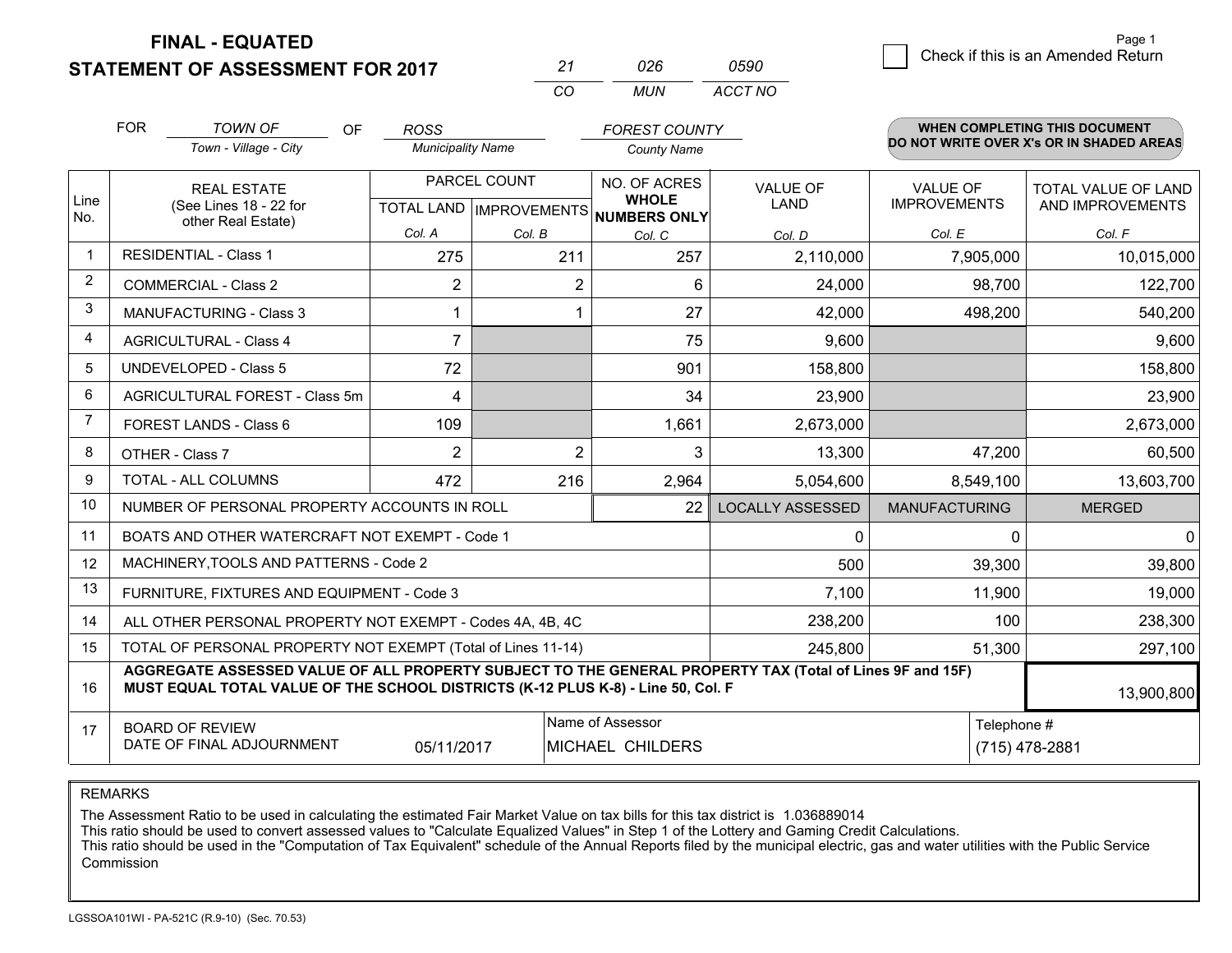*YEAR CO MUN ACCT NO* <sup>2017</sup> <sup>21</sup> <sup>026</sup> <sup>0590</sup>

Do not confuse FOREST LANDS (Line 7) with FOREST CROPS (in this section) - They are **NOT** the same

|    |                                                                                |                                            |  | Private Forest Crop - Reg Class @ 10¢ per acre                   |  | Private Forest Crop - Reg Class @ \$2.52 per acre     |                                                               |                                                                 |                                                                              |                    |  |
|----|--------------------------------------------------------------------------------|--------------------------------------------|--|------------------------------------------------------------------|--|-------------------------------------------------------|---------------------------------------------------------------|-----------------------------------------------------------------|------------------------------------------------------------------------------|--------------------|--|
| 18 | (a) PARCELS                                                                    | (b) ACRES                                  |  | (c) ASSESSED VALUE                                               |  | (d) PARCELS                                           |                                                               | (e) ACRES                                                       |                                                                              | (f) ASSESSED VALUE |  |
|    |                                                                                |                                            |  |                                                                  |  |                                                       |                                                               | 46.57                                                           |                                                                              | 28,500             |  |
|    |                                                                                |                                            |  | Private Forest Crop - Special Class @ 20¢ per acre               |  |                                                       |                                                               |                                                                 | Entered Before 2005 Managed Forest - Ferrous Mining CLOSED @ \$8.27 per acre |                    |  |
| 19 | (a) PARCELS                                                                    | (b) ACRES                                  |  | (c) ASSESSED VALUE                                               |  | (d) PARCELS                                           |                                                               | (e) ACRES                                                       |                                                                              | (f) ASSESSED VALUE |  |
|    |                                                                                |                                            |  |                                                                  |  |                                                       |                                                               |                                                                 |                                                                              |                    |  |
|    |                                                                                |                                            |  | Entered Before 2005 Managed Forest - OPEN @ \$.79 per acre       |  |                                                       |                                                               | Entered Before 2005 Managed Forest - CLOSED @ \$1.87 per acre   |                                                                              |                    |  |
| 20 | (a) PARCELS                                                                    | (b) ACRES                                  |  | (c) ASSESSED VALUE                                               |  | (d) PARCELS                                           |                                                               | (e) ACRES                                                       |                                                                              | (f) ASSESSED VALUE |  |
|    | 209                                                                            | 8.183.8                                    |  | 10,373,400                                                       |  | $12 \overline{ }$                                     |                                                               | 446.74                                                          |                                                                              | 476.300            |  |
|    |                                                                                | Entered After 2004 Managed Forest - OPEN @ |  | \$2.14 per acre                                                  |  |                                                       | Entered After 2004 Managed Forest - CLOSED @ \$10.68 per acre |                                                                 |                                                                              |                    |  |
| 21 | (a) PARCELS                                                                    | (b) ACRES                                  |  | (c) ASSESSED VALUE                                               |  | (d) PARCELS                                           |                                                               | (e) ACRES                                                       |                                                                              | (f) ASSESSED VALUE |  |
|    |                                                                                |                                            |  |                                                                  |  |                                                       |                                                               |                                                                 |                                                                              |                    |  |
|    | 11                                                                             | 380.65                                     |  | 483,000                                                          |  | 8<br>169.5                                            |                                                               | 221,200                                                         |                                                                              |                    |  |
| 22 | (a) County Forest Cropland Acres                                               |                                            |  | (b) Federal Acres                                                |  | (d) County (NOT FOREST CROP) Acres<br>(c) State Acres |                                                               |                                                                 | (e) Other Acres                                                              |                    |  |
|    |                                                                                |                                            |  | 6,605.11                                                         |  | 6,009.61<br>2.75                                      |                                                               |                                                                 | 56.22                                                                        |                    |  |
|    |                                                                                |                                            |  | Assessed Value of Omitted Property From Prior Years (Sec. 70.44) |  |                                                       |                                                               | Assessed Value of Sec. 70.43 Corrections of Errors by Assessors |                                                                              |                    |  |
|    |                                                                                | (a) REAL ESTATE                            |  | (b) PERSONAL                                                     |  |                                                       |                                                               | (c1) REAL ESTATE                                                | (c2) PERSONAL                                                                |                    |  |
| 23 |                                                                                |                                            |  |                                                                  |  |                                                       |                                                               |                                                                 |                                                                              |                    |  |
|    | Manufacturing Equated Value of Omitted Property From Prior Years (Sec. 70.995) |                                            |  |                                                                  |  |                                                       |                                                               |                                                                 | Mfg. Equated Value of Sec.70.43 Corrections of Errors by Assessors           |                    |  |
|    | (d) REAL ESTATE                                                                |                                            |  | (e) PERSONAL                                                     |  |                                                       |                                                               | (f1) REAL ESTATE                                                | (f2) PERSONAL                                                                |                    |  |
|    |                                                                                |                                            |  |                                                                  |  |                                                       |                                                               |                                                                 |                                                                              |                    |  |

## **SPECIAL DISTRICTS**

| Line<br>No. | Enter 6-digit<br>Special District<br>Code (Col. A) | <b>Account</b><br><b>Number</b> | <b>Special District Name</b> | <b>Locally Assessed Value</b><br>of Real Estate and | Mfg Value of Real Estate<br>and Personal Property | <b>Merged Value of</b><br><b>Real Estate and</b><br>Personal Property (Col. F) |
|-------------|----------------------------------------------------|---------------------------------|------------------------------|-----------------------------------------------------|---------------------------------------------------|--------------------------------------------------------------------------------|
|             |                                                    | (Col. B)                        | (Col. C)                     | Personal Property (Col. D)                          | (Col. E)                                          |                                                                                |
| 24          |                                                    |                                 |                              |                                                     |                                                   |                                                                                |
| 25          |                                                    |                                 |                              |                                                     |                                                   |                                                                                |
| 26          |                                                    |                                 |                              |                                                     |                                                   |                                                                                |
| 27          |                                                    |                                 |                              |                                                     |                                                   |                                                                                |
| 28          |                                                    |                                 |                              |                                                     |                                                   |                                                                                |
| 29          |                                                    |                                 |                              |                                                     |                                                   |                                                                                |
| 30          |                                                    |                                 |                              |                                                     |                                                   |                                                                                |
| 31          |                                                    |                                 |                              |                                                     |                                                   |                                                                                |
| 32          |                                                    |                                 |                              |                                                     |                                                   |                                                                                |
| 33          |                                                    |                                 |                              |                                                     |                                                   |                                                                                |
| 34          |                                                    |                                 |                              |                                                     |                                                   |                                                                                |
| 35          |                                                    |                                 |                              |                                                     |                                                   |                                                                                |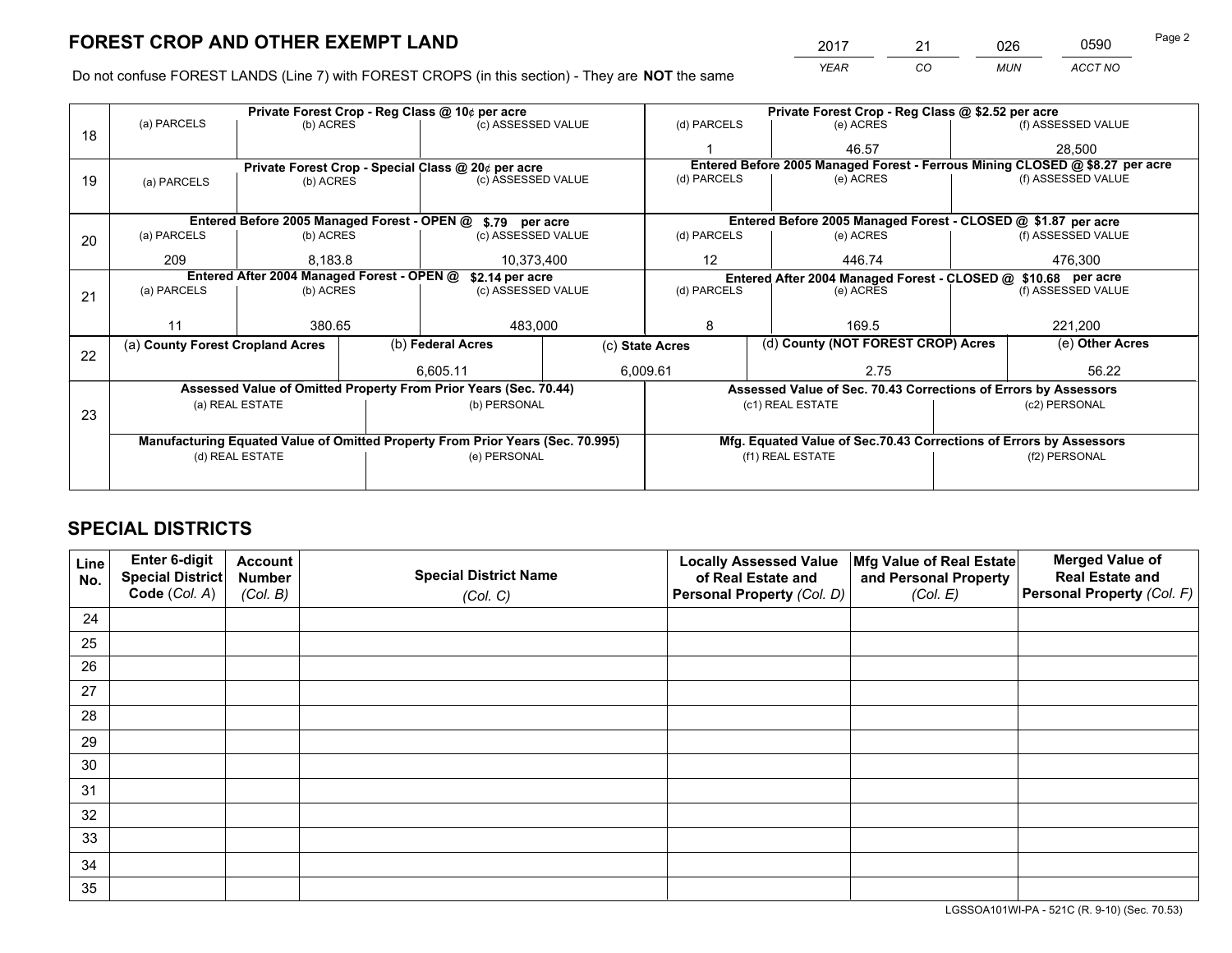|             |                                                          |                                             |                                                         | <b>YEAR</b>                                                                       | CO<br><b>MUN</b>                                              | ACCT NO                                                                        |
|-------------|----------------------------------------------------------|---------------------------------------------|---------------------------------------------------------|-----------------------------------------------------------------------------------|---------------------------------------------------------------|--------------------------------------------------------------------------------|
| Line<br>No. | Enter 6-digit<br><b>School District</b><br>Code (Col. A) | <b>Account</b><br><b>Number</b><br>(Col. B) | <b>School District Name</b><br>(Col. C)                 | <b>Locally Assessed Value</b><br>of Real Estate and<br>Personal Property (Col. D) | Mfg Value of Real Estate<br>and Personal Property<br>(Col. E) | <b>Merged Value of</b><br><b>Real Estate and</b><br>Personal Property (Col. F) |
|             | A. SCHOOL DISTRICTS (K-8 and K-12)                       |                                             |                                                         |                                                                                   |                                                               |                                                                                |
| 36          | 212940                                                   | 0131                                        | SCH D OF LAONA                                          | 13,309,300                                                                        | 591,500                                                       | 13,900,800                                                                     |
| 37          |                                                          |                                             |                                                         |                                                                                   |                                                               |                                                                                |
| 38          |                                                          |                                             |                                                         |                                                                                   |                                                               |                                                                                |
| 39          |                                                          |                                             |                                                         |                                                                                   |                                                               |                                                                                |
| 40          |                                                          |                                             |                                                         |                                                                                   |                                                               |                                                                                |
| 41<br>42    |                                                          |                                             |                                                         |                                                                                   |                                                               |                                                                                |
| 43          |                                                          |                                             |                                                         |                                                                                   |                                                               |                                                                                |
| 44          |                                                          |                                             |                                                         |                                                                                   |                                                               |                                                                                |
| 45          |                                                          |                                             |                                                         |                                                                                   |                                                               |                                                                                |
| 46          |                                                          |                                             |                                                         |                                                                                   |                                                               |                                                                                |
| 47          |                                                          |                                             |                                                         |                                                                                   |                                                               |                                                                                |
| 48          |                                                          |                                             |                                                         |                                                                                   |                                                               |                                                                                |
| 49          |                                                          |                                             |                                                         |                                                                                   |                                                               |                                                                                |
| 50          |                                                          |                                             | TOTAL ASSESSED VALUE OF SCHOOL DISTRICTS (K-8 and K-12) | 13,309,300                                                                        | 591,500                                                       | 13,900,800                                                                     |
|             | <b>B.</b><br><b>UNION HIGH SCHOOL DISTRICTS</b>          |                                             |                                                         |                                                                                   |                                                               |                                                                                |
| 51          |                                                          |                                             |                                                         |                                                                                   |                                                               |                                                                                |
| 52          |                                                          |                                             |                                                         |                                                                                   |                                                               |                                                                                |
| 53<br>54    |                                                          |                                             |                                                         |                                                                                   |                                                               |                                                                                |
| 55          |                                                          |                                             | TOTAL ASSESSED VALUE OF UNION HIGH SCHOOLS              |                                                                                   |                                                               |                                                                                |
|             | C.<br><b>TECHNICAL COLLEGE DISTRICTS</b>                 |                                             |                                                         |                                                                                   |                                                               |                                                                                |
| 56          | 001600                                                   | 0015                                        | NICOLET TECHNICAL COLLEGE<br><b>RHIN</b>                | 13,309,300                                                                        | 591,500                                                       | 13,900,800                                                                     |
| 57          |                                                          |                                             |                                                         |                                                                                   |                                                               |                                                                                |
| 58          |                                                          |                                             |                                                         |                                                                                   |                                                               |                                                                                |
| 59          |                                                          |                                             | TOTAL ASSESSED VALUE OF TECHNICAL COLLEGES              | 13,309,300                                                                        | 591,500                                                       | 13,900,800                                                                     |

 *I hereby certify, to the best of my knowledge and belief, this form is complete and correct.*

| Print name of preparer | Title                    |                | Date (MM / DD / CCYY) |
|------------------------|--------------------------|----------------|-----------------------|
|                        |                          |                |                       |
| Signature of preparer  | Contact Telephone Number | E-mail address |                       |
|                        |                          |                |                       |

Page 3

201721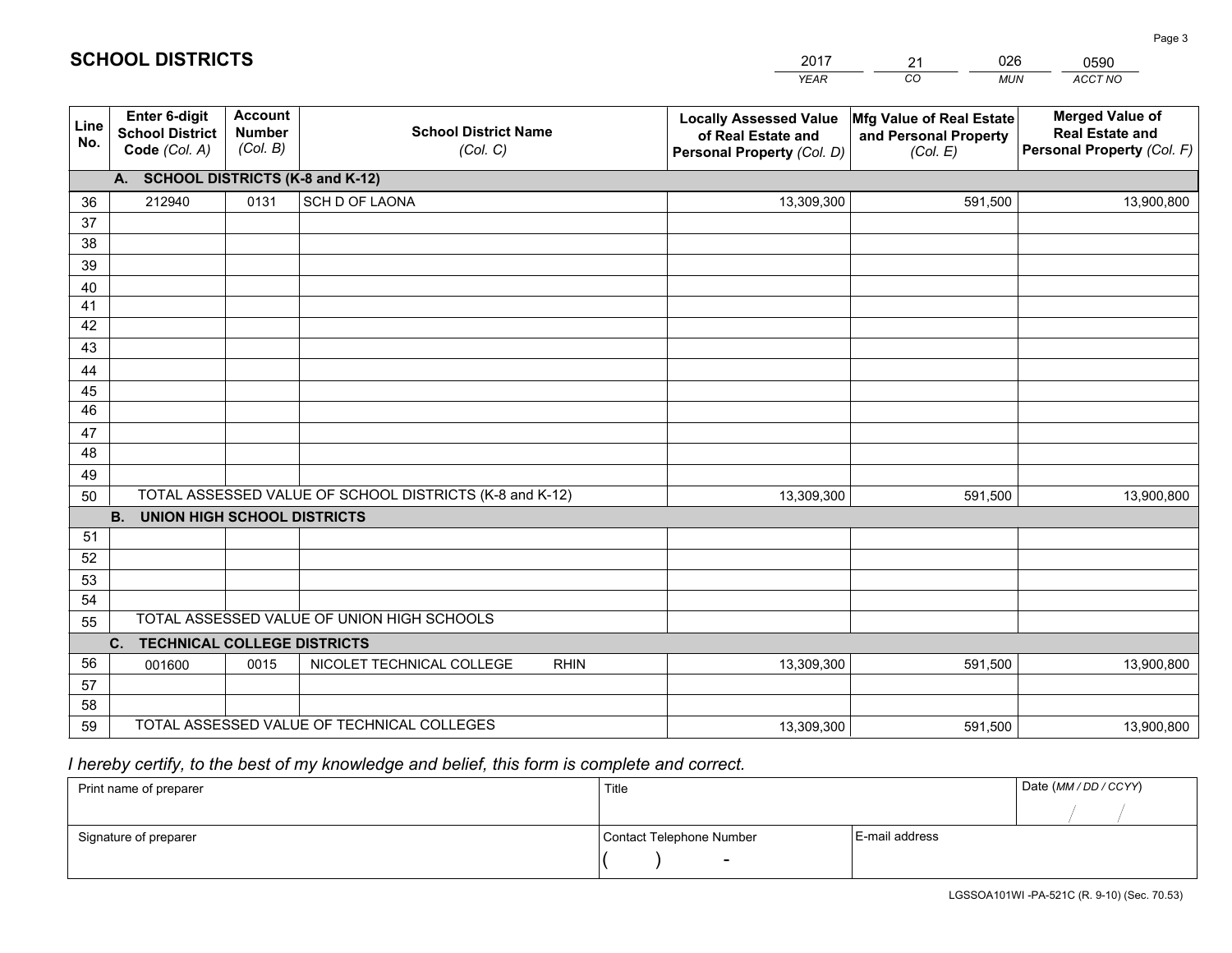### **HIGHLIGHTS**

- 1. Complete the Statement of Assessment after the Board of Review. Reflect any changes made there.
- 2. Use black ink to complete.
- 3. Line 16 must equal Line 50, Col D.
- 4. Line 55 must equal the total of K-8 schools listed on lines 36-49. Do not include K-12 schools in this comparision.
- 5. Line 59, Col. D must equal Line 16.
- 6. Special District, School District and Technical College District values must include both real estate and personal property. Examples of Special districts are: town sanitary districts, public inland lake protection and rehabilitation districts, and metropolitan sewerage districts.
- 7. DO NOT INCLUDE Manufacturing property values.DOR will print these values on the final SOA.
- 8. Accuracy of this form is very important. The values reported directly affect the equalized value DOR calculates for school and special districts.

### **Page 1:**

 If not prefilled, enter the tax year,county and municipal code,municipal type, municipal name and county name on the top of form.

Check the Amended box, if filing an amended / corrected SOA.

 Report the parcel count, acres and assessed value of taxable general property, total parcel count, (real and personal), total acres, and values from final figures set by the Board of Review.

- A. Real Estate land and improvements (buildings, etc.) is reported on lines 1 8, total line 9.
- B. Personal Property is reported on lines 11 14, Column D, total line 15.
- C. To complete this report, use the computer produced summary of the assessment roll that shows these amounts.
- D. Use whole numbers only.
- E. Add each line across and each column down to verify entries.

### **Page 2:**

- A. Report Special Items (not subject to general property tax).
- 1. Private Forest Croplands and Managed Forest Lands are reported on lines 18,19, 20 and 21. Be sure to report assessed values **NOT** taxes.
- 2. You should have copies of the orders of entry, orders of withdrawal, etc., to update your assessment roll.
	- 3. Show hundredths of acres (e.g. 39.75).
- 4. Tax exempt lands are reported on line 22.
- 5. Omitted property and sec. 70.43, Wis. Stats., corrections of errors by assessor are reported on line 23. Report real estate and personal property separately. These should be for **prior years**, not something found on the current assessment roll after the board of review.
- B. Special District (Lines 24-35) Include the value of both real and personal property.
- The Department of Revenue (DOR) preprints much of the information regarding names and codes for schools, special districts,etc. If a district is not listed, enter the name and value only, DOR will enter the proper code.

### **Page 3 School Districts:**

Include the value of both real and personal property.

Report School District (regular, elementary, union high school, and technical college).

- 1. Regular (K-12) and Elementary (K-8) school values are reported on lines 36-49, total on line 50.
- 2. Union High School (UHS) (use only if elementary schools are listed on lines 36-49) are reported on lines 51-54. UHS total value (line 55) must equal to the total **elementary school** values reported on lines 36-49. Do notinclude K-12 schools in this comparison.
- 3. Technical College values are reported on lines 56-58, total on line 59.
- 4. Use the computer summary that shows these amounts to complete this report.

#### **This form is due the second Monday in June. File this report only after your Board of Review is complete.**

 *If you have questions: Return forms to:*

 Email: lgs@wisconsin.gov Wisconsin Department of RevenueCall:  $(608)$  266-2569 or  $(608)$  264-6892 Fax number: (608) 264-6887 PO Box 8971

Local Government Services Section 6-97 Madison WI 53708-8971

CHERYL TATHAM TOWN OF ROSS 1259 EAGLE ST

CHERYL TATHAM<br>TOWN OF ROSS<br>1259 EAGLE ST

RHINELANDER, WI 54501

RHINELANDER, WI

54501

**NOTE: Please supply any correction to the name and address.**

NOTE: Please supply any correction to the name and address.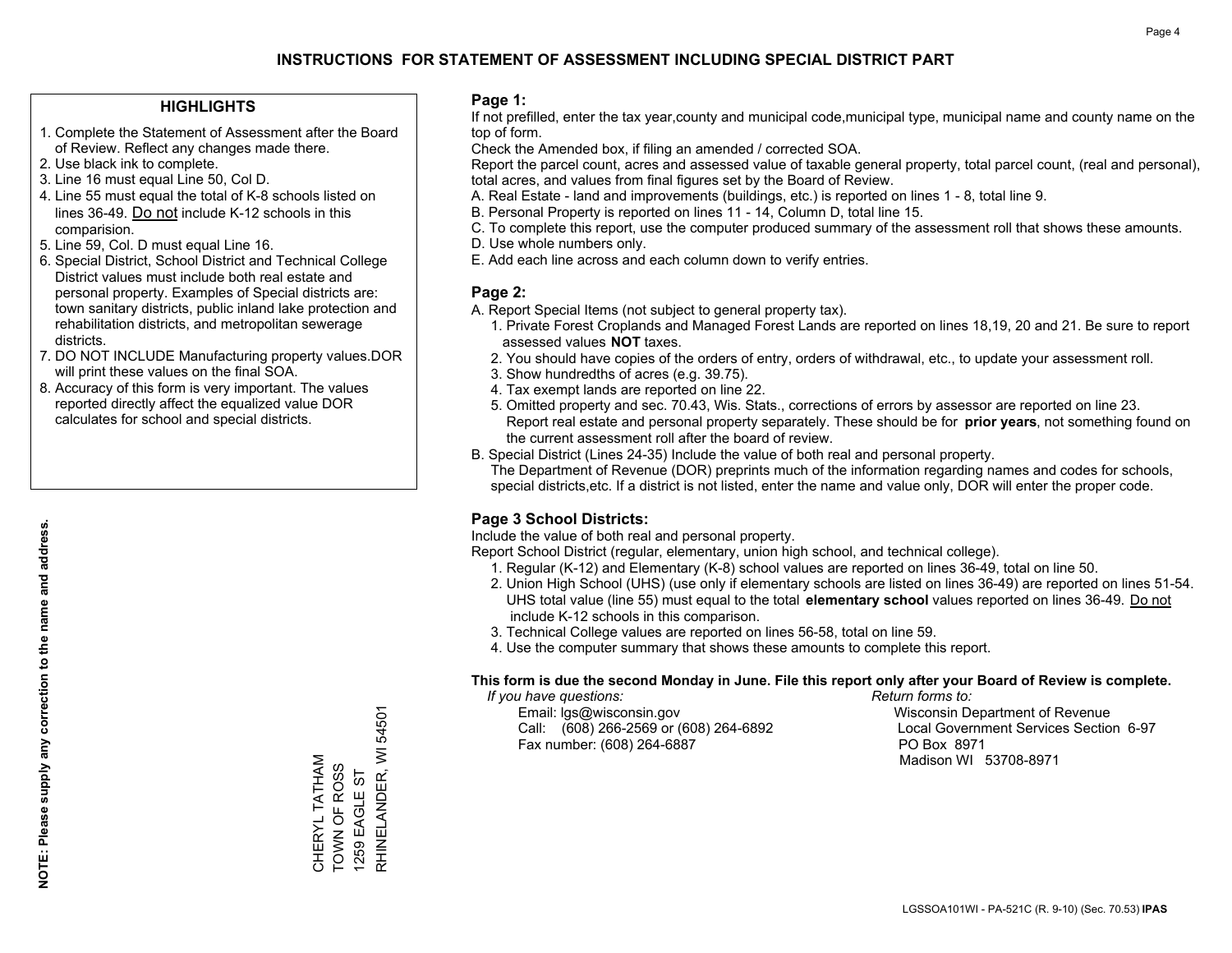**STATEMENT OF ASSESSMENT FOR 2017** 

| -27      | אכח   | 0591    |
|----------|-------|---------|
| $\cdots$ | MI IN | ACCT NO |

|      | <b>FOR</b>                                                                                                                                                                                   | <b>TOWN OF</b><br>OF                                      | <b>WABENO</b>            |                | <b>FOREST COUNTY</b>                 |                         |                      | <b>WHEN COMPLETING THIS DOCUMENT</b>     |
|------|----------------------------------------------------------------------------------------------------------------------------------------------------------------------------------------------|-----------------------------------------------------------|--------------------------|----------------|--------------------------------------|-------------------------|----------------------|------------------------------------------|
|      |                                                                                                                                                                                              | Town - Village - City                                     | <b>Municipality Name</b> |                | <b>County Name</b>                   |                         |                      | DO NOT WRITE OVER X's OR IN SHADED AREAS |
| Line |                                                                                                                                                                                              | <b>REAL ESTATE</b>                                        |                          | PARCEL COUNT   | NO. OF ACRES<br><b>WHOLE</b>         | VALUE OF                | <b>VALUE OF</b>      | <b>TOTAL VALUE OF LAND</b>               |
| No.  |                                                                                                                                                                                              | (See Lines 18 - 22 for<br>other Real Estate)              |                          |                | TOTAL LAND IMPROVEMENTS NUMBERS ONLY | <b>LAND</b>             | <b>IMPROVEMENTS</b>  | AND IMPROVEMENTS                         |
|      |                                                                                                                                                                                              |                                                           | Col. A                   | Col. B         | Col. C                               | Col. D                  | Col. E               | Col. F                                   |
|      |                                                                                                                                                                                              | <b>RESIDENTIAL - Class 1</b>                              | 1,236                    | 718            | 1,318                                | 22,782,600              | 46,652,300           | 69,434,900                               |
| 2    |                                                                                                                                                                                              | <b>COMMERCIAL - Class 2</b>                               | 118                      | 61             | 120                                  | 645,900                 | 4,044,500            | 4,690,400                                |
| 3    |                                                                                                                                                                                              | <b>MANUFACTURING - Class 3</b>                            | 3                        | $\overline{2}$ | 46                                   | 108,600                 | 559,300              | 667,900                                  |
| 4    |                                                                                                                                                                                              | <b>AGRICULTURAL - Class 4</b>                             | 20                       |                | 379                                  | 51,600                  |                      | 51,600                                   |
| 5    |                                                                                                                                                                                              | UNDEVELOPED - Class 5                                     | 40                       |                | 547                                  | 309,800                 |                      | 309,800                                  |
| 6    |                                                                                                                                                                                              | AGRICULTURAL FOREST - Class 5m                            | 16                       |                | 498                                  | 433,300                 |                      | 433,300                                  |
| 7    | FOREST LANDS - Class 6                                                                                                                                                                       |                                                           | 119                      |                | 3,201                                | 5,897,900               |                      | 5,897,900                                |
| 8    |                                                                                                                                                                                              | OTHER - Class 7                                           | 5                        | 5              | 12                                   | 36,100                  | 465,100              | 501,200                                  |
| 9    |                                                                                                                                                                                              | TOTAL - ALL COLUMNS                                       | 1,557                    | 786            | 6,121                                | 30,265,800              | 51,721,200           | 81,987,000                               |
| 10   |                                                                                                                                                                                              | NUMBER OF PERSONAL PROPERTY ACCOUNTS IN ROLL              |                          |                | 64                                   | <b>LOCALLY ASSESSED</b> | <b>MANUFACTURING</b> | <b>MERGED</b>                            |
| 11   |                                                                                                                                                                                              | BOATS AND OTHER WATERCRAFT NOT EXEMPT - Code 1            |                          |                |                                      | $\Omega$                | 0                    | $\Omega$                                 |
| 12   |                                                                                                                                                                                              | MACHINERY, TOOLS AND PATTERNS - Code 2                    |                          |                |                                      | 74,600                  | 82,000               | 156,600                                  |
| 13   |                                                                                                                                                                                              | FURNITURE, FIXTURES AND EQUIPMENT - Code 3                |                          |                |                                      | 759,200                 | 400                  | 759,600                                  |
| 14   |                                                                                                                                                                                              | ALL OTHER PERSONAL PROPERTY NOT EXEMPT - Codes 4A, 4B, 4C |                          |                |                                      | 295,100                 | 600                  | 295,700                                  |
| 15   | TOTAL OF PERSONAL PROPERTY NOT EXEMPT (Total of Lines 11-14)<br>1,128,900                                                                                                                    |                                                           |                          |                |                                      |                         | 83,000               | 1,211,900                                |
| 16   | AGGREGATE ASSESSED VALUE OF ALL PROPERTY SUBJECT TO THE GENERAL PROPERTY TAX (Total of Lines 9F and 15F)<br>MUST EQUAL TOTAL VALUE OF THE SCHOOL DISTRICTS (K-12 PLUS K-8) - Line 50, Col. F |                                                           |                          |                |                                      |                         |                      | 83,198,900                               |
| 17   | Name of Assessor<br><b>BOARD OF REVIEW</b><br>DATE OF FINAL ADJOURNMENT<br>PETER LIPTACK<br>05/08/2017                                                                                       |                                                           |                          |                |                                      | Telephone #             | (715) 276-7194       |                                          |

REMARKS

The Assessment Ratio to be used in calculating the estimated Fair Market Value on tax bills for this tax district is 1.035732052<br>This ratio should be used to convert assessed values to "Calculate Equalized Values" in Step Commission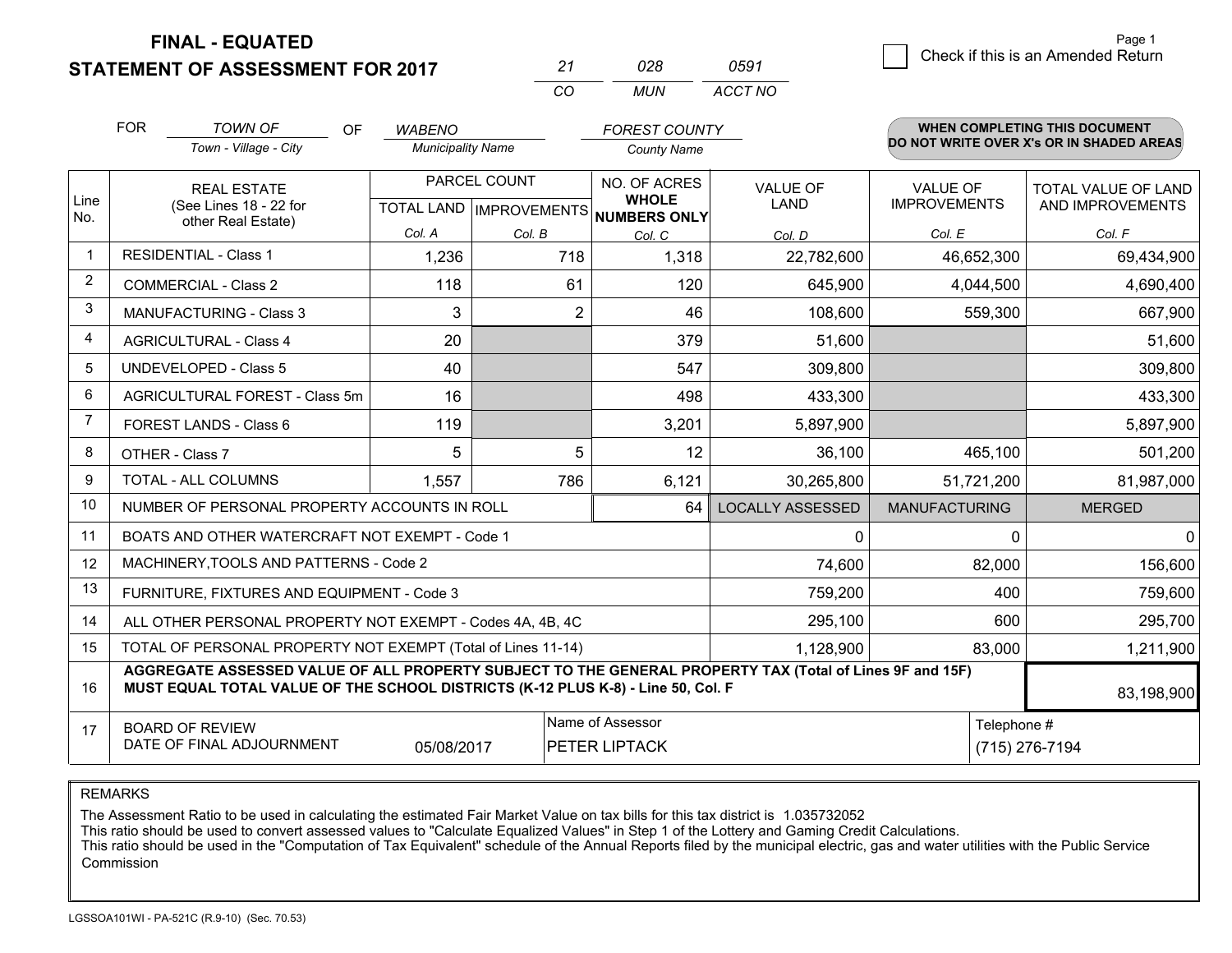*YEAR CO MUN ACCT NO* <sup>2017</sup> <sup>21</sup> <sup>028</sup> <sup>0591</sup>

Do not confuse FOREST LANDS (Line 7) with FOREST CROPS (in this section) - They are **NOT** the same

|    |                                                                                |                                             |  | Private Forest Crop - Reg Class @ 10¢ per acre                   |                  | Private Forest Crop - Reg Class @ \$2.52 per acre             |                                                                    |                                                                              |                    |                    |  |
|----|--------------------------------------------------------------------------------|---------------------------------------------|--|------------------------------------------------------------------|------------------|---------------------------------------------------------------|--------------------------------------------------------------------|------------------------------------------------------------------------------|--------------------|--------------------|--|
| 18 | (a) PARCELS                                                                    | (b) ACRES                                   |  | (c) ASSESSED VALUE                                               |                  | (d) PARCELS                                                   | (e) ACRES                                                          |                                                                              |                    | (f) ASSESSED VALUE |  |
|    |                                                                                |                                             |  |                                                                  |                  | 3                                                             | 87                                                                 |                                                                              |                    | 149,200            |  |
|    |                                                                                |                                             |  | Private Forest Crop - Special Class @ 20¢ per acre               |                  |                                                               |                                                                    | Entered Before 2005 Managed Forest - Ferrous Mining CLOSED @ \$8.27 per acre |                    |                    |  |
| 19 | (a) PARCELS                                                                    | (b) ACRES                                   |  | (c) ASSESSED VALUE                                               |                  | (d) PARCELS                                                   | (e) ACRES                                                          |                                                                              |                    | (f) ASSESSED VALUE |  |
|    |                                                                                |                                             |  |                                                                  |                  |                                                               |                                                                    |                                                                              |                    |                    |  |
|    |                                                                                | Entered Before 2005 Managed Forest - OPEN @ |  | \$.79 per acre                                                   |                  |                                                               | Entered Before 2005 Managed Forest - CLOSED @ \$1.87 per acre      |                                                                              |                    |                    |  |
| 20 | (a) PARCELS                                                                    | (b) ACRES                                   |  | (c) ASSESSED VALUE                                               |                  | (d) PARCELS                                                   | (e) ACRES                                                          |                                                                              |                    | (f) ASSESSED VALUE |  |
|    | 107                                                                            | 4.226.91                                    |  | 7,249,300                                                        |                  | 10                                                            | 364.81                                                             |                                                                              |                    | 724,300            |  |
|    |                                                                                | Entered After 2004 Managed Forest - OPEN @  |  | \$2.14 per acre                                                  |                  | Entered After 2004 Managed Forest - CLOSED @ \$10.68 per acre |                                                                    |                                                                              |                    |                    |  |
| 21 | (a) PARCELS                                                                    | (b) ACRES                                   |  | (c) ASSESSED VALUE                                               |                  | (d) PARCELS<br>(e) ACRES                                      |                                                                    |                                                                              | (f) ASSESSED VALUE |                    |  |
|    |                                                                                |                                             |  |                                                                  |                  |                                                               |                                                                    |                                                                              |                    |                    |  |
|    | 13                                                                             | 510.84                                      |  | 945,000                                                          |                  | 16<br>596.42                                                  |                                                                    |                                                                              |                    | 1,277,900          |  |
| 22 | (a) County Forest Cropland Acres                                               |                                             |  | (b) Federal Acres                                                |                  | (d) County (NOT FOREST CROP) Acres<br>(c) State Acres         |                                                                    |                                                                              |                    | (e) Other Acres    |  |
|    |                                                                                |                                             |  | 56,555                                                           |                  | 304<br>30                                                     |                                                                    |                                                                              | 776                |                    |  |
|    |                                                                                |                                             |  | Assessed Value of Omitted Property From Prior Years (Sec. 70.44) |                  |                                                               | Assessed Value of Sec. 70.43 Corrections of Errors by Assessors    |                                                                              |                    |                    |  |
|    | (a) REAL ESTATE<br>(b) PERSONAL                                                |                                             |  |                                                                  | (c1) REAL ESTATE |                                                               |                                                                    | (c2) PERSONAL                                                                |                    |                    |  |
| 23 |                                                                                |                                             |  |                                                                  |                  |                                                               |                                                                    |                                                                              |                    |                    |  |
|    | Manufacturing Equated Value of Omitted Property From Prior Years (Sec. 70.995) |                                             |  |                                                                  |                  |                                                               | Mfg. Equated Value of Sec.70.43 Corrections of Errors by Assessors |                                                                              |                    |                    |  |
|    | (d) REAL ESTATE                                                                |                                             |  | (e) PERSONAL                                                     |                  |                                                               | (f1) REAL ESTATE                                                   |                                                                              |                    | (f2) PERSONAL      |  |
|    |                                                                                |                                             |  |                                                                  |                  |                                                               |                                                                    |                                                                              |                    |                    |  |

## **SPECIAL DISTRICTS**

| Line<br>No. | Enter 6-digit<br><b>Special District</b><br>Code (Col. A) | <b>Account</b><br><b>Number</b><br>(Col. B) | <b>Special District Name</b><br>(Col. C) | <b>Locally Assessed Value</b><br>of Real Estate and<br>Personal Property (Col. D) | Mfg Value of Real Estate<br>and Personal Property<br>(Col. E) | <b>Merged Value of</b><br><b>Real Estate and</b><br>Personal Property (Col. F) |
|-------------|-----------------------------------------------------------|---------------------------------------------|------------------------------------------|-----------------------------------------------------------------------------------|---------------------------------------------------------------|--------------------------------------------------------------------------------|
| 24          | 217030                                                    | 0148                                        | <b>WABENO SANITARY DISTRICT #1</b>       | 22,818,800                                                                        |                                                               | 22,818,800                                                                     |
| 25          |                                                           |                                             |                                          |                                                                                   |                                                               |                                                                                |
| 26          |                                                           |                                             |                                          |                                                                                   |                                                               |                                                                                |
| 27          |                                                           |                                             |                                          |                                                                                   |                                                               |                                                                                |
| 28          |                                                           |                                             |                                          |                                                                                   |                                                               |                                                                                |
| 29          |                                                           |                                             |                                          |                                                                                   |                                                               |                                                                                |
| 30          |                                                           |                                             |                                          |                                                                                   |                                                               |                                                                                |
| 31          |                                                           |                                             |                                          |                                                                                   |                                                               |                                                                                |
| 32          |                                                           |                                             |                                          |                                                                                   |                                                               |                                                                                |
| 33          |                                                           |                                             |                                          |                                                                                   |                                                               |                                                                                |
| 34          |                                                           |                                             |                                          |                                                                                   |                                                               |                                                                                |
| 35          |                                                           |                                             |                                          |                                                                                   |                                                               |                                                                                |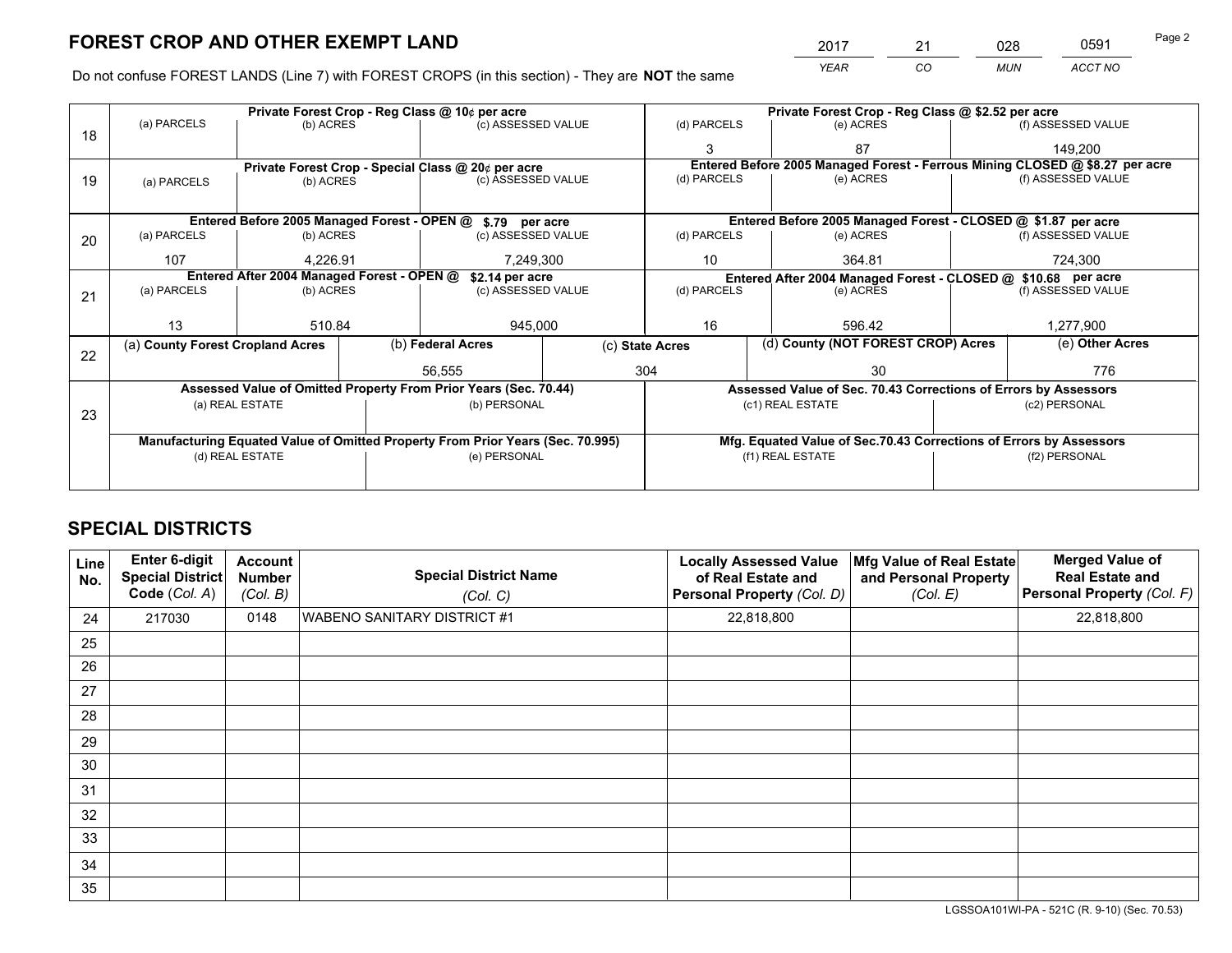|             |                                                                                        |                                             |                                                         | <b>YEAR</b>                                                                       | CO<br><b>MUN</b>                                              | ACCT NO                                                                        |  |  |
|-------------|----------------------------------------------------------------------------------------|---------------------------------------------|---------------------------------------------------------|-----------------------------------------------------------------------------------|---------------------------------------------------------------|--------------------------------------------------------------------------------|--|--|
| Line<br>No. | <b>Enter 6-digit</b><br><b>School District</b><br>Code (Col. A)                        | <b>Account</b><br><b>Number</b><br>(Col. B) | <b>School District Name</b><br>(Col. C)                 | <b>Locally Assessed Value</b><br>of Real Estate and<br>Personal Property (Col. D) | Mfg Value of Real Estate<br>and Personal Property<br>(Col. E) | <b>Merged Value of</b><br><b>Real Estate and</b><br>Personal Property (Col. F) |  |  |
|             | A. SCHOOL DISTRICTS (K-8 and K-12)                                                     |                                             |                                                         |                                                                                   |                                                               |                                                                                |  |  |
| 36          | 215992                                                                                 | 0132                                        | SCH D OF WABENO AREA                                    | 82,448,000                                                                        | 750,900                                                       | 83,198,900                                                                     |  |  |
| 37          |                                                                                        |                                             |                                                         |                                                                                   |                                                               |                                                                                |  |  |
| 38          |                                                                                        |                                             |                                                         |                                                                                   |                                                               |                                                                                |  |  |
| 39          |                                                                                        |                                             |                                                         |                                                                                   |                                                               |                                                                                |  |  |
| 40          |                                                                                        |                                             |                                                         |                                                                                   |                                                               |                                                                                |  |  |
| 41<br>42    |                                                                                        |                                             |                                                         |                                                                                   |                                                               |                                                                                |  |  |
| 43          |                                                                                        |                                             |                                                         |                                                                                   |                                                               |                                                                                |  |  |
| 44          |                                                                                        |                                             |                                                         |                                                                                   |                                                               |                                                                                |  |  |
| 45          |                                                                                        |                                             |                                                         |                                                                                   |                                                               |                                                                                |  |  |
| 46          |                                                                                        |                                             |                                                         |                                                                                   |                                                               |                                                                                |  |  |
| 47          |                                                                                        |                                             |                                                         |                                                                                   |                                                               |                                                                                |  |  |
| 48          |                                                                                        |                                             |                                                         |                                                                                   |                                                               |                                                                                |  |  |
| 49          |                                                                                        |                                             |                                                         |                                                                                   |                                                               |                                                                                |  |  |
| 50          |                                                                                        |                                             | TOTAL ASSESSED VALUE OF SCHOOL DISTRICTS (K-8 and K-12) | 82,448,000                                                                        | 750,900                                                       | 83,198,900                                                                     |  |  |
|             | <b>B.</b><br>UNION HIGH SCHOOL DISTRICTS                                               |                                             |                                                         |                                                                                   |                                                               |                                                                                |  |  |
| 51          |                                                                                        |                                             |                                                         |                                                                                   |                                                               |                                                                                |  |  |
| 52          |                                                                                        |                                             |                                                         |                                                                                   |                                                               |                                                                                |  |  |
| 53          |                                                                                        |                                             |                                                         |                                                                                   |                                                               |                                                                                |  |  |
| 54          |                                                                                        |                                             |                                                         |                                                                                   |                                                               |                                                                                |  |  |
|             | TOTAL ASSESSED VALUE OF UNION HIGH SCHOOLS<br>55<br><b>TECHNICAL COLLEGE DISTRICTS</b> |                                             |                                                         |                                                                                   |                                                               |                                                                                |  |  |
| 56          | C.<br>001600                                                                           | 0015                                        | NICOLET TECHNICAL COLLEGE<br><b>RHIN</b>                | 82,448,000                                                                        | 750,900                                                       | 83,198,900                                                                     |  |  |
| 57          |                                                                                        |                                             |                                                         |                                                                                   |                                                               |                                                                                |  |  |
| 58          |                                                                                        |                                             |                                                         |                                                                                   |                                                               |                                                                                |  |  |
| 59          |                                                                                        |                                             | TOTAL ASSESSED VALUE OF TECHNICAL COLLEGES              | 82,448,000                                                                        | 750,900                                                       | 83,198,900                                                                     |  |  |

21

028

 *I hereby certify, to the best of my knowledge and belief, this form is complete and correct.*

**SCHOOL DISTRICTS**

| Print name of preparer | Title                    |                | Date (MM / DD / CCYY) |
|------------------------|--------------------------|----------------|-----------------------|
|                        |                          |                |                       |
| Signature of preparer  | Contact Telephone Number | E-mail address |                       |
|                        | $\sim$                   |                |                       |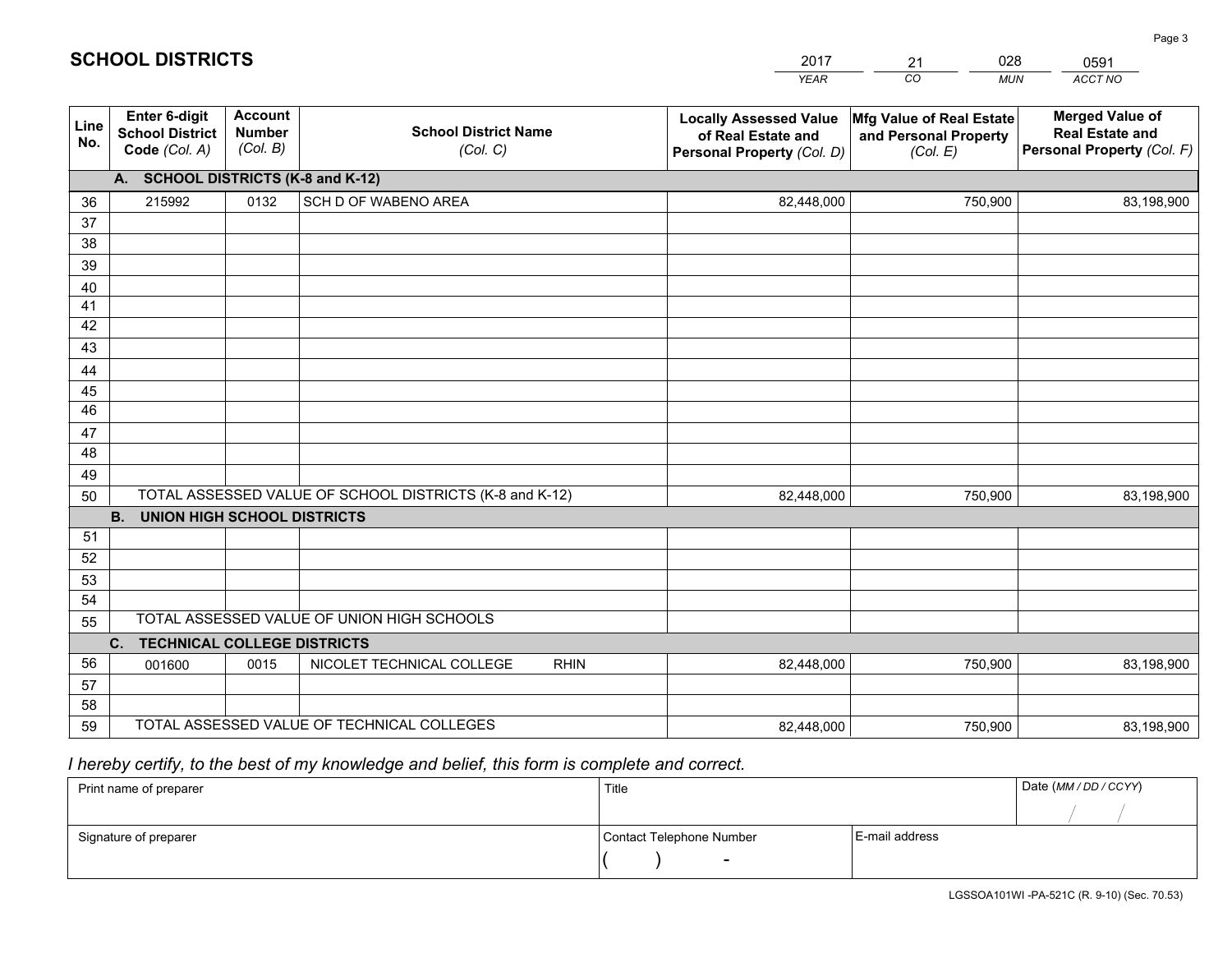### **HIGHLIGHTS**

- 1. Complete the Statement of Assessment after the Board of Review. Reflect any changes made there.
- 2. Use black ink to complete.
- 3. Line 16 must equal Line 50, Col D.
- 4. Line 55 must equal the total of K-8 schools listed on lines 36-49. Do not include K-12 schools in this comparision.
- 5. Line 59, Col. D must equal Line 16.
- 6. Special District, School District and Technical College District values must include both real estate and personal property. Examples of Special districts are: town sanitary districts, public inland lake protection and rehabilitation districts, and metropolitan sewerage districts.
- 7. DO NOT INCLUDE Manufacturing property values.DOR will print these values on the final SOA.

BRENDA ST. PETER TOWN OF WABENO

BRENDA ST. PETER<br>TOWN OF WABENO

PO BOX 447

PO BOX 447

WABENO, WI 54566 - 0447

WABENO, WI 54566 - 0447

 8. Accuracy of this form is very important. The values reported directly affect the equalized value DOR calculates for school and special districts.

### **Page 1:**

 If not prefilled, enter the tax year,county and municipal code,municipal type, municipal name and county name on the top of form.

Check the Amended box, if filing an amended / corrected SOA.

 Report the parcel count, acres and assessed value of taxable general property, total parcel count, (real and personal), total acres, and values from final figures set by the Board of Review.

- A. Real Estate land and improvements (buildings, etc.) is reported on lines 1 8, total line 9.
- B. Personal Property is reported on lines 11 14, Column D, total line 15.
- C. To complete this report, use the computer produced summary of the assessment roll that shows these amounts.
- D. Use whole numbers only.
- E. Add each line across and each column down to verify entries.

### **Page 2:**

- A. Report Special Items (not subject to general property tax).
- 1. Private Forest Croplands and Managed Forest Lands are reported on lines 18,19, 20 and 21. Be sure to report assessed values **NOT** taxes.
- 2. You should have copies of the orders of entry, orders of withdrawal, etc., to update your assessment roll.
	- 3. Show hundredths of acres (e.g. 39.75).
- 4. Tax exempt lands are reported on line 22.
- 5. Omitted property and sec. 70.43, Wis. Stats., corrections of errors by assessor are reported on line 23. Report real estate and personal property separately. These should be for **prior years**, not something found on the current assessment roll after the board of review.
- B. Special District (Lines 24-35) Include the value of both real and personal property.
- The Department of Revenue (DOR) preprints much of the information regarding names and codes for schools, special districts,etc. If a district is not listed, enter the name and value only, DOR will enter the proper code.

### **Page 3 School Districts:**

Include the value of both real and personal property.

Report School District (regular, elementary, union high school, and technical college).

- 1. Regular (K-12) and Elementary (K-8) school values are reported on lines 36-49, total on line 50.
- 2. Union High School (UHS) (use only if elementary schools are listed on lines 36-49) are reported on lines 51-54. UHS total value (line 55) must equal to the total **elementary school** values reported on lines 36-49. Do notinclude K-12 schools in this comparison.
- 3. Technical College values are reported on lines 56-58, total on line 59.
- 4. Use the computer summary that shows these amounts to complete this report.

#### **This form is due the second Monday in June. File this report only after your Board of Review is complete.**

 *If you have questions: Return forms to:*

 Email: lgs@wisconsin.gov Wisconsin Department of RevenueCall:  $(608)$  266-2569 or  $(608)$  264-6892 Fax number: (608) 264-6887 PO Box 8971

Local Government Services Section 6-97 Madison WI 53708-8971

**NOTE: Please supply any correction to the name and address.**

NOTE: Please supply any correction to the name and address.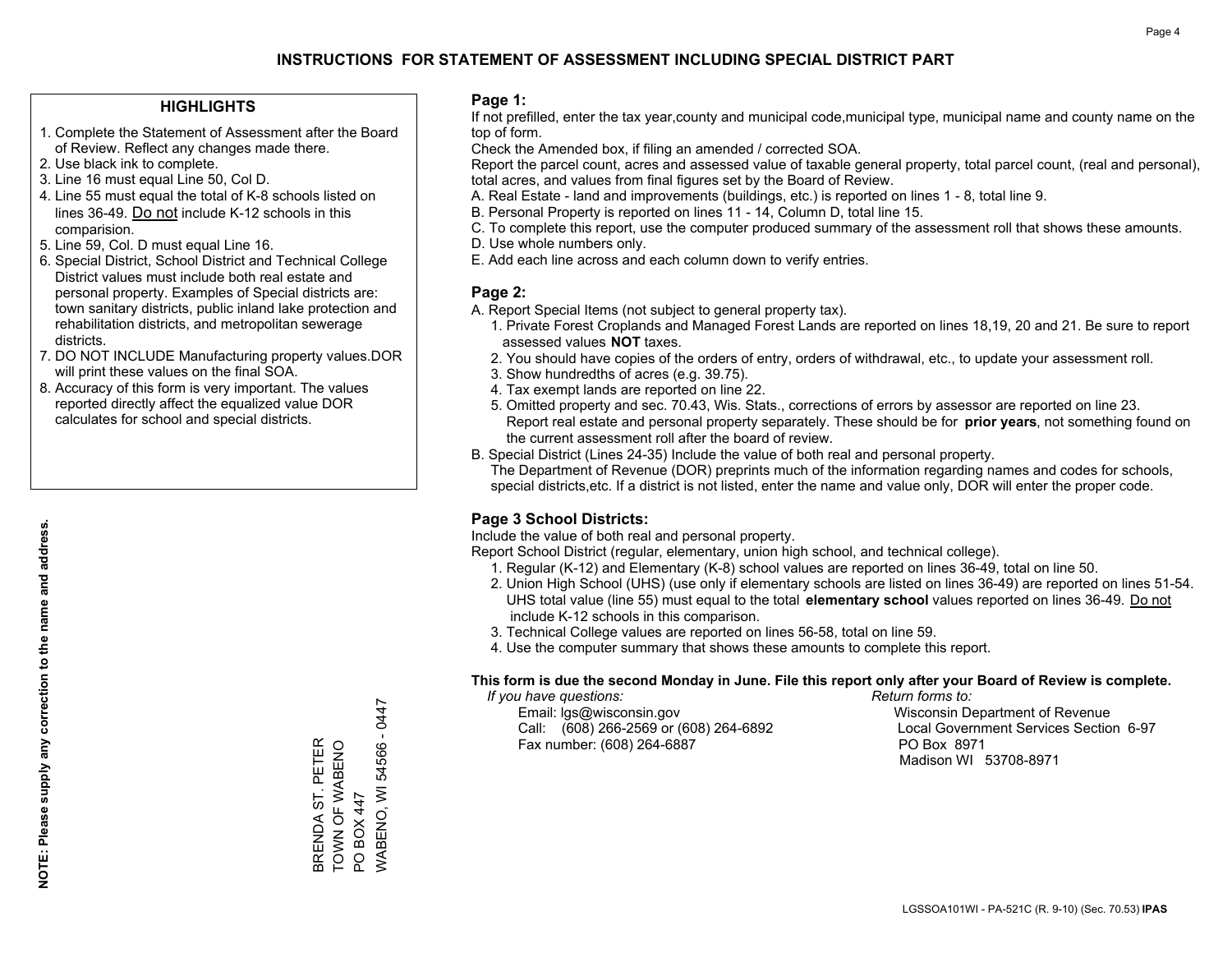### **STATEMENT OF ASSESSMENT FOR 2017**

*CO MUN <sup>21</sup> <sup>211</sup> ACCT NO0592*

|                | <b>FOR</b>                                                                                                                                                                                   | CITY OF<br>OF                                  | <b>CRANDON</b>           |                           | <b>FOREST COUNTY</b>         |                         |                      | <b>WHEN COMPLETING THIS DOCUMENT</b>     |
|----------------|----------------------------------------------------------------------------------------------------------------------------------------------------------------------------------------------|------------------------------------------------|--------------------------|---------------------------|------------------------------|-------------------------|----------------------|------------------------------------------|
|                |                                                                                                                                                                                              | Town - Village - City                          | <b>Municipality Name</b> |                           | <b>County Name</b>           |                         |                      | DO NOT WRITE OVER X's OR IN SHADED AREAS |
|                |                                                                                                                                                                                              | <b>REAL ESTATE</b>                             | PARCEL COUNT             |                           | NO. OF ACRES                 | <b>VALUE OF</b>         | <b>VALUE OF</b>      | TOTAL VALUE OF LAND                      |
| Line<br>No.    |                                                                                                                                                                                              | (See Lines 18 - 22 for<br>other Real Estate)   |                          | TOTAL LAND   IMPROVEMENTS | <b>WHOLE</b><br>NUMBERS ONLY | <b>LAND</b>             | <b>IMPROVEMENTS</b>  | AND IMPROVEMENTS                         |
|                |                                                                                                                                                                                              |                                                | Col. A                   | Col. B                    | Col. C                       | Col. D                  | Col. E               | Col. F                                   |
|                |                                                                                                                                                                                              | <b>RESIDENTIAL - Class 1</b>                   | 1,161                    | 769                       | 479                          | 19,610,400              | 48,138,700           | 67,749,100                               |
| 2              |                                                                                                                                                                                              | <b>COMMERCIAL - Class 2</b>                    | 223                      | 137                       | 148                          | 4,378,800               | 15,688,700           | 20,067,500                               |
| 3              |                                                                                                                                                                                              | <b>MANUFACTURING - Class 3</b>                 | 4                        | 4                         | 19                           | 72,100                  | 1,415,600            | 1,487,700                                |
| 4              |                                                                                                                                                                                              | <b>AGRICULTURAL - Class 4</b>                  | 18                       |                           | 413                          | 29,200                  |                      | 29,200                                   |
| 5              |                                                                                                                                                                                              | <b>UNDEVELOPED - Class 5</b>                   | 31                       |                           | 131                          | 41,300                  |                      | 41,300                                   |
| 6              |                                                                                                                                                                                              | AGRICULTURAL FOREST - Class 5m                 | 5                        |                           | 68                           | 80,300                  |                      | 80,300                                   |
| $\overline{7}$ |                                                                                                                                                                                              | FOREST LANDS - Class 6                         | 52                       |                           | 712                          | 1,187,000               |                      | 1,187,000                                |
| 8              |                                                                                                                                                                                              | OTHER - Class 7                                | $\overline{7}$           | $\overline{7}$            | 9                            | 67,500                  | 598,400              | 665,900                                  |
| 9              |                                                                                                                                                                                              | TOTAL - ALL COLUMNS                            | 1,501                    | 917                       | 1,979                        | 25,466,600              | 65,841,400           | 91,308,000                               |
| 10             |                                                                                                                                                                                              | NUMBER OF PERSONAL PROPERTY ACCOUNTS IN ROLL   |                          |                           | 149                          | <b>LOCALLY ASSESSED</b> | <b>MANUFACTURING</b> | <b>MERGED</b>                            |
| 11             |                                                                                                                                                                                              | BOATS AND OTHER WATERCRAFT NOT EXEMPT - Code 1 |                          |                           |                              | 0                       | $\Omega$             | 0                                        |
| 12             |                                                                                                                                                                                              | MACHINERY, TOOLS AND PATTERNS - Code 2         |                          |                           |                              | 501,100                 | 138,500              | 639,600                                  |
| 13             |                                                                                                                                                                                              | FURNITURE, FIXTURES AND EQUIPMENT - Code 3     |                          |                           |                              | 883,700                 | 17,900               | 901,600                                  |
| 14             | 78,000<br>ALL OTHER PERSONAL PROPERTY NOT EXEMPT - Codes 4A, 4B, 4C                                                                                                                          |                                                |                          |                           |                              |                         |                      | 85,600                                   |
| 15             | TOTAL OF PERSONAL PROPERTY NOT EXEMPT (Total of Lines 11-14)<br>1,462,800                                                                                                                    |                                                |                          |                           |                              |                         | 164,000              | 1,626,800                                |
| 16             | AGGREGATE ASSESSED VALUE OF ALL PROPERTY SUBJECT TO THE GENERAL PROPERTY TAX (Total of Lines 9F and 15F)<br>MUST EQUAL TOTAL VALUE OF THE SCHOOL DISTRICTS (K-12 PLUS K-8) - Line 50, Col. F |                                                |                          |                           |                              |                         |                      | 92,934,800                               |
| 17             | Name of Assessor<br>Telephone #<br><b>BOARD OF REVIEW</b><br>DATE OF FINAL ADJOURNMENT<br>05/23/2017<br>MICHAEL A CHILDERS                                                                   |                                                |                          |                           |                              | (715) 478-2881          |                      |                                          |

REMARKS

The Assessment Ratio to be used in calculating the estimated Fair Market Value on tax bills for this tax district is .991208858<br>This ratio should be used to convert assessed values to "Calculate Equalized Values" in Step 1 Commission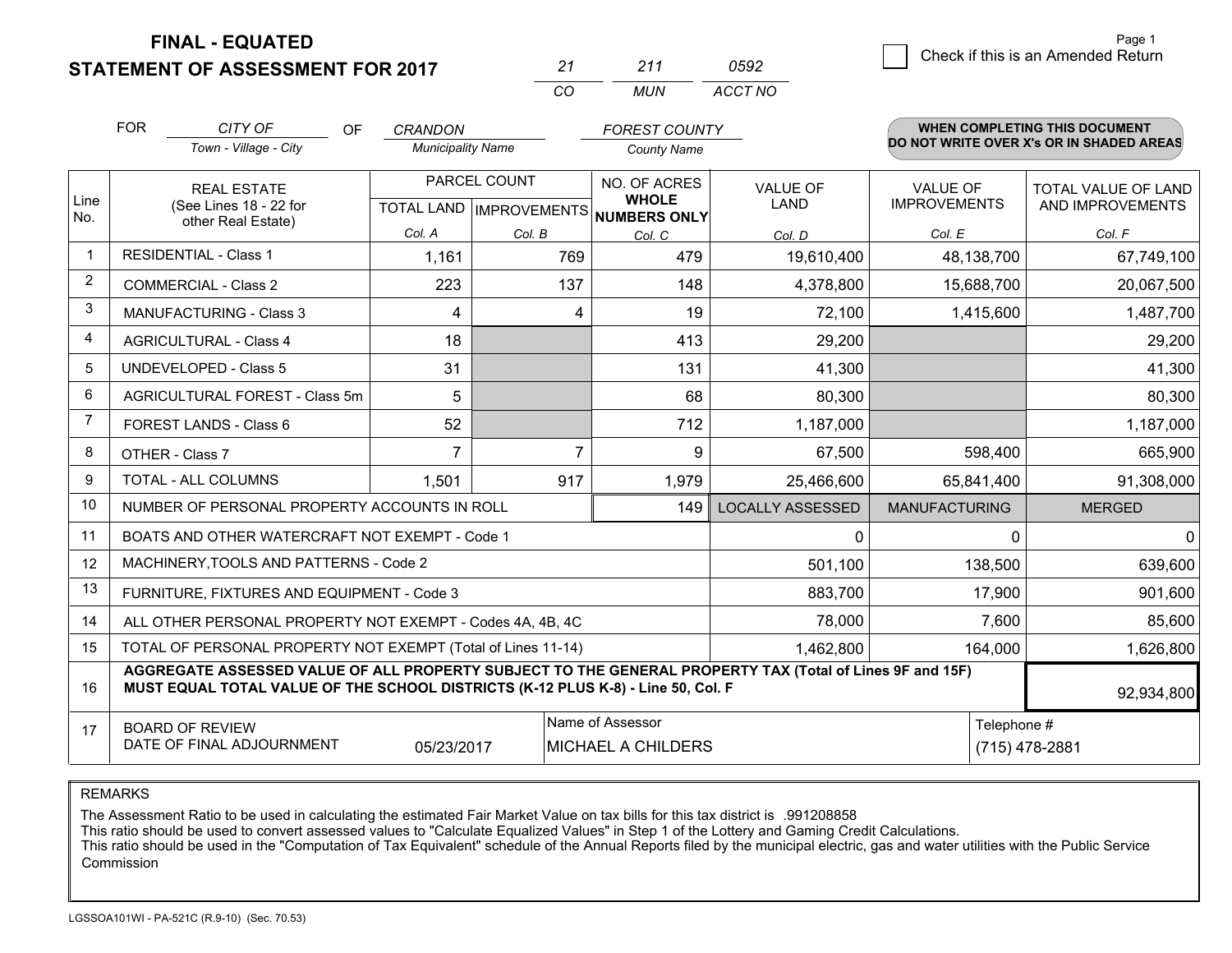*YEAR CO MUN ACCT NO* <sup>2017</sup> <sup>21</sup> <sup>211</sup> <sup>0592</sup>

Do not confuse FOREST LANDS (Line 7) with FOREST CROPS (in this section) - They are **NOT** the same

|    |                                                                                |                                             |                                                    | Private Forest Crop - Reg Class @ 10¢ per acre |                                   | Private Forest Crop - Reg Class @ \$2.52 per acre                            |                                                                    |  |                    |  |
|----|--------------------------------------------------------------------------------|---------------------------------------------|----------------------------------------------------|------------------------------------------------|-----------------------------------|------------------------------------------------------------------------------|--------------------------------------------------------------------|--|--------------------|--|
| 18 | (a) PARCELS                                                                    | (b) ACRES                                   |                                                    | (c) ASSESSED VALUE                             |                                   | (d) PARCELS                                                                  | (e) ACRES                                                          |  | (f) ASSESSED VALUE |  |
|    |                                                                                |                                             |                                                    |                                                |                                   |                                                                              |                                                                    |  |                    |  |
|    | (a) PARCELS<br>(b) ACRES                                                       |                                             | Private Forest Crop - Special Class @ 20¢ per acre |                                                |                                   | Entered Before 2005 Managed Forest - Ferrous Mining CLOSED @ \$8.27 per acre |                                                                    |  |                    |  |
| 19 |                                                                                |                                             |                                                    | (c) ASSESSED VALUE                             |                                   | (d) PARCELS                                                                  | (e) ACRES                                                          |  | (f) ASSESSED VALUE |  |
|    |                                                                                |                                             |                                                    |                                                |                                   |                                                                              |                                                                    |  |                    |  |
|    |                                                                                | Entered Before 2005 Managed Forest - OPEN @ |                                                    | \$.79 per acre                                 |                                   |                                                                              | Entered Before 2005 Managed Forest - CLOSED @ \$1.87 per acre      |  |                    |  |
| 20 | (a) PARCELS                                                                    | (b) ACRES                                   |                                                    | (c) ASSESSED VALUE                             |                                   | (d) PARCELS                                                                  | (e) ACRES                                                          |  | (f) ASSESSED VALUE |  |
|    |                                                                                |                                             |                                                    |                                                |                                   |                                                                              |                                                                    |  |                    |  |
|    | Entered After 2004 Managed Forest - OPEN @<br>\$2.14 per acre                  |                                             |                                                    |                                                |                                   | Entered After 2004 Managed Forest - CLOSED @ \$10.68 per acre                |                                                                    |  |                    |  |
| 21 | (a) PARCELS                                                                    | (b) ACRES                                   |                                                    |                                                | (c) ASSESSED VALUE<br>(d) PARCELS |                                                                              | (e) ACRES                                                          |  | (f) ASSESSED VALUE |  |
|    |                                                                                |                                             |                                                    |                                                |                                   |                                                                              |                                                                    |  |                    |  |
|    | 5                                                                              | 177                                         |                                                    | 205,300                                        |                                   | 204.46                                                                       |                                                                    |  | 230,400            |  |
|    | (a) County Forest Cropland Acres                                               |                                             |                                                    | (b) Federal Acres                              |                                   | (c) State Acres                                                              | (d) County (NOT FOREST CROP) Acres                                 |  | (e) Other Acres    |  |
| 22 |                                                                                |                                             |                                                    |                                                |                                   |                                                                              | 113.2                                                              |  | 257.65             |  |
|    |                                                                                |                                             |                                                    |                                                | 51.31                             |                                                                              |                                                                    |  |                    |  |
|    | Assessed Value of Omitted Property From Prior Years (Sec. 70.44)               |                                             |                                                    |                                                |                                   |                                                                              | Assessed Value of Sec. 70.43 Corrections of Errors by Assessors    |  |                    |  |
| 23 | (a) REAL ESTATE                                                                |                                             |                                                    | (b) PERSONAL                                   |                                   |                                                                              | (c1) REAL ESTATE<br>(c2) PERSONAL                                  |  |                    |  |
|    |                                                                                |                                             |                                                    |                                                |                                   |                                                                              |                                                                    |  |                    |  |
|    | Manufacturing Equated Value of Omitted Property From Prior Years (Sec. 70.995) |                                             |                                                    |                                                |                                   |                                                                              | Mfg. Equated Value of Sec.70.43 Corrections of Errors by Assessors |  |                    |  |
|    | (d) REAL ESTATE                                                                |                                             |                                                    | (e) PERSONAL                                   |                                   |                                                                              | (f1) REAL ESTATE                                                   |  | (f2) PERSONAL      |  |
|    |                                                                                |                                             |                                                    |                                                |                                   |                                                                              |                                                                    |  |                    |  |

## **SPECIAL DISTRICTS**

| Line<br>No. | Enter 6-digit<br><b>Special District</b> | <b>Account</b><br><b>Number</b> | <b>Special District Name</b> | <b>Locally Assessed Value</b><br>of Real Estate and | Mfg Value of Real Estate<br>and Personal Property | <b>Merged Value of</b><br><b>Real Estate and</b> |
|-------------|------------------------------------------|---------------------------------|------------------------------|-----------------------------------------------------|---------------------------------------------------|--------------------------------------------------|
|             | Code (Col. A)                            | (Col. B)                        | (Col. C)                     | Personal Property (Col. D)                          | (Col. E)                                          | Personal Property (Col. F)                       |
| 24          |                                          |                                 |                              |                                                     |                                                   |                                                  |
| 25          |                                          |                                 |                              |                                                     |                                                   |                                                  |
| 26          |                                          |                                 |                              |                                                     |                                                   |                                                  |
| 27          |                                          |                                 |                              |                                                     |                                                   |                                                  |
| 28          |                                          |                                 |                              |                                                     |                                                   |                                                  |
| 29          |                                          |                                 |                              |                                                     |                                                   |                                                  |
| 30          |                                          |                                 |                              |                                                     |                                                   |                                                  |
| 31          |                                          |                                 |                              |                                                     |                                                   |                                                  |
| 32          |                                          |                                 |                              |                                                     |                                                   |                                                  |
| 33          |                                          |                                 |                              |                                                     |                                                   |                                                  |
| 34          |                                          |                                 |                              |                                                     |                                                   |                                                  |
| 35          |                                          |                                 |                              |                                                     |                                                   |                                                  |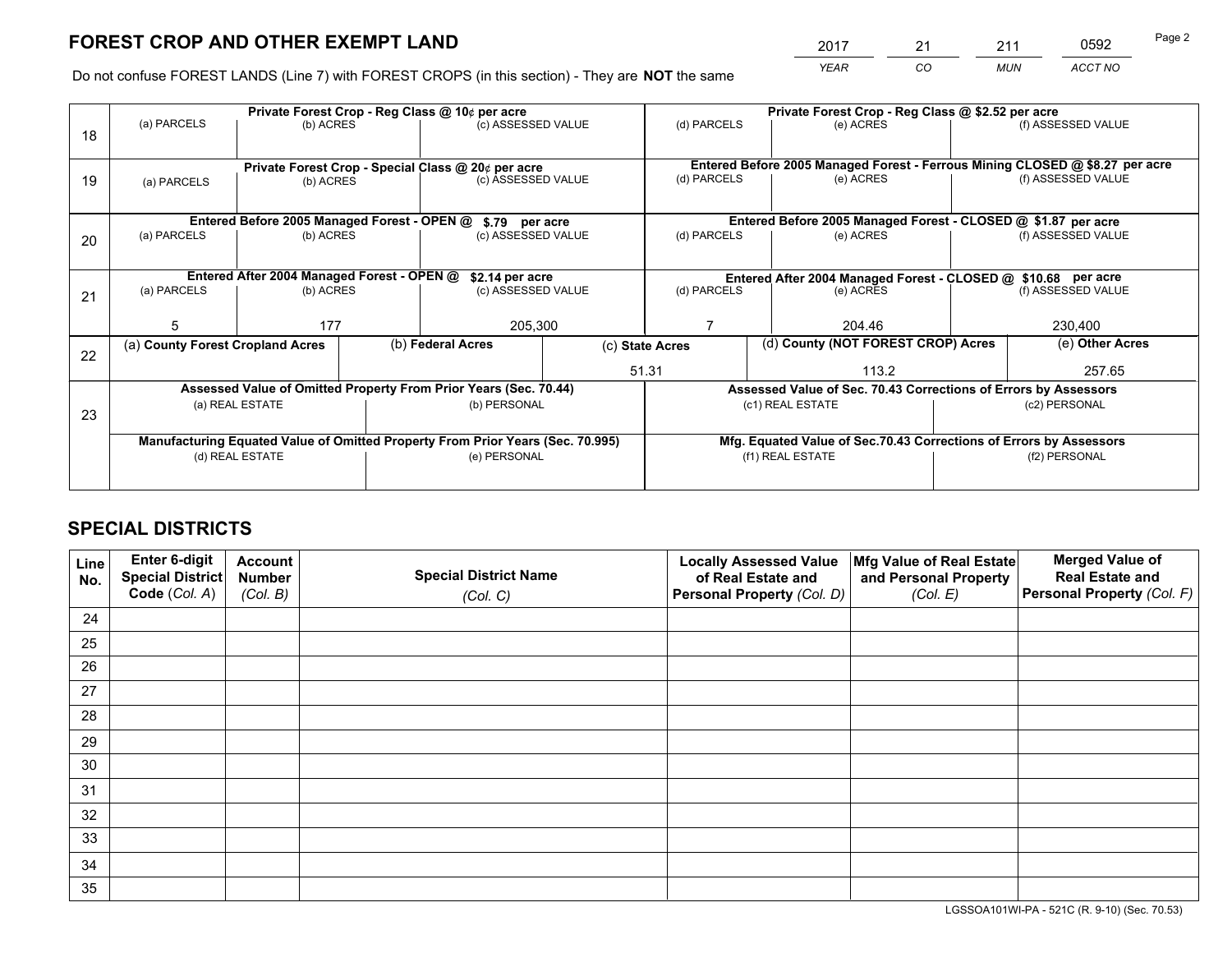|             |                                                                 |                                             |                                                         | <b>YEAR</b>                                                                       | CO<br><b>MUN</b>                                              | ACCT NO                                                                        |
|-------------|-----------------------------------------------------------------|---------------------------------------------|---------------------------------------------------------|-----------------------------------------------------------------------------------|---------------------------------------------------------------|--------------------------------------------------------------------------------|
| Line<br>No. | <b>Enter 6-digit</b><br><b>School District</b><br>Code (Col. A) | <b>Account</b><br><b>Number</b><br>(Col. B) | <b>School District Name</b><br>(Col. C)                 | <b>Locally Assessed Value</b><br>of Real Estate and<br>Personal Property (Col. D) | Mfg Value of Real Estate<br>and Personal Property<br>(Col. E) | <b>Merged Value of</b><br><b>Real Estate and</b><br>Personal Property (Col. F) |
|             | A. SCHOOL DISTRICTS (K-8 and K-12)                              |                                             |                                                         |                                                                                   |                                                               |                                                                                |
| 36          | 211218                                                          | 0130                                        | SCH D OF CRANDON                                        | 91,283,100                                                                        | 1,651,700                                                     | 92,934,800                                                                     |
| 37          |                                                                 |                                             |                                                         |                                                                                   |                                                               |                                                                                |
| 38          |                                                                 |                                             |                                                         |                                                                                   |                                                               |                                                                                |
| 39          |                                                                 |                                             |                                                         |                                                                                   |                                                               |                                                                                |
| 40          |                                                                 |                                             |                                                         |                                                                                   |                                                               |                                                                                |
| 41<br>42    |                                                                 |                                             |                                                         |                                                                                   |                                                               |                                                                                |
| 43          |                                                                 |                                             |                                                         |                                                                                   |                                                               |                                                                                |
|             |                                                                 |                                             |                                                         |                                                                                   |                                                               |                                                                                |
| 44<br>45    |                                                                 |                                             |                                                         |                                                                                   |                                                               |                                                                                |
| 46          |                                                                 |                                             |                                                         |                                                                                   |                                                               |                                                                                |
| 47          |                                                                 |                                             |                                                         |                                                                                   |                                                               |                                                                                |
| 48          |                                                                 |                                             |                                                         |                                                                                   |                                                               |                                                                                |
| 49          |                                                                 |                                             |                                                         |                                                                                   |                                                               |                                                                                |
| 50          |                                                                 |                                             | TOTAL ASSESSED VALUE OF SCHOOL DISTRICTS (K-8 and K-12) | 91,283,100                                                                        | 1,651,700                                                     | 92,934,800                                                                     |
|             | <b>B.</b><br><b>UNION HIGH SCHOOL DISTRICTS</b>                 |                                             |                                                         |                                                                                   |                                                               |                                                                                |
| 51          |                                                                 |                                             |                                                         |                                                                                   |                                                               |                                                                                |
| 52          |                                                                 |                                             |                                                         |                                                                                   |                                                               |                                                                                |
| 53          |                                                                 |                                             |                                                         |                                                                                   |                                                               |                                                                                |
| 54          |                                                                 |                                             |                                                         |                                                                                   |                                                               |                                                                                |
| 55          |                                                                 |                                             | TOTAL ASSESSED VALUE OF UNION HIGH SCHOOLS              |                                                                                   |                                                               |                                                                                |
|             | C.<br><b>TECHNICAL COLLEGE DISTRICTS</b>                        |                                             |                                                         |                                                                                   |                                                               |                                                                                |
| 56          | 001600                                                          | 0015                                        | NICOLET TECHNICAL COLLEGE<br><b>RHIN</b>                | 91,283,100                                                                        | 1,651,700                                                     | 92,934,800                                                                     |
| 57<br>58    |                                                                 |                                             |                                                         |                                                                                   |                                                               |                                                                                |
| 59          |                                                                 |                                             | TOTAL ASSESSED VALUE OF TECHNICAL COLLEGES              | 91,283,100                                                                        | 1,651,700                                                     | 92,934,800                                                                     |
|             |                                                                 |                                             |                                                         |                                                                                   |                                                               |                                                                                |

21

211

 *I hereby certify, to the best of my knowledge and belief, this form is complete and correct.*

**SCHOOL DISTRICTS**

| Print name of preparer | Title                    |                | Date (MM / DD / CCYY) |
|------------------------|--------------------------|----------------|-----------------------|
|                        |                          |                |                       |
| Signature of preparer  | Contact Telephone Number | E-mail address |                       |
|                        | $\sim$                   |                |                       |